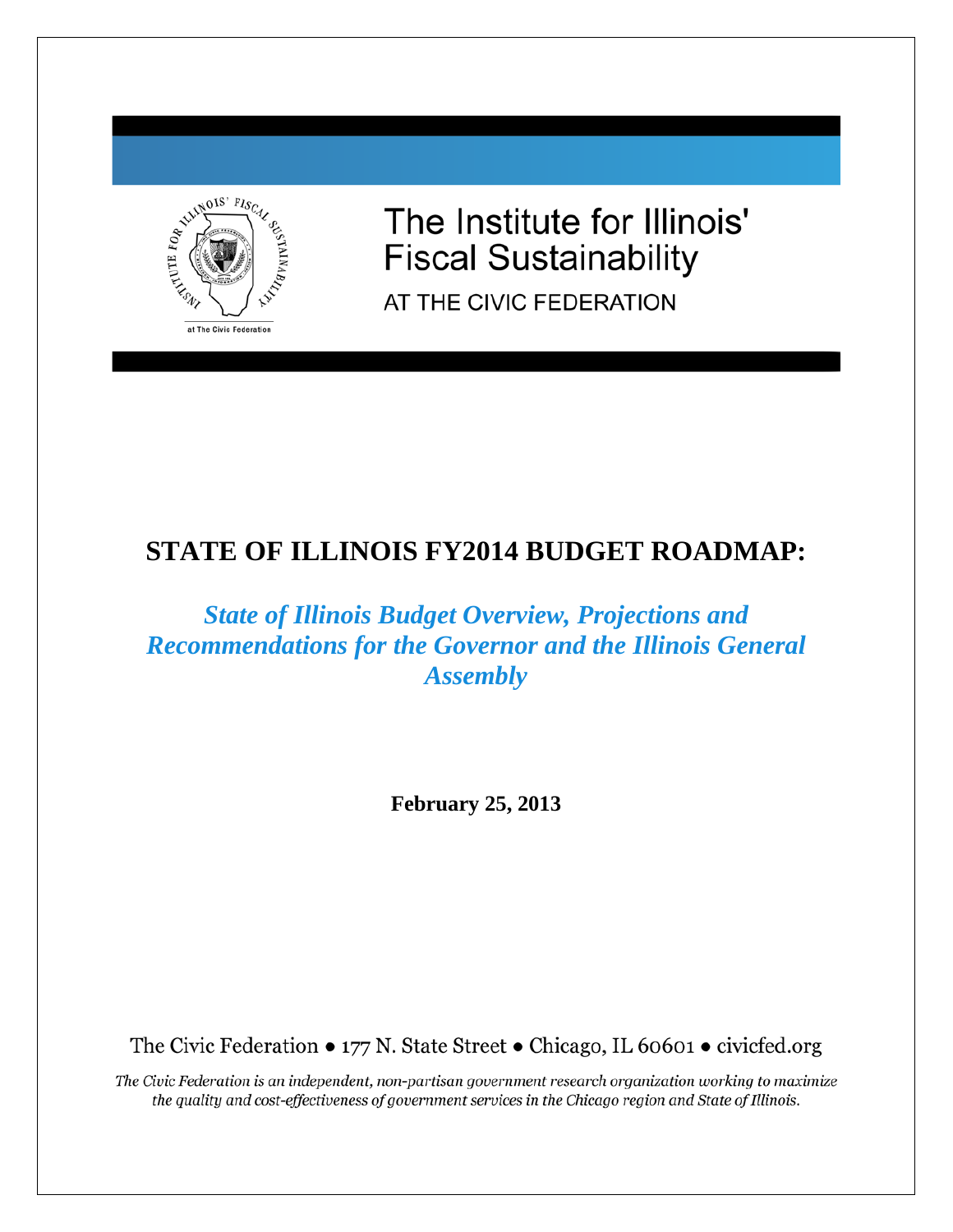*The Civic Federation would like to express its gratitude to the John D. and Catherine T. MacArthur Foundation, whose generous grant to fund the Institute for Illinois' Fiscal Sustainability at the Civic Federation made the research and writing of this report possible* 

> Copyright © 2013 The Civic Federation Chicago, Illinois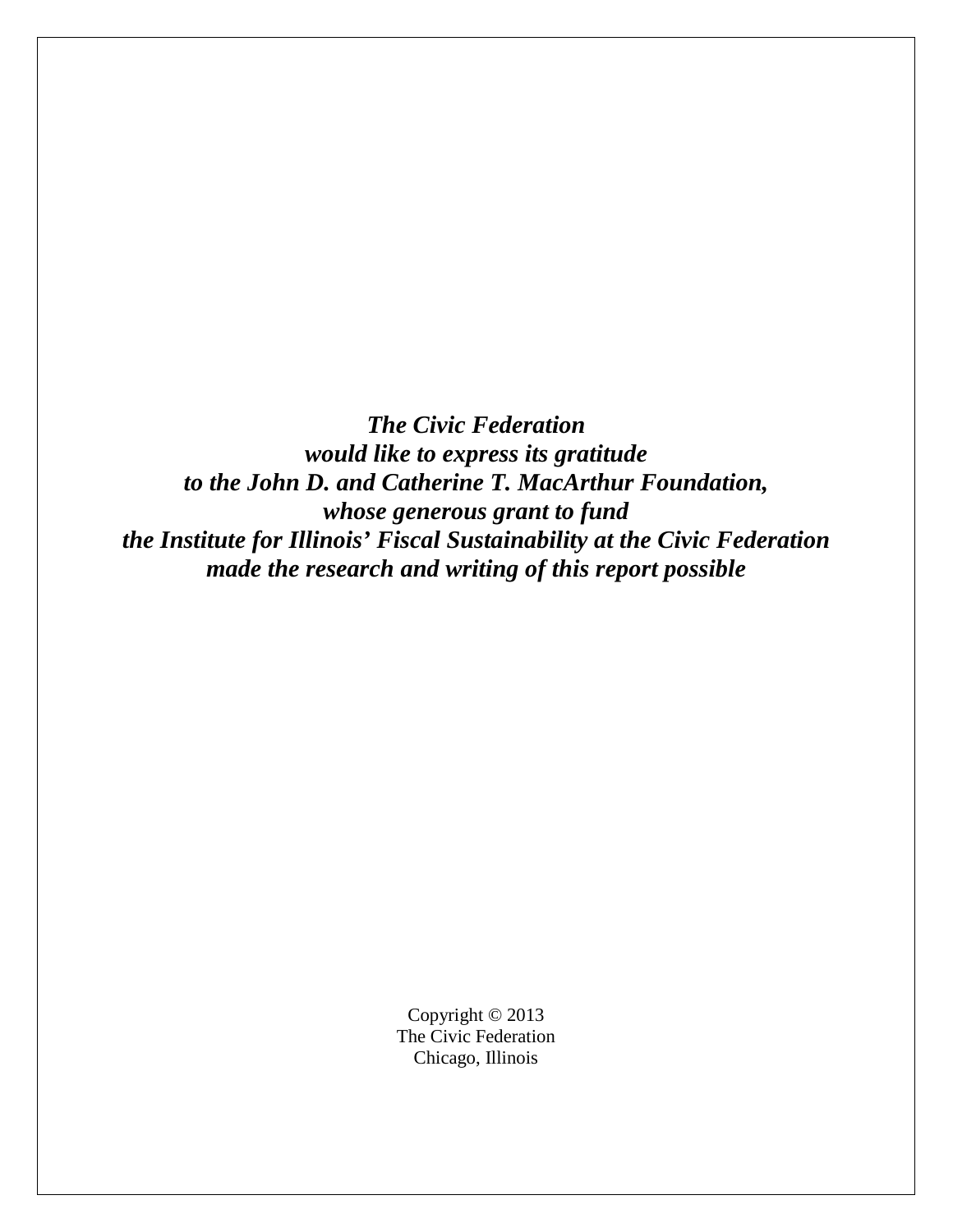## *ACKNOWLEDGEMENTS*

*The Institute for Illinois' Fiscal Sustainability at the Civic Federation would like to express our appreciation to the staffs of the Governor's Office of Management and Budget, the Department of Healthcare and Family Services, the Department of Revenue, and the Office of the Comptroller for their assistance with this report.*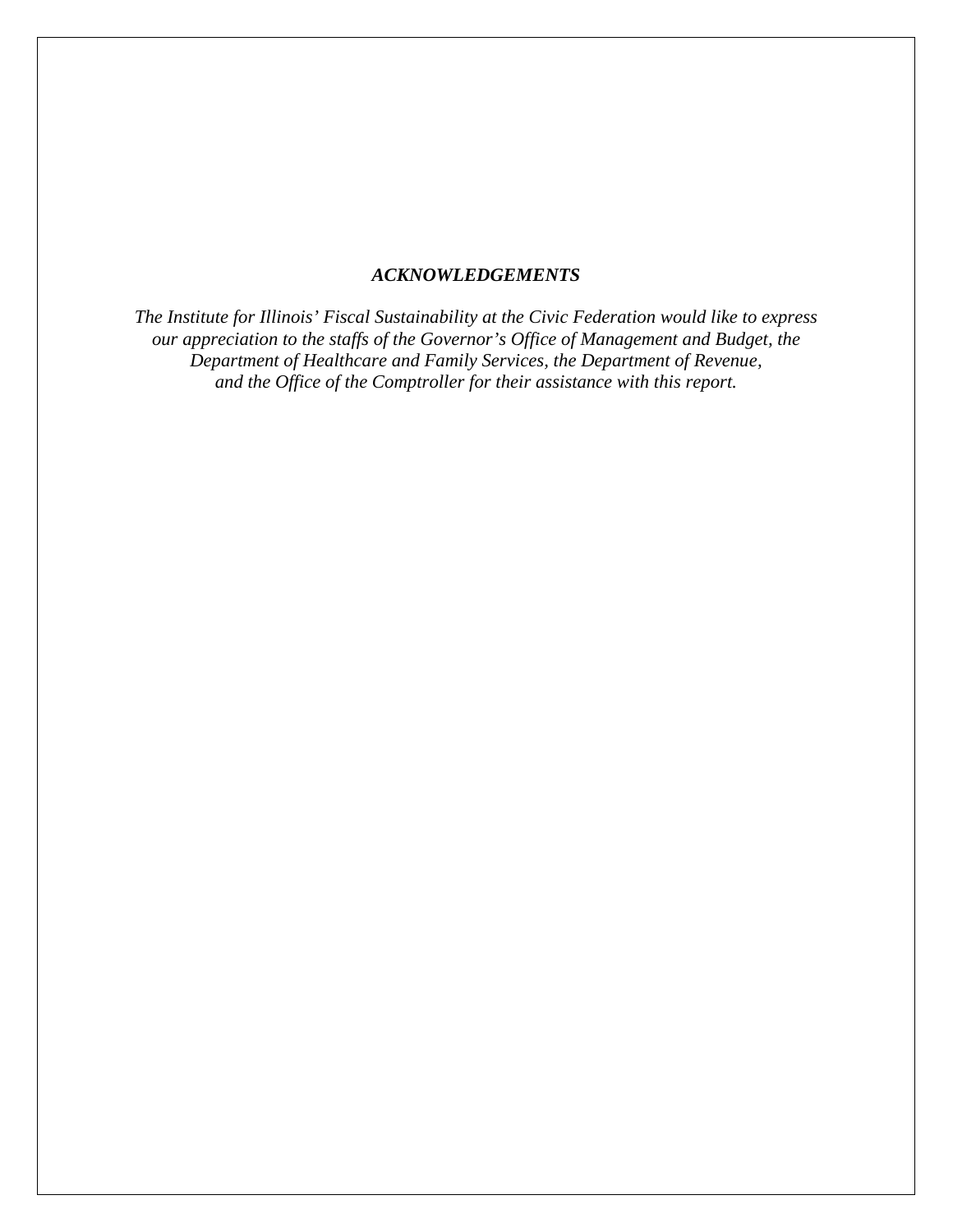# **TABLE OF CONTENTS**

| ISSUE 5: UNDERAPPROPRIATION OF GROUP HEALTH INSURANCE AND COMMUNITY CARE PROGRAMS 56 |  |
|--------------------------------------------------------------------------------------|--|
|                                                                                      |  |
|                                                                                      |  |
|                                                                                      |  |
|                                                                                      |  |
|                                                                                      |  |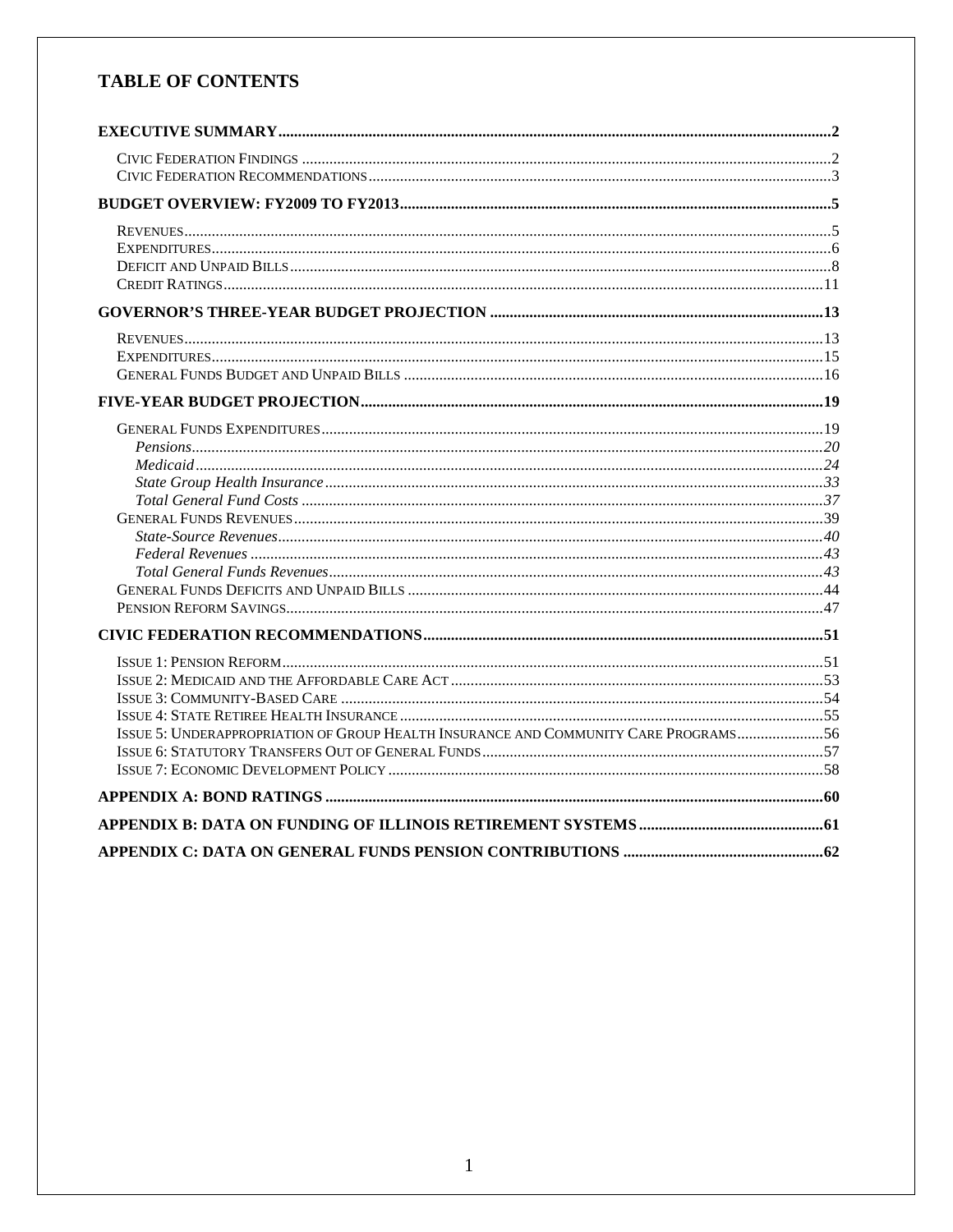# <span id="page-4-0"></span>**EXECUTIVE SUMMARY**

Prior to publication of the Governor's annual budget recommendation, the Institute for Illinois' Fiscal Sustainability at the Civic Federation issues an analysis of the State of Illinois' fiscal condition and budget recommendations for the Governor and General Assembly for the coming fiscal year. The State of Illinois FY2014 Budget Roadmap also includes an analysis of Governor Pat Quinn's three-year budget projection published on January [1](#page-4-2)1, 2013.<sup>1</sup>

In addition, the FY2014 report provides the Civic Federation's five-year budget projection, based generally on current law and known cost pressures. **Due to data limitations, the Federation's projections are intended to provide a general indication of the long-range consequences of current revenue and expenditure policies.** 

The analysis shows that, nearly four years after the official end of the national economic recession, the State of Illinois continues to face severe fiscal pressures. Despite a temporary tax increase and significant reductions to agency spending, the State is burdened with large and growing annual pension expenses and a huge backlog of unpaid bills. Given the scheduled partial sunset of the income tax increase, the Civic Federation's analysis shows that Illinois' unpaid bills could rise to nearly \$22 billion by the end of FY2018.

Without action to curtail pension costs, the State will be unable to stabilize its fiscal condition in the next five years. Below are the key findings and recommendations included in this report.

# <span id="page-4-1"></span>**Civic Federation Findings**

- The State's backlog of unpaid bills is expected to grow to \$21.7 billion in FY2018 from \$7.8 billion in FY2013, reflecting rising pension and Medicaid costs and the loss of income tax revenues due to the partial sunset of income tax rate increases beginning on January 1,  $2015.<sup>2</sup>$  $2015.<sup>2</sup>$
- General Funds pension contributions are projected to increase by 36.6% to \$7.0 billion in FY2018 from \$5.1 billion in FY2013. Total General Funds pension payments—including contributions and debt service on pension bonds—are projected to increase to \$8.6 billion in FY2018 from \$6.7 billion in FY2013.
- Total General Funds pension payments are projected to consume 30.9% of State-source general operating revenue in FY2018, up from 22.1% in FY2013.
- If the State enacted comprehensive pension reform, pension contributions could decline by \$2.5 billion in FY2018 and the projected backlog of unpaid bills could decrease to \$10.8 billion from \$21.7 billion.<sup>[3](#page-4-4)</sup>
- From a peak of \$30.7 billion in FY2014, State-source General Funds revenue declines to \$26.5 billion in FY2016 due to the partial sunset of income tax rate increases. After moderate natural growth, State-source General Funds revenue totals \$27.8 billion in FY2018.

<span id="page-4-2"></span><sup>&</sup>lt;sup>1</sup> State of Illinois, Governor's Office of Management and Budget, *Three Year Budget Projection (General Funds), <i>FY14-FY16*, January 11, 2013. Illinois' fiscal year begins on July 1 and ends on June 30.

<span id="page-4-3"></span><sup>&</sup>lt;sup>2</sup> Public Act 96-1496. As of January 1, 2011, the personal income tax rate rose to 5.0% from 3% and the corporate rate increased to 7% from 4.8%. The personal income tax rate is scheduled to decline to 3.75% on January 1, 2015 and to 3.25% on January 1, 2025; the corporate rate falls to 5.25% in 2015 and returns to 4.8% in 2025. The first full budget year under lower rates will be FY2016.

<span id="page-4-4"></span>Based on actuarial analysis of the impact of House Bill 6258,  $97<sup>th</sup>$  Illinois General Assembly. That bill has been replaced by Senate Bill 35 and House Bill 98 in the 98<sup>th</sup> Illinois General Assembly.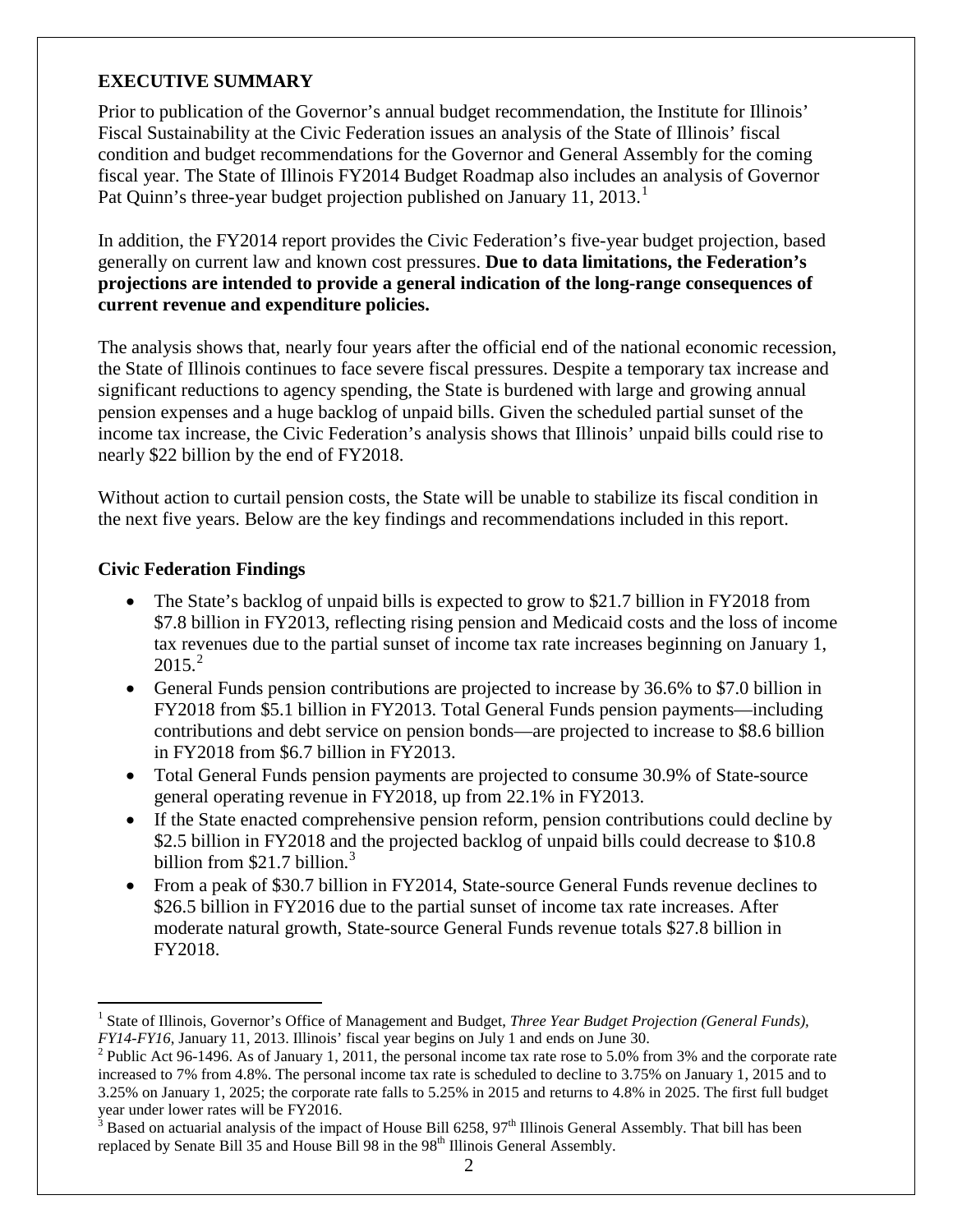- Net State Medicaid costs due to the federal Affordable Care Act—after federal reimbursement—are projected to total \$1.4 billion from FY2014 through FY2018, largely due to previously eligible individuals who are expected to enroll regardless of whether the State expands its Medicaid program. Medicaid expansion is expected to bring Illinois \$8.4 billion in additional federal revenue through FY2018.<sup>[4](#page-5-1)</sup>
- The General Funds operating deficit is projected at \$4.2 billion in FY2018, compared with a modest operating surplus of \$667 million in FY2013.

# <span id="page-5-0"></span>**Civic Federation Recommendations**

- 1. The Civic Federation recommends that the State immediately enact comprehensive pension reforms, including significant limits on automatic annual benefit increases and a gradual shift of normal costs to local school districts, public universities and community colleges. Any pension proposal considered by the State should be thoroughly reviewed by actuaries to determine its financial impact prior to legislative action.
- 2. The Civic Federation recommends that the State of Illinois expand eligibility for Medicaid under the Affordable Care Act due to the resulting significant increase in federal resources compared to projected State expenditures. However, the Civic Federation also recommends that the State plan for additional costs relating to both newly eligible and previously eligible recipients.
- 3. The Civic Federation recommends that the State continue to pursue the administration's long-term plan to move developmentally disabled individuals from State-run facilities to community care settings. This effort is consistent with federal and State law and is the result of long-term strategic planning by the State. The move to community care is designed to provide better care at a lower cost to the State.
- 4. The Civic Federation recommends that the State aggressively pursue reductions in retiree health insurance costs under State law. Although the Governor has taken the position that retiree health insurance costs are a subject for collective bargaining, there is no reason not to pursue administrative action to require all retired judges, members of the General Assembly and constitutional officers to pay a portion of their premiums. The Civic Federation also recommends that the State stop allowing retired teachers who live out of State to pay lower health insurance premiums than retired teachers who live in Illinois.
- 5. The Civic Federation recommends that the State phase out all budget practices that allow bills to be covered by future years' appropriations. The use of the Section 25 exception for group health insurance claims, for example, ensures that the annual cost of the program is not reflected in the budget. The annual budget should cover all expected costs for the fiscal year.
- 6. The Civic Federation recommends limiting the use of statutory transfers out of General Funds to ensure that State resources are used in the most effective way possible. The State should move to consolidate Special Funds currently supported by transfers out and review programs funded through these accounts as part of the annual General Funds appropriations process.
- 7. The Civic Federation recommends that the State of Illinois develop a formal economic development policy to guide the awarding of incentives before the State renews, expands or creates any economic development incentives. A transparent economic development policy would

<span id="page-5-1"></span> <sup>4</sup> Illinois Department of Healthcare and Family Services, *Medicaid Financing for the Uninsured: How the Revenues and Costs Are Computed*,

http://www2.illinois.gov/hfs/SiteCollectionDocuments/ACAHowRevenuesandCostsareComputed.pdf (last visited on February 18, 2013).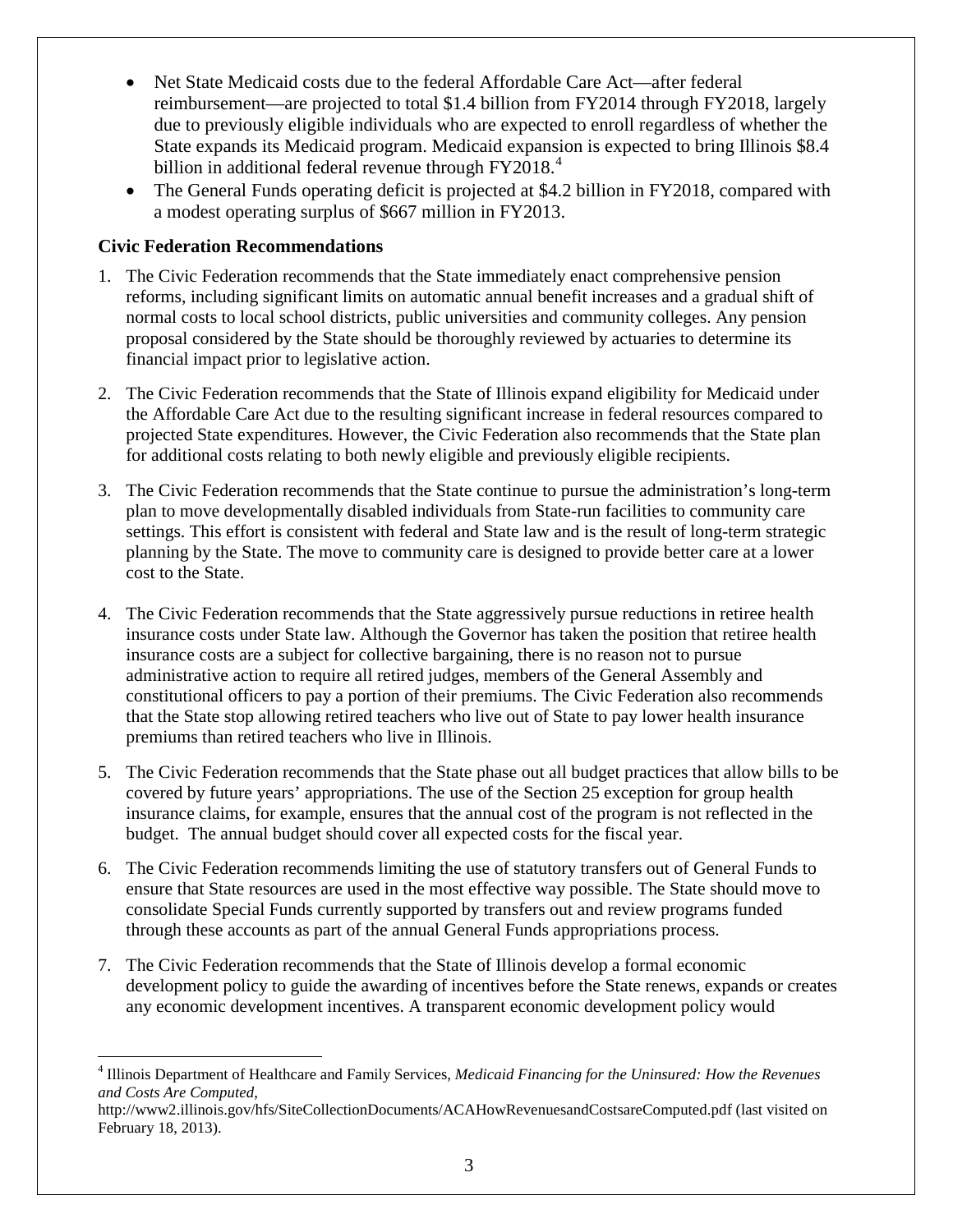effectively curb economic brinksmanship by Illinois businesses by creating a predictable process for applying for and earning tax incentives.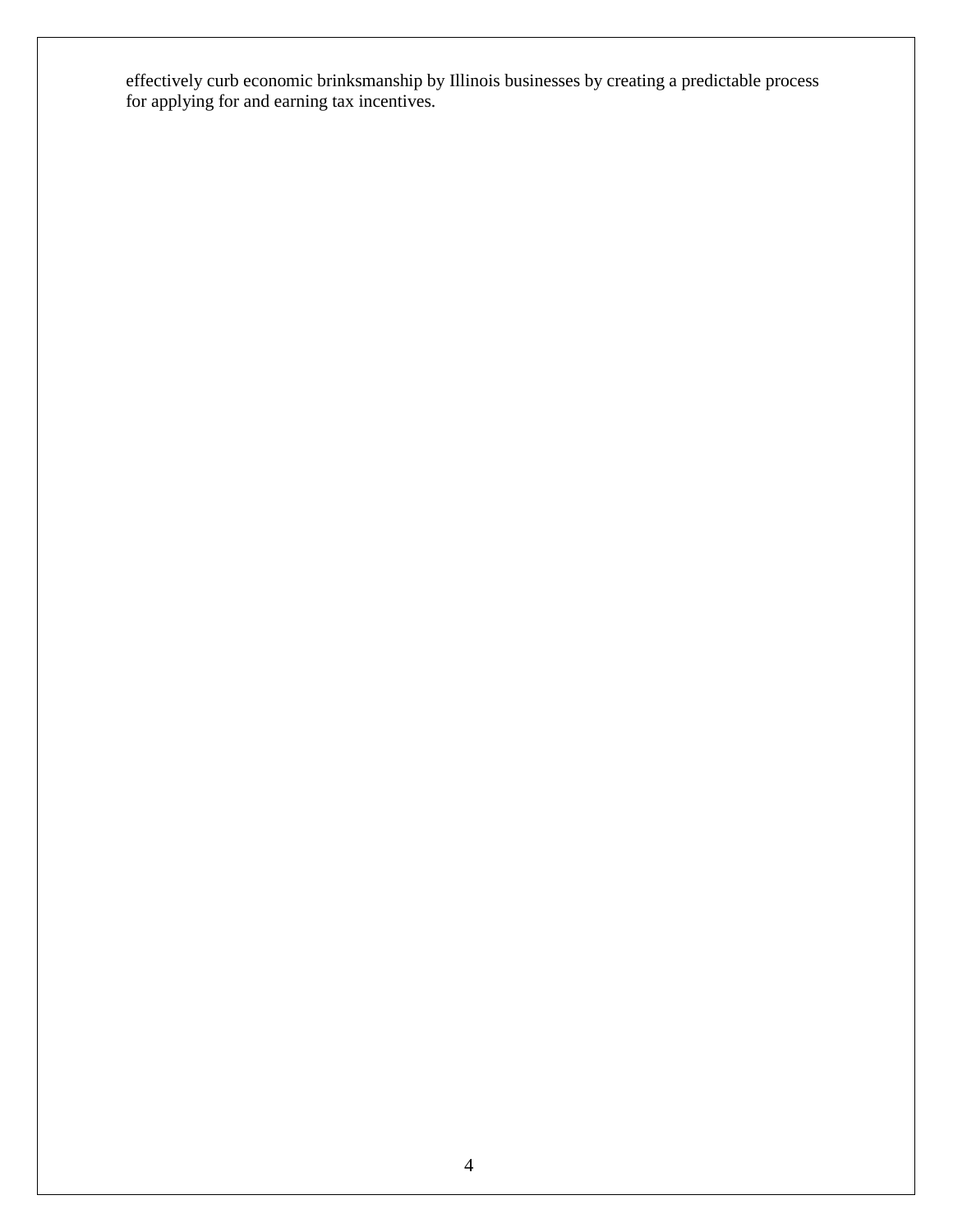### <span id="page-7-0"></span>**BUDGET OVERVIEW: FY2009 TO FY2013**

Nearly four years after the official end of the national economic recession, the State of Illinois has improved its operating budget by temporarily increasing income tax rates and reducing agency spending. Yet Illinois continues to face severe fiscal pressures.

After decades of underfunding its retirement systems, the State is now making annual pension payments that consume more than 22% of State-source general operating revenues.<sup>[5](#page-7-2)</sup> This large and growing pension expense has impeded efforts to clear up a backlog of unpaid bills that totaled more than \$9.0 billion at the end of the 2012 budget year.<sup>[6](#page-7-3)</sup> Meanwhile, Illinois is headed for a substantial loss of revenue beginning on January 1, 2015, when the temporary income tax increase is scheduled to be partially rolled back.

This section summarizes major budget developments over the past five years and reviews recent changes in the State's credit ratings.

#### <span id="page-7-1"></span>**Revenues**

General Funds revenues are projected to increase by \$5.3 billion, or 18.0%, to \$34.4 billion in FY2013 from \$29.1 billion in FY2009.<sup>[7](#page-7-4)</sup> A decline in federal receipts during the period was more than offset by growth in income tax revenues.

Federal revenues had been boosted by the American Recovery and Reinvestment Act of 2009, a federal stimulus program designed to counteract the effects of the recession.<sup>[8](#page-7-5)</sup> Financial assistance from the stimulus program ceased at the end of FY2011. Federal revenues are projected to decline by \$2.3 billion, or 35.6%, from \$6.6 billion in FY2009 to \$4.2 billion in FY2013.

On January 13, 2011, the State enacted temporary increases in both personal and corporate income tax rates.<sup>[9](#page-7-6)</sup> The personal income tax rate was increased from 3.0% to 5.0% and the corporate rate was increased from 4.8% to 7.0%.<sup>[10](#page-7-7)</sup> The higher rates were retroactive to January 1, 2011. Total income tax revenues are projected to grow by \$6.9 billion, or 63.0%, to \$17.8 billion in FY2013 from \$10.9 billion in  $FY2009$ .<sup>[11](#page-7-8)</sup>

<span id="page-7-2"></span> $<sup>5</sup>$  This calculation is based on FY2013 pension contributions of \$5.1 billion, debt-service payments on pension bonds</sup> of \$1.6 billion and State-source revenues of \$30.2 billion. <sup>6</sup>

<span id="page-7-3"></span>State of Illinois, General Obligation Bonds, Series of February 2013, *Preliminary Official Statement*, January 22, 2013, pp. 11-13 and pp. 41-42; State of Illinois, Governor's Office of Management and Budget, *Three Year Budget Projection (General Funds), FY14-FY16*, January 11, 2013. The State's fiscal year begins on July 1 and ends on June 30.

<span id="page-7-4"></span> $7$  General Funds support the regular operating and administrative expenses of most State agencies and are the funds over which the State has the most control. The operating budget also includes Other State Funds, which are accounts for activities funded by specific revenue sources that may only be used for specific purposes, and Federal Funds (other than those designated for General Funds), which support a variety of State programs with federal revenues.

<span id="page-7-5"></span> $8$  The national economic recession began in December 2007 and officially lasted until June 2009, according to the National Bureau of Economic Research.<br><sup>9</sup> Public Act 96-1496.

<span id="page-7-7"></span><span id="page-7-6"></span> $^{10}$  Corporations also pay a Personal Property Replacement Tax of 2.5%, bringing the effective corporate tax rate after the increase to 9.5%. Replacement taxes are collected by the State and paid to local governments to replace revenues lost by local governments when their power to impose personal property taxes on business entities was rescinded pursuant to the 1970 Illinois Constitution.

<span id="page-7-8"></span> $\frac{11}{11}$  These amounts are net of income tax revenues set aside to pay for income tax refunds.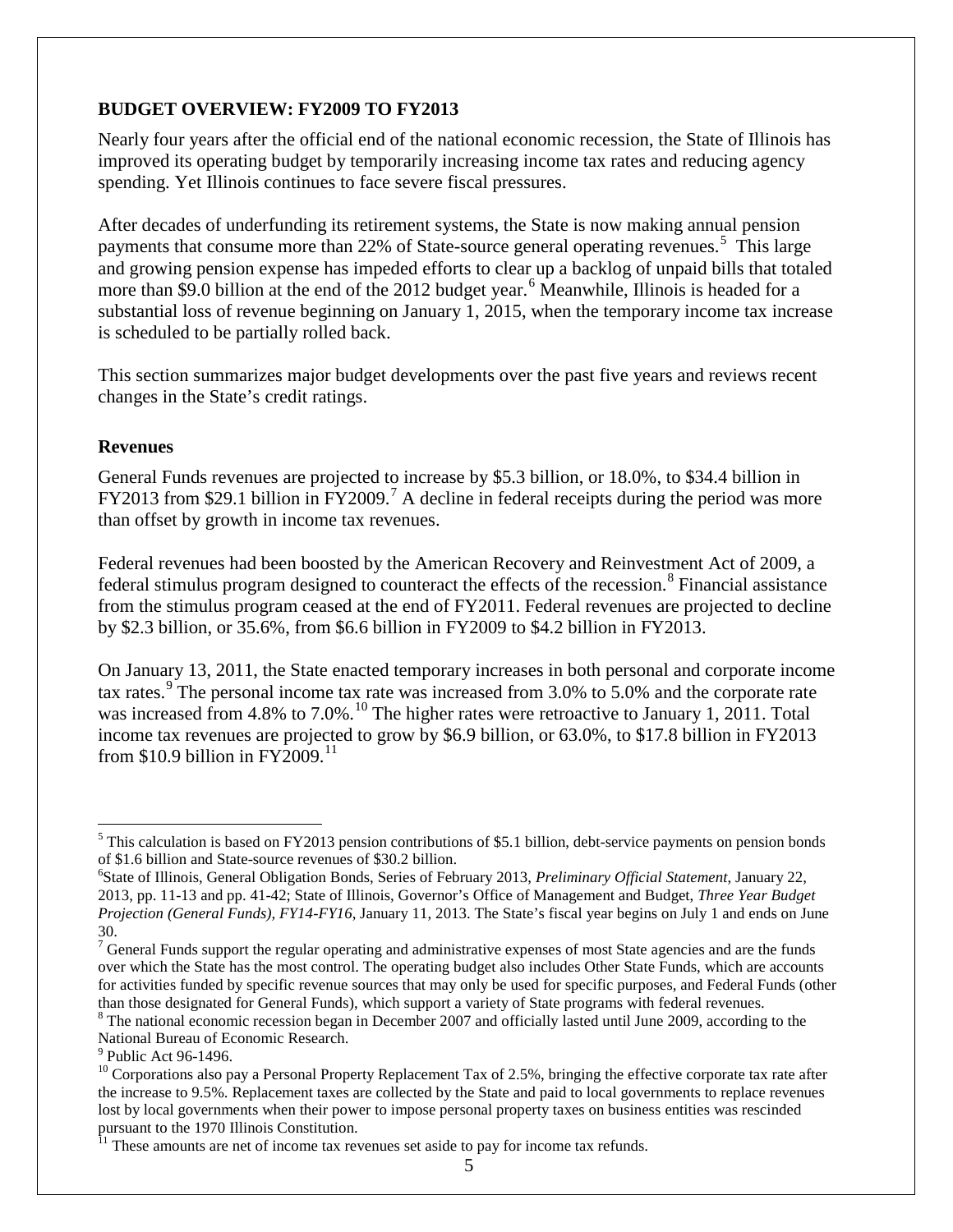The personal income tax rate is scheduled to decline to 3.75% on January 1, 2015 and to 3.25% on January 1, 2025; the corporate rate falls to 5.25% in 2015 and returns to 4.8% in 2025. The first full budget year under lower rates will be FY2016.

|                            | <b>State of Illinois General Funds Revenues by Source:</b><br><b>FY2009-FY2013 (in \$ millions)</b> |                                |                                |                         |                                 |                                |                               |  |  |  |  |  |
|----------------------------|-----------------------------------------------------------------------------------------------------|--------------------------------|--------------------------------|-------------------------|---------------------------------|--------------------------------|-------------------------------|--|--|--|--|--|
|                            | <b>FY2009</b><br><b>Actual</b>                                                                      | <b>FY2010</b><br><b>Actual</b> | <b>FY2011</b><br><b>Actual</b> | FY2012<br><b>Actual</b> | <b>FY2013</b><br><b>Enacted</b> | \$ Change<br>FY2009-<br>FY2013 | % Change<br>FY2009-<br>FY2013 |  |  |  |  |  |
| Income Taxes               | 10,933<br>S                                                                                         | 9,871<br>S                     | 12,825<br>\$.                  | 17,973<br>S             | 17,823<br>\$.                   | \$<br>6,890                    | 63.0%                         |  |  |  |  |  |
| <b>Sales Taxes</b>         | 6,773<br>\$                                                                                         | 6,308<br>S                     | 6,833<br>S                     | 7,226<br>\$             | 7,335<br>\$                     | 562<br>\$                      | 8.3%                          |  |  |  |  |  |
| <b>Other State Sources</b> | \$<br>4,871                                                                                         | 4,991<br>S                     | 4,946<br>S                     | 4,742<br>\$             | 5,009<br>S                      | \$<br>138                      | 2.8%                          |  |  |  |  |  |
| <b>Federal Revenue</b>     | \$<br>6,567                                                                                         | 5,920<br>S                     | 5,386<br>S                     | 3,681<br>S              | 4,231<br>\$                     | \$<br>(2, 336)                 | $-35.6%$                      |  |  |  |  |  |
| <b>Total</b>               | 29,144<br>S.                                                                                        | 27,090<br>\$.                  | \$29,990                       | \$33,622                | \$34,398                        | 5,254<br>S                     | 18.0%                         |  |  |  |  |  |

The following table shows General Funds revenues from FY2009 to FY2013.

Source: State of Illinois, General Obligation Bonds, Series of February 2013, *Preliminary Official Statement* , January 22, 2013, p. 11; Commission on Government Forecasting and Accountability, *State of Illinois Budget Summary Fiscal Year 2012* , August 2011, p. 64.

# <span id="page-8-0"></span>**Expenditures**

Total General Funds expenditures increase by \$748 million, or 2.3%, to \$33.7 billion in FY2013 from \$33.0 billion in FY2009. General Funds expenditures consist of appropriations (minus appropriations that remain unspent at the end of the fiscal year) and transfers out to other funds to make debt service payments and for other legislatively required purposes.

It should be noted that the enacted FY2013 budget does not include certain appropriations and transfers that are expected to be approved by the General Assembly but that have not yet been enacted. These amounts were estimated at approximately \$1.0 billion in Governor Pat Quinn's three-year budget projection, which was issued on January 11, 2013.<sup>[12](#page-8-1)</sup> Since the projection was issued, a supplemental appropriations bill was passed by the legislature and signed by the Governor on February 7, 20[13](#page-8-2).<sup>13</sup> This bill included \$602 million of the \$1.0 billion in additional General Funds expenditures proposed by the Governor: appropriations of \$550 million for group health insurance and \$52 million for other purposes. If the remaining \$423 million of the Governor's proposed additional spending is approved, total FY2013 expenditures will increase to \$34.2 billion.

During the last five years, a decrease in State agency spending has been offset by increases in pension contributions and pension-related debt service. General Funds spending by State agencies has declined by \$3.4 billion, or 13.1%, from \$26.2 billion in FY2009 to \$22.8 billion in FY2013. For example, General Funds expenditures for elementary and secondary education have declined by a projected \$816.6 million, or 11.1%, from \$7.4 billion in FY2009 to \$6.5 billion in FY2013.<sup>[14](#page-8-3)</sup>

<span id="page-8-1"></span><sup>&</sup>lt;sup>12</sup> State of Illinois, Governor's Office of Management and Budget, *Three Year Budget Projection (General Funds)*,

<span id="page-8-3"></span><span id="page-8-2"></span>

*FY14-FY16*, January 11, 2013.<br><sup>13</sup> Public Act 98-0001.<br><sup>14</sup> Illinois State FY2011 Budget, p. 2-24; email communication between Civic Federation and Governor's Office of Management and Budget, July 18, 2012.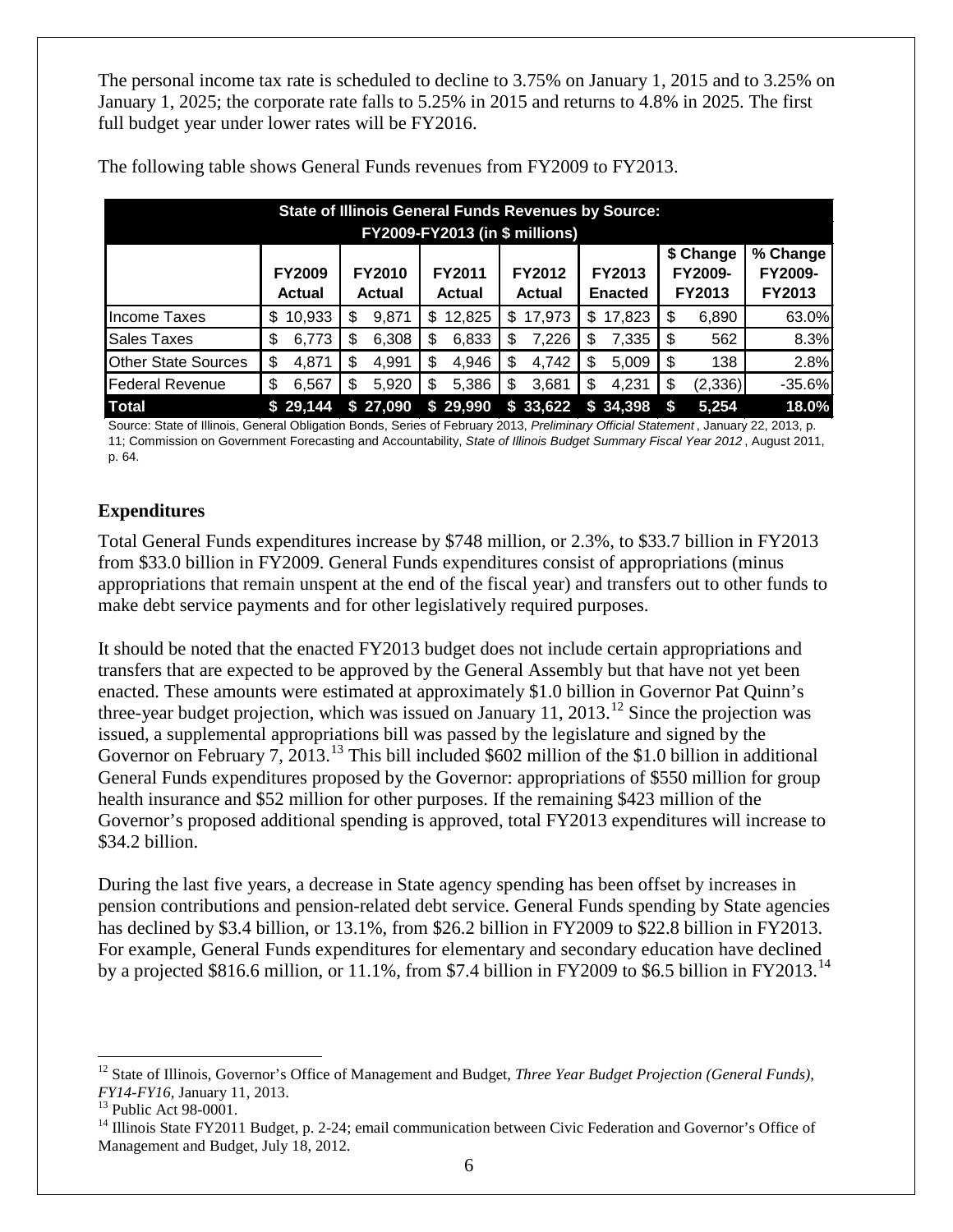Agency spending does not include pension contributions or spending on group health insurance. Contributions to the State's five retirement systems have more than doubled to \$5.1 billion in FY2013 from \$2.5 billion in FY2009.<sup>[15](#page-9-0)</sup> The increase reflects the State's 50-year pension funding plan, begun in FY1996, which deferred required payments to later years.[16](#page-9-1) Largely due to inadequate State contributions, the retirement systems had a total unfunded liability of \$96.8 billion as of June 30, 2012 and a combined funded ratio of  $39.0\%$ .<sup>[17](#page-9-2)</sup>

The group health insurance appropriation for FY2013 covered only approximately half of the program's anticipated cost.<sup>[18](#page-9-3)</sup> An additional FY2013 appropriation of \$550 million for group health insurance was included in the supplemental appropriation enacted on February 7. The FY2013 appropriation for group health insurance also assumed that approximately \$350 million of savings would be achieved through collective bargaining. Although the State's main union contracts expired on June 30, 2012, new contracts have not been agreed to and labor negotiations are ongoing.

Costs for group health insurance may be paid out of future years' appropriations under a provision of Section 25 of the State Finance Act.[19](#page-9-4) If projected savings are not achieved and the General Assembly does not appropriate additional funds for group health insurance in FY2013, these costs will be added to the State's Section 25 liabilities and paid out of future year appropriations. Any budgeted savings that are not achieved will also add to next year's spending pressures.

Similarly, annual spending on Medicaid as shown in the budget does not necessarily reflect costs incurred by the program because bills may be paid out of future years' appropriations. In FY2013 the Medicaid program faced a funding gap of \$2.7 billion due to rising costs and inadequate FY2012 appropriations. Legislation enacted in 2012 was designed to close the gap through \$1.6 billion in savings, based on program cuts and reductions in reimbursement rates paid to healthcare providers, and  $\frac{81.1}{1}$  billion in increased revenues, including higher tobacco taxes.<sup>[20](#page-9-5)</sup> Because of implementation challenges, savings in FY2013 are not expected to meet the budgeted goal.<sup>[21](#page-9-6)</sup> However, the shortfall is projected to be largely offset by savings in FY2012. In addition, the General Assembly has not approved one part of the Medicaid funding plan—a transfer intended to provide \$300 million. That transfer is included in the not yet enacted \$423 million in spending proposed by Governor.

Debt service payments on pension bonds increase by \$1.1 billion, or 233.0%, to \$1.6 billion in FY2013 from \$466 million in FY2009. The State sold pension bonds in 2003, 2010 and 2011. Proceeds from the first sale were used to reduce the retirement systems' unfunded liability and to make annual contributions for FY2003 and FY2004. The State issued pension bonds in FY2010 and FY2011 solely to pay for annual contributions.

<span id="page-9-0"></span><sup>&</sup>lt;sup>15</sup> Pension contributions in FY2010 and FY2011 were made primarily by the sale of pension bonds, rather than from General Funds.<br><sup>16</sup> Public Act 88-0593. The law is designed to achieve 90% funding by FY2045.

<span id="page-9-2"></span><span id="page-9-1"></span><sup>&</sup>lt;sup>17</sup> Illinois General Assembly, Commission on Government Forecasting and Accountability, *Special Pension Briefing*, November 2012, p. 3. These numbers are based on the market value of assets, rather than asset smoothing.<br><sup>18</sup> State of Illinois, General Obligation Bonds, Series of February 2013, *Preliminary Official Statement*, January

<span id="page-9-3"></span><sup>2013,</sup> p. 23.<br><sup>19</sup> 30 ILCS 105/25.

<span id="page-9-5"></span><span id="page-9-4"></span><sup>&</sup>lt;sup>20</sup> Illinois Department of Healthcare and Family Services, *Fact Sheet on Final Medicaid Legislative Package*, May 2012, http://www2.illinois.gov/hfs/SiteCollectionDocuments/MedicaidPackageFactSheet.pdf (last visited on January 22, 2013). As used here, the Medicaid program refers to the Medical Assistance Program in the Department of Healthcare and Family Services. Medicaid has no single programmatic appropriation in the State budget.

<span id="page-9-6"></span> $21$  See p. [23](#page-26-0) of this report for more information about implementation of the Medicaid reductions.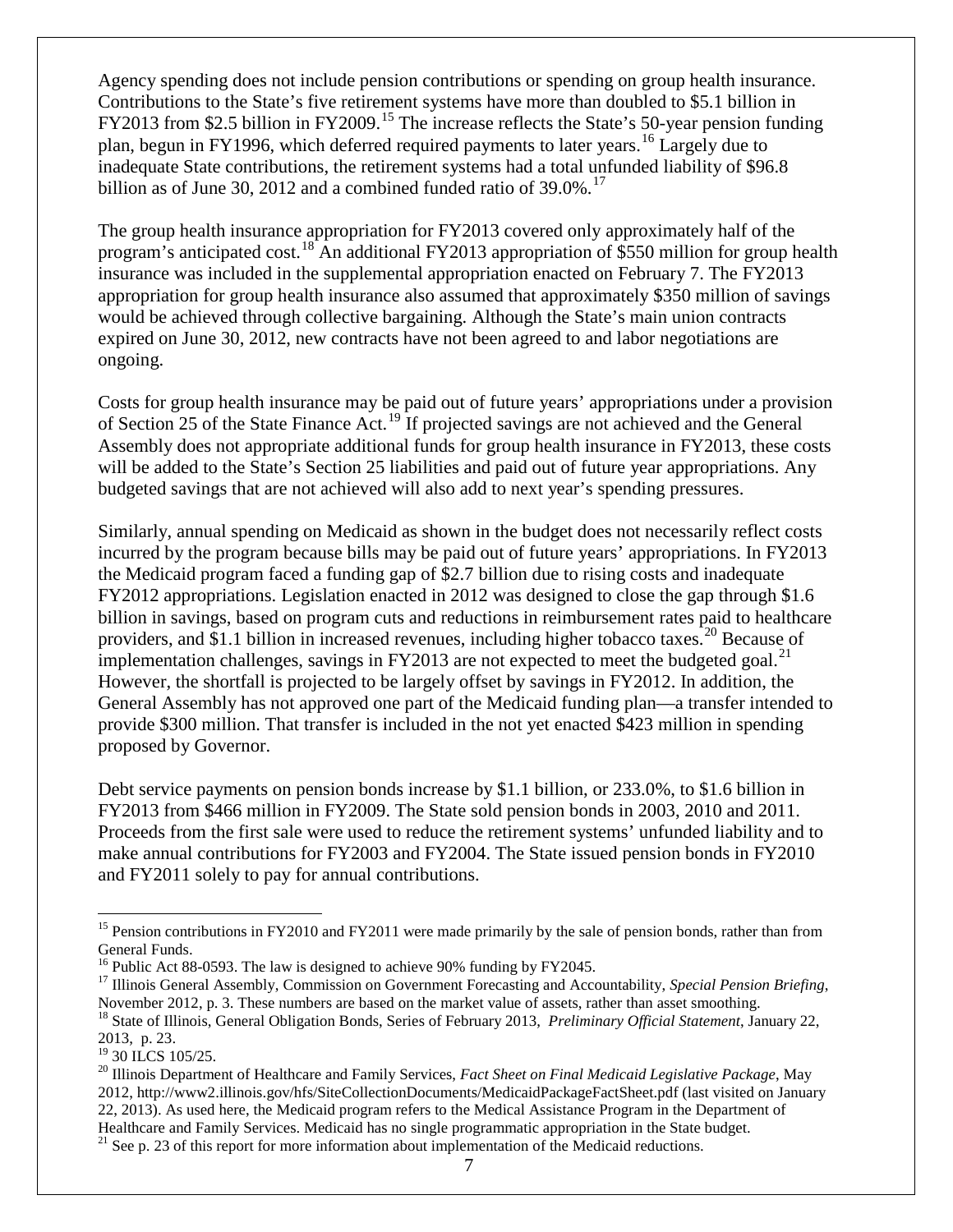The next table shows General Funds expenditures from FY2009 to FY2013. Expenditures in FY2013 include the \$602 million of additional spending approved on February 7 but do not include the \$423 million in anticipated but not yet enacted spending.

|                                                   |    | <b>State of Illinois General Funds Expenditures:</b>                                                            |    |          |    |          |    |          |    |          |    |                                |                               |
|---------------------------------------------------|----|-----------------------------------------------------------------------------------------------------------------|----|----------|----|----------|----|----------|----|----------|----|--------------------------------|-------------------------------|
| <b>FY2009-FY2013 (in \$ millions)</b>             |    |                                                                                                                 |    |          |    |          |    |          |    |          |    |                                |                               |
|                                                   |    | FY2010<br>FY2011<br>FY2013<br><b>FY2009</b><br>FY2012<br>Actual<br><b>Enacted</b><br>Actual<br>Actual<br>Actual |    |          |    |          |    |          |    |          |    | \$ Change<br>FY2009-<br>FY2013 | % Change<br>FY2009-<br>FY2013 |
| <b>Agency Appropriations</b>                      | \$ | 26,738                                                                                                          |    | \$25,209 |    | \$24,961 |    | \$24,036 |    | \$23,436 | \$ | (3,302)                        | $-12.3%$                      |
| <b>Less Unspent Appropriations</b>                | \$ | (507)                                                                                                           | S  | (896)    | \$ | (350)    | S  | (374)    | \$ | (650)    | S  | (143)                          | 28.2%                         |
| Net Agency Appropriations Spent                   | \$ | 26,231                                                                                                          |    | \$24,313 |    | \$24,611 |    | \$23,662 |    | \$22,786 | \$ | (3, 445)                       | $-13.1%$                      |
| Pension Contributions <sup>1</sup>                | \$ | 2,486                                                                                                           | \$ | 3,466    | \$ | 3,680    | \$ | 4,135    | \$ | 5,107    | \$ | 2,621                          | 105.4%                        |
| Group Insurance                                   | \$ | 1,058                                                                                                           | \$ | 1,146    | \$ | 885      | \$ | 1,412    | \$ | 1,100    | \$ | 42                             | 4.0%                          |
| <b>Total Appropriations</b>                       | \$ | 29,775                                                                                                          |    | \$28,925 |    | \$29,176 |    | \$29.209 |    | \$28.993 | S  | (782)                          | $-2.6%$                       |
| <b>Statutory Transfers Out</b>                    |    |                                                                                                                 |    |          |    |          |    |          |    |          |    |                                |                               |
| Legislatively Required Transfers <sup>2</sup>     | \$ | 2,082                                                                                                           | \$ | 2,007    | \$ | 2,399    | \$ | 2,473    | \$ | 2,533    | \$ | 451                            | 21.7%                         |
| Debt Service on Pension Bonds                     | \$ | 466                                                                                                             | \$ | 564      | \$ | 1,667    | \$ | 1,607    | \$ | 1,552    | \$ | 1,086                          | 233.0%                        |
| Other Debt Service and Transfers Out <sup>3</sup> | \$ | 660                                                                                                             | \$ | 1,759    | \$ | 739      | \$ | 809      | \$ | 653      | S  | (7)                            | $-1.1%$                       |
| <b>Total Transfers Out</b>                        | \$ | 3,208                                                                                                           | \$ | 4,330    | \$ | 4,805    | \$ | 4,889    | \$ | 4,738    | \$ | 1,530                          | 47.7%                         |
| <b>Total Expenditures</b>                         |    | 32,983                                                                                                          |    | \$33,255 |    | \$33,981 |    | \$34,098 |    | \$33,731 |    | 748                            | 2.3%                          |

<sup>1</sup> Pension contributions in FY2010 and FY2011 were made primarily by issuance of pension obligation bonds, rather than from General Funds.

<sup>2</sup>Includes transfers payable as of year end.

3 Includes interfund borrowing repayment and Budget Stabilization Fund repayment. Interest on short-term borrowing in FY2010 includes \$1.0 billion to repay failure of revenue borrowing in FY2009.

Source: Public Act 98-0001; State of Illinois, General Obligation Bonds, Series of February 2013, *Preliminary Official Statement* , January 22, 2013, p. 11; State of Illinois, Governor's Office of Management and Budget, *Three Year Budget Projection (General funds), FY14-FY16, January 11, 2013* ; Illinois State FY2013 Budget, pp. 2-18 and 2-31; Illinois State FY2012 Budget, pp. 2-13 and 2-26; Illinois State FY2011 Budget, pp. 2-10 and 2-20.

# <span id="page-10-0"></span>**Deficit and Unpaid Bills**

The State is expected to end FY2013 with a total General Funds deficit of \$4.3 billion, compared with a deficit of \$3.7 billion at the end of FY2009. The total deficit, which consists of the operating deficit and the accumulated deficit from prior years, had climbed to \$6.1 billion in FY2010 due to the impact of the recession.

It is important to note that, in the absence of additional revenues, the FY2013 total deficit will increase if the State enacts the proposed additional expenditures of \$423 million. The additional expenditures would reduce the operating surplus now projected for FY2013 and result in a total deficit of roughly \$4.7 billion.

The State relied on borrowing to help close the operating deficit from FY2009 to FY2011. As noted previously, the borrowing included the sale of pension bonds to pay for General Funds pension contributions in FY2010 and FY2011. Neither the FY2012 budget nor the enacted FY2013 budget includes borrowing for operations.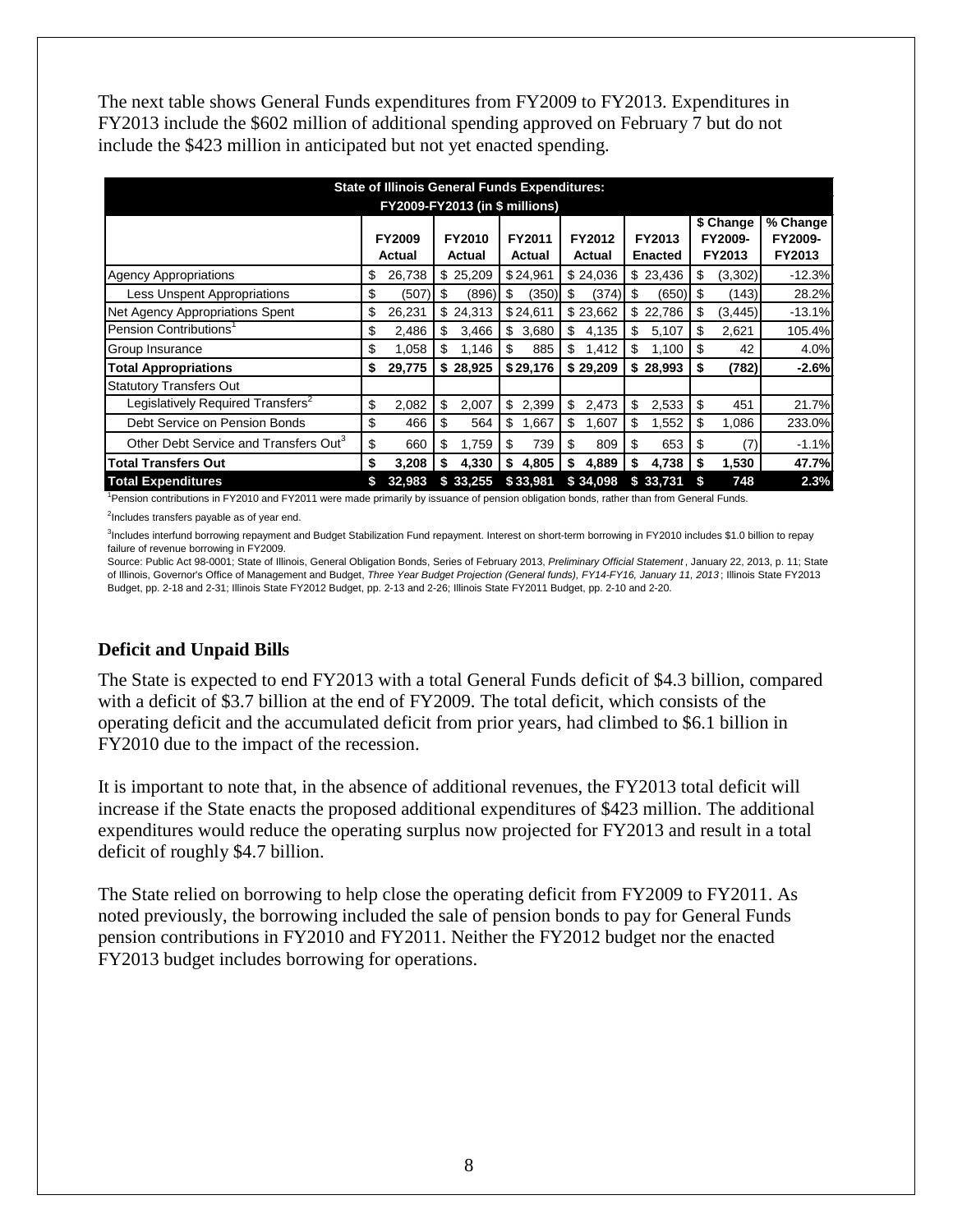The next table shows the General Funds deficit from FY2009 to FY2013, not including the \$423 million in additional expenditures for FY2013.

| <b>State of Illinois General Funds Deficit:</b><br><b>FY2009-FY2013 (in \$ millions)</b>                                                                                                                                                              |                                                                                                                        |          |    |          |    |          |     |          |     |                                 |  |
|-------------------------------------------------------------------------------------------------------------------------------------------------------------------------------------------------------------------------------------------------------|------------------------------------------------------------------------------------------------------------------------|----------|----|----------|----|----------|-----|----------|-----|---------------------------------|--|
|                                                                                                                                                                                                                                                       | <b>FY2010</b><br><b>FY2009</b><br><b>FY2011</b><br>FY2012<br><b>Actual</b><br><b>Actual</b><br>Actual<br><b>Actual</b> |          |    |          |    |          |     |          |     | <b>FY2013</b><br><b>Enacted</b> |  |
| <b>Operating Revenues</b>                                                                                                                                                                                                                             | S                                                                                                                      | 29,144   |    | \$27,090 |    | \$30,163 |     | \$33,622 |     | \$34,398                        |  |
| <b>Operating Expenditures</b>                                                                                                                                                                                                                         | S                                                                                                                      | 32,983   | \$ | 33,255   | \$ | 33,981   | \$. | 34,098   |     | \$33,731                        |  |
| <b>Operating Surplus (Deficit)</b>                                                                                                                                                                                                                    | \$                                                                                                                     | (3,839)  | S  | (6, 165) | S  | (3,818)  | S   | (476)    | S   | 667                             |  |
| Borrowing for Operations*                                                                                                                                                                                                                             | S                                                                                                                      | 1,000    | S  | 3,742    | S  | 5,404    |     |          |     |                                 |  |
| <b>Operating Surplus (Deficit) After</b><br><b>Borrowing for Operations</b>                                                                                                                                                                           | S                                                                                                                      | (2,839)  | S  | (2,423)  | \$ | 1,586    | \$  | (476)    | S   | 667                             |  |
| <b>Accumulated Deficit from Prior Years</b>                                                                                                                                                                                                           | \$                                                                                                                     | (834)    | S  | (3,673)  | S  | (6,096)  | S   | (4,510)  | \$. | (4,986)                         |  |
| <b>Total Deficit</b><br>. The contract of the contract of the contract of the contract of the contract of the contract of the contract of the contract of the contract of the contract of the contract of the contract of the contract of the contrac |                                                                                                                        | (3, 673) |    | (6,096)  | S  | (4, 510) | S   | (4,986)  |     | (4, 319)                        |  |

\*FY2009 amount represents failure of revenue borrowing repaid in FY2010.

Source: Public Act 98-0001; State of Illinois, General Obligation Bonds, Series of February 2013, *Preliminary Official Statement* , January 22, 2013, p. 11; State of Illinois, General Obligation Bonds, Series of September 2012, *Official Statement* , September 13, 2012, p. 8; Illinois State FY2011 Budget, p. 2-10.

Illinois has dealt with its General Funds deficit by delaying payments to vendors, social service agencies and local governments and paying those bills from the next year's revenue. The State typically has two months after the close of the fiscal year to pay off the prior year's bills. This lapse period has been extended to six months—through December 31—for the last three fiscal years due to the large amount of outstanding bills on June 30.

As discussed above, the State has also avoided General Funds deficits by underfunding Medicaid and group health insurance and paying those Section 25 liabilities out of future years' appropriations. The ability to defer Medicaid bills in this way was curtailed by legislation enacted in 2012.<sup>[22](#page-11-0)</sup> The new law limited Section 25 liabilities incurred by the State's principal Medicaid agency, the Illinois Department of Healthcare and Family Services, to \$700 million in FY2013 and \$100 million thereafter, with certain exceptions. Group health insurance liabilities were not limited by the new law. At the end of FY2013, the Section 25 liability is expected to total \$1.5 billion for Medicaid and \$1.6 billion for group health insurance if the remaining \$423 million in supplemental expenditures are not enacted.

Another General Funds liability that does not appear in the budget involves the Community Care Program in the Illinois Department on Aging, which is designed to allow seniors to stay out of nursing homes. The program's monthly caseload has more than doubled to a projected 80,100 in FY2013 from 38,950 in FY2003.<sup>[23](#page-11-1)</sup> The Department on Aging is not covered by the Section 25 exception, but in recent years the State's annual appropriation bills have allowed the program's prior year costs to be paid for out of the next year's funding. These unfunded costs are expected to stand at \$318 million at the end of FY2013 if additional supplemental appropriations are not enacted.

In recent years the State has also accumulated unpaid income tax refunds, an additional General Funds liability that is not included in the budget. Unpaid income tax refunds, primarily owed to

<span id="page-11-1"></span><span id="page-11-0"></span><sup>22</sup> Public Act 97-0691. <sup>23</sup> Illinois Department on Aging, *Fiscal Year 2013 Enacted Budget*, July 2012, p. 14.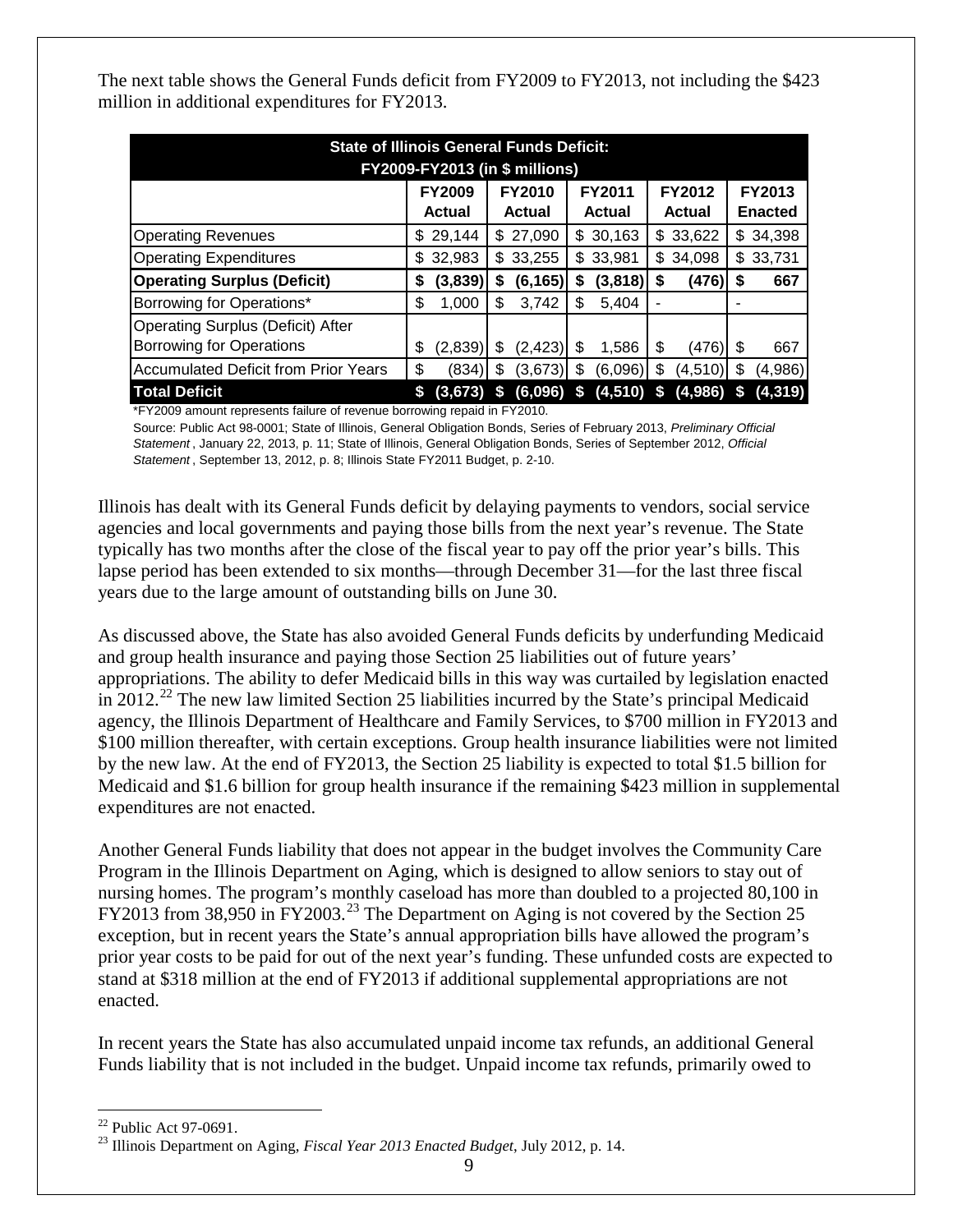businesses, peaked at \$735 million at the end of FY2010. The Illinois Department of Revenue expects to end FY2013 with no approved but unpaid tax refunds.  $^{24}$  $^{24}$  $^{24}$ 

The next table shows unpaid bills and other General Funds liabilities from FY2009 to FY2013. The FY2013 numbers are based on the enacted budget without additional supplemental expenditures. They are based on the assumptions that budgeted Medicaid savings are achieved or offset by savings in FY2012 and that savings on group health insurance are \$218 million below the budgeted level.<sup>[25](#page-12-1)</sup> If the additional supplemental expenditures were approved, the General Funds accounts payable would increase and other General Fund liabilities would decline.

As shown in the table, the backlog of bills declines by \$1.3 billion from \$9.1 billion at the end of FY2012 to \$7.8 billion at the end of FY2013. In FY2013 the General Assembly set aside \$264 million to pay off General Funds bills and \$500 million to reduce the backlog of Medicaid bills.<sup>[26](#page-12-2)</sup> The \$500 million will pay off \$1 billion in Medicaid bills through a cycle of State spending and federal reimbursement.

| State of Illinois Unpaid Bills Backlog on June 30: |                                                                                                                                                                  |          |     |              |   |           |    |          |    |          |  |
|----------------------------------------------------|------------------------------------------------------------------------------------------------------------------------------------------------------------------|----------|-----|--------------|---|-----------|----|----------|----|----------|--|
| <b>FY2009-FY2013 (in \$ millions)</b>              |                                                                                                                                                                  |          |     |              |   |           |    |          |    |          |  |
|                                                    | <b>FY2012</b><br><b>FY2009</b><br><b>FY2010</b><br>FY2013<br><b>FY2011</b><br><b>Actual</b><br><b>Enacted</b><br><b>Actual</b><br><b>Actual</b><br><b>Actual</b> |          |     |              |   |           |    |          |    |          |  |
| General Funds Accounts Payable                     | \$                                                                                                                                                               | (3,953)  | æ.  | (6, 224)     | S | (4,976)   | S  | (5,024)  | S  | (4, 319) |  |
| Medicaid Bills (HFS) <sup>1</sup>                  | \$                                                                                                                                                               | (885)    | \$  | (763)        | S | (603)     | S  | (2, 164) |    | (1, 164) |  |
| Medicaid Bills $(DHS)^2$                           | \$                                                                                                                                                               | (124)    | S   | (68)         | S | (74)      | S  | (201     |    | (346)    |  |
| Group Health Insurance Bills <sup>3</sup>          | \$                                                                                                                                                               | (321     | S   | (524)        | S | (1,049)   | S  | (1, 423) |    | (1,641)  |  |
| Community Care Program Bills <sup>4</sup>          |                                                                                                                                                                  | na       |     | na           | S | (100)     | \$ | (178)    |    | (318)    |  |
| Unpaid Income Tax Refunds <sup>5</sup>             | \$                                                                                                                                                               | (219)    | \$. | (735)        | S | (646)  \$ |    | (69)  \$ |    |          |  |
| <b>Total</b>                                       | S                                                                                                                                                                | (5, 502) | S   | $(8,314)$ \$ |   | (7, 448)  | S  | (9,059)  | 'S | (7,788)  |  |

<sup>1</sup>General Funds Section 25 liability relating to Illinois Department of Healthcare and Family Services.

<sup>2</sup>General Funds Section 25 liability relating to Illinois Department of Human Services.

 ${}^{3}$ General Funds Section 25 liability relating to group health insurance.

4 Unappropriated costs relating to Community Care Program at Illinois Department on Aging. The FY2011 number is an estimated minimum amount.

5 Approved but unpaid income tax refunds.

Source: Public Act 98-0001; State of Illinois, General Obligation Bonds, Series of February 2013, *Preliminary Official Statement* , January 22, 2013, p. 12; State of Illinois, Governor's Office of Management and Budget, *Three Year Budget Projection (General Funds), FY14-FY16* , January 11, 2013; Communication between Civic Federation and Governor's Office of Management and Budget, January 25, 2013; Illinois State Comptroller's website at

http://www.ioc.state.il.us/index.cfm/linkservid/A0FD646B-1CC1-DE6E-2F485BDED411AF81/showMeta/0/; State of Illinois, General Obligation Bonds, Series of September 2012, *Official Statement* , September 13, 2012, pp. 9 and 39; Illinois State FY2011 Budget, p. 2-10.

<span id="page-12-0"></span><sup>&</sup>lt;sup>24</sup> Email communication between the Civic Federation and the Illinois Department of Revenue, September 4, 2012.<br><sup>25</sup> Communication between the Civic Federation and the Governor's Office of Management and Budget, January

<span id="page-12-1"></span><sup>2013.</sup>

<span id="page-12-2"></span><sup>26</sup> State of Illinois, General Obligation Bonds, Series of February 2013, *Preliminary Official Statement*, January 22, 2013, p. 24.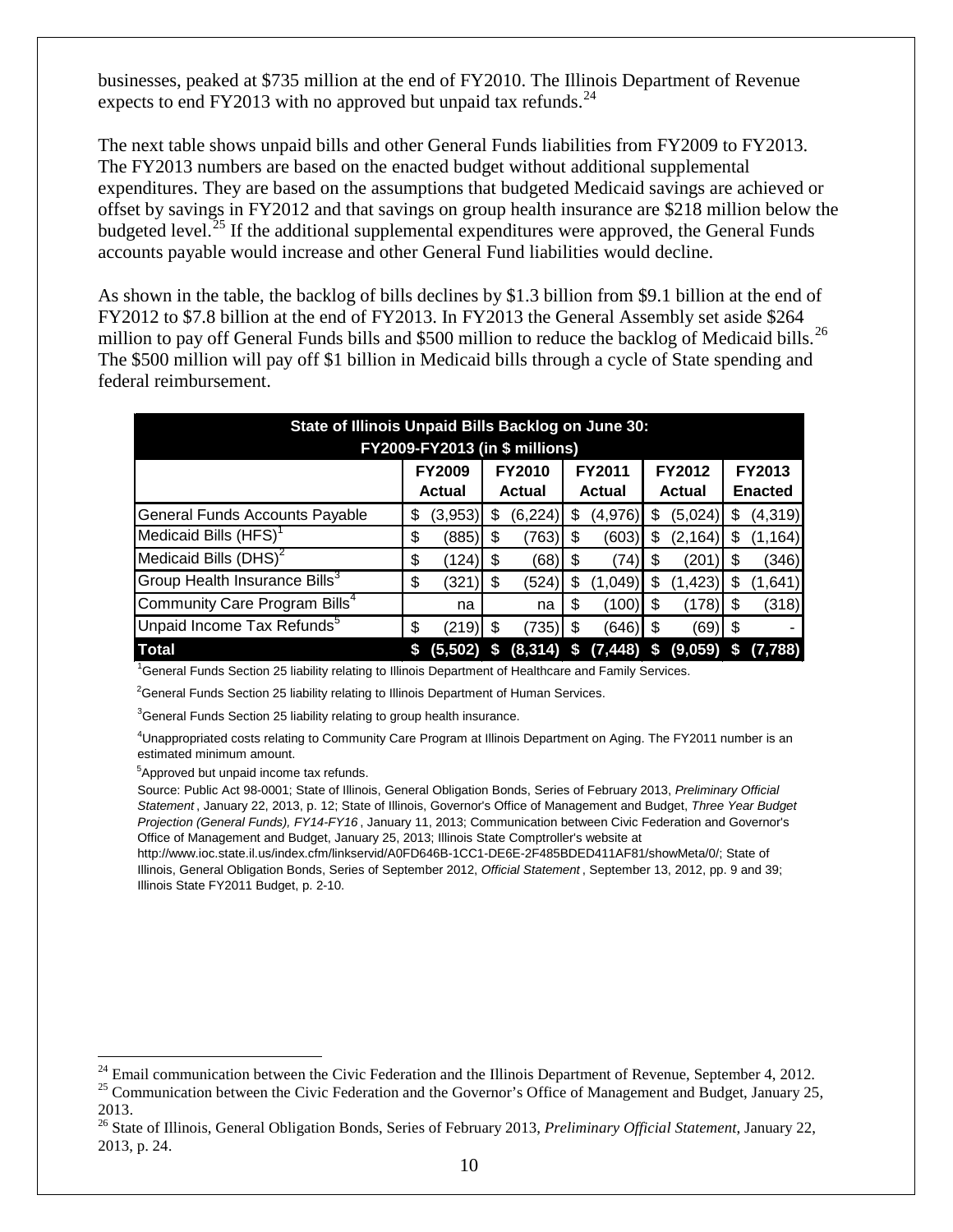# <span id="page-13-0"></span>**Credit Ratings**

Following numerous downgrades in the past five years, the State of Illinois has the lowest credit rating of any state from two of the three major rating agencies. Illinois has the lowest credit rating from Moody's Investors Service and Standard & Poor's and the second lowest behind California from Fitch Ratings.

The last downgrade occurred on January 25, 2013, when S&P lowered the rating by one notch to A- due to the State's failure to enact pension reform during the final days of the  $97<sup>th</sup>$  Illinois General Assembly.<sup>[27](#page-13-1)</sup> The rating agency concluded that comprehensive pension legislation was unlikely during the current legislative session, given the General Assembly's recent track record, and that any reforms might be difficult to implement due to legal challenges. On January 31, 2013, S&P raised California's credit rating to A from A-.<sup>[28](#page-13-2)</sup>

|               | <b>State of Illinois General Obligation Bond Ratings:</b><br>FY2008-FY2013 |                              |              |  |  |  |  |  |  |  |  |  |
|---------------|----------------------------------------------------------------------------|------------------------------|--------------|--|--|--|--|--|--|--|--|--|
|               | Moody's                                                                    | <b>Standard &amp; Poor's</b> | <b>Fitch</b> |  |  |  |  |  |  |  |  |  |
| <b>FY2008</b> | Aa3                                                                        | AA                           | AA           |  |  |  |  |  |  |  |  |  |
| <b>FY2009</b> | Α1                                                                         | AA-                          |              |  |  |  |  |  |  |  |  |  |
| <b>FY2010</b> | A1, Aa3*                                                                   | A+                           | $A-, A+*$    |  |  |  |  |  |  |  |  |  |
| <b>FY2011</b> | A <sub>1</sub>                                                             | A+                           |              |  |  |  |  |  |  |  |  |  |
| <b>FY2012</b> | A2                                                                         | A+                           |              |  |  |  |  |  |  |  |  |  |
| <b>FY2013</b> | А2                                                                         | A-                           |              |  |  |  |  |  |  |  |  |  |

The following table shows recent Illinois credit ratings by the three agencies.<sup>[29](#page-13-3)</sup>

\*Moody's and Fitch raised Illinois' bond ratings in March 2010 due to recalibrations of their entire rating scales, but this was not considered an upgrade.

Commission on Government Forecasting and Accountability, *State of Illinois Budget Summary Fiscal Year 2013* , August 2012, p. 185; Standard & Poor's, "Illinois General Obligation Debt Rating Lowered to 'A-' from 'A' on Weakened Pension Funded Ratios; Outlook Negative," *news release* , January 25, 2013.

S&P retained a negative outlook on Illinois' credit, signaling the possibility of another downgrade in the next two years. The rating agency warned that Illinois could fall into the BBB category because of inaction on pension problems and the scheduled partial rollback of income tax rates.

Recently both Moody's and Fitch have also issued warnings about further downgrades of Illinois' credit rating. Moody's changed the State's outlook to negative from stable on December 13, 2012, after no action was taken on comprehensive pension reform during the legislature's fall veto session.<sup>[30](#page-13-4)</sup> On January 11, 2013, Fitch announced that a downgrade of Illinois' credit rating could be expected in six months if the State did not limit annual pension expenses and bolster the funding of its retirement systems.<sup>[31](#page-13-5)</sup> Like  $S\&P$ 's downgrade, Fitch's move followed the legislature's inaction on pensions in January 2013.

<span id="page-13-1"></span><sup>&</sup>lt;sup>27</sup> Standard & Poor's, "Illinois General Obligation Debt Rating Lowered to 'A-' from 'A' on Weakened Pension Funded Ratios; Outlook Negative," *news release*, January 25, 2013.

<span id="page-13-2"></span><sup>&</sup>lt;sup>28</sup> Standard & Poor's, "Rating on California GO Debt Raised to 'A' on Improved Fiscal and Cash Position," *news release*, January 31, 2013.<br><sup>29</sup> See Appendix A for an explanation of ratings scales and definitions used by the major rating agencies.

<span id="page-13-3"></span>

<span id="page-13-4"></span><sup>&</sup>lt;sup>30</sup> Moody's Investors Service, "Rating Action: Moody's Revises State of Illinois' rating outlook to negative from stable; general obligation rating affirmed at A2," news release, December 13, 2012.

<span id="page-13-5"></span><sup>&</sup>lt;sup>31</sup> Fitch Ratings, "Fitch Places Illinois GO Bonds on Rating Watch Negative," *news release*, January 11, 2013.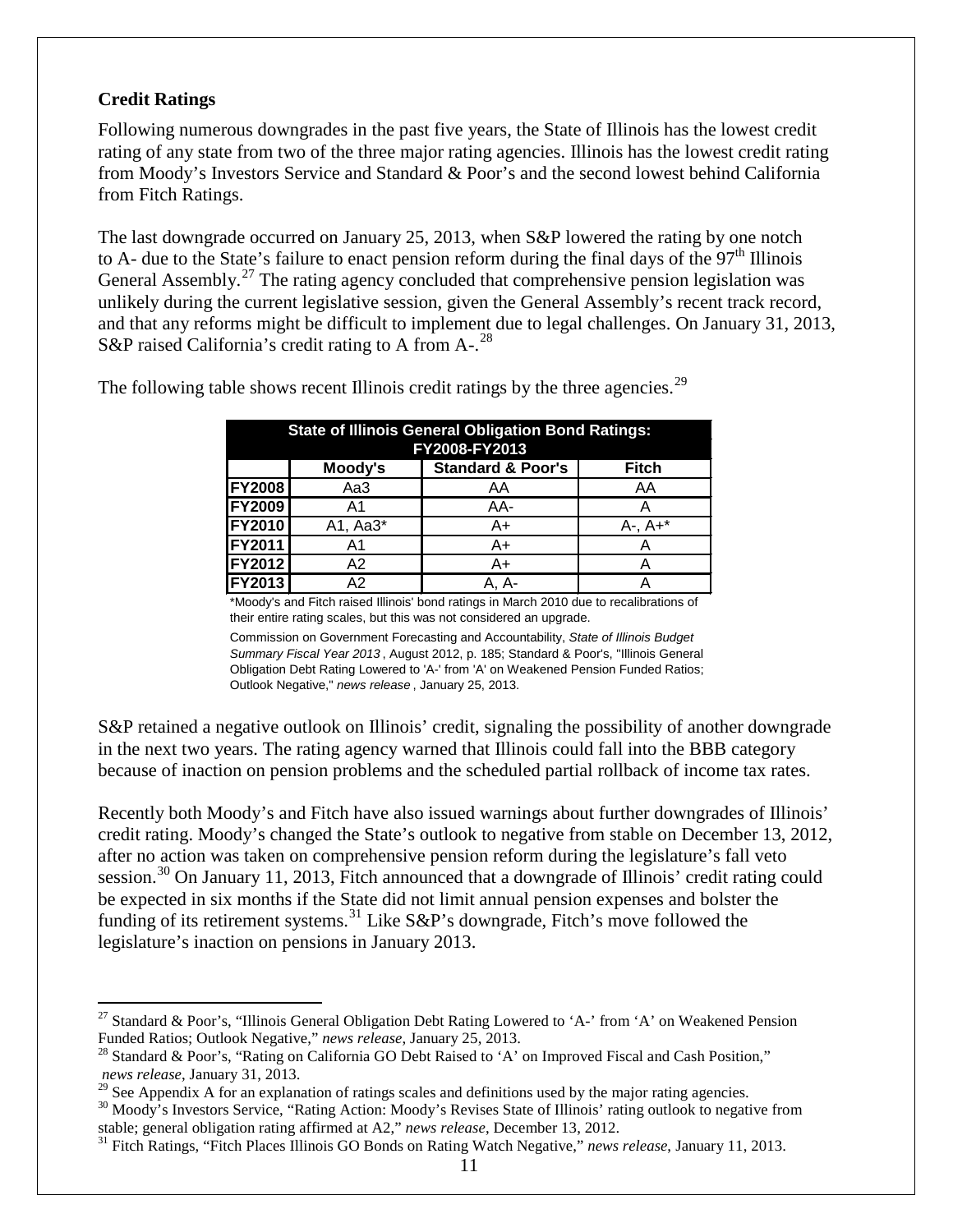Credit ratings are one of the factors that are weighed heavily by underwriters and investors when determining the interest rate the State must pay to issue debt. The declines in the State's rating have led to an overall increase in Illinois' debt service cost in recent years compared to other municipal issuers.<sup>[32](#page-14-0)</sup>

Illinois had been scheduled to sell \$500 million of general obligation bonds on January 30, 2013. The bonds were to be sold through a competitive bidding process, with the proceeds used to finance school construction and other capital projects.

On the morning of the scheduled sale, however, the Governor's Office announced that it would postpone the offering due to unfavorable market conditions triggered by the S&P downgrade.<sup>[33](#page-14-1)</sup> Officials said the decision followed conversations with potential buyers. A new date for the bond sale has not yet been announced.

<span id="page-14-1"></span><span id="page-14-0"></span> <sup>32</sup> Institute for Illinois' Fiscal Sustainability at the Civic Federation, *Cost of the Crisis: An Analysis of the Additional Bond Costs Paid by the State of Illinois Due to the State's Ongoing Fiscal Crisis*, August 30, 2010.<br><sup>33</sup> Brian Chappatta and Michelle Kaske, "Illinois Delays \$500 Million Bond Offer After S&P Rating Cut," *Bloomberg.com*, January 30, 2013.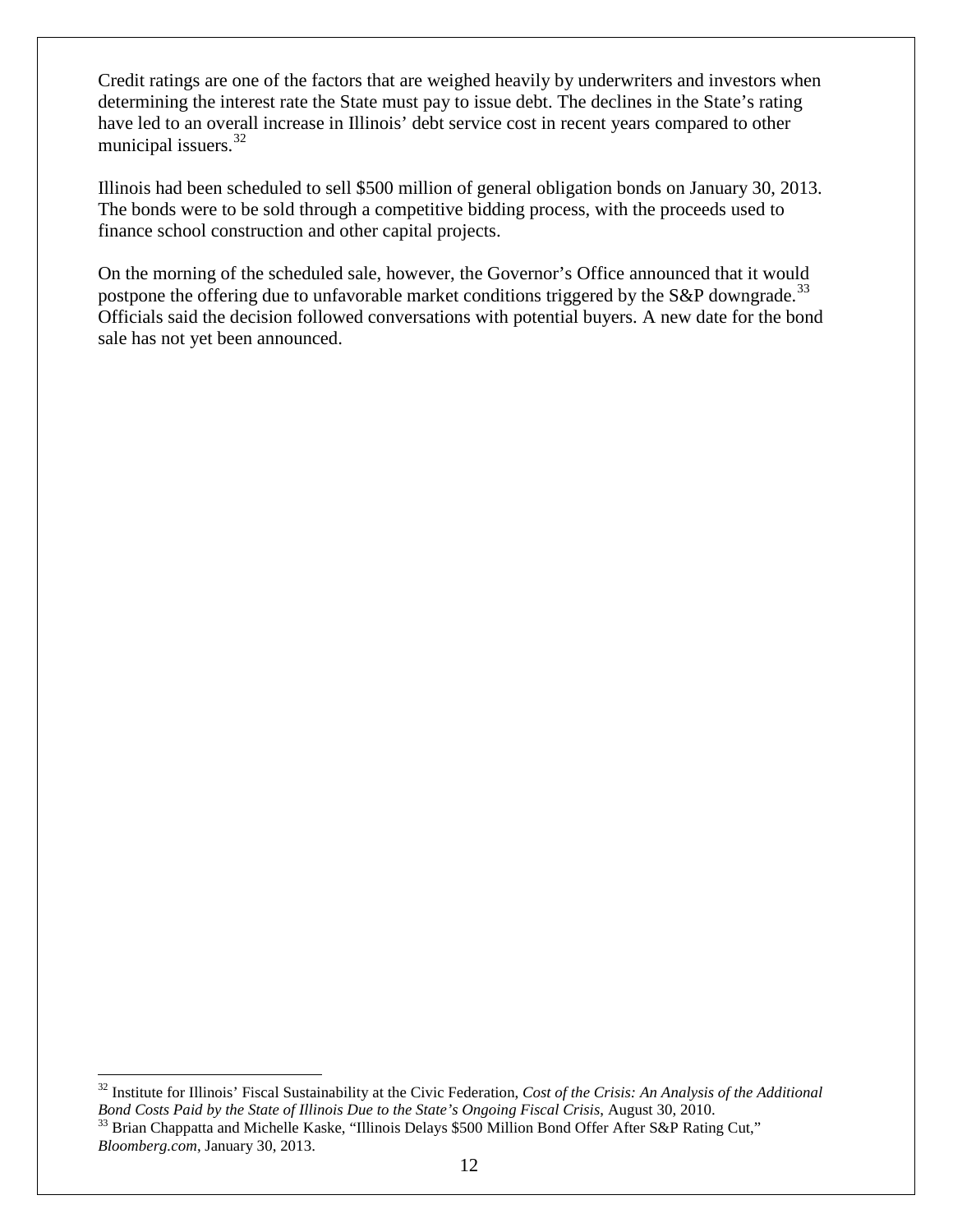# <span id="page-15-0"></span>**GOVERNOR'S THREE-YEAR BUDGET PROJECTION**

The Governor's Office of Management and Budget (GOMB) published its annual three-year budget projection for the State of Illinois on January 11, 2013.<sup>[34](#page-15-2)</sup> The multiyear budget plan and accompanying economic and fiscal policy report reviews the outlook for the Illinois economy and provides State revenue and spending projections for the next three fiscal years.<sup>[35](#page-15-3)</sup> The projection also includes updated FY2012 budget results and new estimates for the FY2013 enacted budget.

The three-year State budget projection is required under law to be published by the Governor the first week of January.<sup>[36](#page-15-4)</sup> The multi-year budget information provides a context for the Governor's budget recommendation, which under the State Budget Law is required to be delivered to the General Assembly by the third Wednesday in February unless the General Assembly approves a change in the date. For FY2014 the Governor's budget speech has been postponed until March 6,  $2013^{37}$  $2013^{37}$  $2013^{37}$ 

The Governor's projection for FY2013 through FY2016 focuses on the impact of the partial sunset of income tax rate increases enacted in FY2011.[38](#page-15-6) Due to the rollback of the income tax increases halfway through FY2015, the State expects annual General Funds revenues to decline by \$3.8 billion in FY2016 from FY2013. By law the personal income tax rate is scheduled to decline from 5.0% to 3.75% on January 1, 2015 and to 3.25% on January 1, 2025; the corporate rate falls from 7.0% to 5.25% in 2015 and returns to 4.8% in 2025. The projection shows the significant spending cuts necessary to balance the budget in light of the rollback. Although the projection shows expenditures matching the lower resources after the cuts in FY2015 and FY2016, the budget projection does not specify which programs would be reduced or eliminated in order to achieve this level of annual savings.

This section compares the budget estimates for FY2013 to the Governor's three-year projection for revenues, appropriations and total expenditures through FY2016.

# <span id="page-15-1"></span>**Revenues**

According to the three-year projection, total General Funds revenues increase by \$600 million to \$35.0 billion in FY2014 from an estimated \$34.4 billion in FY2013 before declining over the next two fiscal years. General Funds revenues total \$33.2 billion in FY2015 and \$30.5 billion in FY2016. This marks a total decline of \$3.8 billion from FY2013, attributable to the partial sunset of the income tax rate increases that begins halfway through FY2015.

The State temporarily raised income tax rates in January 2011 from 3% to 5% for individual taxpayers and from 4.8% to 7.0% for corporations.<sup>[39](#page-15-7)</sup> On January 1, 2015, individual income tax rates are scheduled to roll back to 3.75% and corporate tax rates are scheduled to decline to 5.25%. The State budget year begins on July 1, which puts the first full-year impact of the partial rollbacks in FY2016.

<span id="page-15-2"></span> <sup>34</sup> Governor's Office of Management and Budget, *Three-Year Budget Projection (General Funds), FY14-FY16*,

January 11, 2013.<br><sup>35</sup> Public Act 96-1354.

<span id="page-15-5"></span>

<span id="page-15-7"></span><span id="page-15-6"></span>

<span id="page-15-4"></span><span id="page-15-3"></span><sup>&</sup>lt;sup>36</sup> Public Act 96-1354.<br><sup>37</sup> Public Act 98-0002.<br><sup>38</sup> Public Act 96-1496.<br><sup>39</sup> Including the 2.5% Personal Property Replacement Tax (PPRT) applied to corporate income and collected by the State on behalf of local governments, the total corporate tax rate in Illinois is 9.5%.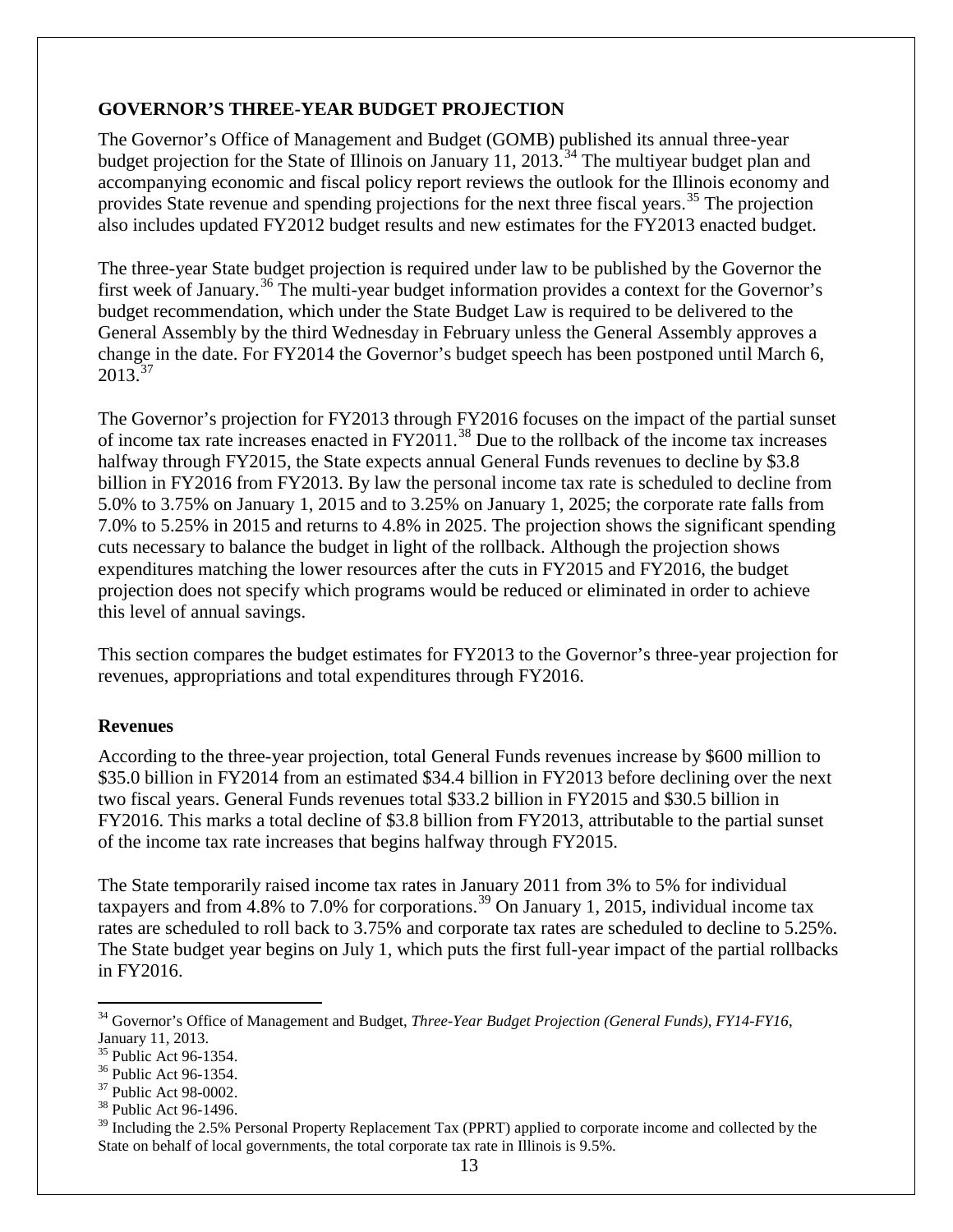From peak to trough, the Governor's projection shows a \$4.7 billion decrease in total income tax revenues from \$18.6 billion in FY2014 to \$13.9 billion in FY2016. This loss is slightly offset by continued growth in sales taxes and other sources of General Funds revenues over the same period. Sales taxes are projected to increase by \$430 million and other sources grow by an additional \$59 million. Federal revenues decline by \$250 million through FY2016, but this amount does not account for spending reductions in the Medicaid program shown for FY2015 and FY2016 that would reduce federal reimbursements in those years.<sup>[40](#page-16-0)</sup> The following chart shows total projected General Funds revenues for FY2013 through FY2016.

| State of Illinois Governor's Three-Year Plan: Total General Funds Revenues<br><b>FY2013-FY2016 (in \$ millions)</b> |    |                                                                                           |   |        |    |        |    |        |     |         |          |  |  |
|---------------------------------------------------------------------------------------------------------------------|----|-------------------------------------------------------------------------------------------|---|--------|----|--------|----|--------|-----|---------|----------|--|--|
| <b>IRevenue Sources</b>                                                                                             |    | <b>FY2014</b><br><b>FY2015</b><br>\$ Change<br>% Change<br><b>FY2013</b><br><b>FY2016</b> |   |        |    |        |    |        |     |         |          |  |  |
| <b>State Taxes and Fees</b>                                                                                         |    |                                                                                           |   |        |    |        |    |        |     |         |          |  |  |
| Personal Income Tax                                                                                                 | \$ | 15.273                                                                                    | S | 15.717 | \$ | 14.255 | \$ | 12,188 | \$. | (3,085) | $-20.2%$ |  |  |
| Corporate Income Tax                                                                                                | \$ | 2,513                                                                                     | S | 2,871  | S  | 2.116  | S  | 1,708  |     | (805)   | $-32.0%$ |  |  |
| Sales Tax                                                                                                           | \$ | 7,335                                                                                     | S | 7,385  | \$ | 7,570  | \$ | 7,765  | \$. | 430     | 5.9%     |  |  |
| <b>Other State Sources</b>                                                                                          | \$ | 3.047                                                                                     |   | 3.043  | \$ | 3.073  | \$ | 3.106  |     | 59      | 1.9%     |  |  |
| <b>Total State Taxes and Fees</b>                                                                                   | \$ | 28,168                                                                                    |   | 29,016 | S  | 27,014 | S  | 24,767 |     | (3,401) | $-12.1%$ |  |  |
| <b>Federal Revenue</b>                                                                                              | \$ | 4,231                                                                                     |   | 4,222  | S  | 4.441  | S  | 3,981  |     | (250)   | $-5.9%$  |  |  |
| lTransfers In                                                                                                       | S  | 1,962                                                                                     |   | 1.723  | S  | 1,749  | S  | 1,775  |     | (187)   | $-9.5%$  |  |  |
| <b>Total Revenue</b>                                                                                                |    | 34.360                                                                                    |   | 34.960 |    | 33.203 | S  | 30.523 |     | (3,837) | $-11.2%$ |  |  |

Source: Governor's Office of Management and Budget, *Three Year Budget Projection (General Funds), FY14-FY16* , January 11, 2013.

Although income tax revenues decline considerably from FY2013 to FY2016, the projection assumes an underlying growth in the personal income tax base that is masked by the reduction in the income tax rate halfway through FY2015. GOMB and the Illinois Department of Revenue (IDOR) focus on the anticipated growth in wages and salaries for Illinois as the leading indicator to predict future personal income tax revenues. According to IHS Global Insight, the State's economic consulting firm, wages and salaries are expected to show moderate growth from FY2013 through FY2016.<sup>[41](#page-16-1)</sup> GOMB's projection for corporate income taxes is similarly based on anticipated changes in domestic corporate profits in Illinois as reported by IHS Global Insight, which show a slight decline through FY2015 before growing by 2.1% in FY2016. Accordingly, the corporate income tax base is projected to decline slightly over the same period. However, the projection includes an increase in total corporate income tax revenue of \$237 million from FY2013 to FY2014, primarily due to the expiration of federal expensing rules that have reduced corporate tax liabilities in recent years. $42$ 

<span id="page-16-0"></span> <sup>40</sup> State of Illinois, General Obligation Bonds, Series of February 2013, *Preliminary Official Statement*, p. 30. Federal revenues would be reduced by an additional \$202 million in FY2015 and \$454.5 million in FY2016 to account for the

<span id="page-16-2"></span><span id="page-16-1"></span>loss of the 50% federal matching funds for Medicaid projected in the healthcare budget.<br><sup>41</sup> Governor's Office of Management and Budget, *Illinois' Economic and Fiscal Policy Report*, January 11, 2013, p. 4.<br><sup>42</sup> Communica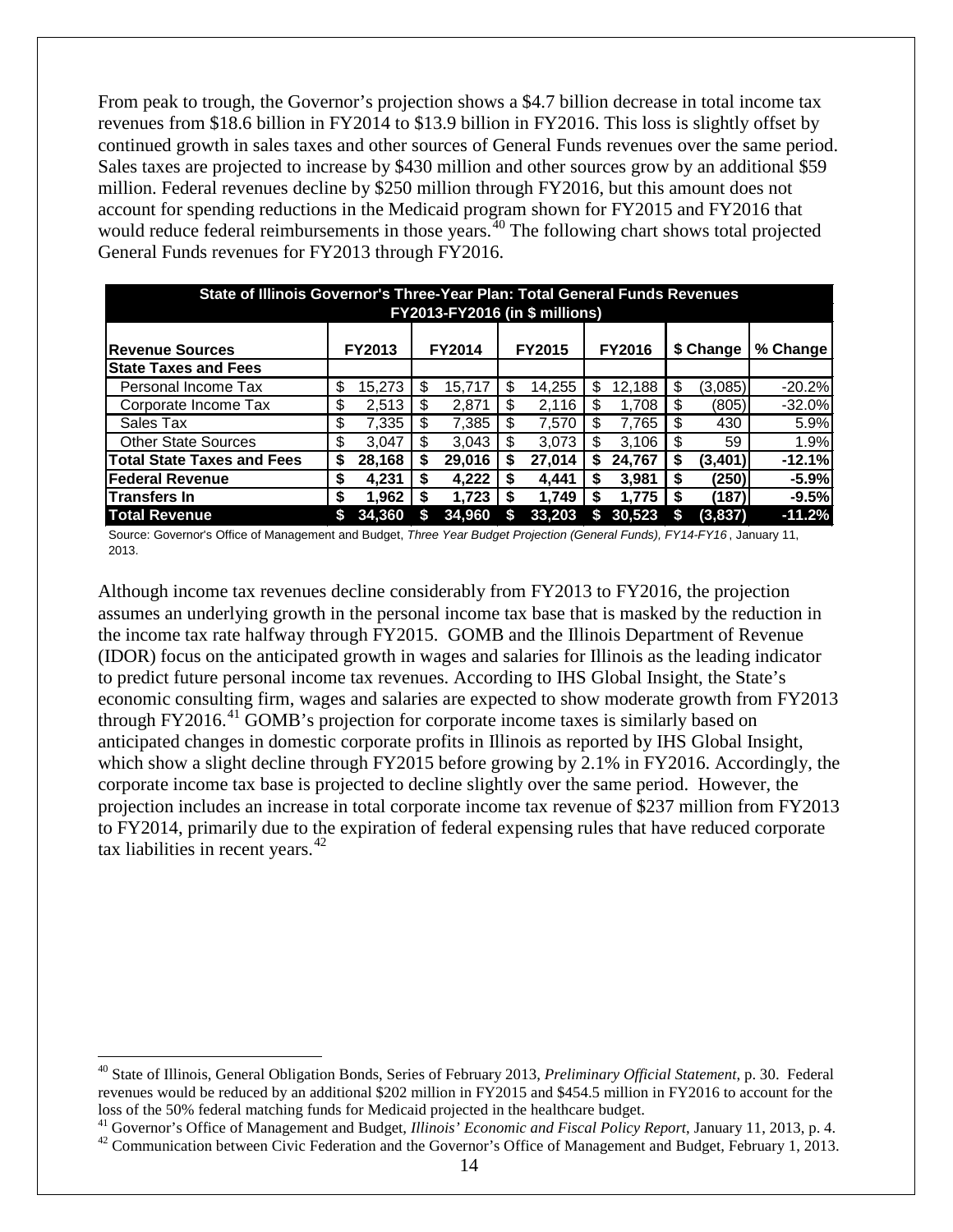The following chart shows the underlying assumptions used in the three-year projection and the corresponding economic indicators.

| Governor's Three-Year Projections: Economic Indicators and |      |                             |         |      |  |  |  |  |  |  |  |  |
|------------------------------------------------------------|------|-----------------------------|---------|------|--|--|--|--|--|--|--|--|
| <b>Assumed Growth Rates FY2013-FY2016</b>                  |      |                             |         |      |  |  |  |  |  |  |  |  |
| <b>Economic Indicator</b>                                  |      | FY2013 FY2014 FY2015 FY2016 |         |      |  |  |  |  |  |  |  |  |
| <b>Wages and Salaries</b>                                  | 2.4% | 3.1%                        | 3.6%    | 3.9% |  |  |  |  |  |  |  |  |
| Dividends, Interest and Rent                               | 6.9% | $-4.1%$                     | $-1.2%$ | 2.1% |  |  |  |  |  |  |  |  |
| <b>Assumed Growth Rate</b>                                 |      |                             |         |      |  |  |  |  |  |  |  |  |
| Personal Income Tax                                        | 3.1% | 1.1%                        | 1.2%    | 2.1% |  |  |  |  |  |  |  |  |
| Corporate Income Tax                                       | 1.9% | $-1.1%$                     | $-0.3%$ | 0.6% |  |  |  |  |  |  |  |  |

Communication between Civic Federation and the Governor's Office of Management and Budget, February 1, 2013.

### <span id="page-17-0"></span>**Expenditures**

To balance the general operating budget in the face of the decline in revenues through FY2016, net agency appropriations are projected to decline by \$4.2 billion to \$18.5 billion in FY2016 from \$22.6 billion in FY2013. This total excludes the State's annual pension contributions, group health insurance, debt service and other required expenditures of the State.

In FY2014 total agency appropriations increase by \$105 million or less than 1.0%. To accommodate the projected loss of revenues in subsequent years, agency operating budgets would be cut by 5.4% in FY2015 and 13.6% in FY2016, according to the Governor's projection. The budget projection does not specify which programs would be reduced or eliminated in order to achieve this level of annual savings.

The following table shows agency appropriations by spending area projected for FY2013 through FY2016.

| State of Illinois Governor's Three-Year Plan: Agency Operating Appropriations by Category<br>FY2013-FY2016 (in \$ millions) |    |          |    |          |    |          |    |               |    |            |          |
|-----------------------------------------------------------------------------------------------------------------------------|----|----------|----|----------|----|----------|----|---------------|----|------------|----------|
|                                                                                                                             |    |          |    |          |    |          |    |               |    |            | %        |
| <b>Operating Category</b>                                                                                                   |    | FY2013   |    | FY2014   |    | FY2015   |    | <b>FY2016</b> |    | \$ Change  | Change   |
| <b>Education Funding</b>                                                                                                    |    | 8,521    | S  | 8,127    | \$ | 7,735    | S  | 6,690         | S  | (1, 831)   | $-21.5%$ |
| <b>Human Services</b>                                                                                                       | S  | 5,123    | S  | 5,496    | \$ | 5,183    | \$ | 4,478         | \$ | (645)      | $-12.6%$ |
| Department of Aging                                                                                                         | \$ | 785      | \$ | 971      | \$ | 916      | \$ | 791           | \$ | 6          | 0.8%     |
| Department of Human Services                                                                                                | \$ | 3,256    | \$ | 3,461    | \$ | 3,264    | \$ | 2,820         | \$ | (436)      | $-13.4%$ |
| Other                                                                                                                       | \$ | 1.081    | S  | 1,064    | \$ | 1,003    | \$ | 867           | \$ | (214)      | $-19.8%$ |
| <b>Healthcare</b>                                                                                                           | S. | 6,804    |    | 7,060    | \$ | 6,656    | \$ | 5,747         | \$ | (1,057)    | $-15.5%$ |
| <b>Public Safety</b>                                                                                                        | S  | 1,433    | \$ | 1,431    | \$ | 1,349    | \$ | 1,165         | \$ | (268)      | $-18.7%$ |
| <b>Government Services</b>                                                                                                  | S  | 1,261    | \$ | 996      | \$ | 939      | \$ | 811           | \$ | (450)      | $-35.7%$ |
| <b>Economic Development</b>                                                                                                 | \$ | 78       | \$ | 66       | \$ | 62       | \$ | 54            | \$ | (24)       | $-30.8%$ |
| <b>Quality of Life</b>                                                                                                      | \$ | 62       | S  | 61       | \$ | 58       | \$ | 50            | S  | (12)       | $-19.4%$ |
| <b>Total Agency Appropriations</b>                                                                                          | S  | 23,282   |    | \$23,237 |    | \$21,982 | \$ | 18,995        | \$ | (4, 287)   | $-18.4%$ |
| <b>Less Unspent Appropriations</b>                                                                                          | \$ | (650)    | S  | (500)    | \$ | (500)    | \$ | (500)         | \$ | 150        | $-23.1%$ |
| <b>Net Agency Appropriations</b>                                                                                            |    | \$22,632 |    | \$22,737 |    | \$21,482 |    | \$18,495      |    | \$ (4,137) | $-18.3%$ |

Source: State of Illinois, Governor's Office of Management and Budget, *Three Year Budget Projection (General Funds), FY14- FY16* , January 11, 2013.

Total General Funds expenditures, including appropriations for pension contributions and group health insurance, combined with debt service and other transfers, are projected to increase by \$741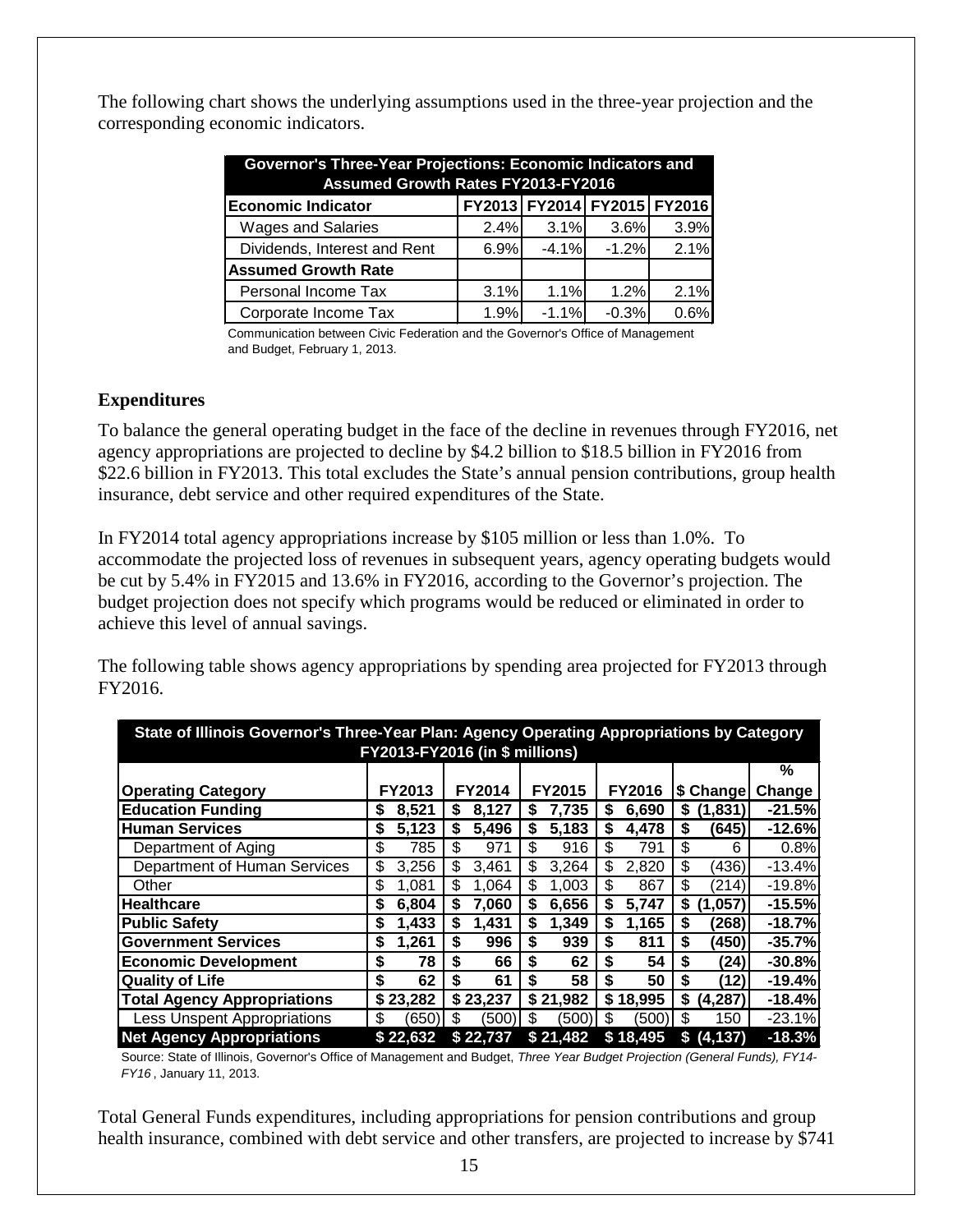to a total of \$34.9 billion in FY2014 from \$34.1 billion in the FY2013 enacted budget. This represents a 2.2% year-to-year increase. Expenditures then decline by \$4.3 billion over the next two years, from \$34.9 billion in FY2014 to \$30.5 billion in FY2016. However, total expenditures between FY2013 and FY2016 are projected to decline by a total of \$3.6 billion, due to increases that partially offset other budget reductions. The State's pension contributions increase by \$1.4 billion and State group health insurance increases by \$798 million. Meanwhile, agency operating budgets are reduced by \$4.1 billion, statutory transfers are reduced by \$332 million, capital bond debt service declines by \$71 million, pension bond debt service declines by \$134 million and interfund borrowing of \$132 million is only required in FY2013.

The Governor's projection also shows additional spending not yet approved by the General Assembly of \$1.0 billion in FY2013. The largest portion of the requested supplemental spending is an increase of \$550 million to fund the State's group health insurance program, which was only provided with 6 months of funding in the FY2013 enacted budget.<sup>[43](#page-18-1)</sup> The request also includes a transfer of \$151 million to fund a portion of the State's Medicaid Program and \$173 million for the Department on Aging.<sup>[44](#page-18-2)</sup>

|                                         | State of Illinois Governor's Three-Year Projection: Total General Funds Expenditures |                                |     |          |     |          |    |          |    |           |           |
|-----------------------------------------|--------------------------------------------------------------------------------------|--------------------------------|-----|----------|-----|----------|----|----------|----|-----------|-----------|
|                                         |                                                                                      | FY2013-FY2016 (in \$ millions) |     |          |     |          |    |          |    |           |           |
|                                         |                                                                                      | FY2013                         |     | FY2014   |     | FY2015   |    | FY2016   |    | \$ Change | % Change  |
| <b>Net Agency Appropriations</b>        |                                                                                      | \$22,632                       |     | \$22,737 |     | \$21,482 |    | \$18,495 | \$ | (4, 137)  | $-18.3%$  |
| <b>Pension Contributions</b>            |                                                                                      |                                |     |          |     |          |    |          |    |           |           |
| <b>Teachers' Retirement System</b>      | \$                                                                                   | 2,777                          | \$  | 3,513    | \$  | 3,621    | \$ | 3,753    | \$ | 976       | 35.1%     |
| Universities' Retirement                | \$                                                                                   | 1,253                          | \$  | 1,360    | \$  | 1,399    | \$ | 1,392    | \$ | 139       | 11.1%     |
| <b>Other State Employees</b>            | \$                                                                                   | 1,144                          | S   | 1,238    | S   | 1,285    | \$ | 1,466    | \$ | 322       | 28.1%     |
| <b>Total Pension Contributions</b>      | \$                                                                                   | 5,174                          | S   | 6,111    | \$  | 6,305    | \$ | 6,611    | S  | 1,437     | 27.8%     |
| <b>Statutory Transfers Out</b>          |                                                                                      |                                |     |          |     |          |    |          |    |           |           |
| <b>Legislatively Required Transfers</b> | \$                                                                                   | 2,533                          | \$  | 2,658    | \$  | 2,180    | \$ | 2,201    | S  | (332)     | $-13.1%$  |
| Group Insurance*                        | \$                                                                                   | 550                            | \$  | 1,197    | S   | 1,271    | \$ | 1,348    | S  | 798       | 145.1%    |
| Debt Service on Capital Bonds           | \$                                                                                   | 521                            | \$  | 502      | \$  | 465      | \$ | 450      | \$ | (71)      | $-13.6%$  |
| Debt Service on Pension Bonds           | \$                                                                                   | 1,552                          | \$  | 1,655    | \$  | 1,501    | \$ | 1,418    | \$ | (134)     | $-8.6%$   |
| Interfund Borrowing Repayment           | \$                                                                                   | 132                            | \$  |          | S   |          | \$ |          | \$ | (132)     | $-100.0%$ |
| <b>Total Transfers Out</b>              | \$                                                                                   | 5,288                          | \$  | 6,012    | \$  | 5,417    | \$ | 5,417    |    | 129       | 2.4%      |
| Additional FY2013 Spending**            | \$                                                                                   | 1,025                          | \$. |          | \$. |          | \$ |          | \$ | (1,025)   | $-100.0%$ |
| <b>Total Expenditures</b>               |                                                                                      | \$34.119                       |     | \$34,860 |     | \$33,203 |    | \$30,523 | \$ | (3, 596)  | $-10.5%$  |

The following chart shows total General Funds expenditures from FY2013 through FY2016.

\* The FY2013 State Group Health appropriation only includes six months of funding for the program.

\*\*Spending anticipated to complete FY2013 budget plan but not originally approved by the General Assembly.

Source: State of Illinois, Governor's Office of Management and Budget, *Three Year Budget Projections (General Funds), FY14-FY16* , January 11, 2013.

#### <span id="page-18-0"></span>**General Funds Budget and Unpaid Bills**

After showing modest surpluses totaling \$242 million in FY2013 and \$100 million in FY2014, through the large reductions in agency appropriations and total expenditures the Governor's projection shows a balanced budget in FY2015 and FY2016 through additional cuts to match the State's declining resources.

<span id="page-18-2"></span><span id="page-18-1"></span><sup>&</sup>lt;sup>43</sup> See page 31 [o](#page-35-0)f this report for more details on the State's group health insurance.<br><sup>44</sup> Communication between Civic Federation and the Governor's Office of Management and Budget, January 30, 2013.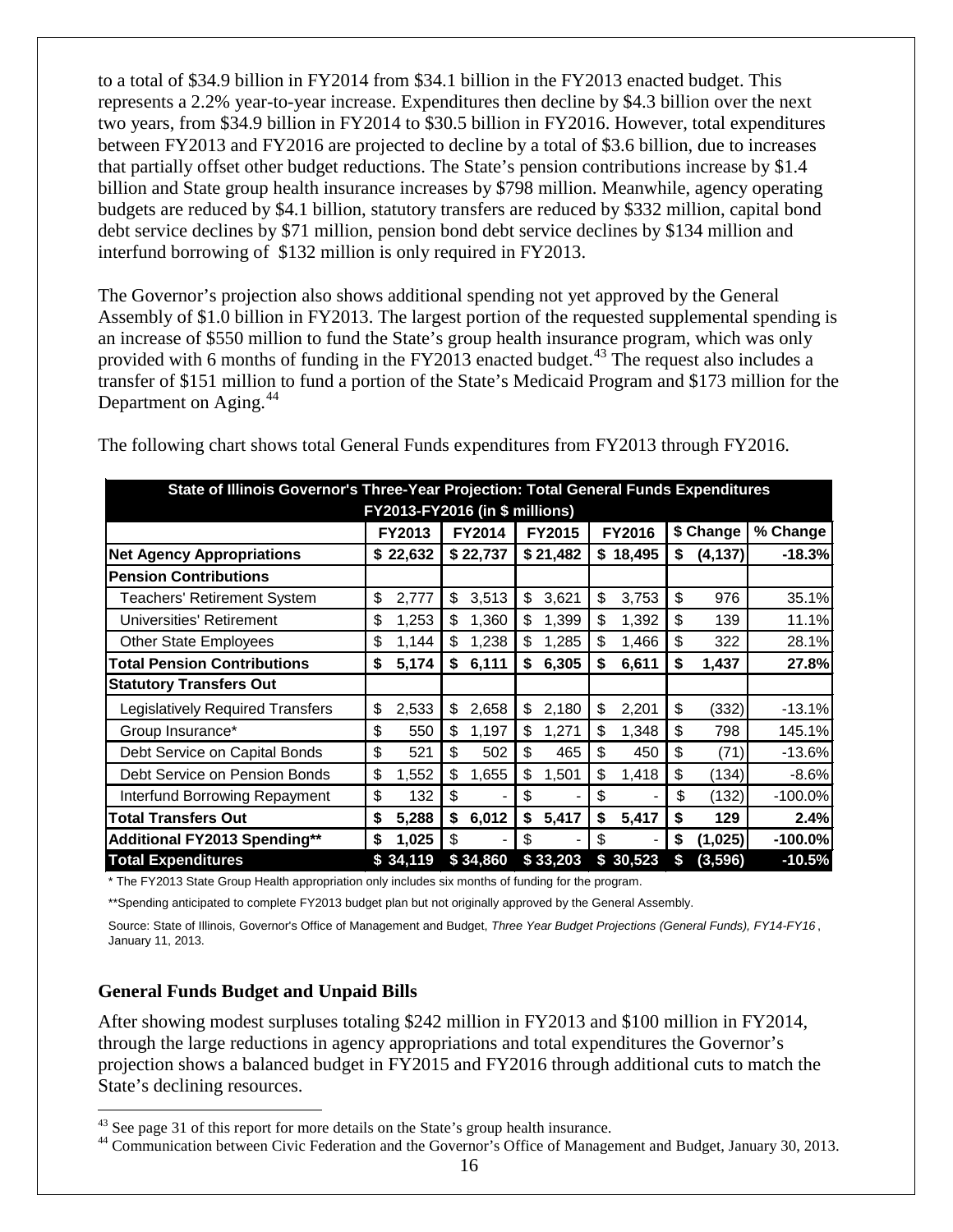Although the Governor's projection shows balanced annual revenues and expenditures from FY2013 through FY2016, the State accumulated a significant backlog of unpaid bills from previous years. The State's unpaid bills backlog includes both General Funds accounts payable and Section 25 liabilities, which consist mainly of Medicaid and group health insurance bills.

The following chart shows the General Funds budget plan included in the Governor's three-year projection for FY2013 through FY2016.

| <b>State of Illinois Governor's Three-Year Projection:</b>     |             |               |               |               |  |  |  |  |  |  |  |
|----------------------------------------------------------------|-------------|---------------|---------------|---------------|--|--|--|--|--|--|--|
| General Funds Surplus (Deficit) FY2013-FY2016 (in \$ millions) |             |               |               |               |  |  |  |  |  |  |  |
|                                                                | FY2013      | <b>FY2014</b> | <b>FY2015</b> | <b>FY2016</b> |  |  |  |  |  |  |  |
| <b>Revenues</b>                                                |             |               |               |               |  |  |  |  |  |  |  |
| <b>State Taxes and Fees</b>                                    | \$28,168    | \$29,016      | \$27,014      | \$24,767      |  |  |  |  |  |  |  |
| <b>Federal Sources</b>                                         | 4,231<br>\$ | \$<br>4,222   | \$<br>4,441   | \$<br>3,981   |  |  |  |  |  |  |  |
| Transfers In                                                   | \$<br>1,962 | \$<br>1,723   | \$<br>1,749   | \$<br>1,775   |  |  |  |  |  |  |  |
| <b>Total Revenues</b>                                          | \$34,360    | \$34,960      | \$33,203      | \$30,523      |  |  |  |  |  |  |  |
|                                                                |             |               |               |               |  |  |  |  |  |  |  |
| <b>Expenditures</b>                                            |             |               |               |               |  |  |  |  |  |  |  |
| <b>Agency Operating Budgets</b>                                | \$22,632    | \$22,737      | \$21,482      | \$<br>18,495  |  |  |  |  |  |  |  |
| <b>Pension Contributions</b>                                   | \$<br>5,174 | \$<br>6,111   | \$<br>6,305   | \$<br>6,611   |  |  |  |  |  |  |  |
| <b>Legislatively Required Transfers</b>                        | \$<br>2,533 | \$<br>2,658   | \$<br>2,180   | \$<br>2,201   |  |  |  |  |  |  |  |
| Debt Service on Capital Bonds                                  | \$<br>521   | \$<br>502     | \$<br>465     | \$<br>450     |  |  |  |  |  |  |  |
| Debt Service on Pension Bonds                                  | \$<br>1,552 | \$<br>1,655   | \$<br>1,501   | \$<br>1,418   |  |  |  |  |  |  |  |
| <b>Interfund Borrowing Repayment</b>                           | \$<br>132   | \$            | \$            | \$            |  |  |  |  |  |  |  |
| <b>Total Expenditures</b>                                      | \$34,119    | \$34,860      | \$33,203      | \$30,523      |  |  |  |  |  |  |  |
| <b>Addition FY2013 Spending*</b>                               | \$<br>1,025 | \$            | \$            | \$            |  |  |  |  |  |  |  |
| <b>Surplus/(Deficit)</b>                                       | \$<br>(784) | \$<br>100     | \$            | \$            |  |  |  |  |  |  |  |

\*Spending anticipated to complete FY2013 budget plan but not originally approved by the General Assembly.

Source: State of Illinois, Governor's Office of Management and Budget, *Three Year Budget Projection (General Funds), FY14-FY16* , January 11, 2013.

The budget plans above for FY2015 and FY2016 do not account for the loss of federal revenues due to the projected reduction in Medicaid spending in FY2015 and FY2016.<sup>[45](#page-19-0)</sup> These cuts would lead to the loss of the 50% reimbursement for Medicaid spending resulting in revenue declines of approximately \$202 million and \$454.5 million in each year respectively and the corresponding increase in deficits at the end of each fiscal year.

<span id="page-19-0"></span><sup>&</sup>lt;sup>45</sup> State of Illinois, General Obligation Bonds, Series of February 2013, Preliminary Official Statement, p. 30.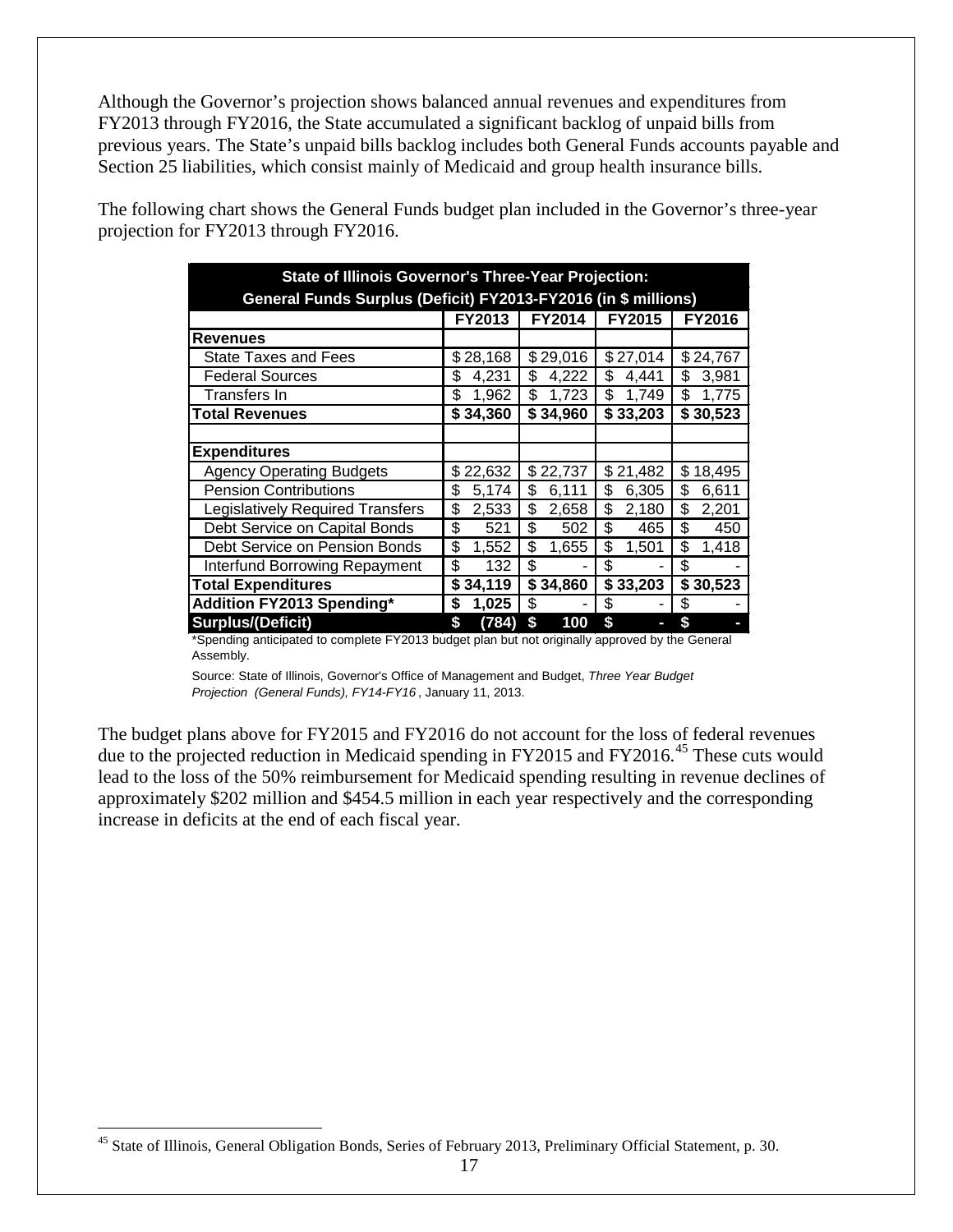Total unpaid bills are projected to decline to \$7.3 billion at the end of FY2014 from \$8.3 billion at the end of FY2013. In FY2015 and FY2016, the backlog is expected to remain at \$7.3 billion as the loss of income tax revenues prevents the State from paying down its accumulated bills.

| State of Illinois Governor's Three-Year Projection: Unpaid Bills Backlog |               |               |                           |               |  |  |  |  |  |  |  |
|--------------------------------------------------------------------------|---------------|---------------|---------------------------|---------------|--|--|--|--|--|--|--|
| on June 30 FY2013-FY2016 (in \$ millions)                                |               |               |                           |               |  |  |  |  |  |  |  |
|                                                                          | <b>FY2013</b> | <b>FY2014</b> | <b>FY2015</b>             | FY2016        |  |  |  |  |  |  |  |
| <b>Total Revenues</b>                                                    | \$34,360      | \$34,960      | \$33,203                  | \$30,523      |  |  |  |  |  |  |  |
| <b>Total Expenditures</b>                                                | \$34,118      | \$34,860      | \$33,203                  | \$30,523      |  |  |  |  |  |  |  |
| <b>Surplus/(Deficit)</b>                                                 | 242<br>S      | 100<br>S      | S.<br>Γ                   |               |  |  |  |  |  |  |  |
| <b>General Funds Accounts Payable</b>                                    | (5, 119)<br>S | (5,019)<br>S  | (5,019)<br>S              | (5,019)<br>S. |  |  |  |  |  |  |  |
| <b>Total Section 25 Bills*</b>                                           | (3.169)<br>S  | (2, 232)<br>S | $(2,232)$ \$<br>S         | (2, 232)      |  |  |  |  |  |  |  |
| <b>Total (Year End)</b>                                                  | (8, 288)<br>S | \$            | $(7,251)$ \$ $(7,251)$ \$ | (7, 251)      |  |  |  |  |  |  |  |

\*Total Section 25 bills are revised downward by \$173 million in FY2014 and subsequent years from the published projections per communication between Civic Federation staff and Governor's Office of Management and Budget, February 1, 2013.

Source: State of Illinois, Governor's Office of Management and Budget, Three Year Budget Projections (General Funds), FY14-FY16, January 11, 2013.

As discussed above, if federal reimbursements were reduced in FY2015 and FY2015 due to the projected reduction in Medicaid spending, then unpaid General Funds bills would increase by \$202 million and \$454.5 million, respectively.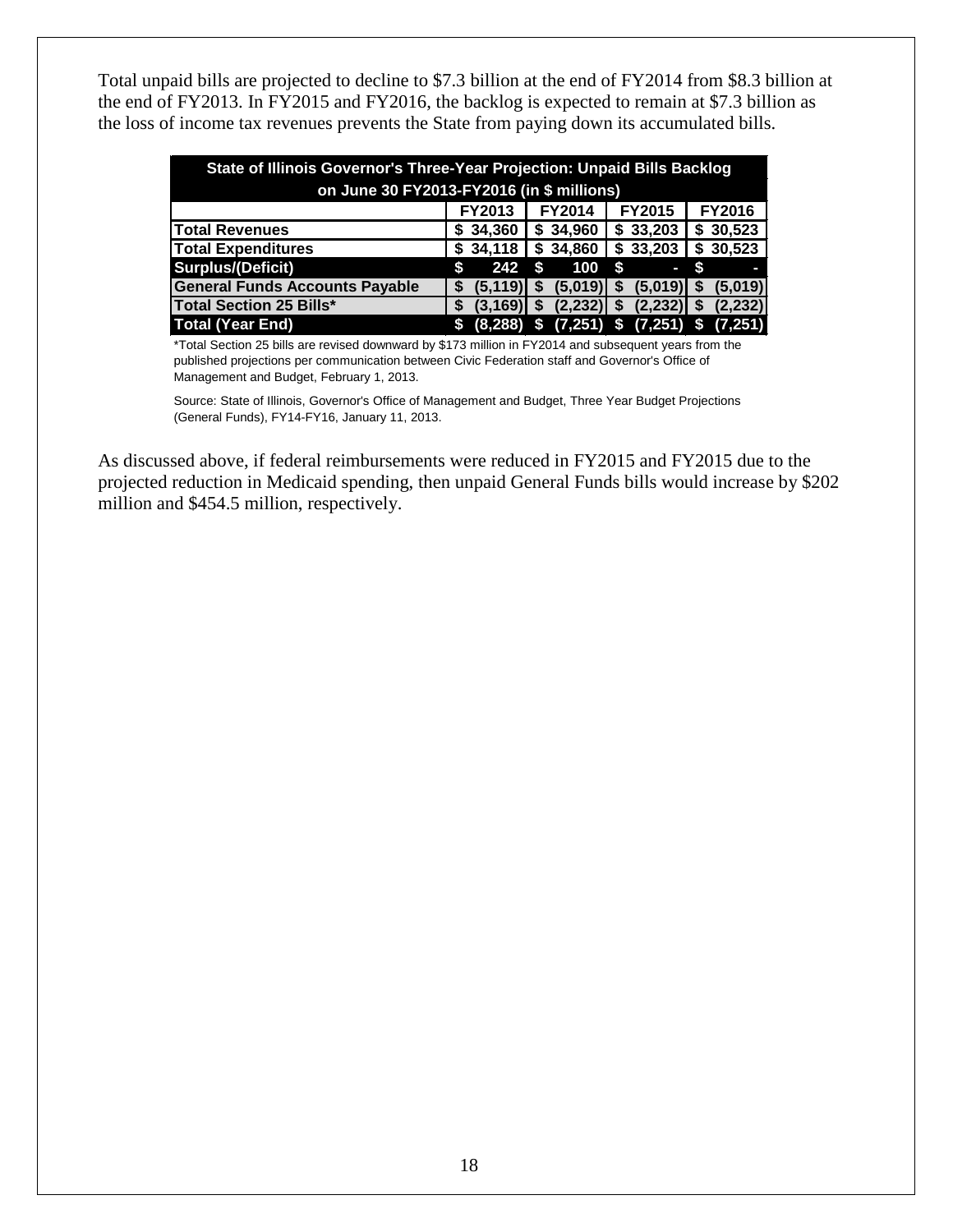# <span id="page-21-0"></span>**FIVE-YEAR BUDGET PROJECTION**

The State of Illinois has faced continued financial stress and minimal economic recovery since the national recession officially ended in June 2009. Economic indicators for the State have consistently trailed national trends, indicating the possibility of only moderate recovery hampered by a continued lag in the State's housing market and poor government finances.<sup>[46](#page-21-2)</sup>

As a government strives to recover from a financial crisis, it is particularly important to undertake a long-term financial planning process.<sup>[47](#page-21-3)</sup> A long-term financial plan highlights long-range financial issues and helps governments look beyond budget gap-bridging measures toward remedying structural problems.

As discussed in the previous section, recent budget reform legislation in Illinois requires the Governor's Office of Management and Budget to provide in January of each year the administration's fiscal policy intentions for the upcoming fiscal year and the next two fiscal years.<sup>[48](#page-21-4)</sup> Governor Quinn's projection for FY2014 to FY2016 was [issued](http://www2.illinois.gov/budget/Pages/default.aspx) on January 11, 2013.

This section of the report presents the Civic Federation's budget projection for FY2014 to FY2018. A five-year time horizon for financial planning is recognized as a best practice by the Government Finance Officers Association.<sup>[49](#page-21-5)</sup> The Governmental Accounting Standards Board has also proposed that state and local governments report five-year budget projections as supplementary information to their financial statements.<sup>[50](#page-21-6)</sup>

**The Civic Federation's projections are intended to provide an overview of the largest General Funds revenue sources and known spending pressures through FY2018. Due to significant data limitations, these forecasts should not be viewed as precise predictions. Medicaid costs are particularly difficult to forecast due to uncertainties relating to program changes and the impact of the Affordable Care Act.**

#### <span id="page-21-1"></span>**General Funds Expenditures**

General Funds expenditures are expected to increase by \$3.3 billion, or 9.9%, from \$33.7 billion in FY2013 to \$37.1 billion in FY2018. This projection is based on known spending pressures and the assumption that the Medicaid program will not be underfunded because of new restrictions on the deferral of Medicaid bills.<sup>[51](#page-21-7)</sup>

The projection shows spending pressures in order to demonstrate the size of the State's financial problems. In contrast, the Governor's three-year projection illustrated the drastic across-the-board cuts to agency spending in FY2015 and FY2016 that would be required to balance the budget in the face of revenue losses due to the partial sunset of income tax rate increases.<sup>[52](#page-21-8)</sup>

<span id="page-21-4"></span>

<span id="page-21-3"></span><span id="page-21-2"></span><sup>&</sup>lt;sup>46</sup> Moody's Analytics, *State of Illinois Economic Forecast*, January 2013, p. 4.<br><sup>47</sup> Shayne Kavanagh, *Fiscal First Aid and Financial Recovery*, (Chicago: GFOA, 2011), p. 37-44.<br><sup>48</sup> [Public Act 96-1354.](http://www.ilga.gov/legislation/publicacts/fulltext.asp?Name=096-1354&GA=96)<br><sup>49</sup> Government

<span id="page-21-5"></span>

<span id="page-21-7"></span><span id="page-21-6"></span><sup>&</sup>lt;sup>50</sup> Joan Quigley, "Five-Year Forecasts proposed; GASB Seeks Detailed Issuer Projections," *Bond Buyer*, December 6, 2011.<br><sup>51</sup> Public Act 97-0691.<br><sup>52</sup> State of Illinois, Governor's Office of Management and Budget, *Thre* 

<span id="page-21-8"></span>January 11, 2013.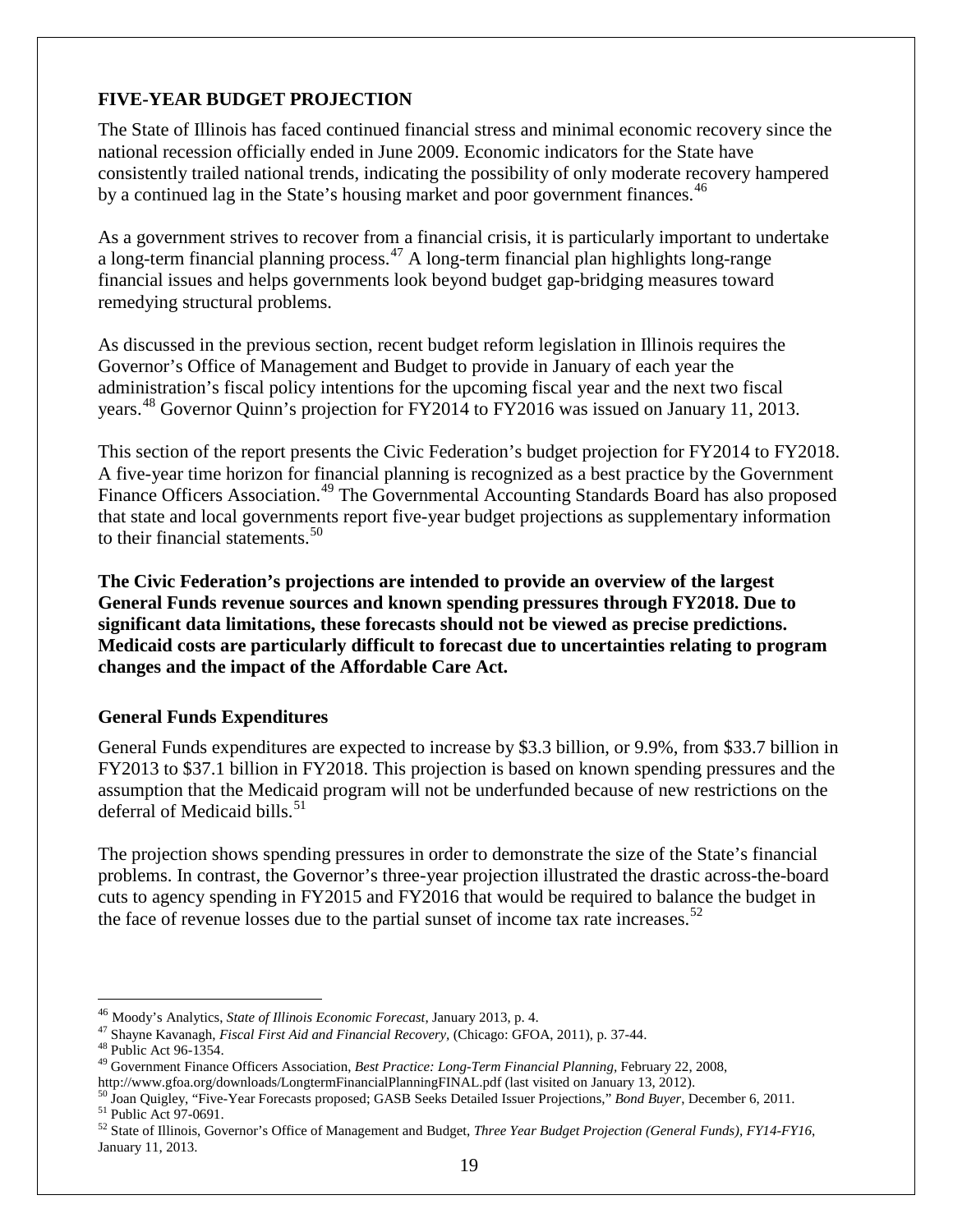The Civic Federation's spending projection focuses on pensions, Medicaid and group health insurance—areas in which cost increases have been among the hardest to control. Other State operations, including education, are left unchanged from FY2014 levels shown in the Governor's three-year budget projection.

The projection in this section does not incorporate any wage or salary increases for State employees. Although the State's main union contracts expired on June 30, 2012, new contracts have not been agreed to and labor negotiations are ongoing. According to published reports, the State's largest union, Council 31 of the American Federation of State, County and Municipal Employees, agreed to a one-year wage freeze, but the administration is seeking to freeze salaries for the three-year term of the new contract and to require employees and retirees to pay much higher health insurance premiums.<sup>[53](#page-22-1)</sup>

#### <span id="page-22-0"></span>*Pensions*

General Funds pension contributions are expected to increase by \$1.9 billion, or 36.6%, to \$7.0 billion in FY2018 from \$5.1 billion in FY2013.<sup>[54](#page-22-2)</sup> After adding debt service payments on pension bonds, total pension payments rise to \$8.6 billion in FY2018 from \$6.7 billion in FY2013.

The next table shows General Funds pension contributions and debt service payments from FY2013 to FY2018.



\*For FY2014 through FY2018, General Funds contributions to the State Employees' Retirement System are assumed to be 66% of total State contributions and General Funds contributions to the State Universities Retirement System are assumed to be reduced by contributions from the State Pensions Fund at the FY2013 level of \$150 million. Required contributions to the Teachers' Retirement System Guaranteed Minimum Annuity Reserve are based on the \$1.1 million certified amount in FY2014.

Source: State of Illinois, General Obligation Bonds, Series of February 2013, *Preliminary Official Statement*, January 22, 2013, p.11; Commission on Government Forecasting and Accountability, *Special Pension Briefing*, November 2012, pp. 7-12; Communication between the Civic Federation and the Governor's Office of Management and Budget, September 21, 2012.

<span id="page-22-2"></span><span id="page-22-1"></span><sup>&</sup>lt;sup>53</sup> Doug Finke, "AFSCME to members: Put away cash for possible strike," *State Journal-Register*, February 11, 2013.<br><sup>54</sup> General Funds pension contributions consist of total required contributions minus payments to the System from Other State Funds for employees on payrolls not supported by General Funds (approximately 34% of the total SERS contribution). General Funds contributions to the State Universities Retirement System are reduced to reflect payments from the State Pensions Fund at the FY2013 level of \$150 million, representing resources of the Unclaimed Property Trust Fund. For more information on the calculation of General Funds pension contributions, see Appendix C.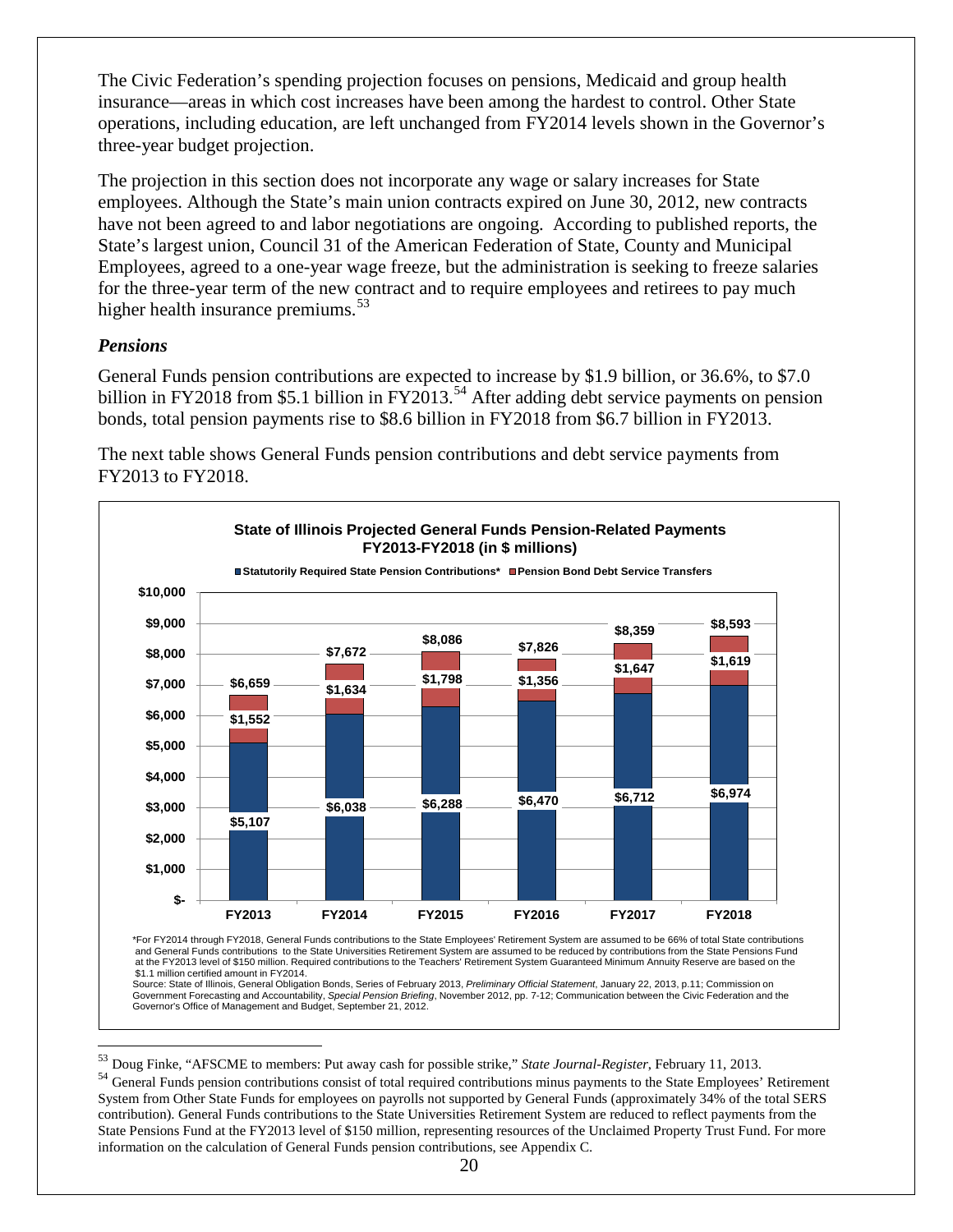The State funds five retirement systems: the Teachers' Retirement System (TRS); State Employees' Retirement System (SERS); State Universities Retirement System (SURS); Judges' Retirement System (JRS) and General Assembly Retirement System (GARS).<sup>[55](#page-23-0)</sup> The systems had a total of 760,955 members as of June 30, 2012.<sup>[56](#page-23-1)</sup>

TRS covers public school teachers outside of Chicago and SURS covers employees of State universities and community colleges. JRS covers judges; GARS covers members of the legislature, constitutional officers and clerks of the House and Senate; and SERS covers most State employees not eligible for another plan. Nearly 78% of the State's FY2013 General Funds pension contributions are for non-State employees.

TRS covers public school teachers outside of Chicago and SURS covers employees of State universities and community colleges. JRS covers judges; GARS covers members of the legislature, constitutional officers and clerks of the House and Senate; and SERS covers most State employees not eligible for another plan. Nearly 78% of the State's FY2013 General Funds pension contributions are for non-State employees.

State contributions to the five systems are determined by a 50-year funding plan that began in  $FY1996.$ <sup>[57](#page-23-2)</sup> After a phase-in period of 15 years, the law requires State contributions at a level percentage of payroll sufficient to achieve a 90% funded ratio by the end of FY2045. The funded ratio shows the percentage of the actuarial accrued liability that is covered by a system's assets. The actuarial accrued liability is an estimate of the value of benefits already earned. The unfunded liability represents the amount by which a system's actuarial accrued liability exceeds its assets.

The State funding plan and subsequently enacted changes deferred a large portion of required State contributions to later years. As a result, the funding schedule does not require the State to make adequate contributions to keep unfunded liabilities from growing until approximately 2030.<sup>[58](#page-23-3)</sup> State contributions required by the statutory funding plan have also been less than those required under the reporting standards of the Governmental Accounting Standards Board.<sup>59</sup>

<span id="page-23-0"></span><sup>&</sup>lt;sup>55</sup>The State also contributes to the Public School Teachers' Pension and Retirement Fund of Chicago; that contribution is expected to total \$10.9 million in FY2013.

<span id="page-23-1"></span><sup>56</sup> State of Illinois, General Obligation Bonds, Series of February 2013, *Preliminary Official Statement*, January 22,

<sup>2013,</sup> p. 52. Membership includes active members, inactive members entitled to benefits and retirees.<br><sup>57</sup> Public Act 88-0593, amended by Public Acts 93-0002, 93-0839, 94-0004 and 96-0043.

<span id="page-23-3"></span><span id="page-23-2"></span><sup>&</sup>lt;sup>58</sup> Commission on Government Forecasting and Accountability, *Special Pension Briefing*, November 2012, p.7. The contribution amount that is adequate to keep unfunded liabilities from growing consists of the normal cost, which is the amount needed to cover the present value of benefits earned by system members in each fiscal year, plus interest on the unfunded liability. This contribution, while adequate to prevent growth in unfunded liabilities, is not enough to pay down unfunded liabilities.

<span id="page-23-4"></span><sup>59</sup> State of Illinois, General Obligation Bonds, Series of February 2013, *Preliminary Official Statement*, January 22, 2013, p. 54.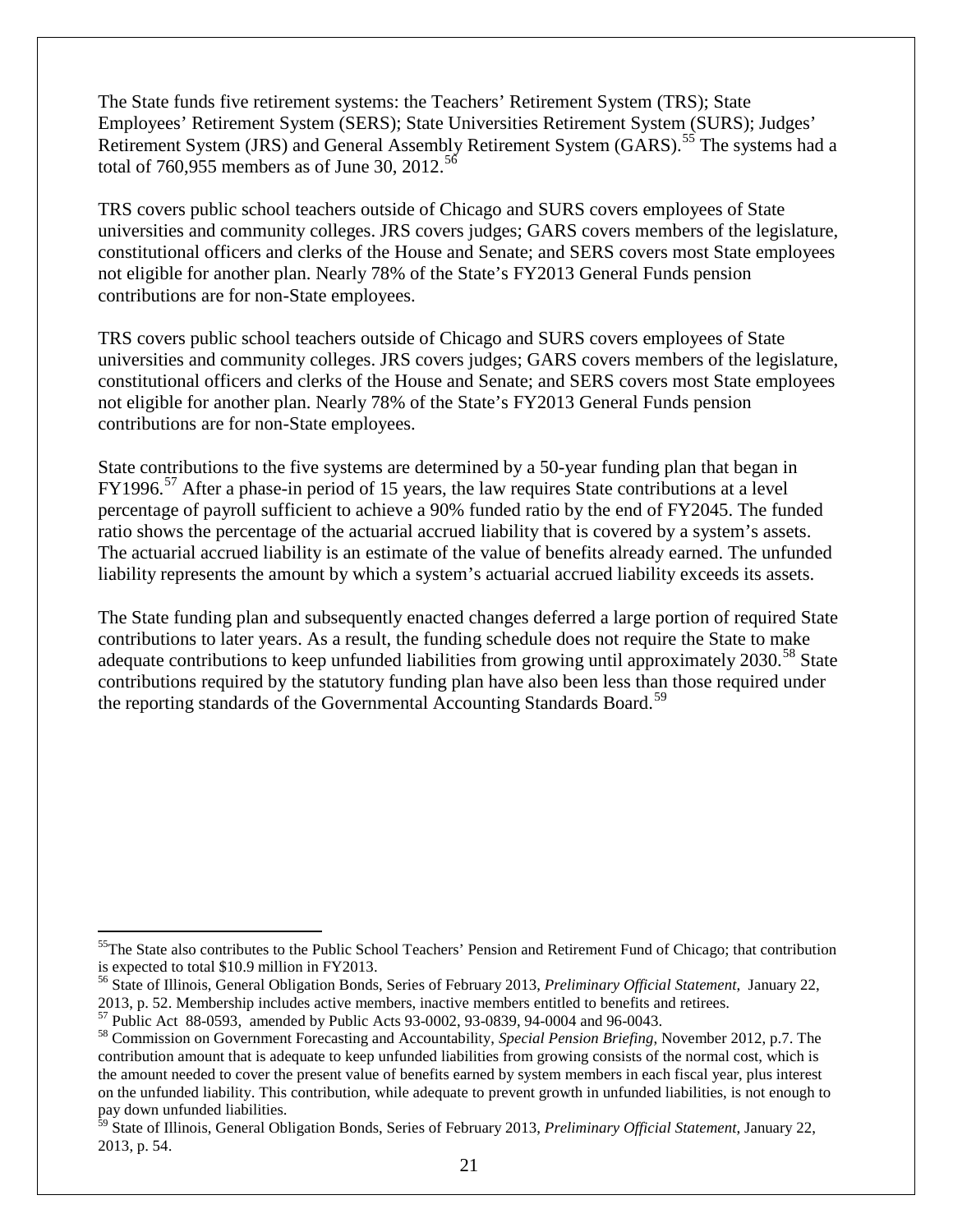

The following chart shows the retirement systems' most recent funding projections through FY2045, based on current State law.

Compliance with the funding schedule depends on the State's ability to make the payments required under the law. In order to meet the 90% funding goal, General Funds contributions are currently expected to increase to \$16.0 billion by FY2045.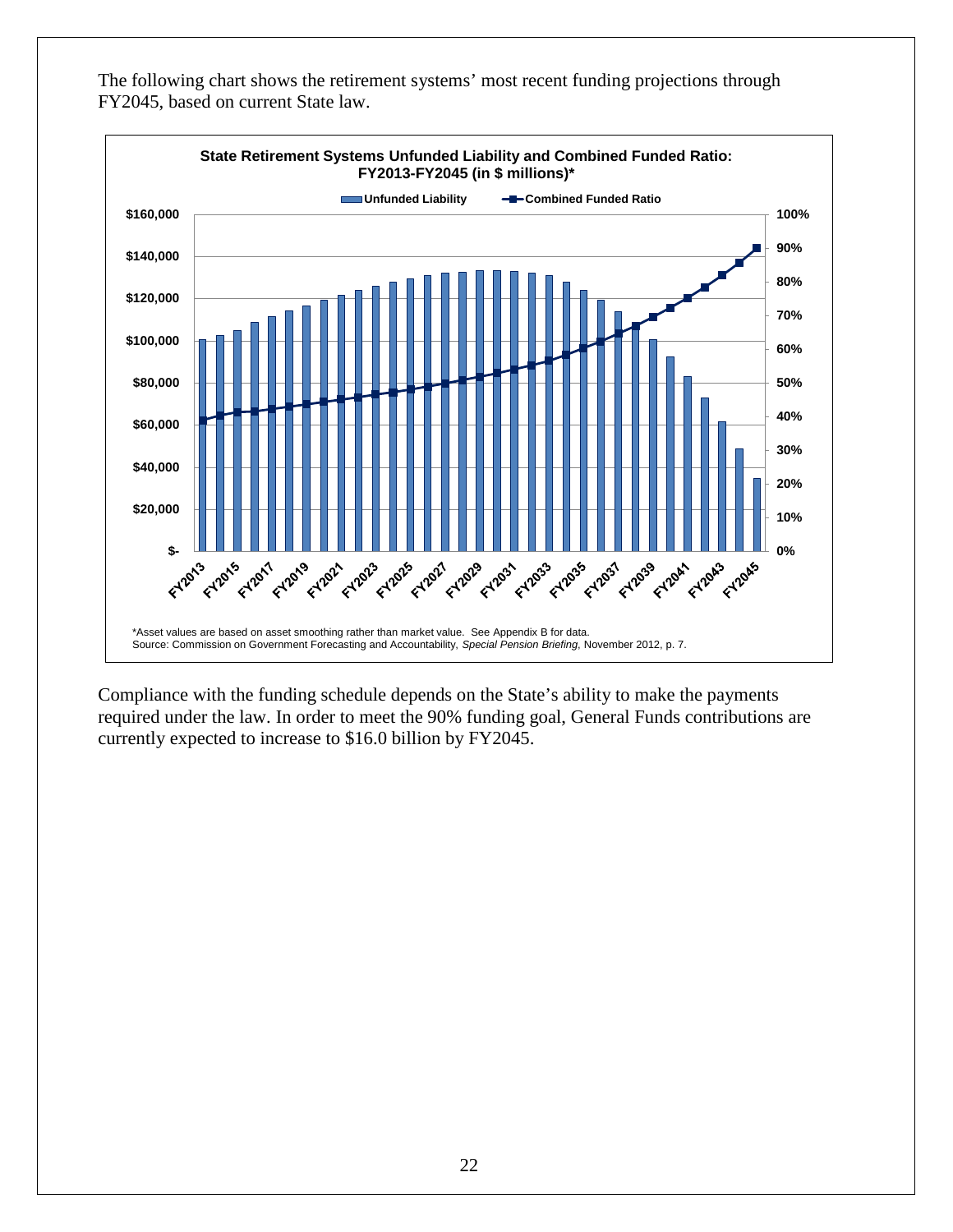The next chart shows projected annual General Funds contributions under existing law from FY2013 to FY2045. As shown below, required contributions increase significantly in FY2034. From FY2005 through FY2033, contributions are reduced by the amount of debt service paid on pension bonds issued in 2003.<sup>[60](#page-25-0)</sup> Those bonds are completely paid off at the end of FY2033, resulting in an increase in pension contributions.



Actual required contributions might vary from those shown above due to changes in actuarial assumptions or results that differ from the assumptions. FY2014 General Funds contributions were projected at approximately \$5.4 billion in the systems' actuarial reports in the fall of 2011 but will actually total  $$6.0$  billion.<sup>[61](#page-25-1)</sup>

The State's largest retirement system, TRS, had projected in December 2011 that it would need a State contribution of \$2.9 billion in FY2014, up from \$2.7 billion in FY2013.<sup>[62](#page-25-2)</sup> The actual certified contribution amount for FY2014 is \$3.4 billion.<sup>63</sup> The increase stems partly from changes in actuarial assumptions, including a decision in September 2012 to lower the assumed investment rate of return to 8.0% from 8.5%. In addition, TRS earned a 0.76% return on its investments in FY2012, down from 23.6% in FY2011.

<span id="page-25-0"></span> <sup>60</sup> State of Illinois, General Obligation Bonds. Series of February 2013, *Preliminary Official Statement*, January 22,

<span id="page-25-1"></span><sup>2013,</sup> p. 59.<br><sup>61</sup> Civic Federation calculation based on retirement systems' actuarial valuation reports as of June 30, 2011.

<span id="page-25-2"></span> $^{62}$  Teachers' Retirement System of the State of Illinois, June 30, 2011 Actuarial Valuation of Pension Benefits, December 2011, p. 29.

<span id="page-25-3"></span><sup>63</sup> Teachers' Retirement System of the State of Illinois, *June 30, 2012 Actuarial Valuation of Pension Benefits*, October 2012, p. 2.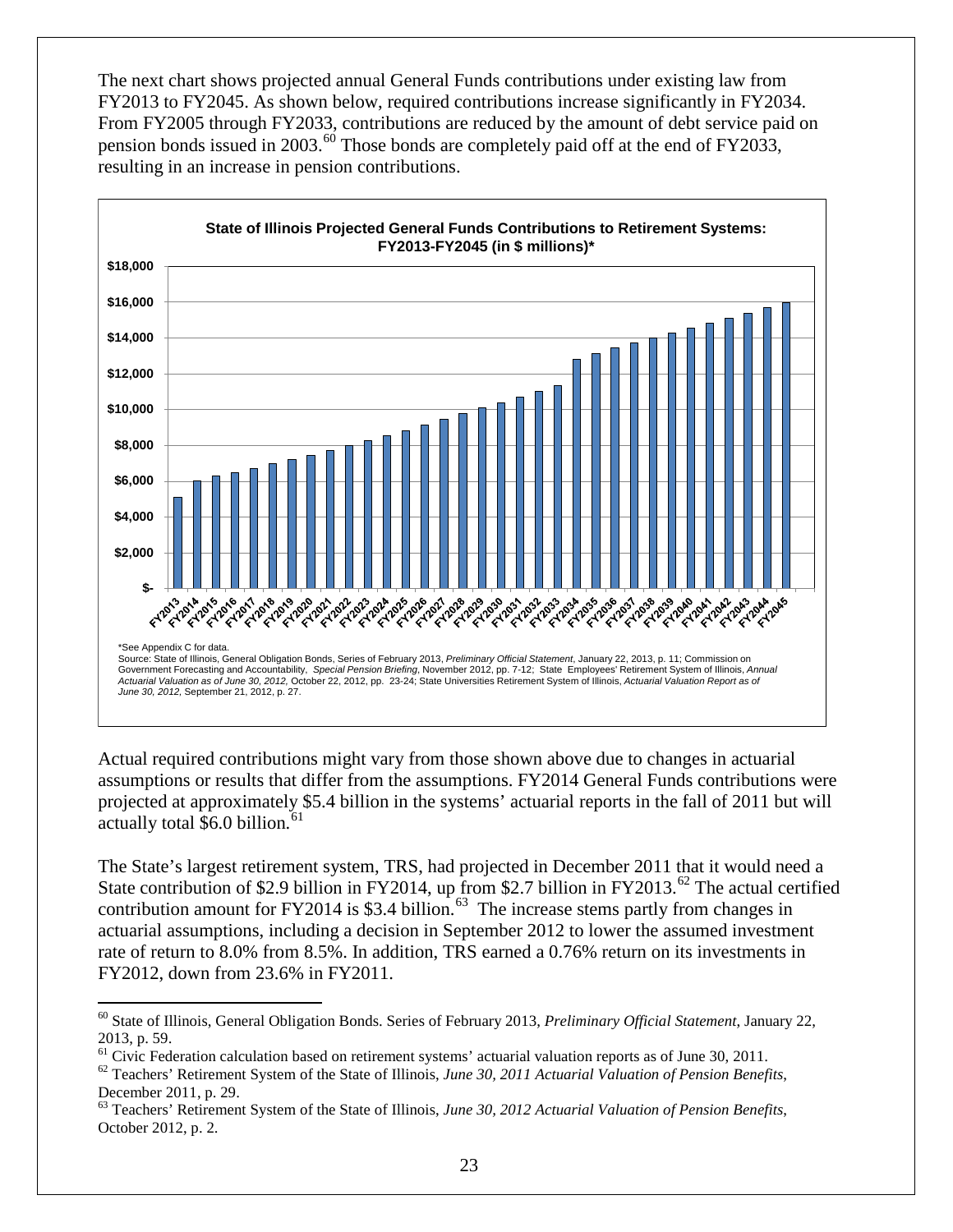On March 30, 2012, TRS' Board of Trustees determined that it could no longer rely on the State to follow the pension funding law and that action had to be taken to prevent the fund from becoming insolvent.<sup>[64](#page-26-1)</sup> TRS reached that conclusion after analyzing how much of the State's future revenues will have to go toward pension costs under current law. The pension fund has not taken a position on pension legislation, but its officials have held numerous meetings with TRS members to warn them about the system's precarious financial situation.<sup>[65](#page-26-2)</sup>

General Funds pension costs also include principal and interest payments on Pension Obligation Bonds (POBs) issued by the State in FY2003, FY2010 and FY2011.<sup>[66](#page-26-3)</sup> Illinois sold \$10 billion of POBs in FY2003, of which \$7.3 billion was used to reduce the retirement systems' unfunded liability and other proceeds were used to pay part of the FY2003 State contribution and all of the FY2004 State contribution. The State also issued a total of \$7.2 billion in POBs to make its General Funds pension contributions for FY2010 and FY2011. Debt service costs decline in FY2016 due to final retirement of the FY2010 POBs in FY2015.

As discussed above, the legislation that authorized the FY2003 POBs required that the State's statutorily required pension contributions be reduced by the annual debt service owed on the bonds.<sup>[67](#page-26-4)</sup> The FY2003 POBs were financed over 30 years and the last bonds will be retired in FY2033.

The State pays debt service owed on the FY2010 and FY2011 POBs from General Funds without any deductions from statutorily required pension contributions. The FY2010 POBs are retired over five years and the FY2011 series are eight-year bonds. The principal repayment on the FY2011 POBs is delayed until after the majority of the FY2010 bonds have been repaid. This back loading of the principal for the FY2011 POBs keeps the aggregate debt service owed on both series relatively level but significantly increases the total cost of the FY2011 bonds.

The FY2010 POBs totaled \$3.5 billion and will cost a total of \$382 million in interest over five years. The FY2011 bonds, which totaled \$3.7 billion, will cost a total of \$1.3 billion in total interest over eight years. Although the amount borrowed only increased by \$234 million, or 6.8%, the State will pay \$897.5 million more in interest, or 234.8%, for the FY2011 bonds.

The State will repay a total of \$15.5 billion in outstanding POB principal with interest costs of \$8.8 billion, for a total of \$24.2 billion in POB debt service between FY2013 and FY2033.<sup>[68](#page-26-5)</sup>

#### <span id="page-26-0"></span>*Medicaid*

Medicaid is a joint federal-state program that funds medical services for certain categories of lowincome people, including children and their parents, pregnant women, the elderly and the disabled.

<span id="page-26-1"></span> $64$  Teachers' Retirement System of the State of Illinois, "Statement of the Teachers' Retirement System Board of Trustees," news release, October 29, 2012.

<span id="page-26-2"></span><sup>&</sup>lt;sup>65</sup> Teachers' Retirement System of the State of Illinois, *Teachers' Retirement System Town Hall Meeting*, December 2012.

<span id="page-26-3"></span><sup>&</sup>lt;sup>66</sup> Pension Obligation Bonds are taxable General Obligation bonds, backed by the full faith and credit of the State for the punctual payment of interest and principal.

<span id="page-26-5"></span><span id="page-26-4"></span><sup>&</sup>lt;sup>67</sup> Public Act 93-0002.<br><sup>68</sup> State of Illinois, General Obligation Bonds. Series of February 2013, *Preliminary Official Statement*, January 22, 2013, p. 40.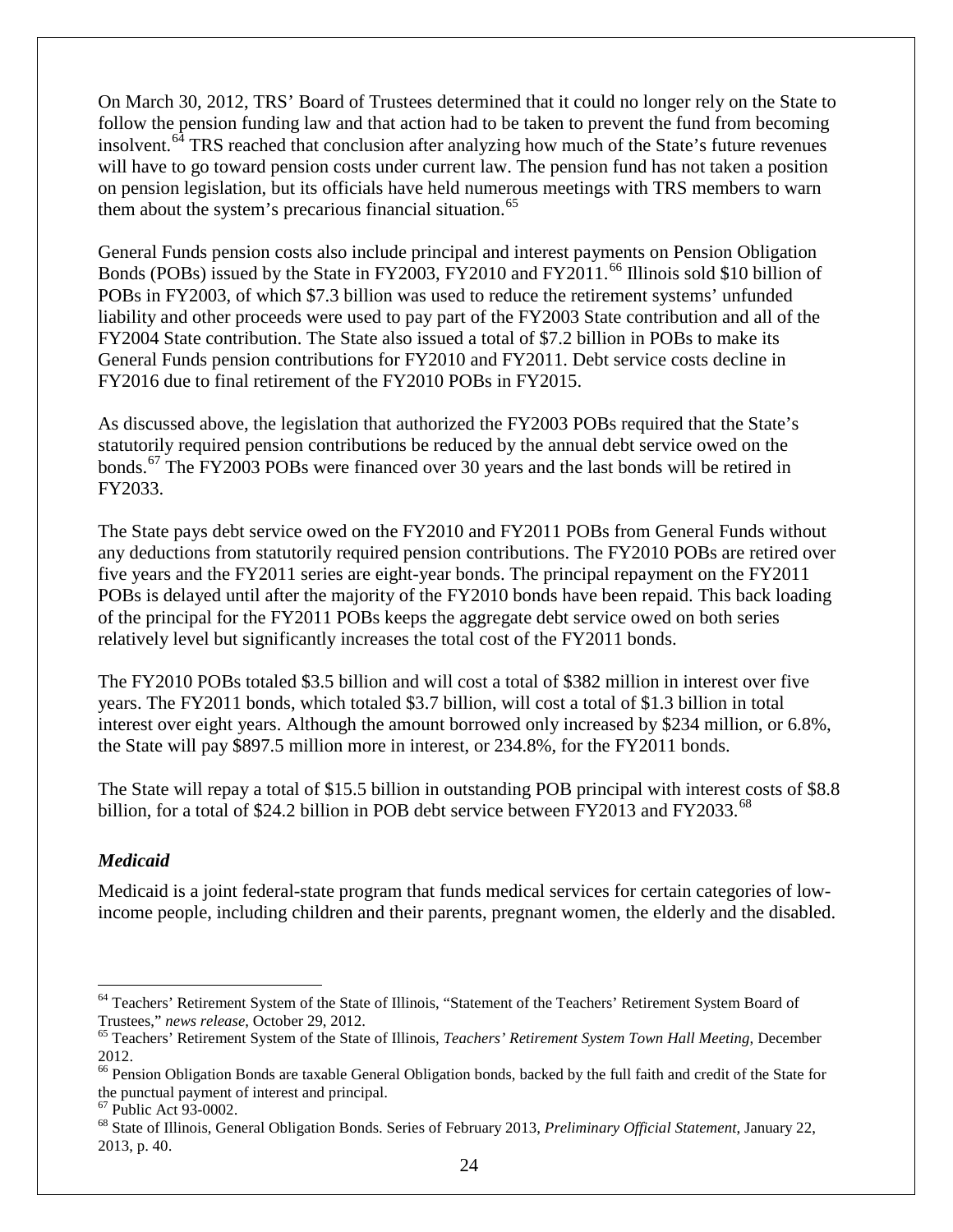Average annual enrollment in the Illinois Medicaid program grew by 14.1% to 2.78 million recipients in FY2012 from 2.43 million in FY2009. $^{69}$  $^{69}$  $^{69}$ 

As a program involving several State agencies, Medicaid has no single programmatic appropriation in the State budget. The Medical Assistance program at the Illinois Department of Healthcare and Family Services (HFS) is used as the best available approximation to the Medicaid program.<sup>[70](#page-27-1)</sup> HFS Medicaid costs totaled approximately \$13.9 billion in FY2012 and are funded from General Funds and Other State Funds.<sup>[71](#page-27-2)</sup>

The Civic Federation's five-year projection assumes that base General Funds Medicaid costs will grow at an annual rate of 3%. This growth rate is based on the increase in Medicaid spending from FY2013 to FY2014 shown in the Governor's three-year budget projection.<sup>[72](#page-27-3)</sup>

In addition to base Medicaid costs, the Civic Federation's projection includes costs relating to the federal Affordable Care Act (ACA). Illinois has not yet decided whether to expand Medicaid eligibility in 2014 under the  $ACA<sup>73</sup>$  $ACA<sup>73</sup>$  $ACA<sup>73</sup>$  Regardless of whether the State participates in the expansion, additional Medicaid costs are expected due to previously eligible individuals who had not enrolled in the program but are expected to sign up due to the insurance requirements of the ACA and publicity surrounding the law.

<span id="page-27-0"></span> <sup>69</sup> Illinois State FY2013 Budget, p. 5-129; Communication between the Civic Federation and the Governor's Office of Management and Budget, February 14, 2013.<br><sup>70</sup> The Illinois Department of Healthcare and Family Services (HFS) administers the State's Medicaid program and

<span id="page-27-1"></span>accounts for most of its spending, but roughly \$2 billion a year in expenditures are made by other agencies. Although HFS' Medical Assistance program is the best available approximation to the Medicaid program, roughly 10% of its appropriations are outside of the Medicaid program.

<span id="page-27-2"></span><sup>71</sup> Illinois Department of Healthcare and Family Services, *FY12 Budget Update: FY12 Medicaid Costs Less Than Expected*, November 2012; Illinois Department of Healthcare and Family Services, *Annual Report Medical Assistance* 

<span id="page-27-3"></span>*Program Fiscal Years 2009, 2010, 2011*, March 30, 2012, p.22.<br><sup>72</sup> State of Illinois, Governor's Office of Management and Budget, *Three Year Budget Projection (General Funds)*, *FY14-FY16*, January 11, 2013. However, the Civic Federation's projection does not include cuts to Medicaid in FY2015 and FY2016 shown the Governor's projection.

<span id="page-27-4"></span> $^{73}$  Proposed legislation (98<sup>th</sup> Illinois General Assembly, Senate Bill 26 and House Bill 106, introduced on January 10, 2013) would authorize expanded eligibility for Medicaid under the ACA.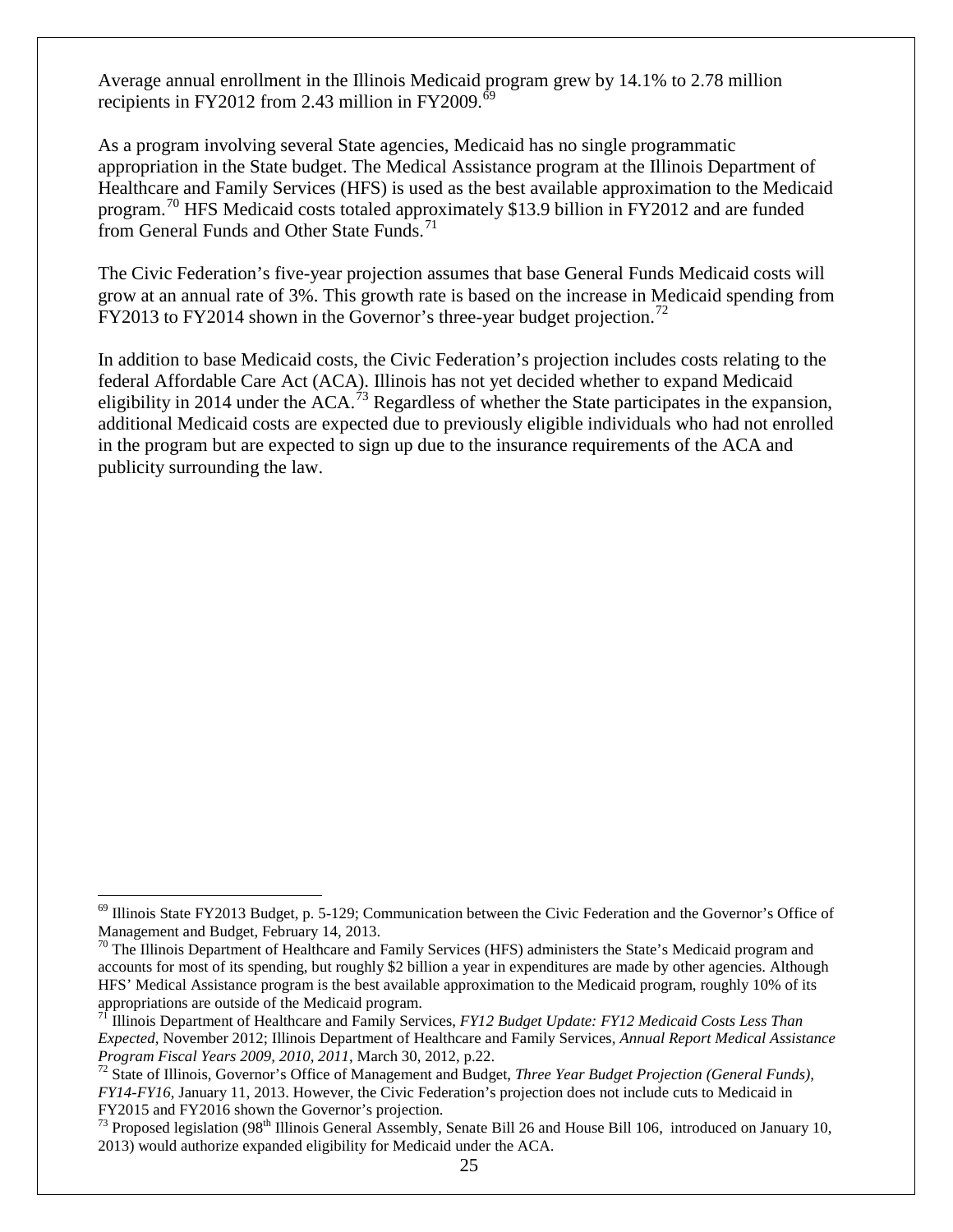

As shown in the next chart, General Funds Medicaid costs are projected to increase by \$1.8 billion, or 26.6%, from \$6.8 billion in FY2013 to \$8.6 billion in FY2018.

It is important to note that Medicaid spending in Illinois is generally reimbursed by the federal government at a rate of 50%.<sup>[74](#page-28-0)</sup> That means that the budget impact of Medicaid expenditures is half of the total amount of spending. In the General Funds, for example, a \$1 appropriation for Medicaid represents 50 cents in State-funded spending and 50 cents in federally funded spending.<sup>[75](#page-28-1)</sup> The chart above shows gross General Funds Medicaid costs, including both Statefunded and federally-funded spending.

In addition to General Funds, the Illinois Medicaid program receives a significant amount of funding from Other State Funds sources, including rebates paid by prescription drug manufacturers, proceeds from the settlement of tobacco-related litigation and payments by local governments and healthcare providers that are structured to bring in additional federal matching funds.

<span id="page-28-0"></span><sup>&</sup>lt;sup>74</sup> Federal matching payments for the Children's Health Insurance Program (CHIP) are at a rate of 65% and are scheduled to increase to 85% under the Affordable Care Act beginning in 2016. Due to data limitations, this increase is not reflected in the estimates above. CHIP provides health coverage to children in families whose income is too high

<span id="page-28-1"></span>to qualify for Medicaid. Illinois had 329,104 enrollees in FY2010.<br><sup>75</sup> The Medicaid program is also funded by transfers out of General Funds, which are not reflected in the chart but are discussed below. Transfers out are shown as net amounts in the budget. The FY2013 budget includes a \$500 million transfer out of General Funds to pay down Medicaid bills. Another \$151 million transfer to fund Medicaid costs has not yet been enacted.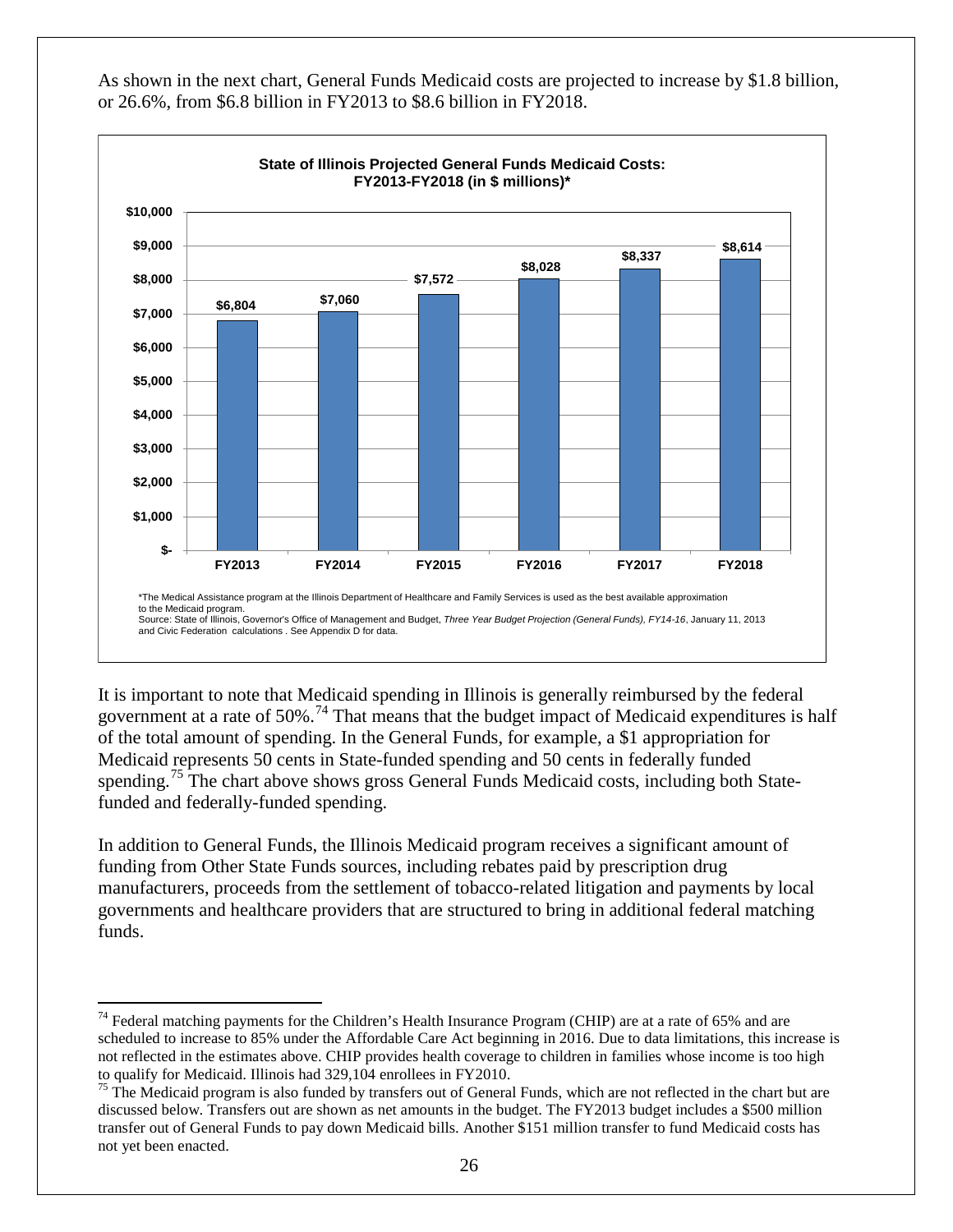#### <span id="page-29-9"></span>Base Medicaid Costs

A 3% annual increase in base General Funds Medicaid costs would be a much slower growth rate than previously projected by HFS. In April 2012, HFS projected that General Funds and related costs would increase by an average of 5.2% annually from FY2012 to FY2017.<sup>[76](#page-29-0)</sup>

The projected slowdown in cost increases appears to be connected to plans to enroll Medicaid recipients in managed care. Managed care, also known as coordinated care, is designed to improve the quality of care and lower costs by rewarding healthcare providers for keeping people healthy, rather than tying payment to the volume of services provided. A Medicaid reform law enacted in 2011 requires that half of Medicaid recipients be enrolled in coordinated care by January 1, 2015.<sup>[77](#page-29-1)</sup> HFS recently issued a rollout schedule that calls for two-thirds of recipients to be covered by care coordination by the 2015 deadline.[78](#page-29-2) Currently 270,851 Medicaid recipients, less than 10% of the total, are enrolled in Health Maintenance Organization-style managed care.<sup>[79](#page-29-3)</sup>

The State is also moving to close State-run institutions for the developmentally disabled and relocate residents to community settings. Jacksonville Developmental Center in Jacksonville was closed in November 2012 and the State is in the process of closing Murray Developmental Center in Centralia. According to the State officials, it cost an average of \$200,000 a year for a resident to live at Jacksonville, compared with an average of \$84,000 in a smaller community setting.<sup>[80](#page-29-4)</sup> On February 19, 2013, a group of parents of residents of the Murray Center have filed a federal lawsuit to prevent or delay the center's closing.<sup>[81](#page-29-5)</sup> Costs for the developmentally disabled are covered by Medicaid but are in the budget of the Illinois Department of Human Services rather than  $HFS.<sup>82</sup>$  $HFS.<sup>82</sup>$  $HFS.<sup>82</sup>$ 

Significant steps were taken to reduce Medicaid costs in FY2013 to close an estimated \$2.7 billion funding gap. A package of legislation enacted in June 2012 authorized \$1.36 billion in program reductions; \$240 million in reimbursement rate cuts to healthcare providers; and \$900 million in additional revenue, including a \$1-a-pack increase in the State cigarette tax.<sup>[83](#page-29-7)</sup> At a General Assembly hearing on February 21, 2013, HFS Director Julie Hamos said that program savings in FY2013 are expected to be approximately \$464.5 million short of the target but that the shortfall will be largely offset by \$395 million in savings in  $FY2012$ <sup>[84](#page-29-8)</sup>

<span id="page-29-1"></span><span id="page-29-0"></span><sup>&</sup>lt;sup>76</sup> Illinois Department of Healthcare and Family Services, *Five Year Medical Assistance Budget Outlook*, April 2012.<br><sup>77</sup> Public Act 96-1501.<br><sup>78</sup> Illinois Department of Healthcare and Family Services, *Care Coordinatio* 

<span id="page-29-2"></span>

<span id="page-29-3"></span><sup>&</sup>lt;sup>79</sup>Illinois Department of Healthcare and Family Services, *Managed Care Enrollment*,

<span id="page-29-4"></span>http://www2.illinois.gov/hfs/ManagedCare/Pages/Enrollment.aspx (last visited on February 17, 2013).<br><sup>80</sup> State of Illinois, "Governor Quinn Announces Successful Community Transition for Jacksonville Developmental Center Residents, " *news release*, November 29, 2012.<br><sup>81</sup> Brian Brueggemann, "Murray Center parents file federal suit to prevent closure," *Belleville News Democrat*,

<span id="page-29-5"></span>February 20, 2013.

<span id="page-29-6"></span><sup>&</sup>lt;sup>82</sup> State savings due to moving residents to community setting from State institutions are not included in the Civic Federation projections due to data limitations.<br><sup>83</sup> The main laws are Public Acts 97-0689, 97-0688 and 97-0691. The remaining part of the plan, a \$150 million

<span id="page-29-7"></span>transfer from General Funds designed to generate \$300 million through a cycle of State spending and federal reimbursement, had not been approved as of the publication date of this report. For more information on the Medicaid restructuring plan, see the Civic Federation's Institute for Illinois' Fiscal Sustainability, *State of Illinois Enacted Budget FY2013: A Review of the Operating Budget for the Current Fiscal Year*, October 8, 2012, pp. 31-36,

<span id="page-29-8"></span>http://www.civicfed.org/StateofIllinoisEnactedBudgetFY2013.<br><sup>84</sup> HFS Director Julie Hamos, testimony before the House Appropriations Committee on Human Services, February 21, 2013.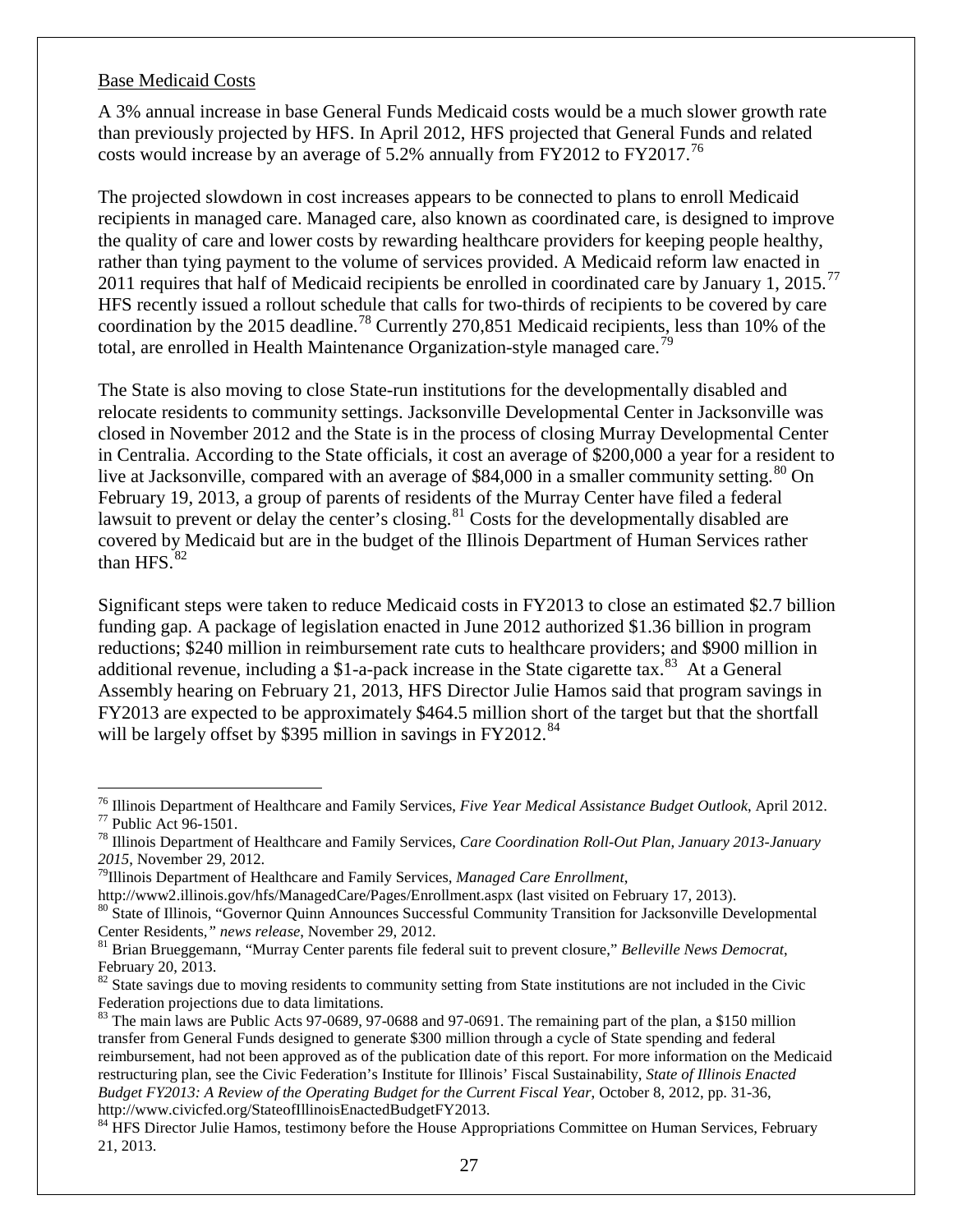HFS has instituted major program reductions, such as cancelling coverage for 28,039 parents in the FamilyCare program and ending Illinois Cares Rx, a prescription drug program for 186,000 seniors. Several program changes, however, have been blocked or delayed by the federal government and the Joint Committee on Administrative Rules (JCAR), the General Assembly committee that oversees agency rulemaking. For example, the federal government turned down a plan, expected to save \$7.7 million, to raise minimum standards used to determine whether elderly and disabled people qualify to be placed in nursing homes and apartment-style housing.<sup>[85](#page-30-0)</sup> JCAR rejected a rule relating to hospital payment for preventable conditions; a compromise is being negotiated with hospitals, but HFS does not expect to achieve \$29 million of the projected \$30 million in savings.<sup>[86](#page-30-1)</sup>

Another change, estimated to save \$15 million, has been held up by a federal lawsuit from parents of children who are dependent on ventilators. The lawsuit, which argues that planned Medicaid cuts violate the Americans with Disabilities Act by forcing the children to receive care in institutions, rather than at home, is being negotiated.<sup>[87](#page-30-2)</sup>

A four-prescription-a-month limit on drugs that was projected to save \$180 million has been phased in gradually, due to initial logjams in processing requests for medical exceptions, and is now expected to save \$90 million in FY2013.<sup>[88](#page-30-3)</sup> Closer scrutiny of drug use has helped the agency to uncover duplicate and inappropriate prescriptions, according to HFS officials.<sup>[89](#page-30-4)</sup>

The largest projected saving—\$350 million—is designed to remove ineligible recipients from the program by improving eligibility screening, but HFS officials have publicly questioned the validity of the savings projection, which came from the Illinois Hospital Association.<sup>[90](#page-30-5)</sup> In addition, the tightened screening did not get underway until January 1, 2013 due to preparation requirements for a private vendor. The effort is now expected to save roughly \$150 million in FY2013.<sup>[91](#page-30-6)</sup>

If the Medicaid funding gap is not closed, then unpaid bills could accumulate at the end of FY2013. A provision of Section 25 of the State Finance Act has allowed Medicaid costs to be paid from future years' appropriations.<sup>[92](#page-30-7)</sup> In general, Section 25 requires that bills incurred in a given year be paid out of that year's appropriation. There is a lapse period, which typically lasts two months, during which next year's revenues may be used to pay this year's bills.<sup>[93](#page-30-8)</sup> However, what is known as the Section 25 exception permits the State to pay Medicaid bills out of future years' appropriations. This exception has allowed the State to appropriate inadequate amounts for Medicaid in order to make the budget appear balanced. In the meantime, Medicaid bills pile up outside the budget.

<span id="page-30-0"></span> <sup>85</sup> Illinois Department of Healthcare and Family Services, *SMART Act Implementation Status Report*, House Human

<span id="page-30-1"></span>Services Appropriation Committee Hearing, February 21, 2013, p. 6.<br><sup>86</sup> Illinois Department of Healthcare and Family Services, *SMART Act Implementation Status Report*, House Human Services Appropriation Committee Hearing, February 21, 2013, p. 5.<br><sup>87</sup> T.B. v. Julie Hamos, No. 12-5356 (N.D. Ill filed July 9, 2012).

<span id="page-30-3"></span><span id="page-30-2"></span><sup>&</sup>lt;sup>88</sup> Illinois Department of Healthcare and Family Services, *SMART Act Implementation Status Report*, House Human Services Appropriation Committee Hearing, February 21, 2013, p. 7.

<span id="page-30-4"></span><sup>&</sup>lt;sup>89</sup> Communication between the Civic Federation and the Illinois Department of Healthcare and Family Services, November 16, 2012.

<span id="page-30-5"></span><sup>&</sup>lt;sup>90</sup> Julie Hamos, Director of the Illinois Department of Healthcare and Family Services, statement to the HFS Medicaid Advisory Committee, September 21, 2012.

<span id="page-30-6"></span><sup>91</sup> Illinois Department of Healthcare and Family Services, *SMART Act Implementation Status Report*, House Human Services Appropriation Committee Hearing, February 21, 2013, p. 1.

<span id="page-30-7"></span> $92$  30 ILCS 105/25 (b-4). Use of this Section 25 exception is significantly reduced under Public Act 97-3397.

<span id="page-30-8"></span><sup>&</sup>lt;sup>93</sup> The lapse periods for FY2010, FY2011 and FY2012 were extended to six months due to the large amount of outstanding bills at the end of the fiscal year.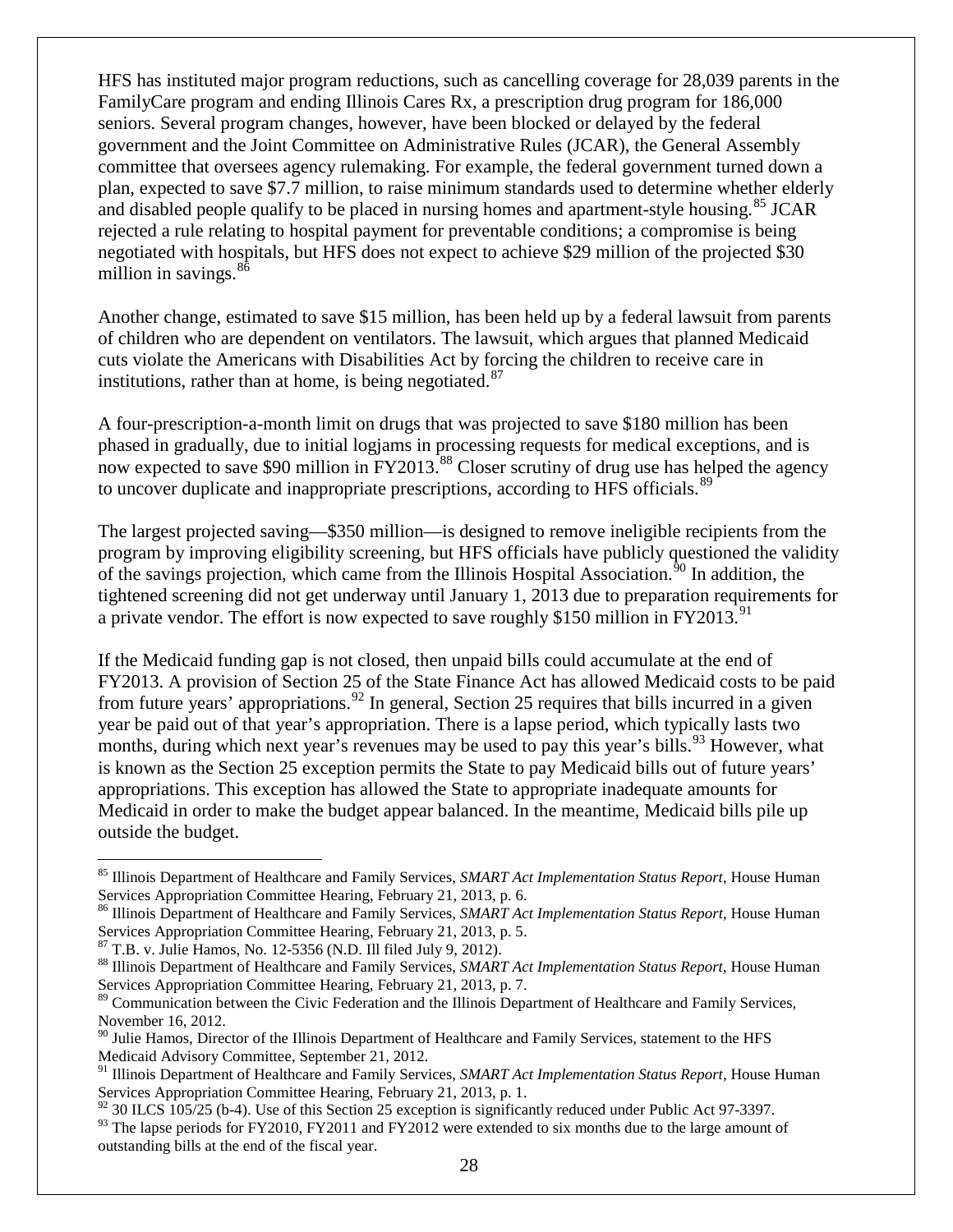Legislation enacted in 2012 significantly curtails the State's ability to defer HFS Medicaid bills beginning at the end of  $FY2013.^{94}$  $FY2013.^{94}$  $FY2013.^{94}$  The new law limits these deferred liabilities to \$700 million in FY2013 and \$100 million thereafter, with certain exceptions.

#### <span id="page-31-6"></span>Costs Related to the Affordable Care Act

Medicaid expansion is one of the key provisions of the ACA designed to reduce the number of people without health insurance. Non-senior, non-disabled adults without dependent children regardless of income—have generally not been eligible for Medicaid.

The ACA extends Medicaid coverage to all adult citizens with annual incomes up to 133% of the federal poverty level (effectively 138%, or \$15,415 for an individual in 2013, because 5% of income is disregarded in determining eligibility). The federal government is scheduled to pay 100% of the cost for the newly eligible population for the first three years of the program; 95% in 2017; 94% in 2018; 93% in 2019; and 90% thereafter.

The Medicaid expansion was made optional for states by a U.S. Supreme Court opinion in June  $2012.<sup>95</sup>$  $2012.<sup>95</sup>$  $2012.<sup>95</sup>$  The Supreme Court generally upheld the ACA but ruled that the federal government could not withhold matching funds for states' existing Medicaid programs if they chose not to participate in the ACA expansion.

Under State law, Illinois is banned from expanding eligibility for Medicaid until January 2015.<sup>[96](#page-31-2)</sup> The Illinois moratorium does not apply to Medicaid expansions required as a federal condition of state participation in the Medicaid program. Because participation in the ACA expansion is optional, however, the moratorium must be lifted to allow Illinois to participate in 2014. Proposed legislation in the General Assembly would lift the moratorium.<sup>[97](#page-31-3)</sup>

The legislature lifted the ban in 2012 for the limited purpose of allowing Cook County's public health system to gain early access to Medicaid coverage for newly eligible recipients in its County Care plan.<sup>[98](#page-31-4)</sup> But the federal government approved County Care only through December 31, 2013, meaning that 115,000 patients intended to be enrolled in the plan could lose Medicaid coverage unless Illinois joins the federal expansion in 2014.

If Illinois expands Medicaid eligibility under the ACA, HFS estimates that there would be 510,000 new Medicaid recipients by  $2017.^{99}$  $2017.^{99}$  $2017.^{99}$  Of that total, an estimated 342,000 would be newly eligible under the ACA and 168,000 would be individuals who were previously eligible but had not enrolled in the program.

http://www2.illinois.gov/hfs/PublicInvolvement/enews/Pages/February.aspx (last visited on February 18, 2013).

<span id="page-31-0"></span><sup>&</sup>lt;sup>94</sup> Public Act 97-0691.<br><sup>95</sup> Kaiser Family Foundation, *A Guide to the Supreme Court's Affordable Care Act Decision*, July 2012, pp. 5-6.

<span id="page-31-3"></span><span id="page-31-2"></span><span id="page-31-1"></span><sup>&</sup>lt;sup>96</sup> Public Act 97-0687.<br><sup>97</sup> 98<sup>th</sup> Illinois General Assembly, Senate Bill 26 and House Bill 106, both introduced on January 10, 2013.<br><sup>98</sup> Public Act 97-0687.

<span id="page-31-5"></span><span id="page-31-4"></span><sup>&</sup>lt;sup>99</sup> Illinois Department of Healthcare and Family Services, *New Medicaid Clients Under Affordable Care Act*: *Explanation of Enrollment Numbers*,

http://www2.illinois.gov/hfs/SiteCollectionDocuments/ACAExplanationofenrollment.pdf (last visited on February 18, 2013); Illinois Department of Healthcare and Family Services, *E-news*, February 2013,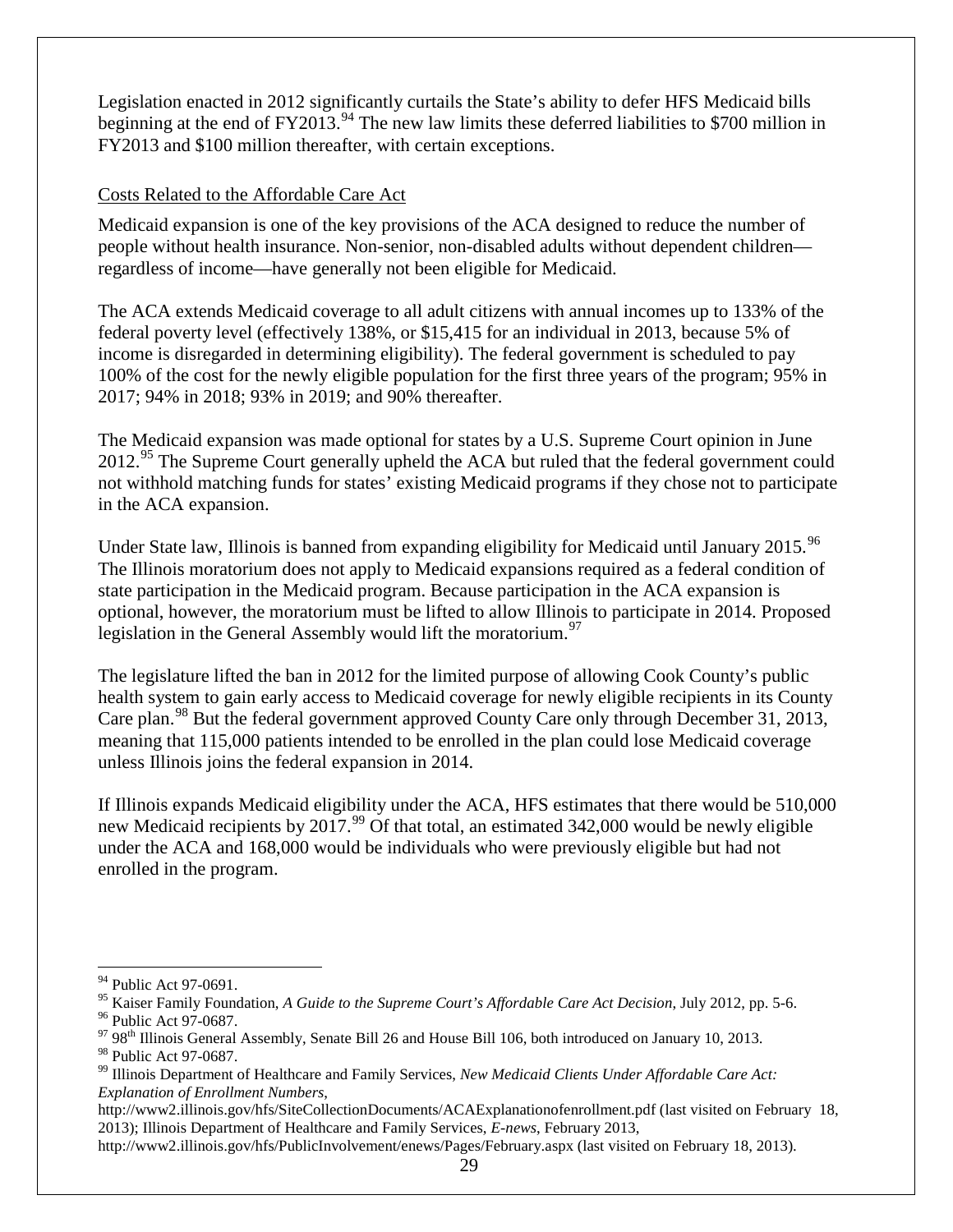Illinois would not initially face costs for newly eligible recipients until the second half of FY2017, because the federal government will pay all their costs through calendar year 2016. The State plans to use Other State Funds for payments and expenses relating to these recipients.<sup>[100](#page-32-0)</sup>

Estimates by HFS indicate that approximately 58% of the newly eligible will enroll in the first year, with enrollment ramping up over the next four years.<sup>[101](#page-32-1)</sup> Costs for the newly eligible are estimated at an initial rate of \$454 per member per month in 2014 and rise at a rate of 2% a year.<sup>[102](#page-32-2)</sup> According to HFS, \$454 is 10% more than the agency spends on low-income parents in the FamilyCare program. HFS is proposing that newly eligible recipients receive the same benefits as FamilyCare enrollees, but the agency increased the cost estimate to account for uncertainties about the medical status of the new population. Plans call for enrolling the newly eligible recipients in managed care.<sup>[103](#page-32-3)</sup>

The next table shows HFS' estimates of federal and State costs for newly eligible recipients from calendar year 2014 to calendar year 2020.

| <b>State of Illinois Estimated Cost</b> |                                               |    |          |    |       |  |  |  |  |  |  |  |  |  |
|-----------------------------------------|-----------------------------------------------|----|----------|----|-------|--|--|--|--|--|--|--|--|--|
| of Newly Eligible Medicaid Recipients   |                                               |    |          |    |       |  |  |  |  |  |  |  |  |  |
| under the Affordable Care Act           |                                               |    |          |    |       |  |  |  |  |  |  |  |  |  |
| 2014-2020 (in \$ millions)              |                                               |    |          |    |       |  |  |  |  |  |  |  |  |  |
| Federal<br>Federal                      |                                               |    |          |    |       |  |  |  |  |  |  |  |  |  |
|                                         | Match<br><b>State Cost</b><br><b>Revenues</b> |    |          |    |       |  |  |  |  |  |  |  |  |  |
| 2014                                    | \$<br>100%<br>1,081.9                         |    |          |    |       |  |  |  |  |  |  |  |  |  |
| 2015                                    | 100%                                          | \$ | 1,656.2  | \$ |       |  |  |  |  |  |  |  |  |  |
| 2016                                    | 100%                                          | \$ | 1,858.4  | \$ |       |  |  |  |  |  |  |  |  |  |
| 2017                                    | 95%                                           | \$ | 1,877.3  | \$ | 98.8  |  |  |  |  |  |  |  |  |  |
| 2018                                    | 94%                                           | \$ | 1,894.7  | \$ | 120.9 |  |  |  |  |  |  |  |  |  |
| 2019                                    | 93%                                           | \$ | 1,912.0  | \$ | 143.9 |  |  |  |  |  |  |  |  |  |
| 2020                                    | \$<br>\$<br>90%<br>1,887.3<br>209.7           |    |          |    |       |  |  |  |  |  |  |  |  |  |
| Total                                   |                                               | \$ | 12,167.8 | \$ | 573.3 |  |  |  |  |  |  |  |  |  |

Source: Illinois Department of Healthcare and Family Services, *Medicaid Financing for the Uninsured: How the Revenues and Costs Are Computed,* 

http://www2.illinois.gov/hfs/SiteCollectionDocuments/ACAHowRe venuesandCostsareComputed.pdf.

<span id="page-32-0"></span><sup>&</sup>lt;sup>100</sup> State of Illinois, Governor's Office of Management and Budget, *Three Year Budget Projection (General Funds)*, *FY14-FY16*, January 11, 2013. The Governor's projection does not account for newly eligible recipients in the General Funds.

<span id="page-32-1"></span><sup>&</sup>lt;sup>101</sup> Illinois Department of Healthcare and Family Services, *Medicaid Financing for the Uninsured: How the Revenues and Costs Are Computed*,

http://www2.illinois.gov/hfs/SiteCollectionDocuments/ACAHowRevenuesandCostsareComputed.pdf (last visited on February 18, 2013).

<span id="page-32-2"></span><sup>&</sup>lt;sup>102</sup> Illinois Department of Healthcare and Family Services, *Medicaid Financing for the Uninsured: How the Revenues and Costs Are Computed*,

http://www2.illinois.gov/hfs/SiteCollectionDocuments/ACAHowRevenuesandCostsareComputed.pdf (last visited on February 18, 2013).

<span id="page-32-3"></span><sup>&</sup>lt;sup>103</sup>Illinois Department of Healthcare and Family Services, *Care Coordination Roll-Out Plan, January 2013-January 2015*, November 29, 2012.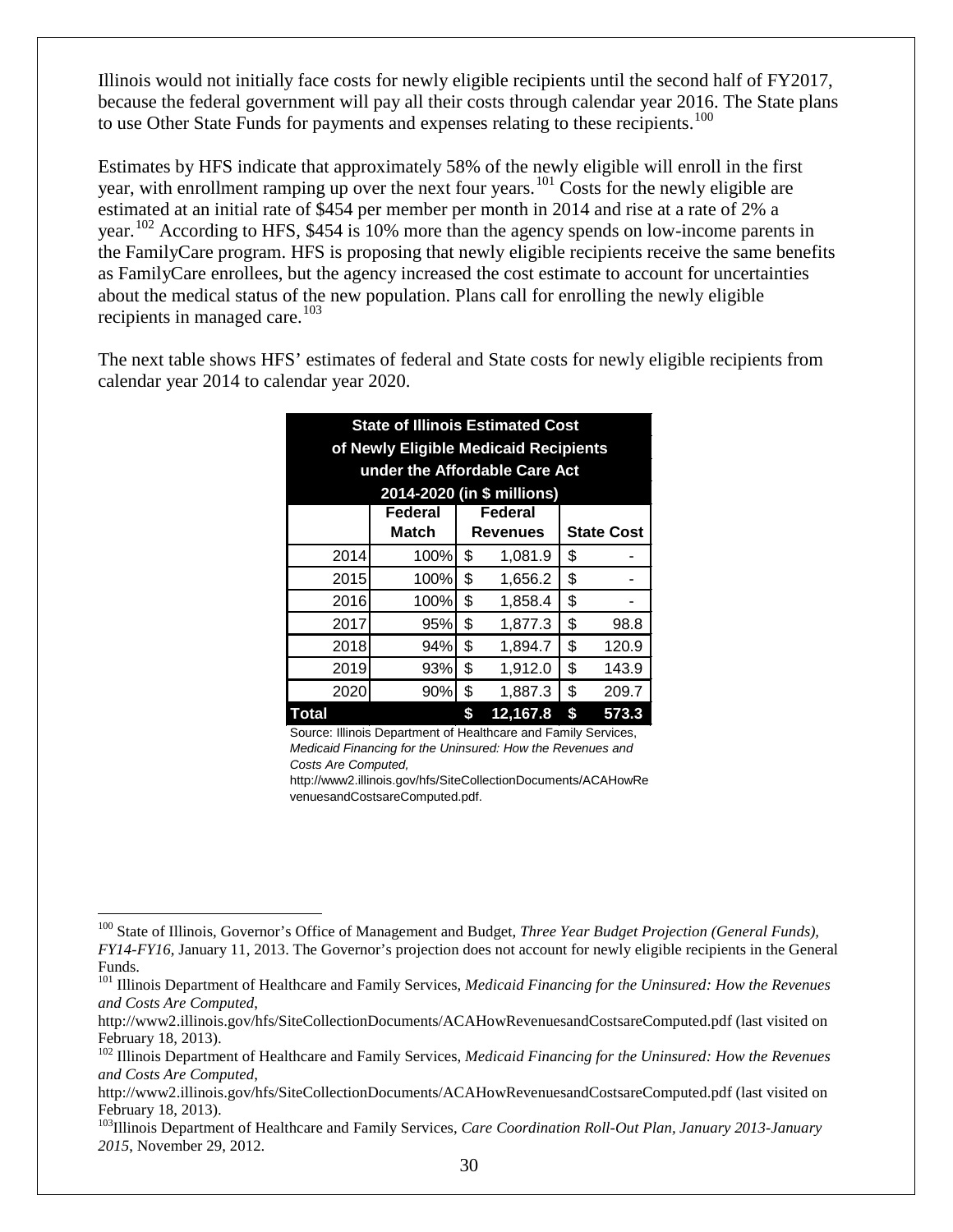Critics of Medicaid expansion are concerned that the federal government might reduce scheduled Medicaid reimbursement rates due to its own budgetary problems.<sup>[104](#page-33-0)</sup> To ease those concerns, the proposed legislation in Illinois ends coverage for the newly eligible population if the federal reimbursement rate drops below 90%.

Medicaid spending for previously eligible individuals who enroll because of the ACA will be reimbursed by the federal government at the regular rate—50% for Illinois—rather than at the ACA expansion rate. Regardless of whether or not Illinois decides to expand the program, previously eligible individuals are expected to enroll because of publicity surrounding the ACA and policies that steer individuals to Medicaid if they are not eligible to obtain insurance coverage through a new ACA-mandated health insurance exchange.<sup>[105](#page-33-1)</sup>

Although HFS has not issued total cost projections for previously eligible recipients, the agency has indicated its assumptions about enrollment and per member costs. HFS estimates that 51% of the 168,000 previously eligible enrollees will be adults and 49% children and that approximately 58% will enroll in calendar year 2014.[106](#page-33-2) Adults are initially expected to cost \$454 a month, the same as the newly eligible, children are expected to cost \$219 and those costs are expected to increase by 2% a year.<sup>[107](#page-33-3)</sup>

<span id="page-33-0"></span><sup>&</sup>lt;sup>104</sup> Jamey Dunn, "Even in the President's home state, backlash still exists for the Supreme Court's ruling on the Affordable Care Act," *Illinois Issues*, September 2012.

<span id="page-33-1"></span><sup>&</sup>lt;sup>105</sup> Kaiser Family Foundation, The Cost and Coverage Implications of the ACA Medicaid Expansion: National and *State-by-State Analysis*, November 2012, p. 29. <sup>106</sup> Illinois Department of Healthcare and Family Services, *Costs 2014 (Essentially HMA Analysis)*, Handout to

<span id="page-33-2"></span>Medicaid Advisory Committee, November 8, 2011; Illinois Department of Healthcare and Family Services, *E-News*, February 2013.

<span id="page-33-3"></span><sup>&</sup>lt;sup>107</sup> Communication between the Civic Federation and the Illinois Department of Healthcare and Family Services, February 14, 2013.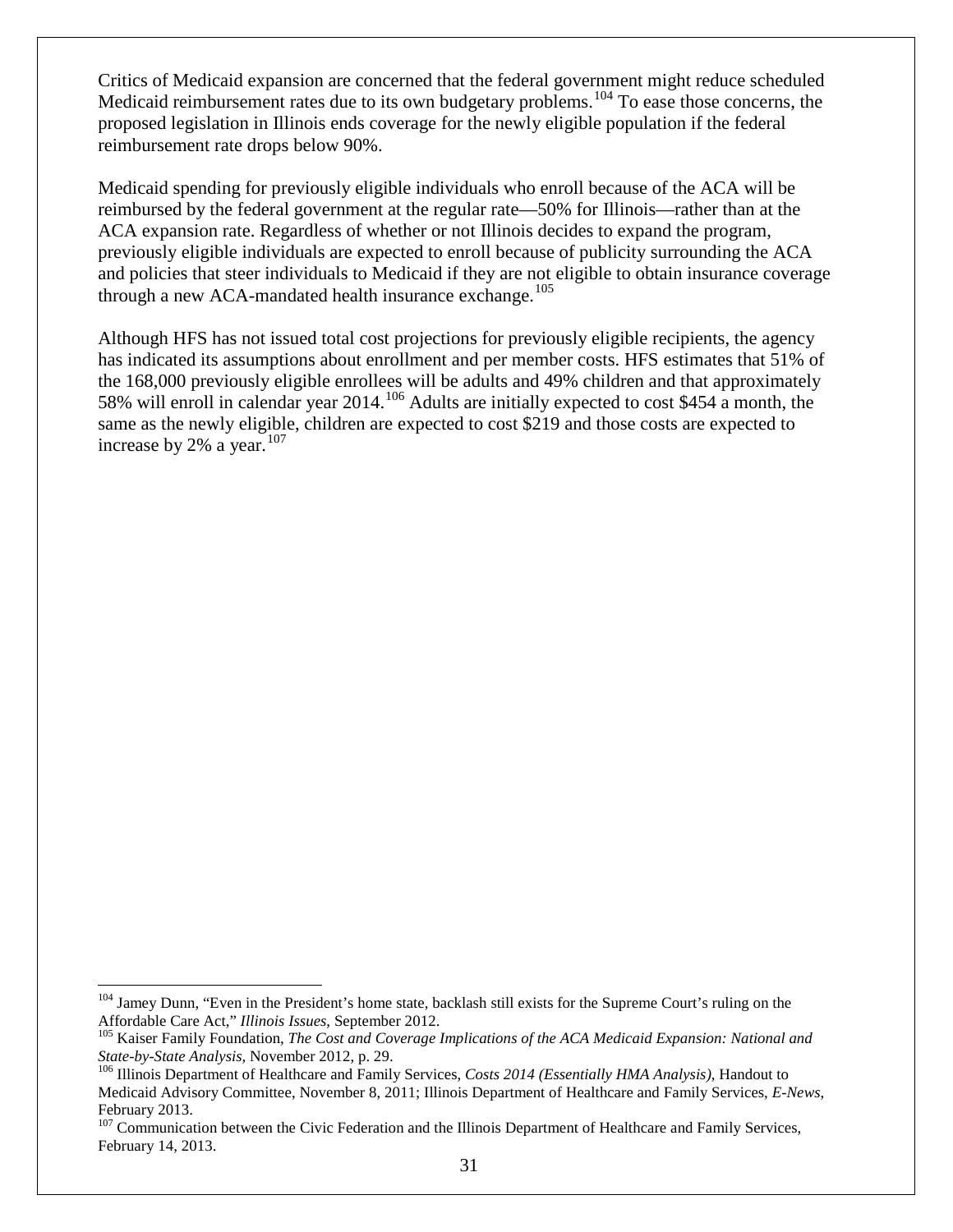The following table shows the Civic Federation's estimates of net State costs for previously eligible but not enrolled recipients from FY2014 to FY2018. For the purpose of these estimates, new enrollees have been phased in in monthly increments. Net State costs, after federal reimbursements, increase to \$366 million in FY2018 from \$29 million in FY2014.

| <b>State of Illinois Estimated Cost of Previously Eligible</b><br><b>But Not Enrolled Medicaid Recipients:</b><br><b>FY2014-FY2018 (in \$ millions)</b> |                                    |      |     |   |     |    |     |  |  |  |  |  |  |
|---------------------------------------------------------------------------------------------------------------------------------------------------------|------------------------------------|------|-----|---|-----|----|-----|--|--|--|--|--|--|
| <b>Net State</b><br>Federal<br>Total<br>Recipients*<br>Cost**<br><b>Revenues</b>                                                                        |                                    |      |     |   |     |    |     |  |  |  |  |  |  |
| <b>Total Cost</b>                                                                                                                                       |                                    |      |     |   |     |    |     |  |  |  |  |  |  |
| FY2014                                                                                                                                                  | 48,888                             | - \$ | 29  | S | 29  | \$ | 58  |  |  |  |  |  |  |
| FY2015                                                                                                                                                  | 122,052                            | S    | 180 | S | 180 | \$ | 360 |  |  |  |  |  |  |
| FY2016                                                                                                                                                  | 153,720                            | \$   | 300 | S | 300 | \$ | 600 |  |  |  |  |  |  |
| FY2017                                                                                                                                                  | 164,556                            | -\$  | 343 | S | 343 | \$ | 686 |  |  |  |  |  |  |
| FY2018                                                                                                                                                  | 168,000<br>\$<br>733<br>366<br>366 |      |     |   |     |    |     |  |  |  |  |  |  |

\*Represents total number of previously eligible but not enrolled recipients enrolled as of June 30 of each year due to the Affordable Care Act. New enrollment begins halfway through FY2014.

\*\*State cost after federal reimbursement of 50%.

Source: Civic Federation calculations based on Illinois Department of Healthcare and Family Services (HFS), *New Medicaid Clients Under Affordable Care Act: Expanation of Enrollment Numbers* , http://www2.illinois.gov/hfs/SiteCollectionDocuments/ACAExplanationofenrollment.pdf; HFS, *Medicaid Financing for the Uninsured: How Revenues and Costs are Computed* ,

http://www2.illinois.gov/hfs/SiteCollectionDocuments/ACAHowRevenuesandCostsareComputed.pdf; HFS, E-News, February 2013; HFS, *Costs 2014 (Essentially HMA Analysis)* , Handout to Medicaid Advisory Committee, November 8, 2011; Communication between Civic Federation and HFS, February 14, 2013.

The total cost estimates in the chart at the beginning of this section were gross numbers, meaning that they showed total spending without deducting federal reimbursements. That chart did not include spending on newly eligible Medicaid recipients under the ACA because such a large share is covered by the federal government.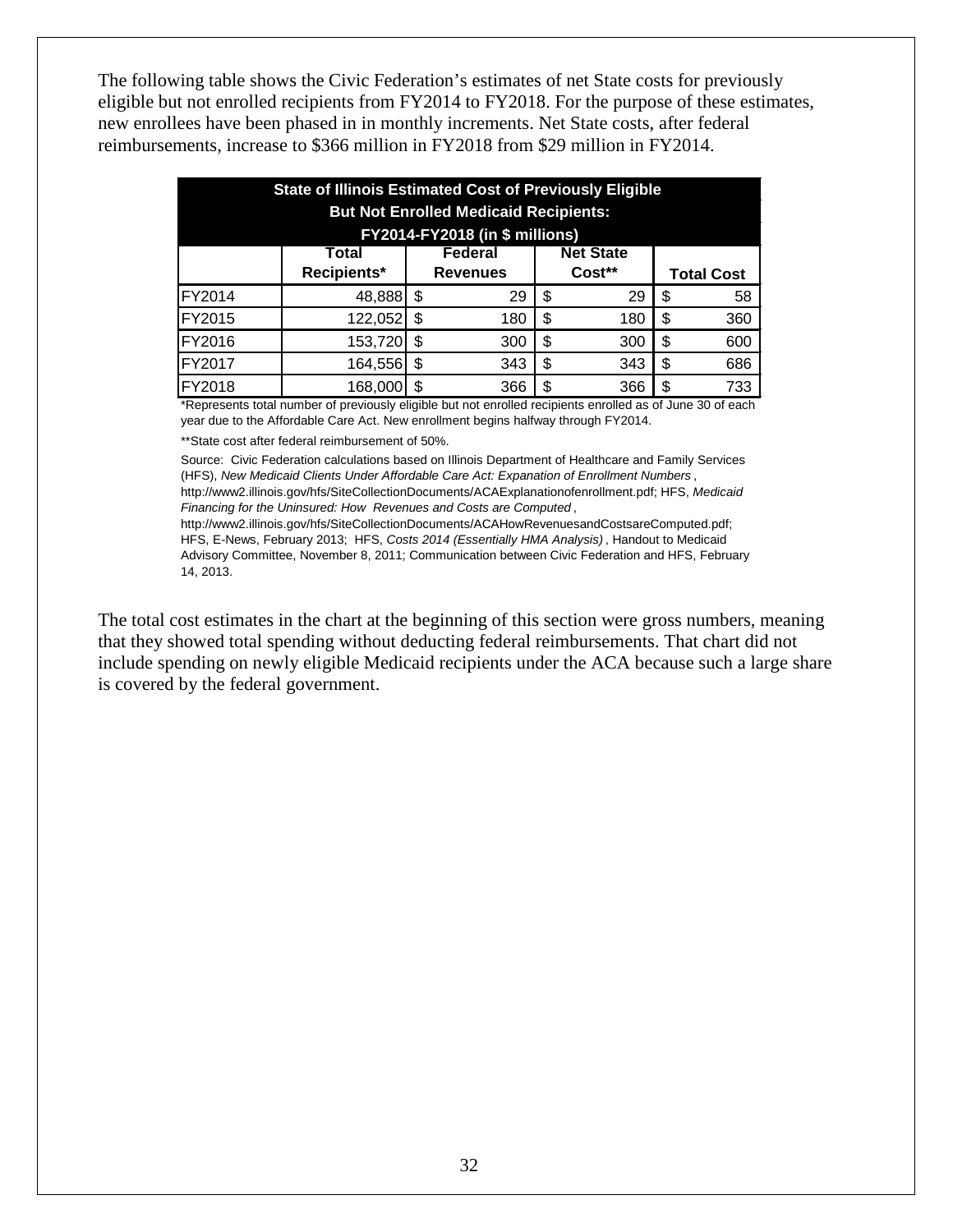The next table shows estimated net State General Funds costs—after federal reimbursement—for all components of spending. Net State costs have been estimated for fiscal years, rather than calendar years. Net costs increase by \$1.0 billion, or 29.9%, to \$4.4 billion in FY2018 from \$3.4 billion in FY2013.

| State of Illinois Projected General Funds Medicaid Costs After Federal Reimbursement: |    |               |    |               |     |                |   |                              |     |               |  |                  |
|---------------------------------------------------------------------------------------|----|---------------|----|---------------|-----|----------------|---|------------------------------|-----|---------------|--|------------------|
| FY2013-FY2018 (in \$ millions)                                                        |    |               |    |               |     |                |   |                              |     |               |  |                  |
|                                                                                       |    | <b>FY2013</b> |    | <b>FY2014</b> |     | <b>FY2015</b>  |   | <b>FY2016</b>                |     | <b>FY2017</b> |  | <b>FY2018</b>    |
| <b>Base Costs</b>                                                                     | S  | 3.402         | S  | 3.501         | S   | 3,606          | S | 3,714                        | S.  | 3.826         |  | 3,941            |
| <b>ACA Previously Eligible Costs</b>                                                  |    |               | S  | 29            |     | 180            |   | 300                          |     | 343           |  | 367              |
| <b>ACA Newly Eligible Net Costs</b>                                                   | \$ |               | -S |               | -SS | $\blacksquare$ |   |                              | \$. | 49            |  | 110              |
| <b>Total Net Costs</b>                                                                |    | 3.402         | \$ |               |     |                |   | $3,530$ \$ 3,786 \$ 4,014 \$ |     |               |  | $4,218$ \$ 4,418 |

Source: Civic Federation calculations based on Illinois Department of Healthcare and Family Services (HFS), *New Medicaid Clients Under Affordable Care Act: Expanation of Enrollment Number,* 

*http://www2.illinois.gov/hfs/SiteCollectionDocuments/ACAExplanationofenrollment.pdf;* HFS, *Medicaid Financing for the Uninsured: How Revenues and Costs are Computed,* 

*http://www2.illinois.gov/hfs/SiteCollectionDocuments/ACAHowRevenuesandCostsareComputed.pdf;* HFS*, E-News,* February 2013*;*  HFS, *Costs 2014 (Essentially HMA Analysis)* , Handout to Medicaid Advisory Committee, November 8, 2011; Communication between Civic Federation and HFS, February 14, 2013.

#### <span id="page-35-0"></span>*State Group Health Insurance*

The State Employees' Group Insurance Program provides health insurance coverage to an estimated 358,552 participants, including employees and retirees and their dependents.<sup>[108](#page-35-1)</sup> Costs of the program, estimated to total \$2.6 billion in FY2013, are paid from General Funds and other sources, including the State's Road Fund, State universities and member contributions.<sup>[109](#page-35-2)</sup>

General Funds spending for group health insurance is projected to increase by 37.7% from \$1.1 billion in FY2013 to \$1.5 billion in FY2018. In the chart on the following page, projections for FY2013 to FY2016 are from the Governor's Office of Management and Budget (GOMB).<sup>[110](#page-35-3)</sup> Spending in FY2017 and FY2018 is assumed to increase at an annual rate of 6%, approximately the same growth rate used by GOMB for FY2015 and FY2016.<sup>[111](#page-35-4)</sup>

<span id="page-35-1"></span> <sup>108</sup> Commission on Government Forecasting and Accountability, *Liabilities of the State Employees' Group Health Insurance Program Fiscal Year 2013*, March 2012, p. 7. The program also provides life insurance at a relatively small cost to the State of Illinois.

<span id="page-35-2"></span><sup>&</sup>lt;sup>109</sup> Commission on Government Forecasting and Accountability, *Liabilities of the State Employees' Group Health Insurance Program Fiscal Year 2013*, March 2012, pp. 2 and 6.

<span id="page-35-3"></span><sup>&</sup>lt;sup>110</sup> Governor's Office of Management and Budget, *Three Year Budget Projection (General Funds), FY14-FY16*, January 11, 2013.

<span id="page-35-4"></span><sup>&</sup>lt;sup>111</sup> The Governor's Office of Management and Budget forecasts a spending increase of 8.8% in FY2014, which is said to make up for previous underappropriation.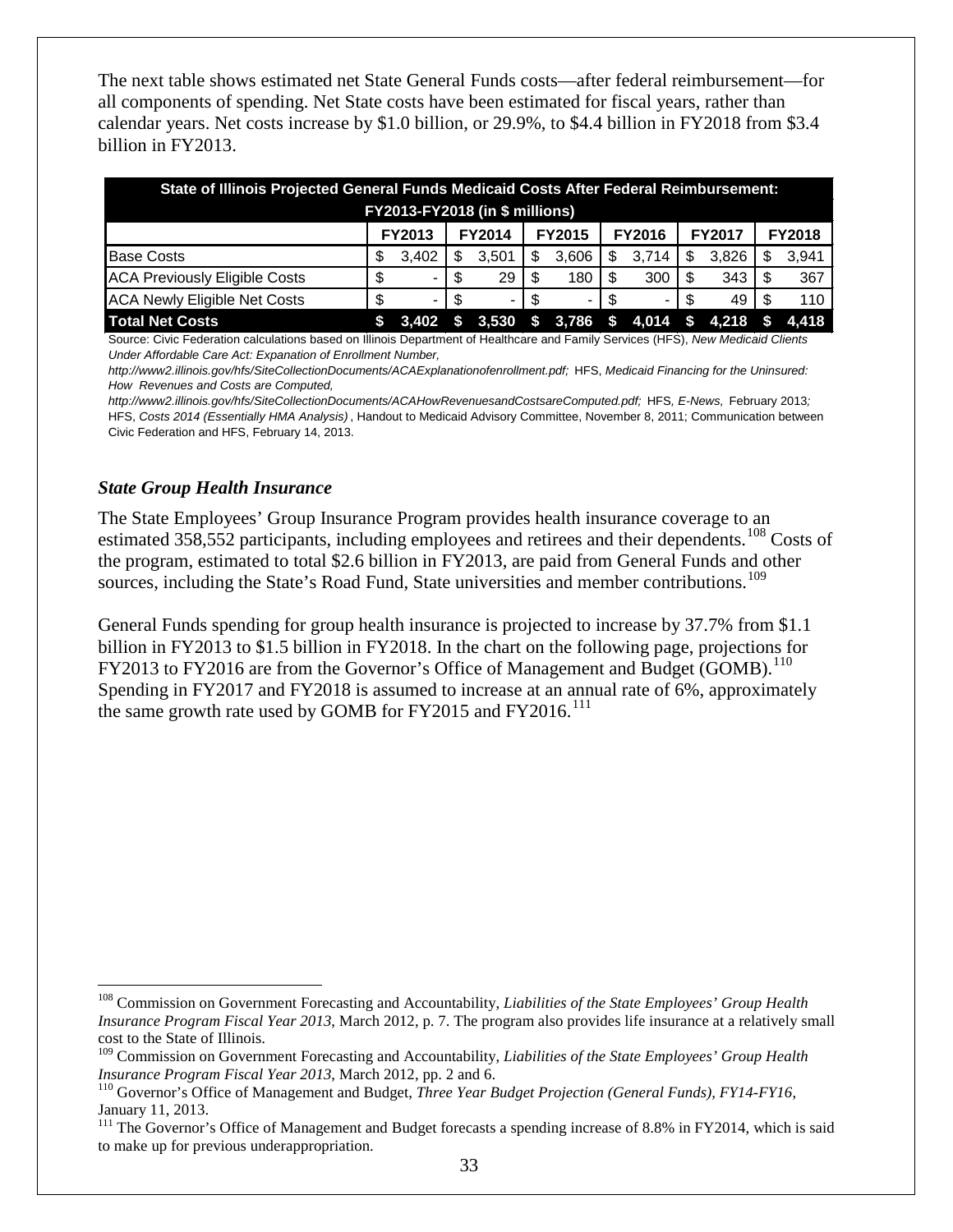

The State offers both a traditional health insurance plan, which allows participants to choose any doctor or hospital, and managed care plans such as Health Maintenance Organizations (HMOs), which generally restrict choices. Membership in the traditional plan has declined by 18.1% to an estimated 116,952 participants in FY2013 from 142,779 in FY2005.<sup>[112](#page-36-0)</sup> In FY2013, 67.4% of total participants were expected to be enrolled in managed care. Retirees, however, overwhelmingly choose the more expensive traditional health plan. In FY2013, 64.9% of retirees were expected to be enrolled in the traditional plan.<sup>[113](#page-36-1)</sup>

Until June 2012, Illinois law stated that State employees who retired before January 1, 1998 and those who retired after that date with at least 20 years of service were not required to pay health insurance premiums.[114](#page-36-2) Exceptions included General Assembly members and constitutional officers, who could retire with as few as four years of service and not pay any premiums, and judges, who could retire with as few as six years of service and not pay premiums.<sup>[115](#page-36-3)</sup>

<span id="page-36-0"></span> <sup>112</sup> Civic Federation calculation based on Commission on Government Forecasting and Accountability, *Fiscal Year 2006 Liabilities of the State Employees' Group Insurance Program,* March 2005, p. 4; Commission on Government Forecasting and Accountability, *Liabilities of the State Employees' Group Health Insurance Program Fiscal Year* 

<span id="page-36-1"></span>*<sup>2013</sup>*, March 2012, p.7. <sup>113</sup> Commission on Government Forecasting and Accountability, *Liabilities of the State Employees' Group Health Insurance Program Fiscal Year 2012*, March 2011, p. 7.<br><sup>114</sup> 5 ILCS 375/10. The State has contributed 5% of the premium cost for each full year of service, up to a maximum of

<span id="page-36-2"></span><sup>100%</sup> for retirees with 20 or more years of service.

<span id="page-36-3"></span><sup>&</sup>lt;sup>115</sup> General Assembly members elected before January 1, 2011 can retire at age 62 with four years of service; those elected on or after that date must be 67 with eight years of service. Judges elected or appointed before January 1, 2011 can retire at 62 with six years of service; judges elected or appointed on or after that date must be 67 with eight years of service.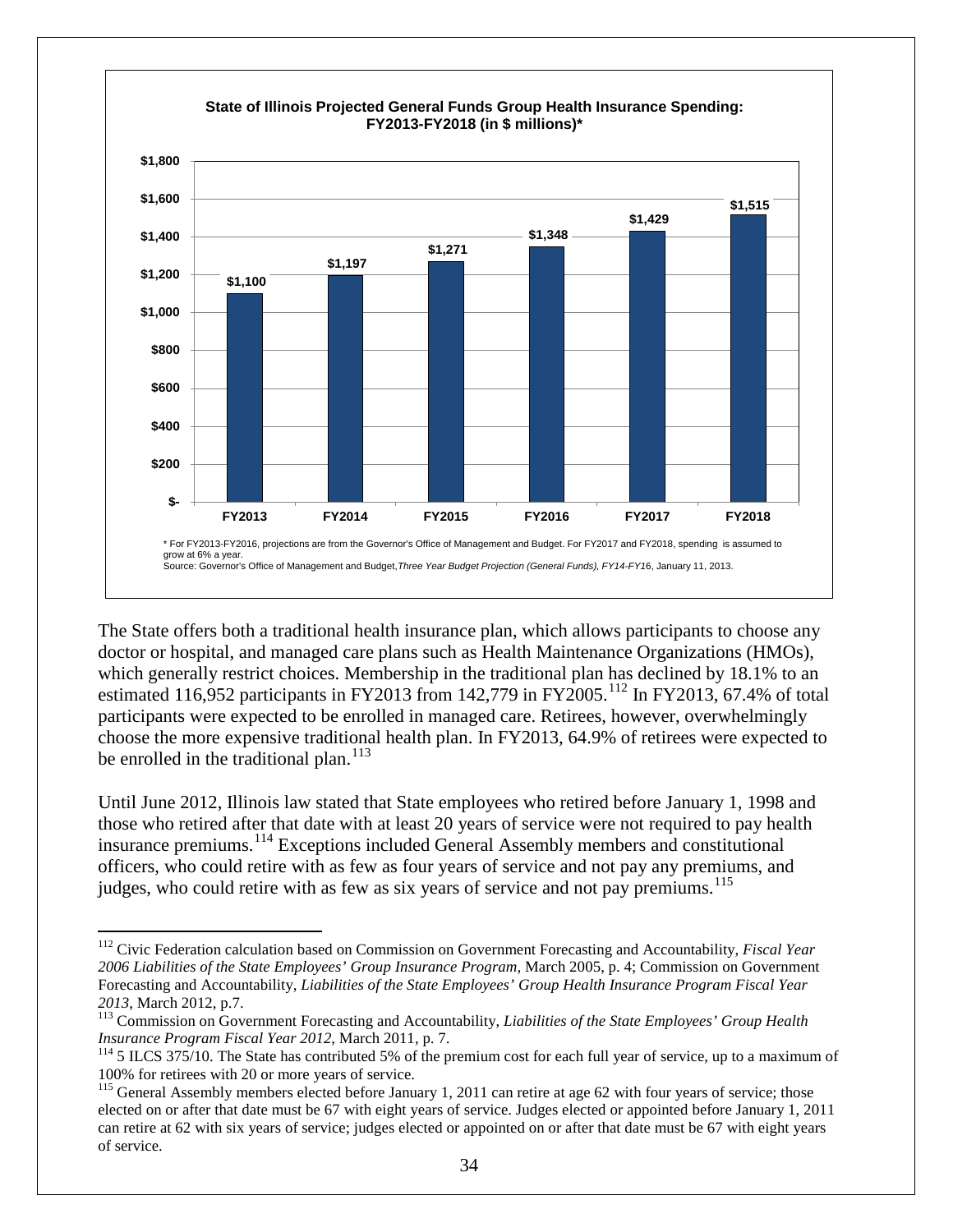As a result, approximately 90% of the more than 80,000 retirees covered by the State's group insurance program did not pay any health insurance premiums as of January 2011.<sup>[116](#page-37-0)</sup> The State's cost for retiree health insurance coverage in FY2013 was projected at \$684.3 million, while retirees' contributions were estimated at \$25.8 million.<sup>[117](#page-37-1)</sup> These figures do not include the cost of coverage for retirees' dependents; all retirees are required to pay premiums for their dependents.

In June 2012, Illinois enacted legislation that eliminated premium-free health coverage for retirees.[118](#page-37-2) The legislation did not specify how retiree health insurance premiums would be determined, leaving that decision to the State's Department of Central Management Services (CMS). CMS has said that retiree premiums, like other healthcare benefits, will be negotiated with the State's unions. Premiums are expected to be based in part on retirees' pensions, with those receiving larger pensions required to pay higher premiums.<sup>[119](#page-37-3)</sup> CMS' decisions on premiums will be subject to review by the General Assembly's Joint Commission on Administrative Rules.

As of the publication date of this report, CMS has not proposed rules relating to retiree health insurance premiums. Health insurance premiums for employees and retirees are a key issue in ongoing negotiations over union contracts to replace agreements that expired at the end of FY2012.<sup>[120](#page-37-4)</sup> The State's largest union, Council 31 of the American Federation of State, County and Municipal Employees (AFSCME), is reportedly considering a strike due to health insurance premium increases demanded by the Governor's Office.[121](#page-37-5) Meanwhile, a lawsuit filed by AFSCME and other unions to overturn the new retiree health insurance law is pending in Sangamon County Circuit Court.<sup>[122](#page-37-6)</sup>

The FY2013 budget assumed that the State would save approximately \$350 million on group health insurance due to changes to be agreed to by labor unions.<sup>[123](#page-37-7)</sup> Because the contract issues have not yet been resolved, it is now projected that the FY2013 General Funds appropriation of \$1.1 billion will be \$218 million less than the amount needed to fully fund the annual cost of group health insurance.<sup>[124](#page-37-8)</sup>

Any unfunded costs will add to the State's backlog of unpaid bills. Unpaid health insurance bills grew to \$1.4 billion in FY2012 and are projected to increase by \$218 million in FY2013 due to the

<span id="page-37-0"></span><sup>&</sup>lt;sup>116</sup> Commission on Government Forecasting and Accountability, *Request for Proposals to Provide Consulting Services*, February 17, 2011, p. 2.

<span id="page-37-1"></span><sup>&</sup>lt;sup>117</sup> Commission on Government Forecasting and Accountability, *Liabilities of the State Employees' Group Health Insurance Program FY2013*, March 2012, p. 13. The State contribution includes funding from General Funds and Other State Funds.

<span id="page-37-2"></span><sup>&</sup>lt;sup>118</sup> Public Act 97-0695.

<span id="page-37-3"></span><sup>&</sup>lt;sup>119</sup> Illinois Department of Central Management Services, memo from Director Malcolm Weems to Representative Tom

<span id="page-37-4"></span>Cross on SB1313—Retiree Healthcare Proposal, May 9, 2012.<br><sup>120</sup> Monique Garcia, "Quinn, state workers firmly at odds in contract dispute; Pay raises, health care benefits are key<br>points of contention," *Chicago Tribune*, D

<span id="page-37-6"></span><span id="page-37-5"></span><sup>&</sup>lt;sup>121</sup> Doug Finke, "AFSCME to members: Put away cash for possible strike," *State Journal-Register*, February 11, 2013.<br><sup>122</sup> Council 31 AFSCME, "Hearing set on motion to dismiss retiree health lawsuit," January 15, 2013,<br>

<span id="page-37-7"></span> $\frac{123}{2}$ Communication between the Civic Federation and the Governor's Office of Management and Budget, January 24, 2013.

<span id="page-37-8"></span><sup>&</sup>lt;sup>124</sup> Communication between the Civic Federation and the Governor's Office of Management and Budget, January 24, 2013.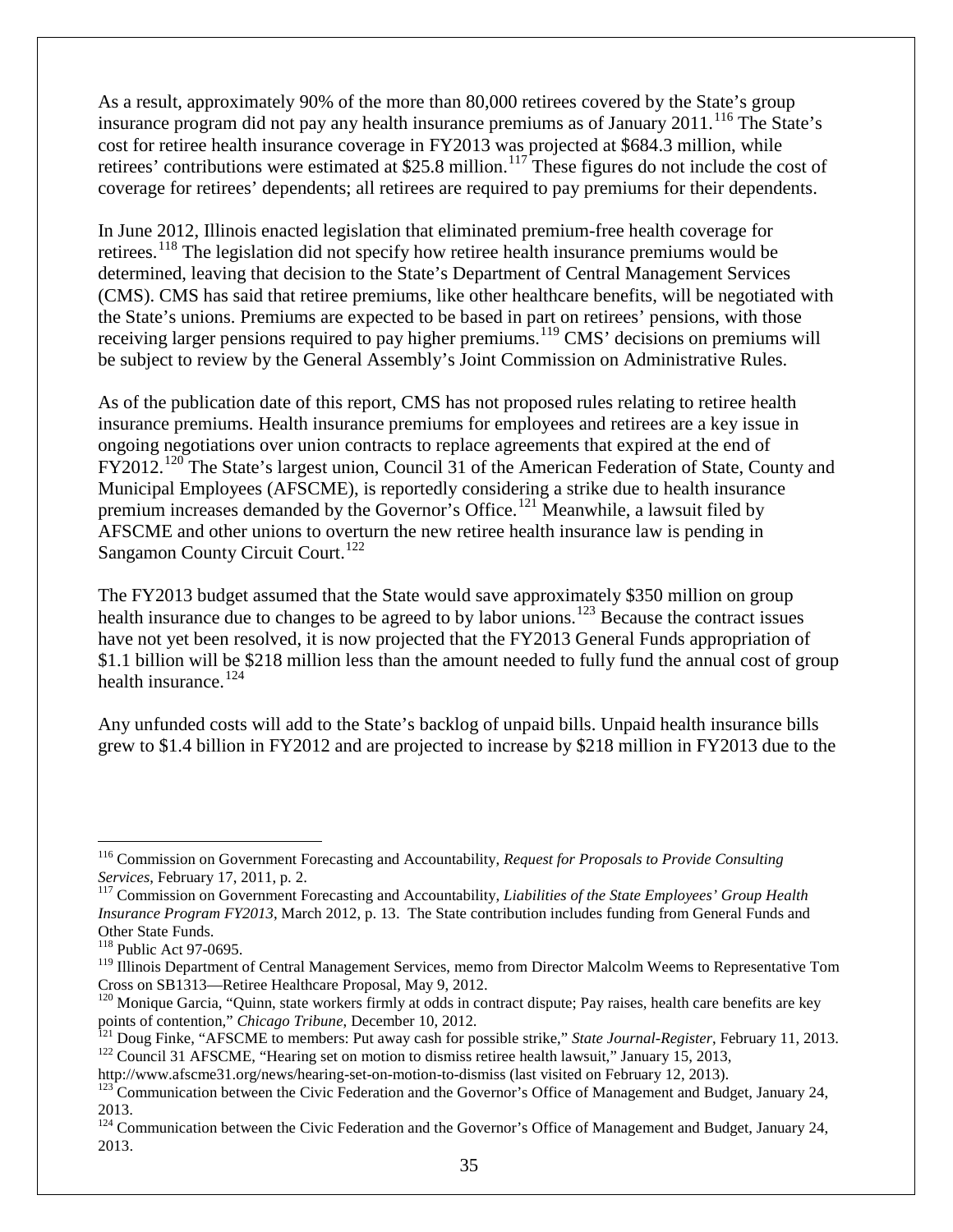funding shortfall.<sup>[125](#page-38-0)</sup> As a result of insufficient funds, some doctors are waiting more than 11 months for the State to pay claims.<sup>[126](#page-38-1)</sup>

The total annual cost of group health insurance has not been reflected in the State budget due to a provision of Section 25 of the State Finance Act that allows group health insurance bills, like Medicaid bills, to be paid from future years' appropriations.<sup>[127](#page-38-2)</sup> As shown in the next chart, Section 25 deferred liabilities relating to group health insurance have increased by 1,664.5%, from \$93 million at the end of FY2007 to a projected \$1.6 billion at the end of FY2013.



\*Section 25 liabilities relating to group health insurance as of June 30.

Source: Communication between the Civic Federation and Governor's Office of Management and Budget, January 24, 2013;

Illinois State Comptroller's website at http://www.ioc.state.il.us/index.cfm/linkservid/A0FD646B-1CC1-DE6E-2F485BDED411AF81/showMeta/0/.

<span id="page-38-0"></span><sup>&</sup>lt;sup>125</sup> Communication between the Civic Federation and the Governor's Office of Management and Budget, January 24, 2013.

<span id="page-38-1"></span><sup>126</sup> Illinois Department of Central Management Services, *Notice Regarding QCHP and QCDP Claim Payment Delay*, February 8, 2013.

http://www2.illinois.gov/cms/Employees/benefits/Insurance/Pages/QCHPQCDPClaimPaymentDelay.aspx (last visited on February 12, 2013)

<span id="page-38-2"></span><sup>&</sup>lt;sup>127</sup> 30 ILCS 105/25 (b-4).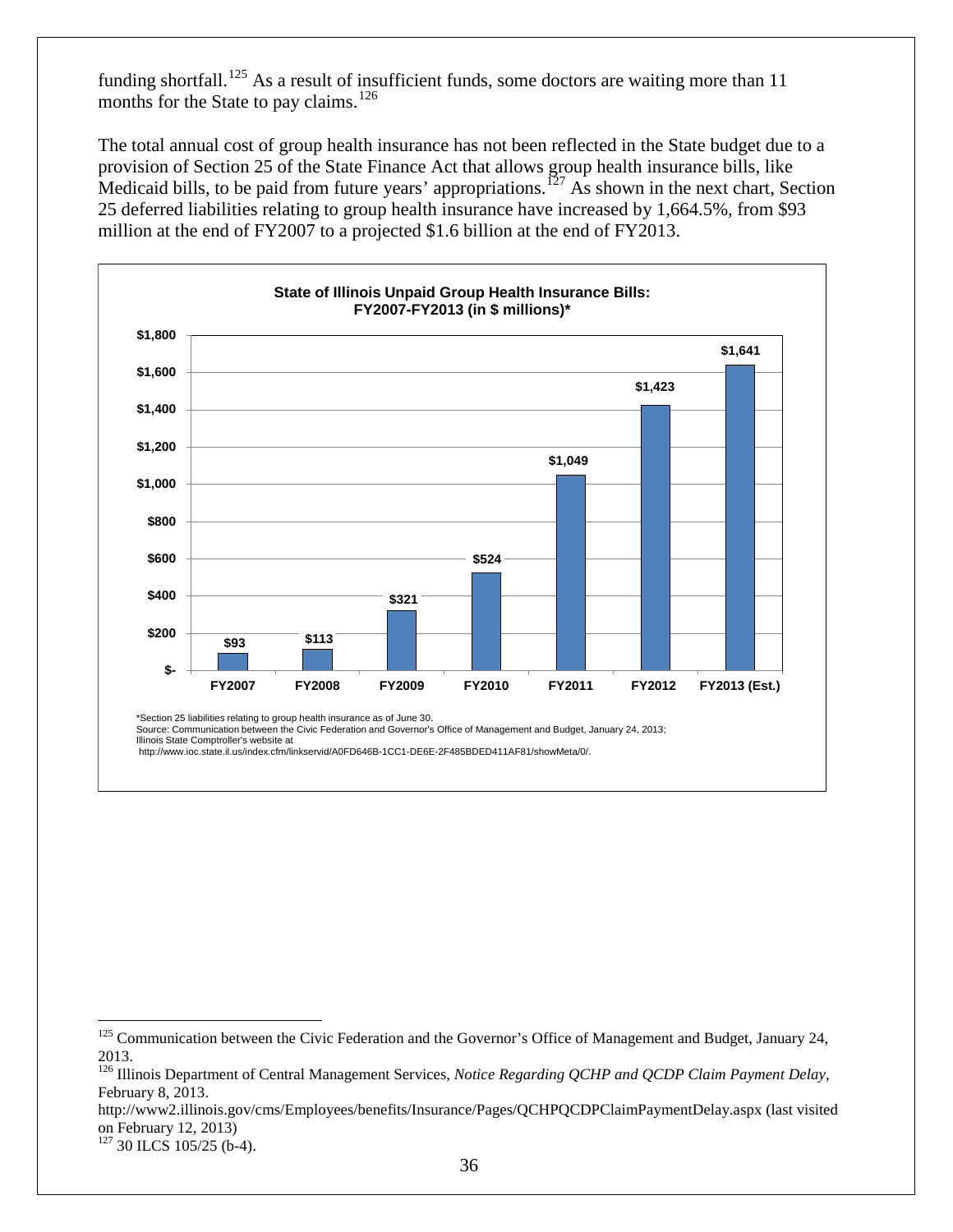Unpaid group health insurance bills rose sharply starting in FY2009, when deferral of Medicaid bills began to be restricted by federal stimulus legislation.<sup>[128](#page-39-1)</sup> A new law that imposes limitations on the deferral of Medicaid bills does not cover health insurance bills.<sup>[129](#page-39-2)</sup>

The State also contributes to the Teachers' Retirement Insurance Program (TRIP) and the College Insurance Program (CIP), which cover retired teachers and retired community college employees outside of Chicago.<sup>[130](#page-39-3)</sup> Unlike most retirees in the State group health program, retirees in TRIP and CIP have been required to pay health insurance premiums.

The FY2013 budget includes appropriations for TRIP and CIP that are lower than the contribution amounts required by State law.<sup>[131](#page-39-4)</sup> However, these contributions are covered by continuing appropriation, meaning that the full required contribution will continue to be paid, unless the law mandating the payments is changed.<sup>[132](#page-39-5)</sup> The required contribution amounts for TRIP and CIP, respectively, are \$86.7 million and \$4.2 million in FY2013 and \$90.4 million and \$4.4 million in  $FY2014.<sup>133</sup>$  $FY2014.<sup>133</sup>$  $FY2014.<sup>133</sup>$ 

Retirees covered by TRIP effectively obtain subsidies if they live out of state. Under Illinois law, TRIP retirees who do not have access to the State's managed care networks—including those who live outside of Illinois—pay half as much in premiums for the traditional health plan.<sup>[134](#page-39-7)</sup> For example, the monthly premium is \$342.85 for a TRIP retiree aged 65 or older without Medicare who does not have access to managed care. The premium is \$685.68 for the same retiree who does have access to managed care.<sup>[135](#page-39-8)</sup>

### <span id="page-39-0"></span>*Total General Fund Costs*

Based on the Civic Federation's five-year projection presented in this section, the State's total General Funds expenditures will increase by \$3.3 billion, or 9.9%, to approximately \$37.1 billion in FY2018 from \$33.7 billion in FY2013. The projected increase holds expenditures flat in most areas of the budget after FY2014 and does not account for any increases in employee wages or changes in commodity prices. The projection incorporates increases in annual appropriations for Medicaid that reflect the estimated General Funds cost of the program, including increases related to the rollout of the federal Affordable Care Act (ACA). The projection also takes into account increases in statutorily required pension contributions, group health insurance costs and debt service payments.

<span id="page-39-1"></span> <sup>128</sup> Illinois State Comptroller, "The State Fiscal Crisis—How Did We Get Here?" *Fiscal Focus*, September 2011, p.7. The American Recovery and Reinvestment Act of 2009 required that many Medicaid healthcare providers be paid within 30 days.<br> $^{129}$  Public Act 97-0691.

<span id="page-39-4"></span><span id="page-39-3"></span><span id="page-39-2"></span><sup>&</sup>lt;sup>130</sup> In the projections in this report, contributions to TRIP and CIP are included in agency appropriations.<br><sup>131</sup>5 ILCS 375/6.6(c) and 5 ILCS 375 6.10(c). The FY2013 budget includes a contribution of \$62.6 million for T and no contribution for CIP.<br><sup>132</sup> 40 ILCS 15/1.3 and 40 ILCS 15/1.4.

<span id="page-39-6"></span><span id="page-39-5"></span><sup>&</sup>lt;sup>133</sup> Teachers' Retirement System of the State of Illinois, Letter to Governor Pat Quinn on Teacher Health Insurance Security Fund Certification for FY2014, November 1, 2012; State Universities Retirement System of Illinois, Letter to Governor Pat Quinn on certification of projected contributions to the Community College Health Insurance Security Fund for FY2014, October 26, 2012; Communication between the Civic Federation and the Governor's Office of Management and Budget, April 5, 2012.<br><sup>134</sup> 5 ILCS 375/6.5(e)(2) and (3).

<span id="page-39-7"></span>

<span id="page-39-8"></span><sup>&</sup>lt;sup>135</sup> Teachers' Retirement Insurance Program, *Benefit Choice Options*, Effective July 1, 2011-June 30, 2012, p. 4, http://www2.illinois.gov/cms/Employees/benefits/Teachers/Pages/TRIPRates.aspx (last visited on February 13, 2013).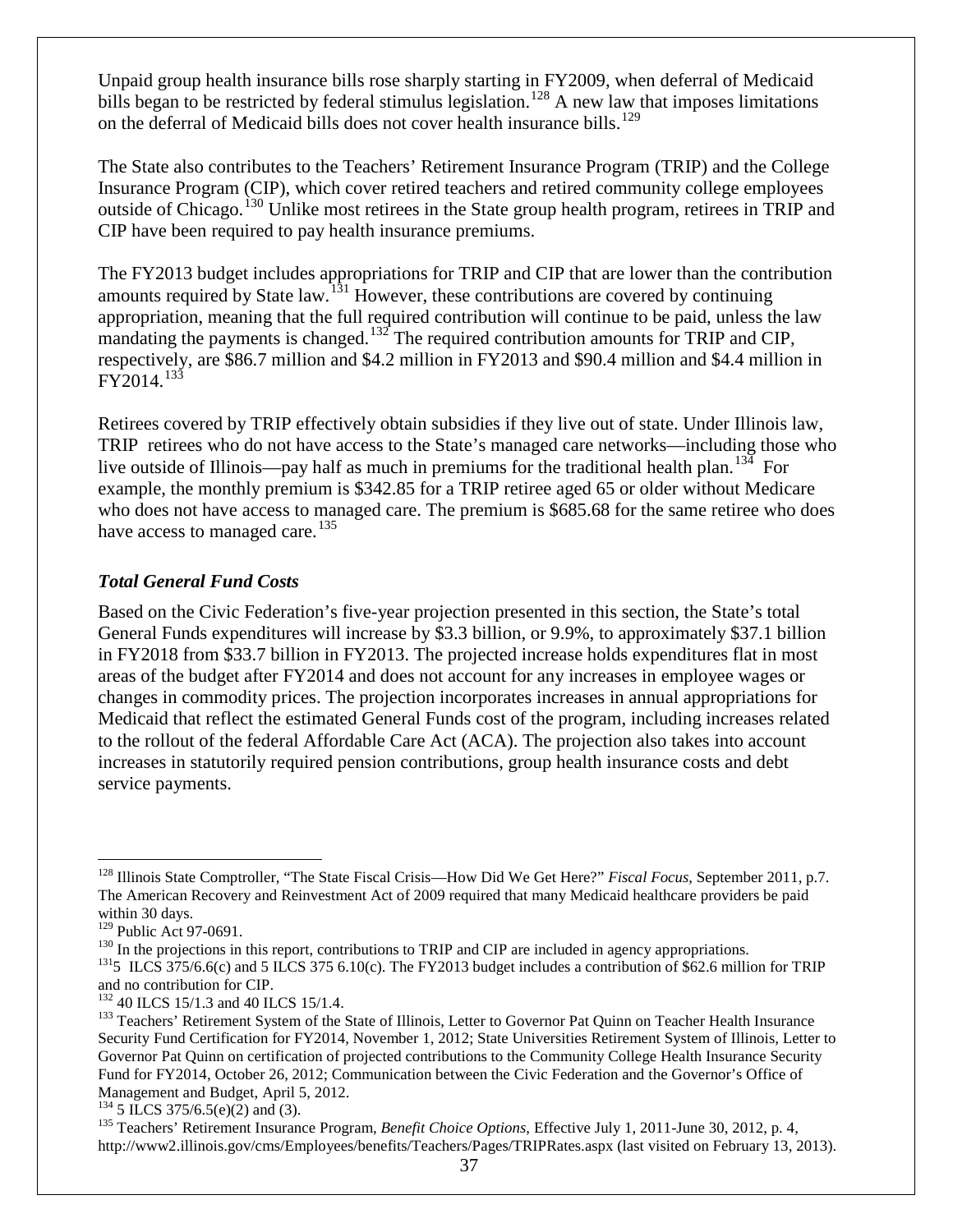The following table compares the FY2013 General Funds budget to projected expenditures for FY2014 through FY2018.

| State of Illinois Five-Year Projections: Total General Funds Expenditures |    |                |    |          |    |          |    |          |    |          |    |           |    |           |          |
|---------------------------------------------------------------------------|----|----------------|----|----------|----|----------|----|----------|----|----------|----|-----------|----|-----------|----------|
| <b>FY2013-FY2018 (in \$ millions)</b>                                     |    |                |    |          |    |          |    |          |    |          |    |           |    |           |          |
|                                                                           |    | FY2013         |    | FY2014   |    | FY2015   |    | FY2016   |    | FY2017   |    | FY2018    |    | \$ Change | % Change |
| <b>Net Agency Appropriations</b>                                          |    | \$15,982       |    | \$15,677 |    | \$15,677 |    | \$15,677 |    | \$15,677 |    | \$15,677  | \$ | (305)     | $-1.9%$  |
| <b>Medicaid Costs</b>                                                     |    |                |    |          |    |          |    |          |    |          |    |           |    |           |          |
| Base Cost                                                                 | \$ | 6,804          | \$ | 7,002    | \$ | 7,212    | \$ | 7,428    | \$ | 7,651    | \$ | 7,881     | \$ | 1,077     | 15.8%    |
| <b>ACA Previously Eligible Cost</b>                                       | \$ |                | \$ | 58       | \$ | 359      | \$ | 600      | \$ | 686      | \$ | 733       | \$ | 733       | na       |
| Total Medicaid Cost                                                       | \$ | 6,804          | \$ | 7,060    | \$ | 7,571    | \$ | 8,028    | \$ | 8,337    | S  | 8,614     | \$ | 1,810     | 26.6%    |
| <b>Pension Costs</b>                                                      |    |                |    |          |    |          |    |          |    |          |    |           |    |           |          |
| <b>Pension Contributions</b>                                              | \$ | 5,107          | \$ | 6,111    | \$ | 6,288    | \$ | 6,470    | \$ | 6,712    | \$ | 6,974     | \$ | 1,867     | 36.6%    |
| Debt Service on Pension Bonds                                             | \$ | .552           | \$ | .655     | \$ | 1.798    | \$ | 1,356    | \$ | 1,647    | \$ | 1,619     | S  | 67        | 4.3%     |
| Total Pension Costs                                                       | \$ | 6,659          | \$ | 7,766    | \$ | 8,086    | \$ | 7,826    | \$ | 8,359    |    | 8,593     | S  | 1,934     | 29.0%    |
| <b>Group Health Insurance</b>                                             | S  | 1.100          | \$ | 1,197    | S  | 1,271    | S  | 1,348    | \$ | 1,429    |    | 1,515     | S  | 415       | 37.7%    |
| <b>Legislatively Required Transfers Out</b>                               | \$ | 2,533          | \$ | 2,658    | \$ | 2,180    | \$ | 2,201    | \$ | 2,201    |    | 2,201     | \$ | (332)     | $-13.1%$ |
| <b>ACA Newly Eligible Net Cost</b>                                        | \$ | $\blacksquare$ | S  | ۰        | S  | ۰.       | S  |          | S  | 98       |    | 121       | S  | 121       | na       |
| Debt Service on Capital Bonds*                                            | \$ | 653            | \$ | 487      | \$ | 431      | S  | 418      | \$ | 383      | S  | 360       | S  | (293)     | -44.9%   |
| <b>Total Expenditures</b>                                                 |    | \$33.731       |    | \$34,845 |    | \$35,216 |    | \$35,498 |    | \$36,484 |    | \$ 37,080 |    | 3,349     | 9.9%     |

\*Includes interfund borrowing repayment of \$132 million in FY2013.

Source: Public Act 98-0001; State of Illinois, General Obligation Bonds, Series of February 2013, *Preliminary Official Statement* , January 22, 2013, p. 11; State of Illinois, Governor's Office of Management and Budget, *Three Year Budget Projection (General funds), FY14-FY16* , January 11, 2013; Communication between Civic Federation and the Governor's Office of Management and Budget February 1, 2013.

Statutorily required pension contributions increase by \$1.9 billion, or 36.6%, to 7.0 billion in FY2018 from \$5.1 billion in FY2013. Total pension payments, including contributions and debt service on pension bonds, grow to \$8.6 billion from \$6.7 billion in FY2013.

Medicaid costs are projected to increase by \$1.8 billion, or 26.6%, to \$8.6 billion in FY2018 from \$6.8 billion in FY2013. It should be noted that the total Medicaid cost presented above is reimbursed by the federal government at a rate of approximately 50%, so that the actual State portion of the cost is only half of what is presented. It is assumed that the State will pay for its portion of costs for newly eligible Medicaid recipients under the ACA through a transfer out of General Funds. The ACA newly eligible net cost line in the table represents the net amount to be spent by the State after the federal reimbursement rate is reduced from 100% to 95% halfway through FY2017 and to 94% halfway through FY2018.

In the chart above, the legislatively required transfers out of General Funds are held flat at \$2.2 billion from FY2016 forward, following data provided in the Governor's three-year projection.<sup>[136](#page-40-0)</sup>

Estimates of the annual transfers required to repay the State's outstanding capital purpose and pension bonds are included in the projections above. These transfers are slightly different from the actual debt service owed by the State as reported in the debt chapters of the Governor's annual budget or the official statements accompanying the State's bond sales. The transfer amounts represent the actual General Funds debt service cost and account for prefunding payments required by the State's Bond Authorization Act, timing of the final retirement of bonds and other incremental revenue sources available within the General Obligation Bond Retirement and Interest (GOBRI) Fund such as interest income on balances held in the fund.

<span id="page-40-0"></span><sup>&</sup>lt;sup>136</sup> Legislatively required transfers are amounts paid out of the General Funds to Other State Funds each year as required by law to facilitate revenue sharing with local governments and fund specific programs not included in the General Funds budget.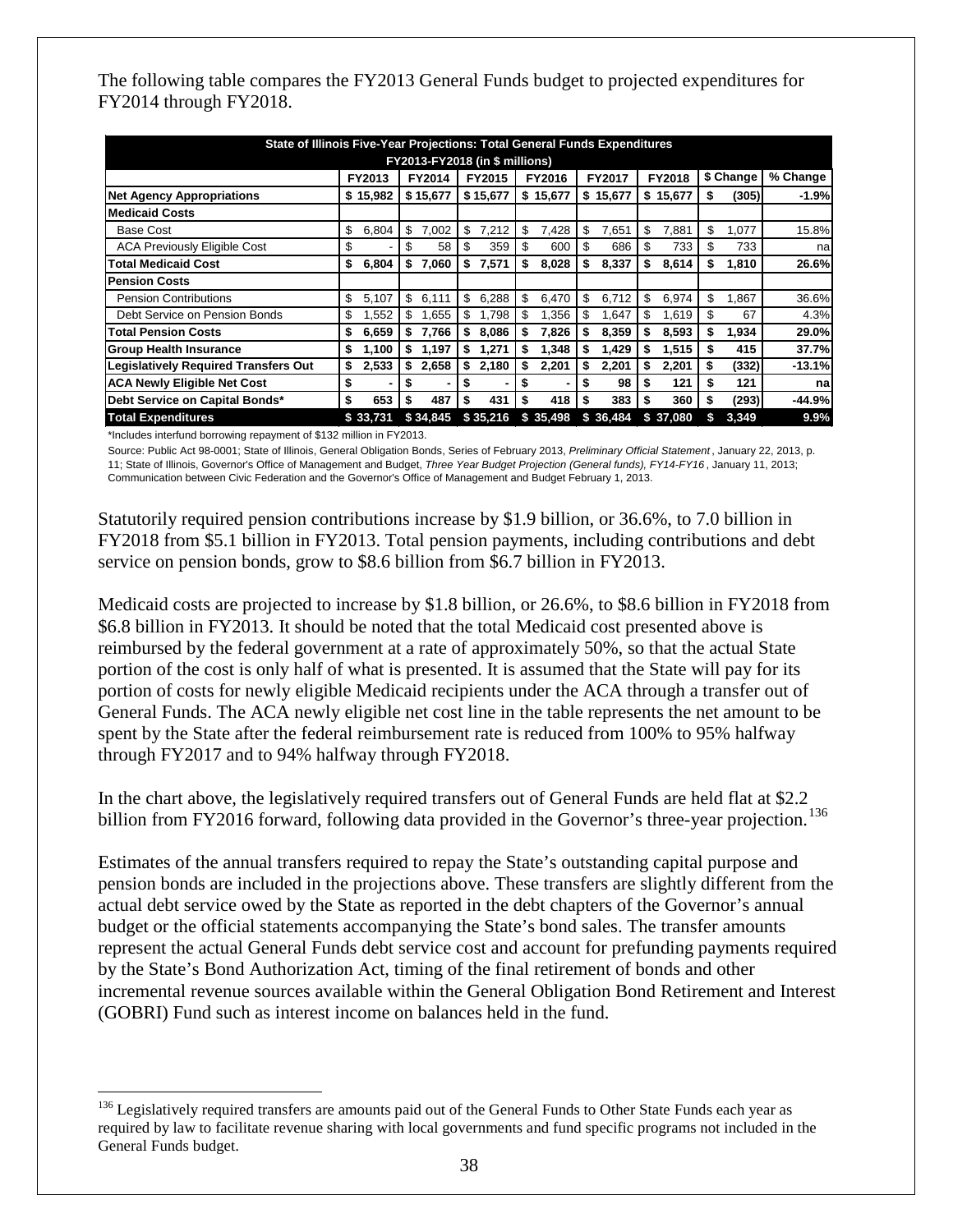Total debt service transfers, including amounts needed to repay interfund borrowing from FY2011, decline by \$264.3 million from \$2.2 billion in FY2013 to \$1.9 billion in FY2018.

| State of Illinois General Funds Debt Service: Total General Funds Transfer<br><b>FY2013-FY2018 (in \$ millions)</b> |    |           |    |           |     |           |    |           |    |           |     |           |
|---------------------------------------------------------------------------------------------------------------------|----|-----------|----|-----------|-----|-----------|----|-----------|----|-----------|-----|-----------|
| <b>FY2017</b><br><b>FY2018</b><br><b>FY2014</b><br><b>FY2015</b><br>FY2016<br><b>FY2013</b><br><b>Bond Type</b>     |    |           |    |           |     |           |    |           |    |           |     |           |
| <b>Capital Bonds</b>                                                                                                |    |           |    |           |     |           |    |           |    |           |     |           |
| <b>Existing Capital Bonds</b>                                                                                       | \$ | 485.4     | \$ | 467.2     | \$  | 411.2     | \$ | 398.4     | \$ | 364.1     | \$  | 341.4     |
| Illinois Jobs Now Capital Bonds                                                                                     | \$ | 19.5      | \$ | 20.1      | \$. | 19.7      | \$ | 19.3      | \$ | 18.9      | \$  | 18.5      |
| <b>Total Capital Transfer</b>                                                                                       | \$ | 504.8     | S  | 487.3     | S   | 430.9     | \$ | 417.7     | \$ | 383.0     | S   | 359.8     |
| <b>Pension Bonds</b>                                                                                                |    |           |    |           |     |           |    |           |    |           |     |           |
| 2003 POB                                                                                                            | \$ | 556.1     | S  | 552.2     | S   | 548.2     | \$ | 546.2     | \$ | 566.8     | \$. | 586.3     |
| 2010 POB                                                                                                            | \$ | 763.6     | \$ | 738.0     | \$  | 361.9     |    |           |    |           |     |           |
| 2011 POB                                                                                                            | \$ | 232.8     | \$ | 364.8     | S   | 591.0     | \$ | 872.0     |    | \$1,036.1 | \$  | 986.9     |
| <b>Total POB Transfer</b>                                                                                           |    | \$1,552.5 |    | \$1,655.0 |     | \$1,501.1 |    | \$1,418.3 |    | \$1,602.9 |     | \$1,573.2 |
| <b>Interfund Borrowing Transfer</b>                                                                                 | S  | 140.0     |    |           | S   | ۰         | S  |           | S  |           | S.  |           |
| <b>Total Debt Service Transfer</b>                                                                                  |    | \$2,197.3 |    | \$2,142.2 |     | \$1,932.0 |    | \$1,836.0 |    | \$1,985.9 |     | \$1,933.0 |

The following chart shows annual General Funds debt service transfers on all outstanding capital purpose bonds, pension bonds and repayment of interfund borrowing from FY2013 through FY2018.[137](#page-41-1)

Source: Communication between Civic Federation and Governor's Office of Management and Budget, February 19, 2013.

Although the decline in total debt service transfers will provide some budgetary relief, the annual debt service owed by the State is still much higher than in recent years. In FY2009 the General Funds transfer for debt service totaled \$1.1 billion. In FY2010 and FY2011, the State issued \$7.2 billion in Pension Obligation Bonds (POBs) to make its annual pension contributions. As shown in the chart above, there is a slight decline in POB debt service in FY2015 attributable to the final retirement of the FY2010 POBs. However, payments for the FY2011 POBs increase that year and will not be fully repaid until FY2019.

#### <span id="page-41-0"></span>**General Funds Revenues**

General Funds revenues are primarily made up of State income taxes, sales taxes and funds provided by the federal government.<sup>[138](#page-41-2)</sup> The majority of federal revenues are reimbursements to the State for Medicaid expenditures.<sup>[139](#page-41-3)</sup> General Funds revenues from State and federal sources are projected to decrease by 4.3% to \$32.9 billion in FY2018 from \$33.4 billion in FY2013.

Income taxes, which make up more than half of total General Funds revenues, are the State's largest source of revenue. The change in the personal and corporate income tax rates enacted in January 2011 dramatically increased the resources available to support State operations through  $FY2014.<sup>140</sup>$  $FY2014.<sup>140</sup>$  $FY2014.<sup>140</sup>$  The partial sunset of the income tax rate scheduled for January 1, 2015 will lead to a significant reduction in resources in FY2015. The five-year projection in this chapter shows the

<span id="page-41-1"></span><sup>&</sup>lt;sup>137</sup> FY2013 capital bond debt service shown in the Total General Funds Expenditures includes bonds not yet sold in the current fiscal year and differs slightly from the amount in the Total General Funds Transfer table, which only includes payments for currently issued bonds. Communication between Civic Federation and Governor's Office of Management and Budget, February 19, 2013.<br><sup>138</sup> General Funds support the regular operating and administrative expenses of most State agencies and are the funds

<span id="page-41-2"></span>over which the State has the most control. The operating budget also includes Other State Funds, which are accounts for activities funded by specific revenue sources that may only be used for specific purposes, and Federal Funds (other than those designated for General Funds), which support a variety of State programs with federal revenues.

<span id="page-41-3"></span> $139$  State Medicaid expenditures are generally reimbursed at a 50% rate by the federal government.  $140$  Public Act 96-1496.

<span id="page-41-4"></span>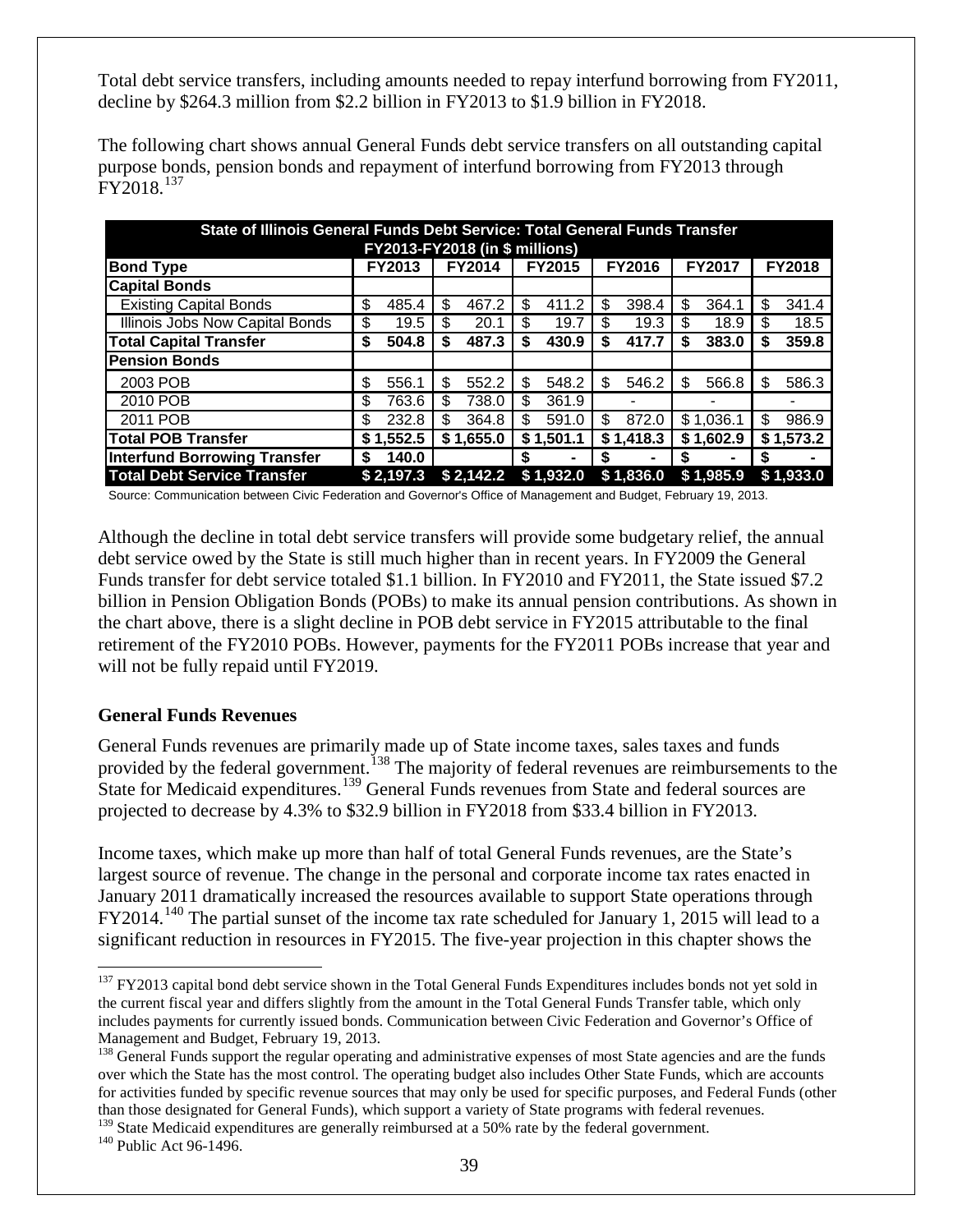additional decline in revenues in FY2016 and moderate growth in FY2017 and FY2018 after the rollback of the increased rates.

The five-year General Funds revenue projection includes trends for State-source revenues as currently enacted. Federal revenue projections are based on reimbursements for Medicaid appropriations as currently enacted for FY2013 plus anticipated growth from FY2014 through FY2018. Federal revenues for newly eligible Medicaid recipients under the ACA are expected to be received and spent in other designated funds and are not included in the General Funds revenues discussed in this section.<sup>[141](#page-42-1)</sup>

This analysis is intended to provide a rough indication of the resources available to the State to pay for General Funds operations through the next five budget cycles. Especially in the case of federal revenue from Medicaid reimbursements, the assumptions used for this projection is based on the best available data but should be considered as approximations intended to show the magnitude of the program's expenses and resources.

### <span id="page-42-0"></span>*State-Source Revenues*

State-source revenues for FY2013 through FY2016 are based on the Governor's three-year projection as discussed earlier in this report. The growth rates used to develop the three-year projection are then extended through FY2017 and FY2018 to show a five-year outlook. The final two years of the projection assume continued moderate to low growth trends used by the Illinois Department of Revenue (IDOR) and Governor's Office of Management and Budget (GOMB) to develop the three-year projections. The majority of State-source revenues come from economically sensitive income taxes and sales taxes, which are expected to experience moderate to low growth, slightly trailing national economic trends.<sup>[142](#page-42-2)</sup> However, the partial sunset of the increased personal and corporate income tax rates scheduled for halfway through FY2015 masks any underlying growth in total State-source revenues through FY2018.<sup>[143](#page-42-3)</sup>

The five-year projection shows a total State-source revenue decline of nearly \$2.4 billion to \$27.8 billion in FY2018 from \$30.2 billion in FY2013. Driving this decline is a total loss of \$3.1 billion in income taxes, which is partially offset by an increase of \$846.2 million in sales taxes and \$121.4 million in other noneconomic sources of revenue such as transfers and State fee revenues.

The chart below shows the total State-source General Funds projection for FY2013 through FY2018.

<span id="page-42-1"></span> $141$  If Illinois expands its Medicaid program with the Affordable Care Act, it is assumed that federal revenues related to newly eligible recipients all will be deposited into Other State Funds.

<span id="page-42-3"></span><span id="page-42-2"></span><sup>&</sup>lt;sup>142</sup> Moody's Analytics, *State of Illinois Economic Forecast*, January 2013, p. 9.<br><sup>143</sup> On January 1, 2015 the State personal income tax rate declines to 3.75% from 5.0% and the corporate income tax rate declines from 7.0% to 5.25%. The State also collects a Personal Property Replacement Tax (PPRT) at a rate of 2.5% on corporate income on behalf of local governments.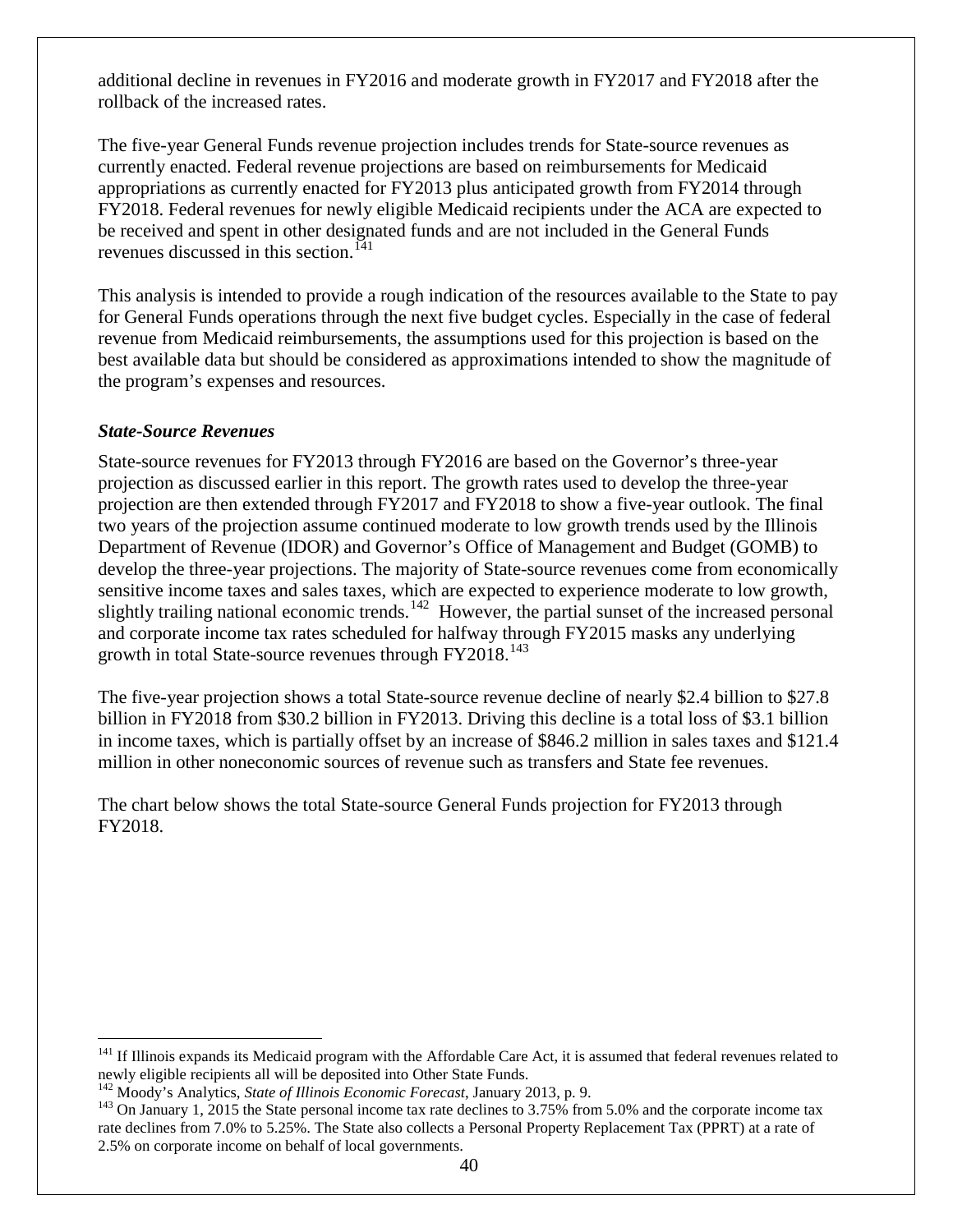| State of Illinois Five-Year Projection: State-Source General Funds Revenue |    |          |               |    |          |     |          |    |            |     |          |     |              |               |
|----------------------------------------------------------------------------|----|----------|---------------|----|----------|-----|----------|----|------------|-----|----------|-----|--------------|---------------|
| <b>FY2013-FY2018 (in \$ millions)</b>                                      |    |          |               |    |          |     |          |    |            |     |          |     |              |               |
|                                                                            |    |          |               |    |          |     |          |    |            |     |          |     |              | %             |
| <b>Revenue Sources</b>                                                     |    | FY2013   | FY2014        |    | FY2015   |     | FY2016   |    | FY2017     |     | FY2018   |     | \$ Change    | <b>Change</b> |
| <b>Income Taxes</b>                                                        |    |          |               |    |          |     |          |    |            |     |          |     |              |               |
| Personal Income Tax (net)                                                  | \$ | 15.272.5 | \$15,716.3    | \$ | 14.255.1 | \$. | 12.187.7 | \$ | 12.550.8   | \$  | 12.920.7 | \$  | (2,351.7)    | $-15.4%$      |
| Corporate Income Tax (net)                                                 | \$ | 2.550.0  | \$<br>2.870.6 |    | 2.115.5  | \$. | 1.707.7  |    | 1.719.7    | S   | .731.7   |     | (818.3)      | $-32.1%$      |
| <b>Total Income Taxes</b>                                                  | \$ | 17.822.5 | \$18,586.9    | S  | 16.370.7 | S   | 13.895.3 |    | 14.270.5   | 5   | 14.652.4 | S   | (3, 170.0)   | $-17.8%$      |
| <b>Sales Taxes</b>                                                         | \$ | 7.335.0  | 7.385.0       |    | 7.570.0  | S   | 7.765.0  |    | 7.967.7    |     | 8.181.2  |     | 846.2        | 11.5%         |
| <b>Other State Sources</b>                                                 | \$ | 3.047.0  | 3.043.0<br>S  | S  | 3.073.0  | S   | 3.106.0  |    | 3.137.1    |     | 3.168.4  | 5   | 121.4        | 4.0%          |
| <b>Subtotal State Taxes &amp; Fees</b>                                     | \$ | 28.204.5 | \$29.014.9    | S  | 27.013.7 | \$  | 24.766.3 |    | 25.375.2   |     | 26.002.1 |     | \$ (2,202.4) | $-7.8%$       |
| Transfers-In                                                               | \$ | .962.0   | \$<br>.723.0  |    | 1.749.0  | \$. | 1.775.0  |    | 1.790.8    | \$. | .806.7   | \$. | (155.3)      | $-7.9%$       |
| <b>Total State Sources</b>                                                 | S  | 30.166.5 | \$30,737.9    |    | 28.762.7 |     | 26,541.3 |    | \$27,166.0 | -53 | 27,808.8 |     | (2.357.7)    | $-7.8%$       |

Source: State of Illinois, General Obligation Bonds, Series of February 2013, *Preliminary Official Statement* , January 22, 2013, p. 11; Governor's Office of Management and Budget, *Three-Year Budget Projection (General Funds), FY14-FY16* , January 11, 2013; Communication between the Civic Federation and the Governor's Office of Management and Budget, February 1, 2013.

The Governor's three-year projection assumes the personal income tax base will grow between 1.7% and 2.9% annually from FY2014 through FY2016.[144](#page-43-0) This growth was based on projected increases in wages and salaries between 3.1% and 3.9% in the same years provided by the economic consulting firm IHS Global Insight.<sup>[145](#page-43-1)</sup> Wages and salaries are the primary economic indicator used to project personal income tax revenues along with recommendations and data provided by the Illinois Department of Employment Security (IDES). Based on the input from IDES and historic trends, GOMB has presented lower than baseline expectations for personal income tax growth in anticipation that professional and business services employment in Illinois will continue to lag behind IHS projections.<sup>[146](#page-43-2)</sup> This growth is masked by the decline in the personal income tax rate to 3.75% from 5.0% halfway through FY2015, leading to annual personal income tax revenue losses of 9.3% in FY2015 and 14.7% in FY2016. After incurring a total decline of \$3.5 billion personal income tax revenue from FY2014 to FY2016, the projection above assumes continued personal income tax base growth of 2.9% in FY2017 and FY2018. This leads to personal year-to-year income tax revenue increases of \$363.2 million and \$370.0 million in FY2017 and FY2018.

The Governor's three-year projection assumes base corporate income tax revenues decline in FY2014 by 1.1% and in FY2015 by 0.3% before increasing slightly in FY2016 by 0.6%. The corporate income tax revenues in the table above assume continued corporate income tax growth of 0.6% in FY2017 and FY2018. These projections are based on domestic corporate profit growth indicators provided by IHS Global Insight that show a decline of 4.1% in FY2014 and a decline of 1.2% in FY2015 before growth of 2.1% in FY2016. Although the five-year projection assumes these changes in base corporate income tax revenues, similar to the personal income tax, the scheduled sunset of the corporate income tax increase on January 1, 2015 is the largest factor in the projection from FY2014 through FY2018. Corporate income tax rates are scheduled to roll back to 5.25% from 7.0% on January 1, 2015. The lower rate leads to a total peak to trough decline of \$1.2 billion in annual corporate income tax revenues from \$2.9 billion in FY2014 to \$1.7 billion in FY2016.

The State collects sales taxes at a rate of 6.25%, of which 5.0-percentage points are revenues to the State while 1.25-percentage points are distributed to local and county governments. The Governor's three-year projection assumes sales taxes will grow only marginally, by 0.7% from

<span id="page-43-1"></span><span id="page-43-0"></span><sup>&</sup>lt;sup>144</sup> Communication between Civic Federation and Governor's Office of Management and Budget, February 1, 2013.<br><sup>145</sup> Governor's Office of Management and Budget, *Illinois' Economic and Fiscal Policy Report (Public Act 96-*January 11. 2013, p. 2.

<span id="page-43-2"></span><sup>146</sup> Governor's Office of Management and Budget, *Illinois' Economic and Fiscal Policy Report (Public Act 96-1354)*, January 11. 2013, p. 2.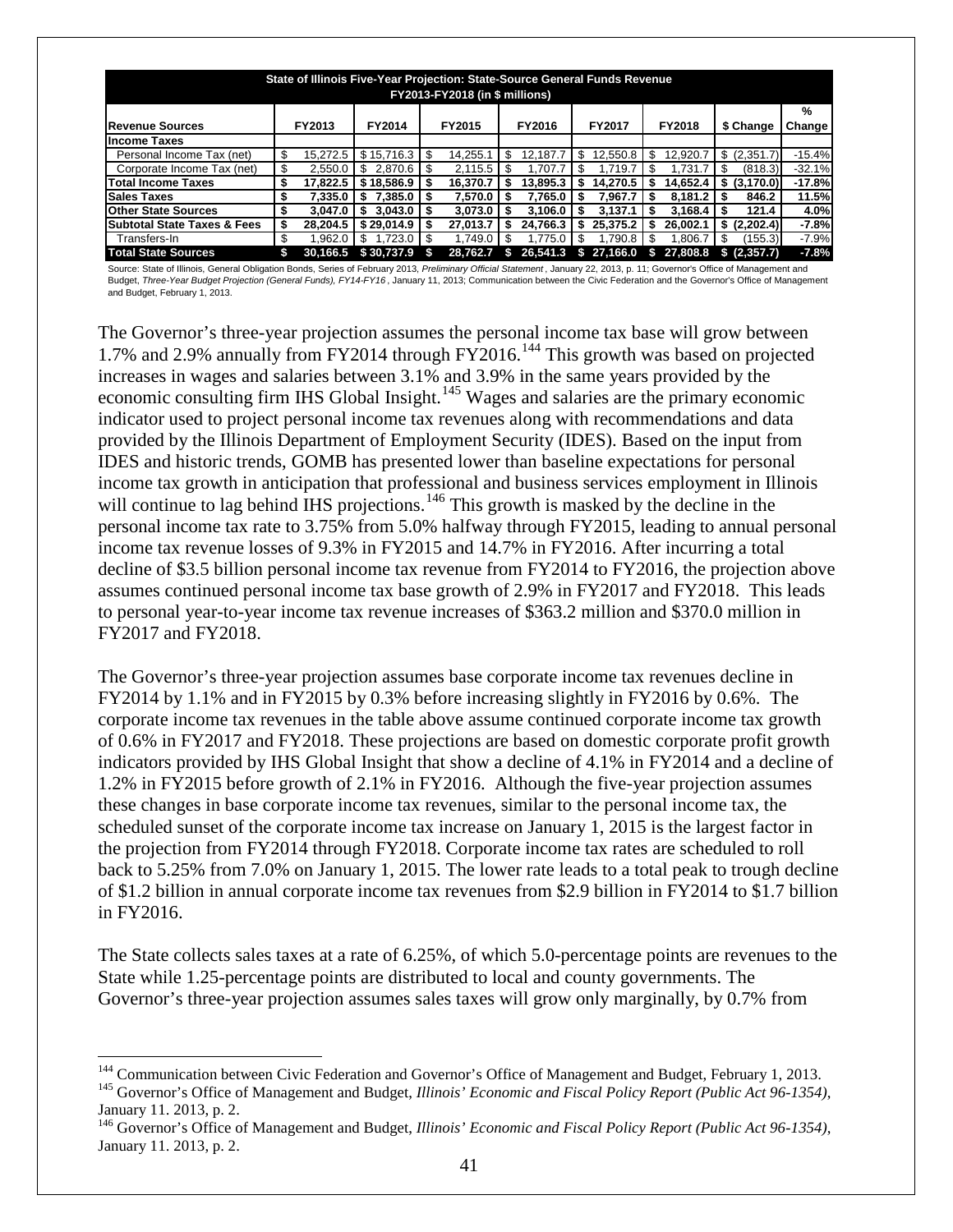FY2013 to FY2014, and then at a moderate rate of 2.5% and 2.6% annually in FY2015 and FY2016. The five-year projection assumes additional growth of 2.6% in FY2017 and FY2018.

All other State sources and transfers in, which are not considered economically sensitive sources, are shown at relatively flat growth rates of 1.0% and 0.89% in FY2017 and FY2018.

Several noneconomic tax policy changes also factor into the State income tax projections. Due to the elimination of the State's backlog of unpaid income tax refunds in FY2013, the amount the State sets aside from its gross income tax receipts to pay tax refunds is expected to be reduced leading to increases in the amount available in the General Funds. In FY2014 the personal income tax diversion rate is expected to be reduced to 9.0% from 9.75% and the corporate income tax diversion rate reduced to 12.0% from  $14.0\%$ .<sup>[147](#page-44-0)</sup>

The General Funds revenue projections in this section also take into account increases in tax exemptions and credits, known as tax expenditures, passed in the fall  $2011$  veto session.<sup>[148](#page-44-1)</sup>

The largest business tax incentive included in the package was a reduction in corporate income tax liabilities for the CME Group, which owns the Chicago Mercantile Exchange and the Chicago Board of Trade. The sales factors for the exchanges are reduced to 63.77% in FY2013 and 27.4% in FY2014. Currently the sales factors at the exchanges are 100%, meaning that all of the trades made at the exchanges are considered Illinois sales and taxed at the full corporate tax rate of 7.0%. By reducing the sales factor percentage, the State reduces the corporate income tax liability for CME. This incentive is expected to reduce State revenues by approximately \$85 million annually beginning in FY2013.

The legislation also included State tax credits for the Sears Corporation expected to reduce personal income tax receipts by \$15 million annually for the next 10 years.

The Earned Income Tax Credit (EITC) is a federal program that allows low and moderate income workers to reduce their tax burden and receive refunds. Since January 1, 2000, Illinois has allowed individuals who qualify for the program to claim 5% of the federal credit toward their State income tax returns. Public Act 97-0652 increased the credit in Illinois to 10% in FY2013, which will reduce State personal income tax revenues by roughly \$100 million annually.

The standard individual income tax deduction in Illinois was set at \$2,000 on December 31, 2000. Under the new law, that amount increases to \$2,050 in FY2013 and thereafter is automatically adjusted based on the Consumer Price Index for All Urban Areas to account for inflation. This tax break is expected to reduce personal income tax revenues to the State by \$30 million in FY2013, \$50 million in FY2014 and \$75 million in FY2015 and beyond.

As part of the income tax increase legislation passed in January 2011, the State suspended the net operating loss deduction for businesses, other than Subchapter S corporations, through December 31, 2014 in order to maximize receipts from the corporate income tax rate increase.<sup>149</sup> The net operating loss deduction allows businesses reporting a loss in total annual income to reduce future tax liabilities by their losses and spread the amounts out for up to 12 years. It was estimated that suspending the deduction would increase annual State revenues by \$250 million. The net

<span id="page-44-0"></span><sup>&</sup>lt;sup>147</sup> Communication between Civic Federation and the Governor's Office of Management and Budget, January 24, 2013.

<span id="page-44-1"></span><sup>148</sup> Public Act 97-0636 and 97-0652.

<span id="page-44-2"></span><sup>&</sup>lt;sup>149</sup> Public Act 96-1496.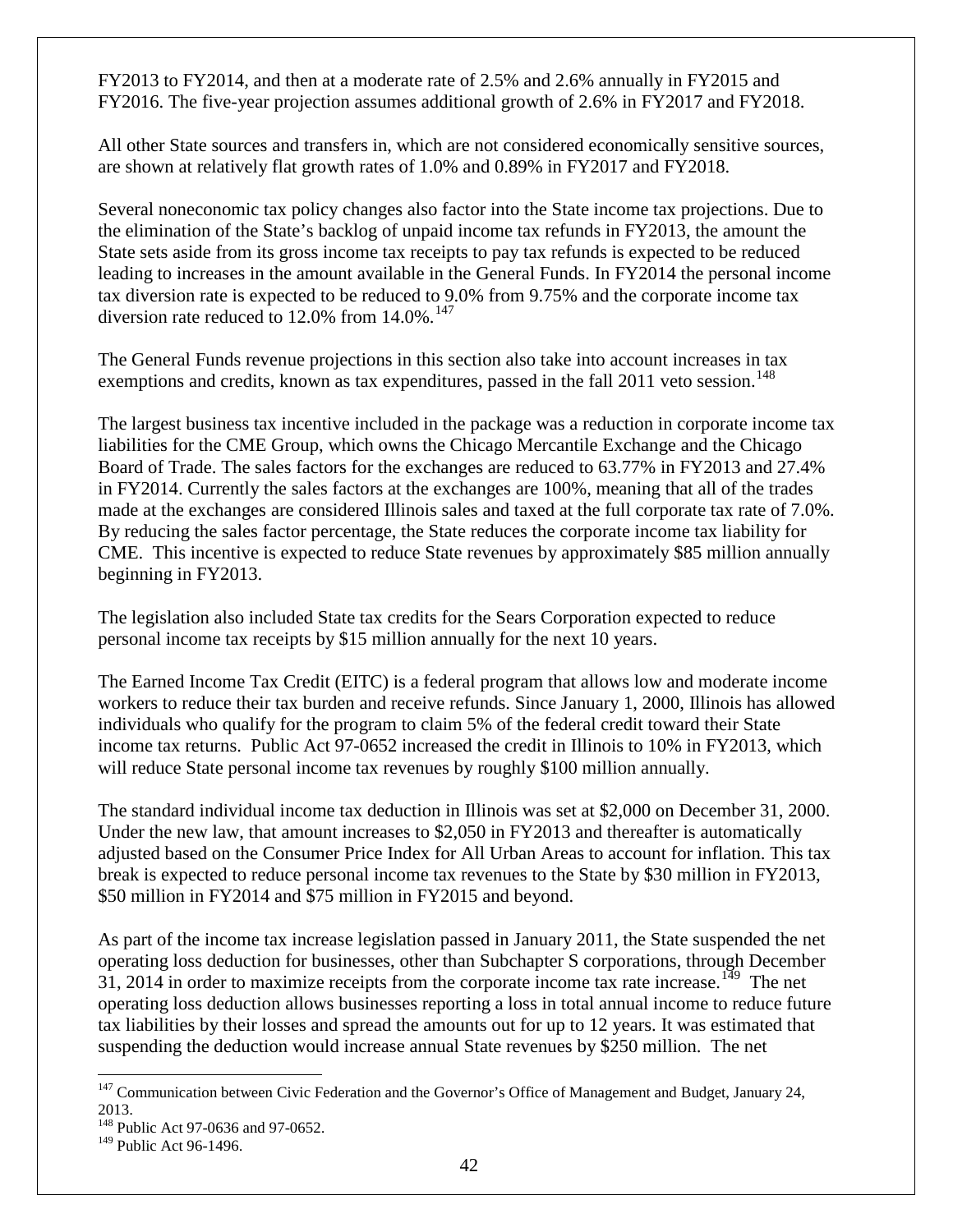operating loss deduction was reinstated by Public Act 97-0636 but capped at \$100,000 per year. It is estimated that this change will reduce State revenues by \$50 million a year through FY2014 and that the full reinstatement in FY2015 will reduce General Funds revenues by approximately \$300 million annually.

# <span id="page-45-0"></span>*Federal Revenues*

The federal government provides annual funding for a variety of State programs, including road and bridge improvements, education, economic development, public housing and environmental projects. However, most of the funds are appropriated outside the General Funds for designated purposes in Other State Funds. The majority of the federally-provided General Funds revenues are reimbursements for State Medicaid expenditures. The State receives federal Medicaid reimbursements after it has expended funds on the program.

In general, the federal government reimburses the State for approximately 50% of its Medicaid expenditures. The Governor's three-year projection showed estimated federal revenues based on Medicaid spending in FY2013 and FY2014. In FY2015 and FY2016, however, the Governor's projection showed dramatic cuts in Medicaid spending with no commensurate reductions in federal revenues. The Civic Federation's projection for FY2015 through FY2018 shows growth in federal revenues in line with expected increases in Medicaid spending.<sup>[150](#page-45-2)</sup>

Federal revenue projections in the following table are based on the Governor's three-year projection through FY2014, increased by 3.0% through FY2018 to match expected growth in base Medicaid spending. It also shows the increase in General Funds federal revenue due to the Affordable Care Act.

| State of Illinois Five-Year Projections: General Funds Federal Revenues<br><b>FY2013 to FY2018 (in \$ millions)</b> |               |               |               |               |               |                                                                   |  |  |  |  |  |  |
|---------------------------------------------------------------------------------------------------------------------|---------------|---------------|---------------|---------------|---------------|-------------------------------------------------------------------|--|--|--|--|--|--|
|                                                                                                                     | <b>FY2013</b> | <b>FY2014</b> | <b>FY2015</b> | <b>FY2016</b> | <b>FY2017</b> | <b>FY2018</b>                                                     |  |  |  |  |  |  |
| Medicaid Base Reimbursement*                                                                                        | 4.231         | 4.193         | 4.319         | 4.448         | 4.582         | 4.719                                                             |  |  |  |  |  |  |
| Previously Eligible Enrollees**                                                                                     |               | 29            | 180   \$      | $300 \mid$ \$ | $343 \mid$ \$ | 366                                                               |  |  |  |  |  |  |
| Total Federal Revenues                                                                                              |               |               |               |               |               | $$4,231.0$ $$4,222.0$ $$4,498.7$ $$4,748.5$ $$4,924.9$ $$5,085.6$ |  |  |  |  |  |  |

\*FY2013 and FY2014 reflect Governor's three-year projection. Civic Federation calculations for FY2015 through FY2018 assume 3.0% increase in reimbursements coinciding with the estimated growth in Medicaid program costs.

\*\*Federal reimbursement at 50% of State spending on previously eligible but not enrolled Medicaid recipients who enroll due to the Affordable Care Act.

Source: Governor's Office of Management and Budget, *Three-Year Budget Projection (General Funds), FY14-FY16* , January 11, 2013.

# <span id="page-45-1"></span>*Total General Funds Revenues*

Total General Funds revenues from State and federal sources are projected to decline by \$1.5 billion, or 4.4%, to \$32.9 billion in FY2018 from \$34.4 billion in FY2013. This decline includes \$3.1 billion in income tax losses partially offset by increases of \$846.2 million in sales taxes and \$854.6 million in increased federal revenues. It should be noted that within the five-year projection, from peak to trough total General Funds revenues are expected to decline by \$3.7 billion to \$31.3 billion in FY2016 compared to \$35.0 billion in FY2014.

<span id="page-45-2"></span><sup>&</sup>lt;sup>150</sup> See p. [24](#page-26-0) of this report for a discussion of the Civic Federation's projection of Medicaid spending.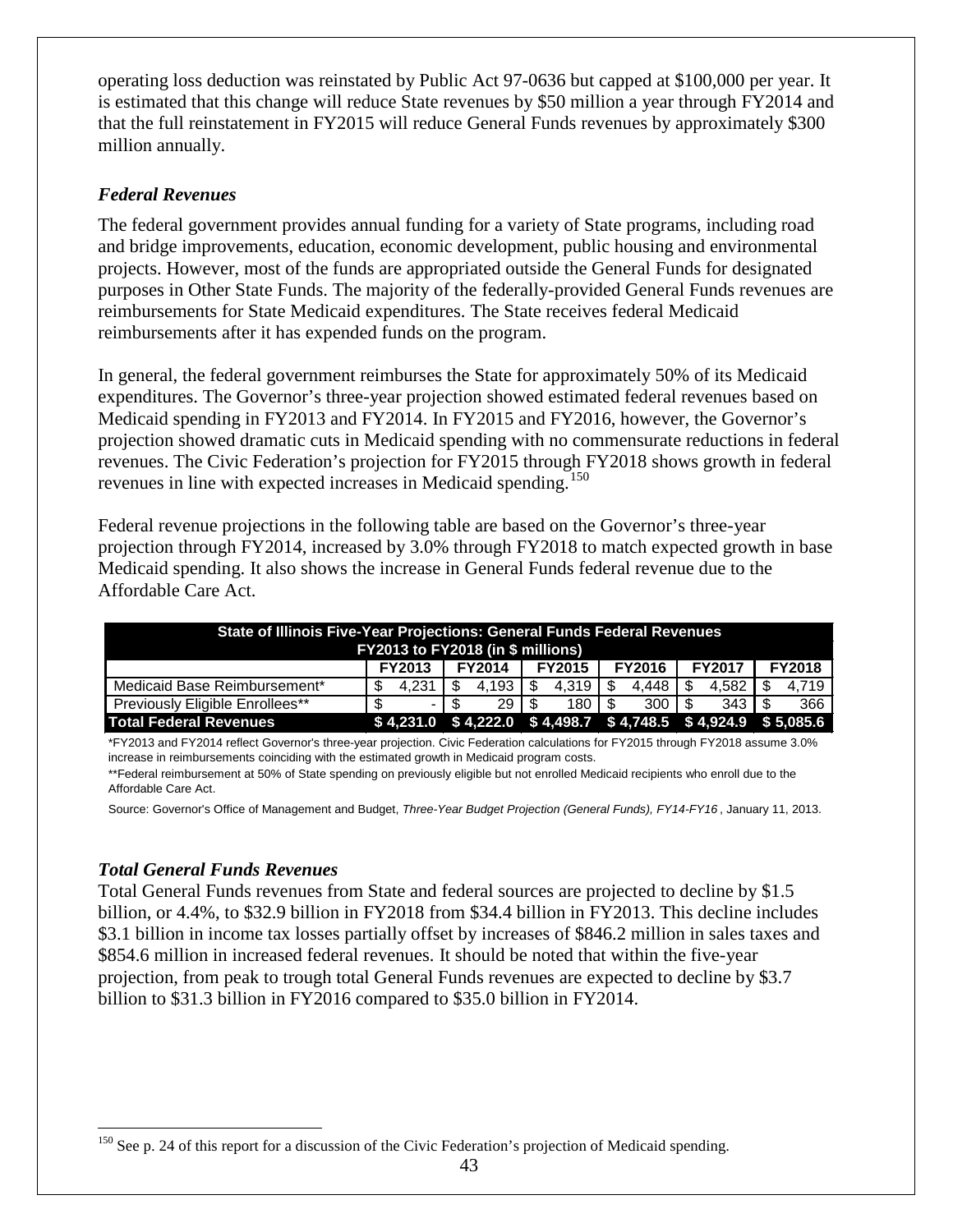The following chart shows total General Funds revenue projections by source for FY2013 through FY2018 by source.



# <span id="page-46-0"></span>**General Funds Deficits and Unpaid Bills**

The Civic Federation's five-year projection shows that the State of Illinois' operating expenses will exceed revenues from FY2015 through FY2018. As a result, if nothing is done unpaid bills are projected to climb from \$7.8 billion at the end of FY2013 to \$21.7 billion at the end of FY2018.

This projection might understate the actual growth in unpaid bills. As discussed previously, the forecast incorporates only selected spending pressures and assumes a relatively modest increase of 3% a year in base Medicaid costs. Although assumptions about underlying revenue growth are also conservative, it is unlikely that any increase in economic activity could offset the loss of income tax revenues related to the rollback of tax rate increases halfway through FY2015.

The analysis shows the magnitude of the State's pending fiscal crisis. Despite painful cuts to the Medicaid program, expenditures remain unsustainable because of large and growing annual pension expenses.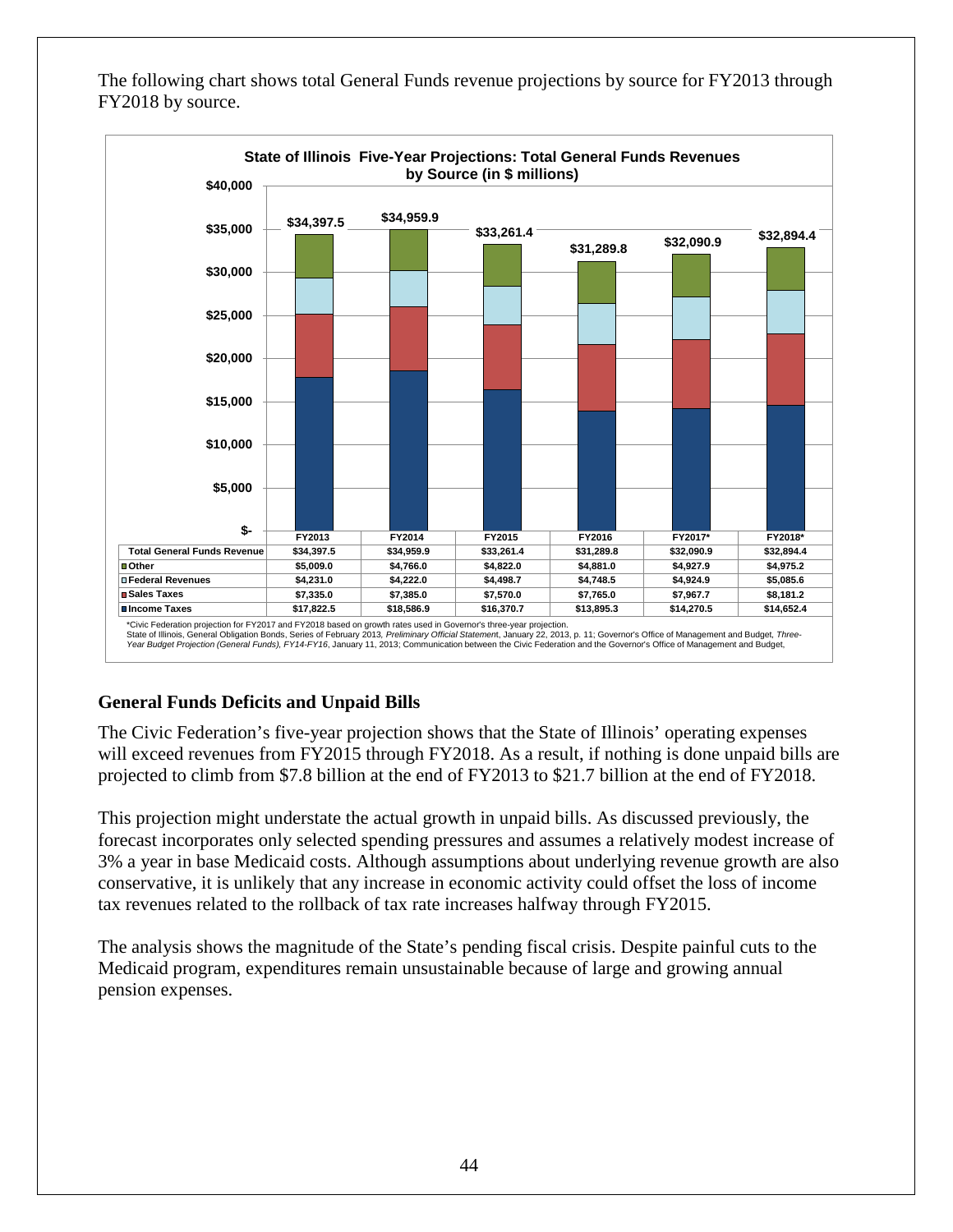

The following chart shows total projected General Funds revenues compared to total expenditures from FY2013 through FY2018.

As previously discussed, these estimates only take into account known pension contribution increases, increased Medicaid costs, the actual cost of debt service transfers and estimated cost increases in the State's group health insurance program. All other State costs are held flat at the FY2014 level shown in the Governor's three-year budget projection.<sup>[151](#page-47-0)</sup>

Although the projections show a small surplus in FY2014, annual General Funds deficits increase dramatically in FY2015 and FY2016 due to the scheduled reduction in income tax rates and continued expenditure growth.<sup>[152](#page-47-1)</sup> The General Funds operating deficit peaks in FY2017 at \$4.4 billion before declining slightly to \$4.2 billion in FY2018 due to natural revenue growth.

<span id="page-47-0"></span> <sup>151</sup> Governor's Office of Management and Budget, *Three Year Budget Projection (General Funds), FY14-FY16*, January 11, 2013.

<span id="page-47-1"></span><sup>&</sup>lt;sup>152</sup> Under Public Act 96-1496, the personal income tax rate will decline from 5.0% to 3.75% on January 1, 2015 and the corporate income tax rate will decline from 7.0% to 5.25%.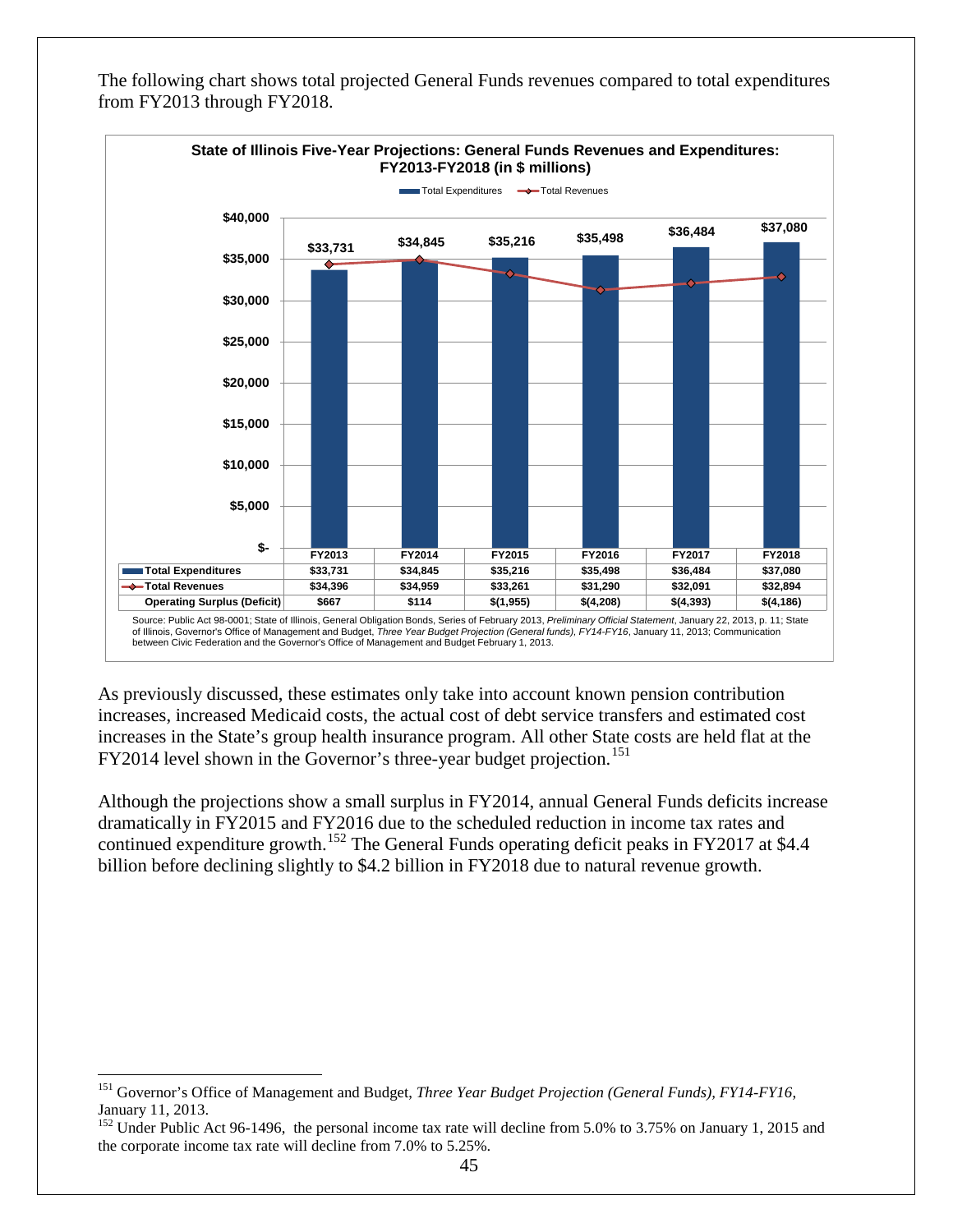| State of Illinois Five-Year Projections: General Funds Operating Surplus (Deficit)                 |          |        |          |         |          |          |  |  |  |  |  |  |  |  |
|----------------------------------------------------------------------------------------------------|----------|--------|----------|---------|----------|----------|--|--|--|--|--|--|--|--|
| <b>FY2013-FY2018 (in \$ millions)</b>                                                              |          |        |          |         |          |          |  |  |  |  |  |  |  |  |
| <b>FY2014</b><br><b>FY2015</b><br><b>FY2016</b><br><b>FY2017</b><br><b>FY2018</b><br><b>FY2013</b> |          |        |          |         |          |          |  |  |  |  |  |  |  |  |
| Revenues                                                                                           |          |        |          |         |          |          |  |  |  |  |  |  |  |  |
| <b>State Source Revenues</b>                                                                       | \$       | 30,737 | \$       | \$      | \$       | \$       |  |  |  |  |  |  |  |  |
|                                                                                                    | 30,165   | S      | 28,763   | 26,541  | 27,166   | 27,809   |  |  |  |  |  |  |  |  |
| <b>Federal Revenues</b>                                                                            | \$       | 4,222  | \$       | S       | 4,925    | 5,086    |  |  |  |  |  |  |  |  |
|                                                                                                    | 4.231    | S      | 4,499    | 4.749   | S        | \$       |  |  |  |  |  |  |  |  |
| <b>Total Revenues</b>                                                                              | 34.396   | 34,959 | 33,261   | \$      | 32,091   | 32,894   |  |  |  |  |  |  |  |  |
|                                                                                                    | S.       | S      | \$       | 31,290  | S        | S        |  |  |  |  |  |  |  |  |
| <b>Expenditures</b>                                                                                |          |        |          |         |          |          |  |  |  |  |  |  |  |  |
| <b>Pension-Related Costs</b>                                                                       | \$       | \$     | \$       | 7,826   | \$       | \$       |  |  |  |  |  |  |  |  |
|                                                                                                    | 6.659    | 7.766  | 8.086    | S       | 8.359    | 8,593    |  |  |  |  |  |  |  |  |
| <b>Medicaid Costs</b>                                                                              | \$       | \$     | \$       | \$      | \$.      | 8,614    |  |  |  |  |  |  |  |  |
|                                                                                                    | 6.804    | 7.060  | 7.571    | 8,028   | 8,337    | \$       |  |  |  |  |  |  |  |  |
| <b>Other Expenditures</b>                                                                          | 20,268   | 20.019 | \$       | \$.     | \$       | 19,874   |  |  |  |  |  |  |  |  |
|                                                                                                    | \$       | S      | 19.559   | 19.644  | 19.788   | S        |  |  |  |  |  |  |  |  |
| <b>Total Expenditures</b>                                                                          | 33,731   | 34.845 | 35,216   | 35.498  | 36,484   | 37,080   |  |  |  |  |  |  |  |  |
|                                                                                                    | S        | S      | S        | S       | S        | S        |  |  |  |  |  |  |  |  |
| <b>Operating Surplus (Deficit)</b>                                                                 | 667<br>S | 114    | (1, 955) | (4,208) | (4, 393) | (4, 186) |  |  |  |  |  |  |  |  |

The following table shows major revenue sources and spending categories that contribute to operating deficits from FY2015 to FY2018.

Source: Public Act 98-0001; State of Illinois, General Obligation Bonds, Series of February 2013, *Preliminary Official Statement* , January 22, 2013, p. 11; State of Illinois, Governor's Office of Management and Budget, *Three Year Budget Projection (General funds)* , FY14-FY16, January 11, 2013; Communication between Civic Federation and the Governor's Office of Management and Budget, February 1, 2013.

Illinois has dealt with its General Funds deficits by delaying payments to vendors, social service agencies and local governments and paying those bills from the next year's revenue. The State typically has two months after the close of the fiscal year to pay off the prior year's bills. This lapse period has been extended to six months—through December 31—for the last three fiscal years due to the large amount of outstanding bills on June 30. Unpaid General Funds bills are expected to increase to \$18.9 billion at the end of FY2018 from \$4.3 billion at the end of FY2013.

The State has also masked General Funds deficits by underfunding Medicaid and group health insurance and paying those liabilities out of future years' appropriations.<sup>[153](#page-48-0)</sup> The ability to defer Medicaid bills in this way was curtailed by legislation enacted in 2012.<sup>[154](#page-48-1)</sup> The new law limited these kinds of liabilities incurred by the State's principal Medicaid agency, the Illinois Department of Healthcare and Family Services, to \$700 million in FY2013 and \$100 million thereafter, with certain exceptions. Group health insurance liabilities were not limited by the new law. This analysis assumes that the State will not underfund group health insurance costs and that group health insurance expenses will contribute to the annual operating deficit. However, past budget practice suggests that the State may be more likely to underappropriate for group health insurance, allowing bills to accumulate outside of the General Funds budget.

<span id="page-48-0"></span><sup>&</sup>lt;sup>153</sup> Costs for the Community Care Program in the Department on Aging have been deferred through a different budgetary technique. These costs are not addressed in the projections due to data limitations. 154 Public Act 97-0691.

<span id="page-48-1"></span>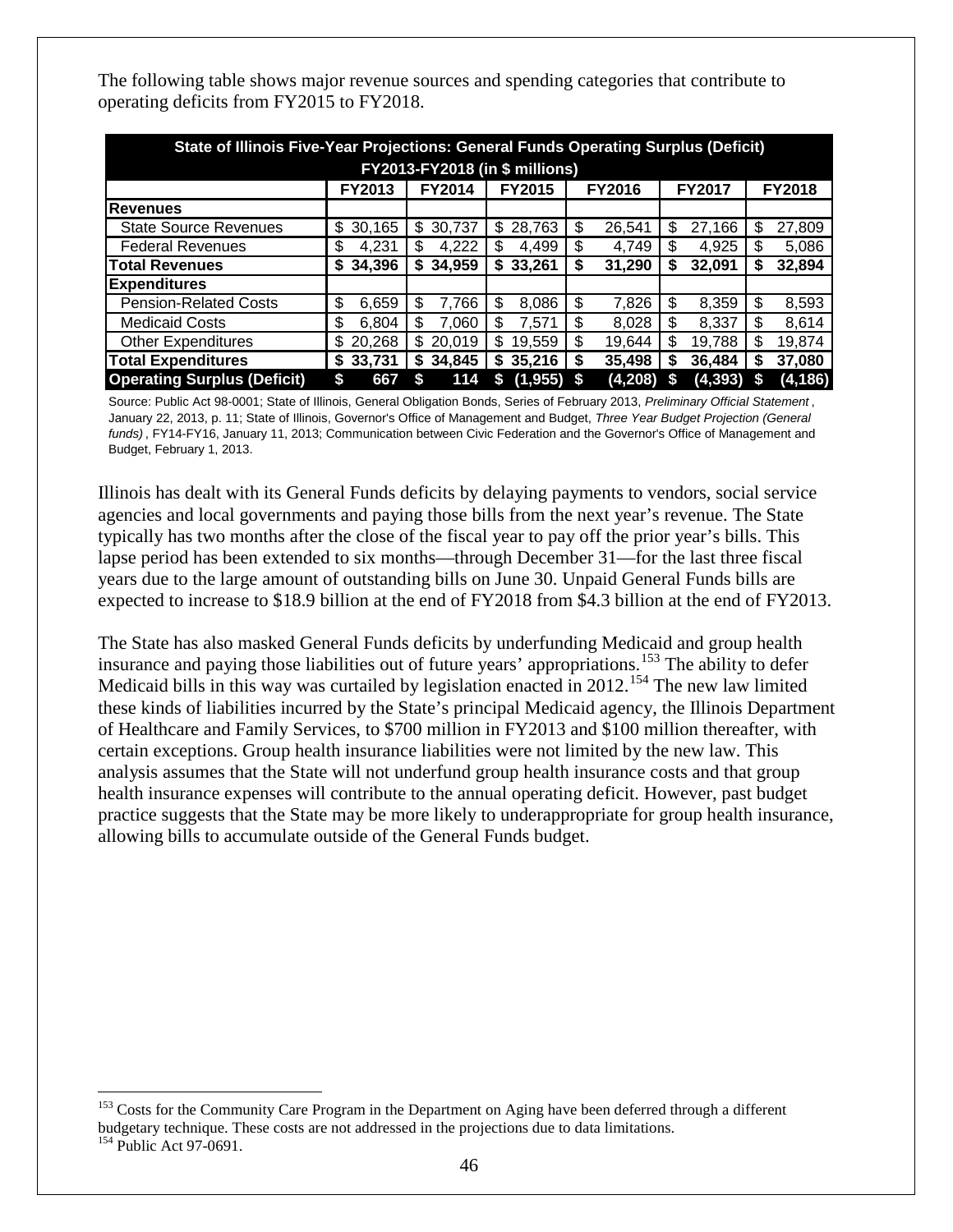The following table shows projected General Funds accounts payable and other liabilities from FY2013 to FY2018. Other liabilities remain flat from FY2014 because of the limitation on Medicaid bill deferrals and the assumption that group health insurance costs will be fully funded. If no changes are made to curb current government costs, total unpaid bills increase to \$21.7 billion in FY2018 from \$7.8 billion in FY2013.



# <span id="page-49-0"></span>**Pension Reform Savings**

The projected growth in unpaid bills to \$21.7 billion as shown in the Civic Federation's five-year projection is based on anticipated spending pressures under current law. One of the largest areas of growth in Illinois' budget involves increases in the State's annual pension contributions.

Proposed legislation in the General Assembly would significantly reduce State pension costs by reducing benefits, increasing employee contributions and shifting normal costs, or current service costs, for TRS and SURS to actual employers.<sup>[155](#page-49-1)</sup> Much of the savings relates to the automatic benefit increase, which is now 3% a year, compounded, for retirees and employees hired before January 1, 2011. Under the proposed legislation, the automatic increase would be limited to \$750 a year. Other changes for those hired before January 1, 2011 include a phased-in increase in retirement age; a phased-in two percentage point increase in contributions; and a pensionable salary cap. School districts, community colleges and universities would take over the State's normal pension cost at a rate of 0.5% of payroll per year for normal costs incurred after July 1, 2013, until costs are fully shifted.

<span id="page-49-1"></span><sup>155 98&</sup>lt;sup>th</sup> Illinois General Assembly, Senate Bill 35, introduced on January 10, 2013 and House Bill 98, introduced on January 9, 2013.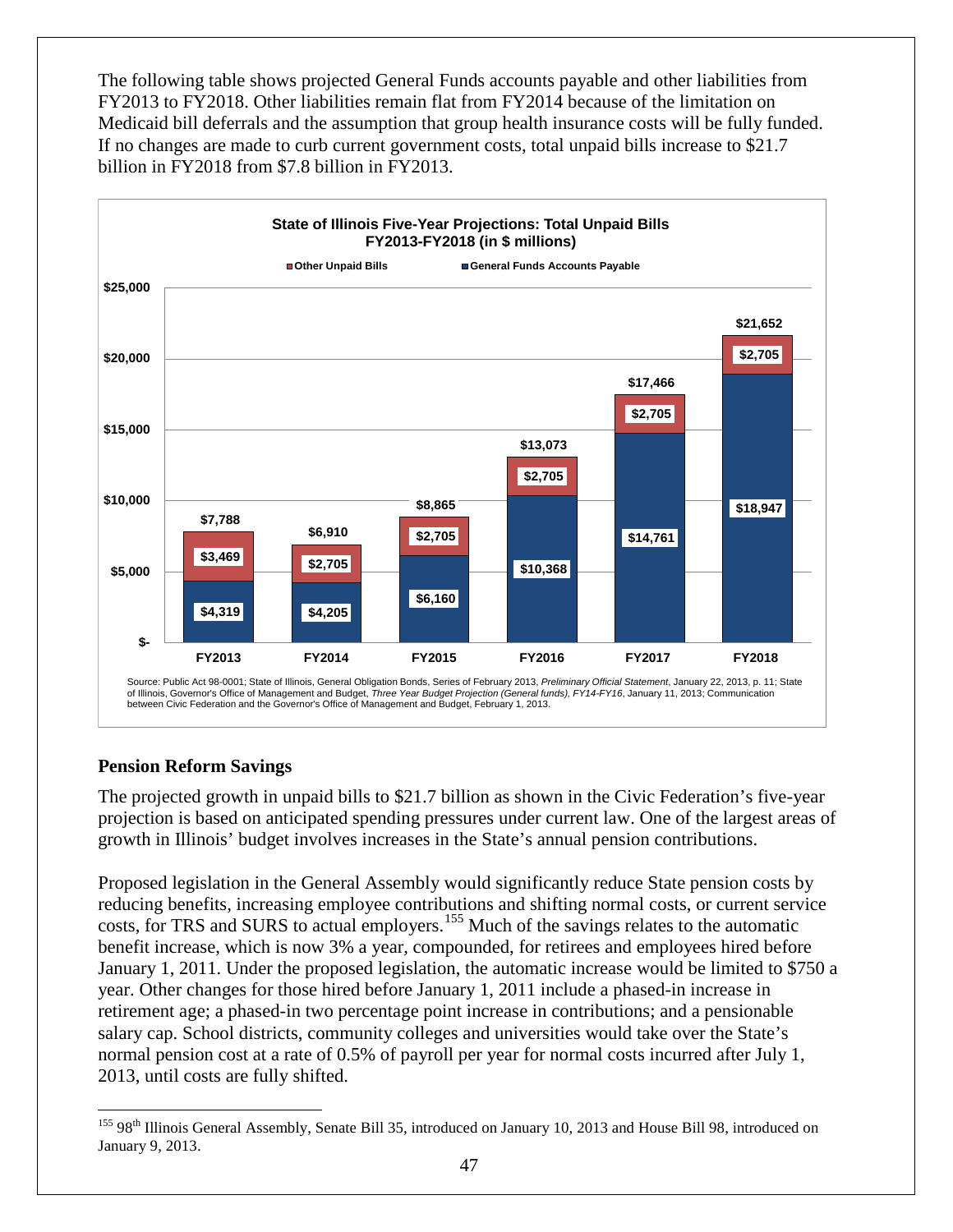Actuarial reviews of the impact of the legislation have been done for the largest three of the four affected retirement systems.[156](#page-50-0) The analysis indicated that proposed changes would reduce the State's total unfunded pension liability by \$28 billion, or 29%, from \$95 billion to \$68 billion.<sup>[157](#page-50-1)</sup> State General Funds pension contributions in FY2014 would decline to \$4.2 billion from a projected \$6.0 billion under current law.<sup>[158](#page-50-2)</sup>

The next chart shows estimated State General Funds contributions under the proposed legislation compared with required contributions under current law through FY2043. Under the proposed legislation, pension obligations would be fully funded by FY2043.



If State law were changed to achieve pension reform of the magnitude shown above and these savings were available beginning in FY2014, the State could experience significant growth in the FY2014 surplus to \$1.9 billion from \$115 million. Rather than a deficit of \$2.0 billion in FY2015, a moderate surplus of \$145 million could be achieved. Comprehensive reform could also lead to

<span id="page-50-0"></span><sup>&</sup>lt;sup>156</sup> The legislation affects TRS, SURS, the State Employees' Retirement System (SERS) and the General Assembly Retirement System (GARS) but not the Judges' Retirement System (JRS). Actuarial reviews have been done for TRS, SURS and SERS but not for GARS, which accounted for only \$304 million of the total accrued liability of \$158.6 billion as of June 30, 2012. The actuarial analysis was for the 97<sup>th</sup> General Assembly version of the bill, House Bill 6258, which is substantially similar to the  $98<sup>th</sup>$  General Assembly versions, Senate Bill 35 and House Bill 98.<br><sup>157</sup> State Representative Daniel Biss, "House Bill 6258: Actuarial Analysis Demonstrates Significant Sa

<span id="page-50-1"></span>*release*, December 21, 2012. These numbers are based on the actuarial, or smoothed, value of assets rather than the market value of assets.

<span id="page-50-2"></span><sup>&</sup>lt;sup>158</sup> For a link to the underlying actuarial analyses, see the Civic Federation's Institute for Illinois' Fiscal Sustainability blog, http://www.civicfed.org/iifs/blog/analysis-pension-reform-proposal-shows-significant-state-savings.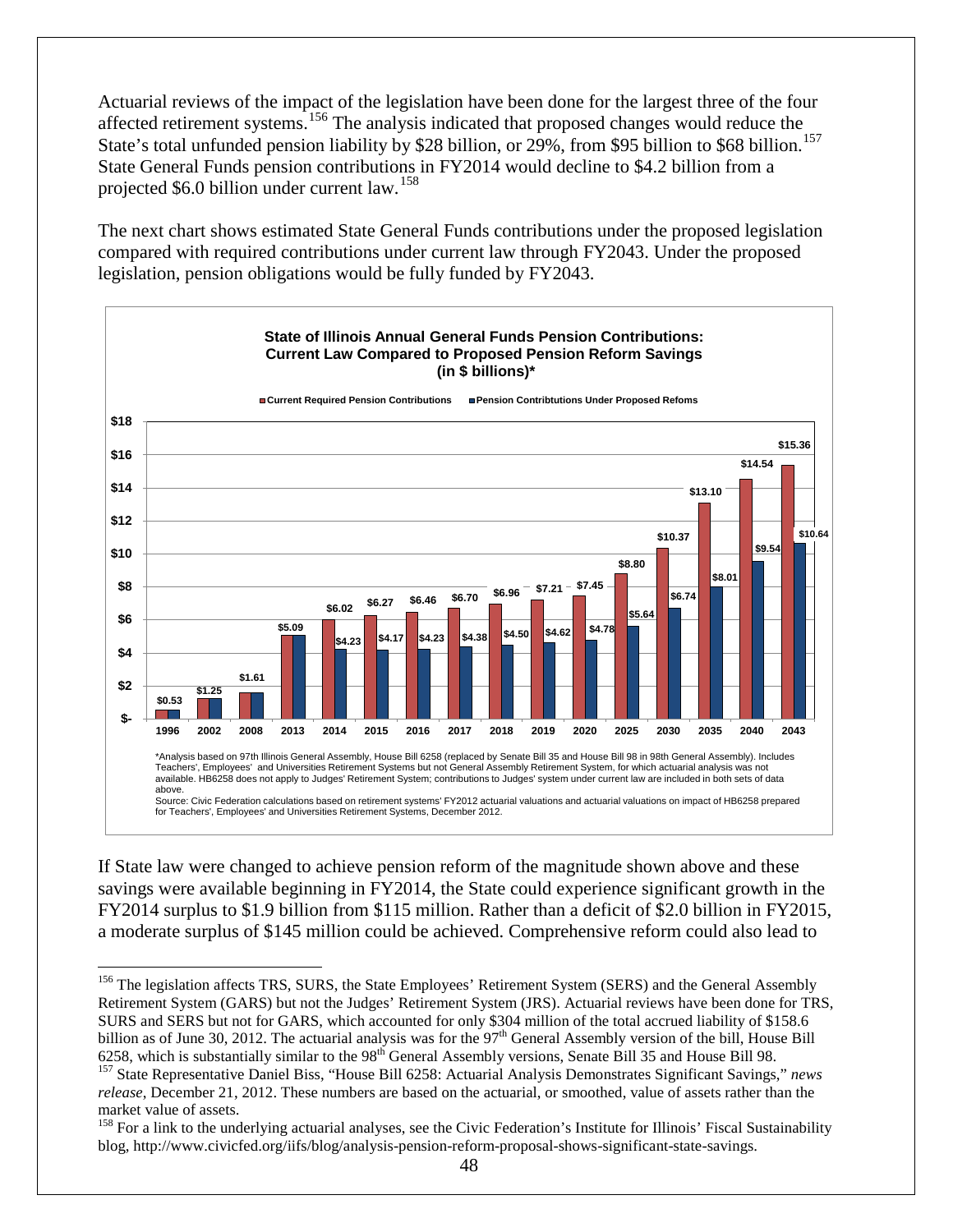much lower projected deficits in FY2016 through FY2018, peaking at \$2.1 billion in FY2017 rather than \$4.4 billion.

It is important to note that any comprehensive pension changes would be challenged in court on constitutional grounds. The Illinois Constitution provides that membership in any pension system in the State is an enforceable contractual relationship and that member benefits "shall not be diminished or impaired."<sup>[159](#page-51-0)</sup> Legal opinions have varied on the interpretation of this provision.<sup>[160](#page-51-1)</sup>

|                                                                  | State of Illinois Five-Year Projections: General Funds Operating Surplus (Deficit)          |               |               |               |               |               |  |  |  |  |  |  |  |  |  |
|------------------------------------------------------------------|---------------------------------------------------------------------------------------------|---------------|---------------|---------------|---------------|---------------|--|--|--|--|--|--|--|--|--|
| Reduced for Pension Refom Savings FY2013-FY2018 (in \$ millions) |                                                                                             |               |               |               |               |               |  |  |  |  |  |  |  |  |  |
|                                                                  | FY2015<br><b>FY2014</b><br><b>FY2016</b><br><b>FY2017</b><br><b>FY2018</b><br><b>FY2013</b> |               |               |               |               |               |  |  |  |  |  |  |  |  |  |
| Revenues                                                         |                                                                                             |               |               |               |               |               |  |  |  |  |  |  |  |  |  |
| <b>State Source Revenues</b>                                     | 30,165<br>S                                                                                 | 30,737<br>\$  | 28,763<br>\$  | \$<br>26,541  | 27,166<br>S   | 27,809<br>S   |  |  |  |  |  |  |  |  |  |
| <b>Federal Revenues</b>                                          | \$<br>4,231                                                                                 | 4.222<br>S    | \$<br>4,499   | \$<br>4.749   | \$<br>4.925   | \$<br>5,086   |  |  |  |  |  |  |  |  |  |
| <b>Total Revenues</b>                                            | 34.396<br>S                                                                                 | 34.959<br>\$  | \$<br>33.261  | \$<br>31,290  | 32,091<br>S   | 32,894<br>S   |  |  |  |  |  |  |  |  |  |
| <b>Expenditures</b>                                              |                                                                                             |               |               |               |               |               |  |  |  |  |  |  |  |  |  |
| <b>Pension-Related Costs</b>                                     | \$<br>6,659                                                                                 | \$<br>7.766   | \$<br>8,086   | \$<br>7.826   | 8,359<br>\$   | \$<br>8,593   |  |  |  |  |  |  |  |  |  |
| Less Pension Reform Savings                                      | \$                                                                                          | \$<br>(1.790) | \$<br>(2.100) | \$<br>(2,230) | \$<br>(2,320) | (2,460)<br>\$ |  |  |  |  |  |  |  |  |  |
| <b>New Pension Costs</b>                                         | \$<br>6,659                                                                                 | \$<br>5.976   | \$<br>5,986   | \$<br>5,596   | 6,039<br>\$   | 6,133<br>-\$  |  |  |  |  |  |  |  |  |  |
| <b>Medicaid Costs</b>                                            | \$<br>6.804                                                                                 | \$<br>7.060   | \$<br>7.571   | \$<br>8.028   | \$<br>8.337   | -\$<br>8.614  |  |  |  |  |  |  |  |  |  |
| <b>Other Expenditures</b>                                        | 20.268<br>\$.                                                                               | \$<br>20.019  | \$<br>19.559  | \$<br>19.664  | \$<br>19.788  | 19,874<br>\$  |  |  |  |  |  |  |  |  |  |
| <b>Total Expenditures</b>                                        | 33.731<br>S                                                                                 | 33,055<br>S   | 33.116<br>S   | \$<br>33,288  | 34.164<br>S   | 34,621        |  |  |  |  |  |  |  |  |  |
| <b>Operating Surplus (Deficit)</b>                               | S<br>665                                                                                    | 1.904         | 145<br>\$     | (1,998)<br>S  | (2,073)       | (1,726)       |  |  |  |  |  |  |  |  |  |

The following chart shows the budget impact of the savings that could be achieved if the magnitude of pension reform discussed above were enacted and survived legal challenge.

Source: Public Act 98-0001; State of Illinois, General Obligation Bonds, Series of February 2013, *Preliminary Official Statement* , January 22, 2013, p. 11; State of Illinois, Governor's Office of Management and Budget, *Three Year Budget Projection (General funds)* , FY14-FY16, January 11, 2013; Communication between Civic Federation and the Governor's Office of Management and Budget February 1, 2013; Civic Federation calculations based on Commission on Government Forecasting and Accountability, Special Pension Briefing,November 2012; actuarial valuations on impact of HB6258 prepared for Teachers', Employees' and Universities Retirement Systems, December 2012.

<span id="page-51-1"></span><span id="page-51-0"></span> $159$  Illinois Constitution, Article XIII, Section 5.<br> $160$  For a collection of legal opinions on the Illinois pension clause, see the Illinois Senate Democrats' website, http://www.senatedem.ilga.gov/index.php/component/content/article/108-public-information-brochures/1517-pensiondebate (last visited on February 18, 2013).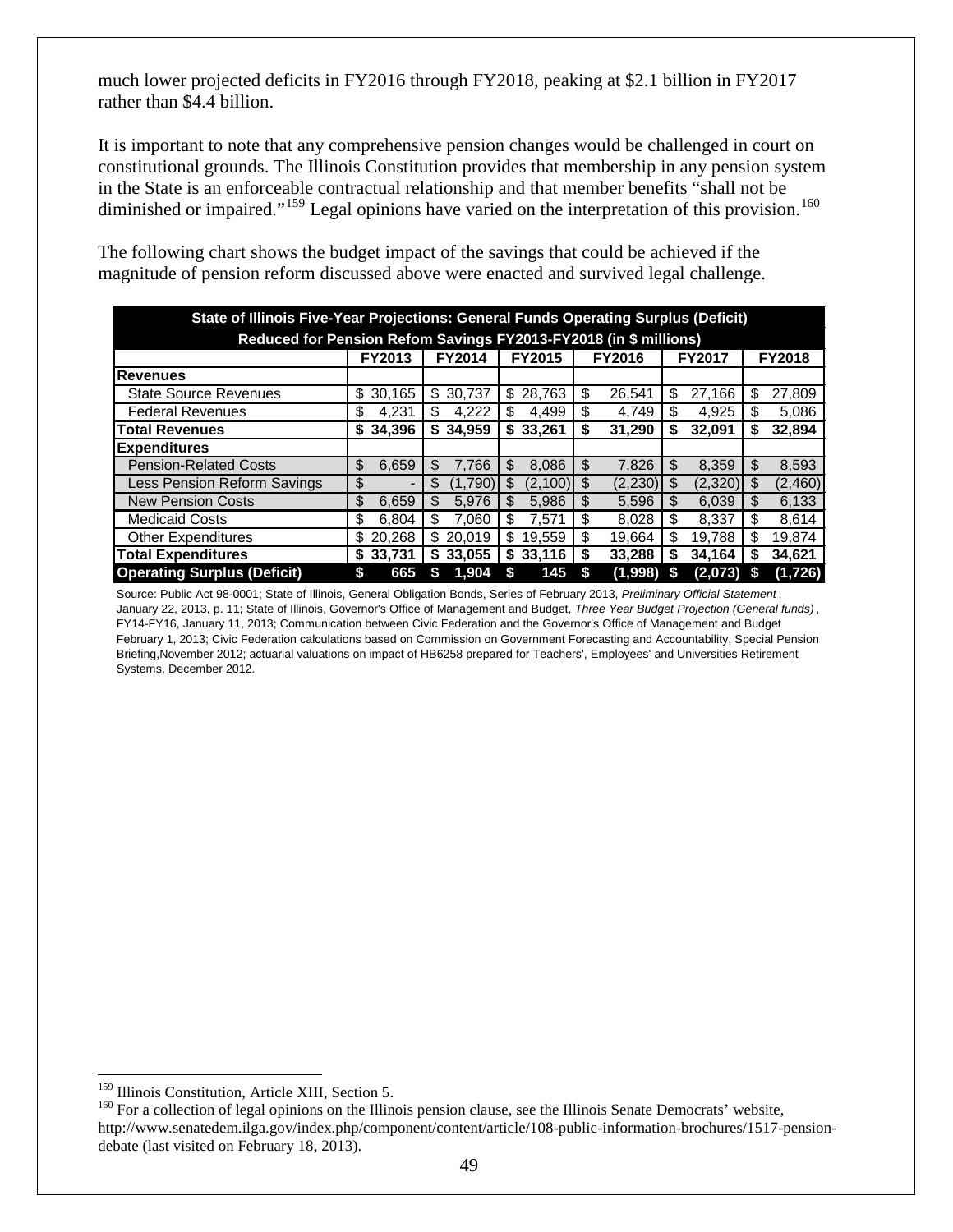If the surpluses in FY2013 through FY2015 shown above were applied to the backlog of General Funds accounts payable, the total unpaid bills would decline to \$10.8 billion in FY2018 from \$21.7 billion. The following chart shows the reduced bills based on estimated savings from pension reform of the magnitude shown above from FY2013 through FY2018, assuming the changes become effective in FY2014.

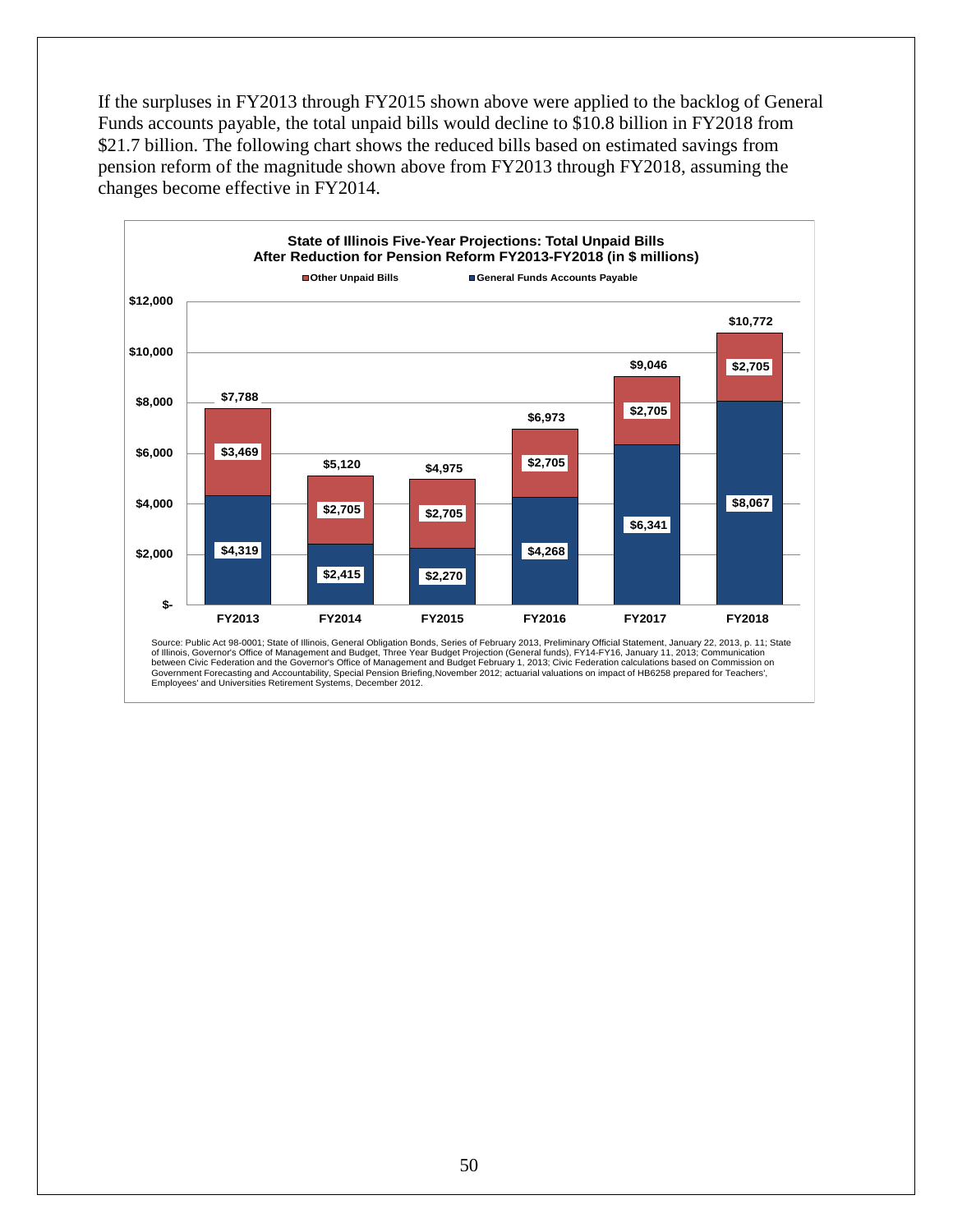# <span id="page-53-0"></span>**CIVIC FEDERATION RECOMMENDATIONS**

This section presents the Civic Federation's recommendations for the State of Illinois' FY2014 budget and long-term reforms to stabilize the State's financial condition. Based on the analysis in this report, the following steps should be taken by the Governor and General Assembly in developing the FY2014 budget.

## <span id="page-53-1"></span>**Issue 1: Pension Reform**

The State's underfunded pensions represent an enormous budgetary challenge. The total unfunded liability of the five retirement systems stood at \$96.8 billion as of June 30, 2012 and the combined unfunded ratio was  $39.0\%$ .<sup>[161](#page-53-2)</sup>

Illinois' pension funding law requires the State to make contributions sufficient to reach 90% funding for each system by FY2045.<sup>[162](#page-53-3)</sup> The plan, which began in FY1996, deferred contributions to later years to ease near-term budget pressures.

As a result, statutorily required State contributions are expected to absorb 16.9% of State-source General Funds revenue in FY2013 and a projected 25.1% in FY2018. After adding debt payments on pension bonds, those percentages increase to 22.1% in FY2013 and a projected 30.9% in FY2018.

Pension costs account for such a large share of the State budget that it no longer appears reasonable to expect the State to make its required payments. For example, in March 2012 the State's largest pension fund, the Teachers' Retirement System (TRS), concluded that it could no longer rely on the State to meet its existing obligations and that major changes were needed to keep the pension fund from becoming insolvent.<sup>[163](#page-53-4)</sup> The TRS Board reached that conclusion after analyzing how much of the State's future revenues will have to go toward pension costs under current law.

Nearly 78% of the State's General Funds pension contributions in FY2013 relate to TRS and the State Universities Retirement System (SURS), whose participants are not State employees. Participants in TRS and SURS are employed by local school districts outside of Chicago, public universities and community colleges. These employers determine the salary levels on which pensions are based but bear little responsibility for pension funding.

Proposed legislation in the General Assembly would significantly reduce State pension costs by reducing benefits, increasing employee contributions and shifting normal costs, or current service costs, for TRS and SURS to actual employers.<sup>[164](#page-53-5)</sup> Much of the savings relates to the automatic benefit increase, which is now 3% a year, compounded, for retirees and employees hired before January 1, 2011. Under the proposed legislation, the automatic increase would be limited to \$750 a year. Other changes for those hired before January 1, 2011 include a phased-in increase in retirement age; a phased-in two percentage point increase in contributions; and a pensionable salary cap. School districts, community colleges and universities would take over the State's

<span id="page-53-2"></span> <sup>161</sup> Commission on Government Forecasting and Accountability, *Special Pension Briefing*, November 2012, p. 3. These numbers are based on the market value of assets, without asset smoothing.<br><sup>162</sup> Public Act 88-0593, as amended.

<span id="page-53-3"></span>

<span id="page-53-5"></span><span id="page-53-4"></span><sup>&</sup>lt;sup>163</sup> Teachers' Retirement System of the State of Illinois, *Board of Trustees Resolution*, March 30, 2012.<br><sup>164</sup> 98<sup>th</sup> Illinois General Assembly, Senate Bill 35, introduced on January 10, 2013 and House Bill 98, introdu January 9, 2013.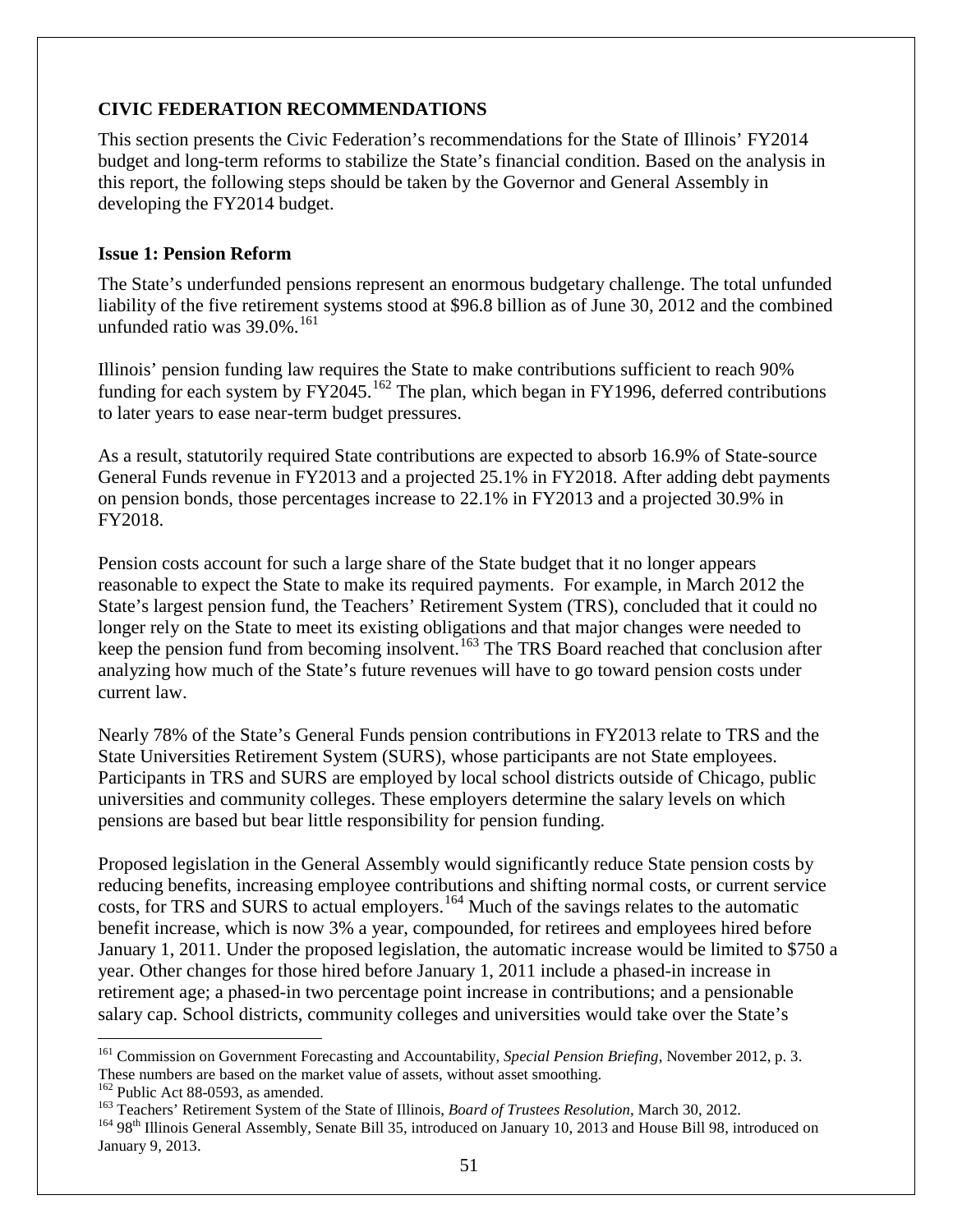normal pension cost at a rate of 0.5% of payroll per year for normal costs incurred after July 1, 2013, until costs are fully shifted.

As noted in the previous section, actuarial reviews of the impact of the legislation have been done for the largest three of the four affected retirement systems.<sup>[165](#page-54-0)</sup> The analysis indicated that proposed changes would reduce the State's total unfunded pension liability by \$28 billion, or 29%, from \$95 billion to \$68 billion.<sup>[166](#page-54-1)</sup> State General Funds pension contributions in FY2014 would decline to \$4.2 billion from a projected \$6.0 billion under current law.<sup>[167](#page-54-2)</sup>

The next chart shows estimated State General Funds contributions under the proposed legislation compared with required contributions under current law through FY2043. Under the proposed legislation, pension obligations would be fully funded by FY2043.



It is important to note that any comprehensive pension changes would be challenged in court on constitutional grounds. The Illinois Constitution provides that membership in any pension system

<span id="page-54-0"></span><sup>&</sup>lt;sup>165</sup> The legislation affects TRS, SURS, the State Employees' Retirement System (SERS) and the General Assembly Retirement System (GARS) but not the Judges' Retirement System (JRS). Actuarial reviews have been done for TRS, SURS and SERS but not for GARS, which accounted for only \$304 million of the total accrued liability of \$158.6 billion as of June 30, 2012. The actuarial analysis was for the  $97<sup>th</sup>$  General Assembly version of the bill, House Bill 6258, which is substantially similar to the  $98<sup>th</sup>$  General Assembly versions, Senate Bill 35 and House Bill 98.<br><sup>166</sup> State Representative Daniel Biss, "House Bill 6258: Actuarial Analysis Demonstrates Significant Sa

<span id="page-54-1"></span>*release*, December 21, 2012. These numbers are based on the actuarial, or smoothed, value of assets rather than the market value of assets.

<span id="page-54-2"></span> $167$  For a link to the underlying actuarial analyses, see the Civic Federation's Institute for Illinois' Fiscal Sustainability blog, http://www.civicfed.org/iifs/blog/analysis-pension-reform-proposal-shows-significant-state-savings.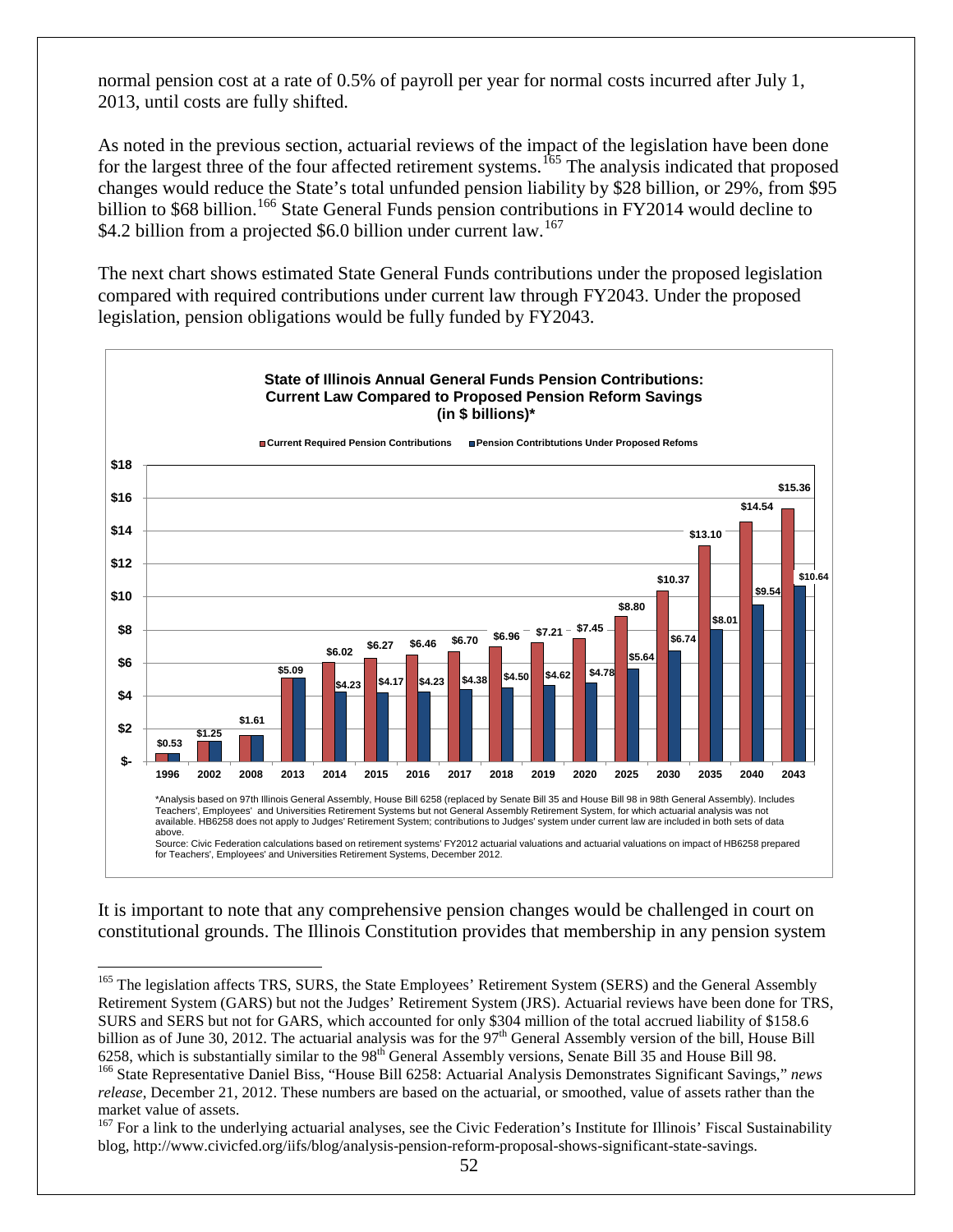in the State is an enforceable contractual relationship and that member benefits "shall not be diminished or impaired."<sup>[168](#page-55-1)</sup> Legal opinions have varied on the interpretation of this provision.<sup>[169](#page-55-2)</sup>

# *Civic Federation Recommendations for State Pension Reform*

**The State cannot comply with statutory pension funding requirements and also pay for the costs of running State government. In light of fiscal realities, the Civic Federation recommends that the State enact pension changes of the kind and magnitude described above, including significant limits on automatic annual benefit increases and a gradual shift of normal costs to local school districts, public universities and community colleges. Because legal challenges are inevitable, these actions must be taken immediately. Any pension proposal considered by the State should be thoroughly reviewed by actuaries to determine its financial impact both in the short run and over the long term.**

# <span id="page-55-0"></span>**Issue 2: Medicaid and the Affordable Care Act**

Illinois' Medicaid program is undergoing a major transformation. The Illinois Department of Healthcare and Family Services (HFS) is moving to enroll two-thirds of recipients in managed care by January 2015.<sup>[170](#page-55-3)</sup> Managed care is designed to improve the quality of care and lower costs by rewarding healthcare providers for keeping people healthy, rather than tying payment to the volume of services provided. The agency's target for managed care enrollment exceeds the 50% requirement in a Medicaid reform law passed in 2011.<sup>[171](#page-55-4)</sup>

At the same time, the State is working to implement significant program reductions authorized in June 2012 for budgetary reasons.<sup>[172](#page-55-5)</sup> Some of the changes have also improved the quality of medical services, according to HFS officials. For example, a four-prescription a month limit on drugs, which is still being phased in, has helped the agency to uncover duplicate and inappropriate prescriptions.<sup>[173](#page-55-6)</sup> An effort to tighten eligibility screening for the program, which relies heavily on electronic records, is likely to ease concerns about the provision of services to ineligible recipients.

The State is also facing a decision on whether to expand Medicaid eligibility under the Affordable Care Act (ACA) in 2014. For newly eligible recipients, the State would not bear additional costs until calendar year 2017 because the federal government reimburses 100% of costs from 2014 through 2016. HFS expects 342,000 newly eligible recipients to enroll by 2017. According to HFS estimates, Illinois is expected to receive \$12.2 billion in additional federal revenues due to the ACA from 2014 to 2020.<sup>174</sup> The State would pay \$573.3 for newly eligible recipients from 2017 to 2020, when the reimbursement rate declines from 95% to 90%.

In addition, many individuals who were previously eligible but not enrolled in the program are expected to enroll regardless of the State's decision on expansion. HFS expects 168,000 previously eligible individuals to enroll by 2017. HFS believes that these individuals will enroll because of

<span id="page-55-1"></span> <sup>168</sup> Illinois Constitution, Article XIII, Section 5.

<span id="page-55-2"></span><sup>&</sup>lt;sup>169</sup> For a collection of legal opinions on the Illinois pension clause, see the Illinois Senate Democrats' website, http://www.senatedem.ilga.gov/index.php/component/content/article/108-public-information-brochures/1517-pension-<br>debate (last visited on February 18, 2013).

<span id="page-55-3"></span><sup>&</sup>lt;sup>170</sup> Illinois Department of Healthcare and Family Services, *Care Coordination Roll-Out Plan, January 2013-January* 

<span id="page-55-6"></span><span id="page-55-5"></span>

<span id="page-55-4"></span><sup>2015,</sup> November 29, 2012.<br><sup>171</sup> Public Act 96-1501.<br><sup>172</sup> See p. [26](#page-29-9) of this report for a discussion of Medicaid program reductions.<br><sup>172</sup> Communication between the Civic Federation and the Illinois Department of Healthcare November 16, 2012.

<span id="page-55-7"></span><sup>&</sup>lt;sup>174</sup> See p. [28](#page-31-6) of this report for a discussion of the ACA.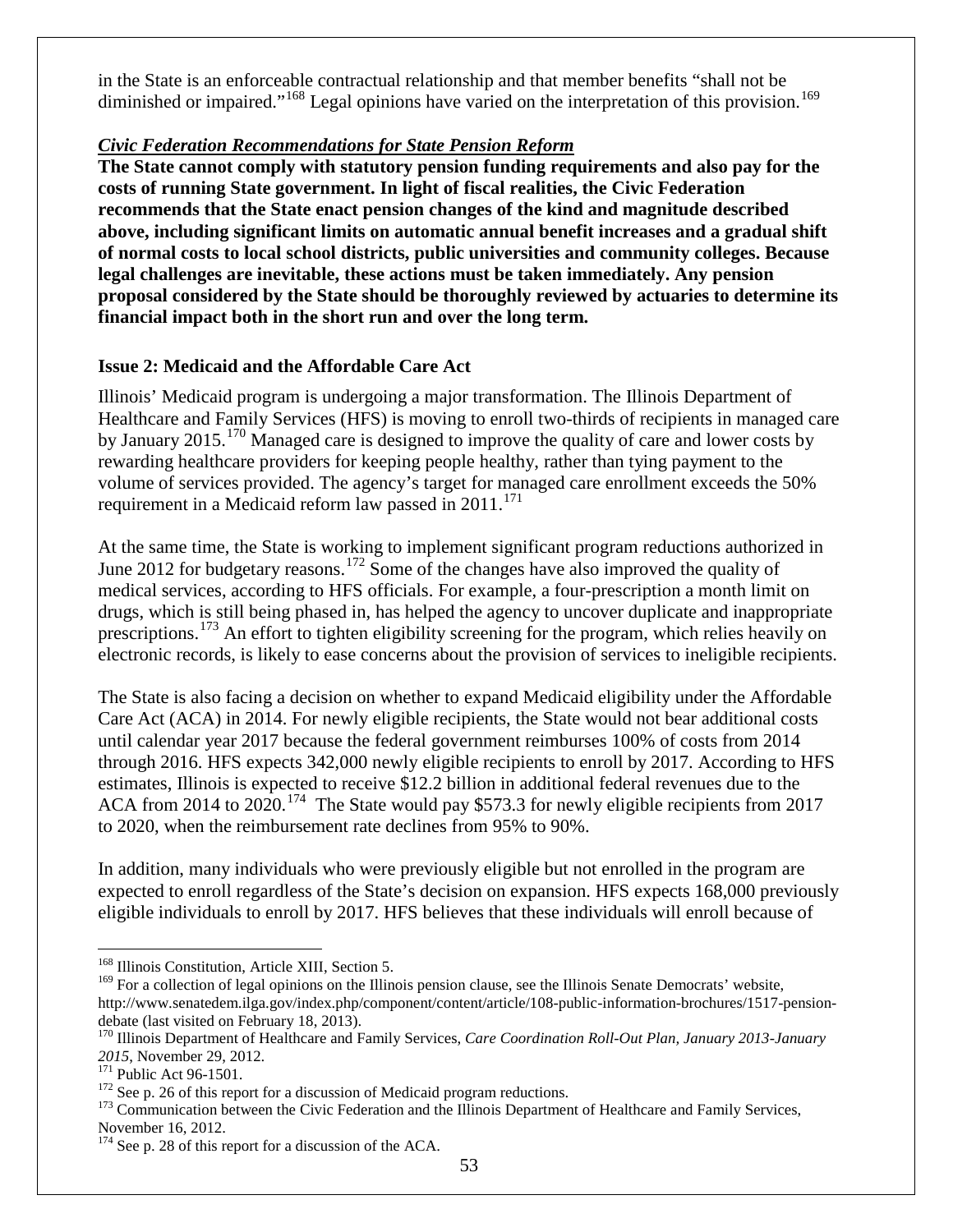publicity surrounding the ACA and policies that steer individuals to Medicaid if they are not eligible to obtain insurance coverage through a new ACA-mandated health insurance exchange. Federal reimbursement for previously eligible recipients will be at the regular rate of 50% in Illinois. Civic Federation calculations, based on HFS data, show that the State's total net cost for these recipients (after federal reimbursement) would be \$1.2 billion from FY2014 to FY2018.

### *Civic Federation Recommendations for Medicaid and the Affordable Care Act*

**The Civic Federation recommends that the State of Illinois expand eligibility for Medicaid under the Affordable Care Act due to the resulting significant increase in federal resources compared to projected State expenditures. However, the Civic Federation also recommends that the State plan for additional costs relating to both newly eligible and previously eligible recipients. Any savings due to costs previously covered by the State that are fully or partly covered by the federal government under the ACA should be set aside to pay additional State costs.**

### <span id="page-56-0"></span>**Issue 3: Community-Based Care**

The State is moving to close State-run institutions for the developmentally disabled and relocate residents to community settings. Jacksonville Developmental Center in Jacksonville was closed in November 2012 and the State is in the process of closing Murray Developmental Center in Centralia. According to the State officials, it cost an average of \$200,000 a year for a resident to live at Jacksonville, compared with an average of \$84,000 in a smaller community setting.<sup>[175](#page-56-1)</sup> Costs for the developmentally disabled are covered by Medicaid but are in the budget of the Illinois Department of Human Services rather than HFS.

In addition to the fiscal impact, moving people from institutions to community care supports the U.S. Supreme Court's landmark 1999 opinion in the Olmstead case. In that case, the court ruled that the federal Americans with Disabilities Act requires states to provide services in the most integrated setting appropriate to the needs of individuals, consistent with individuals' wishes and the resources available to the state.<sup>[176](#page-56-2)</sup>

The closures of the Jacksonville and Murray centers are part of a long-term agenda announced by Governor Pat Quinn in November 2011.<sup>[177](#page-56-3)</sup> The agenda calls for the closure of up to four of the State's eight developmental centers, reducing the number of residents by at least 600 by the end of FY2014. This initiative is in line with Illinois' Medicaid reform legislation enacted in 2011, which calls for shifting of more residents of long-term care facilities to community settings.<sup>[178](#page-56-4)</sup> A fiveyear strategic plan issued by the Illinois Department of Human Services (DHS) in 2010 recommended that the State accelerate its relocation of developmental center residents into less restrictive settings to meet national benchmarks by  $2017$ .<sup>[179](#page-56-5)</sup>

The decision to close centers for the developmentally disabled has been opposed by labor unions, some parents of residents and certain legislators.<sup>[180](#page-56-6)</sup> On February 19, 2013, a group of parents of

<span id="page-56-1"></span><sup>&</sup>lt;sup>175</sup> State of Illinois, "Governor Quinn Announces Successful Community Transition for Jacksonville Developmental Center Residents," *news release*, November 29, 2012.

<span id="page-56-2"></span><sup>&</sup>lt;sup>176</sup> U.S. Department of Justice, *Olmstead: Community Integration for Everyone*,

<span id="page-56-3"></span>http://www.ada.gov/olmstead/index.htm (last visited on February 20, 2013).<br><sup>177</sup> State of Illinois, *Governor Quinn's Rebalancing Initiative*, November 2011.<br><sup>178</sup> Public Act 96-1501.

<span id="page-56-5"></span><span id="page-56-4"></span><sup>179</sup> Illinois Department of Human Services, Division of Developmental Disabilities, *Strategic Plan for 2011-2017*, July 2010, p. 7.

<span id="page-56-6"></span><sup>180</sup> Chris Wetterich, "AFSCME challenges transfers from JDC," *State Journal-Register*, July 28, 2012.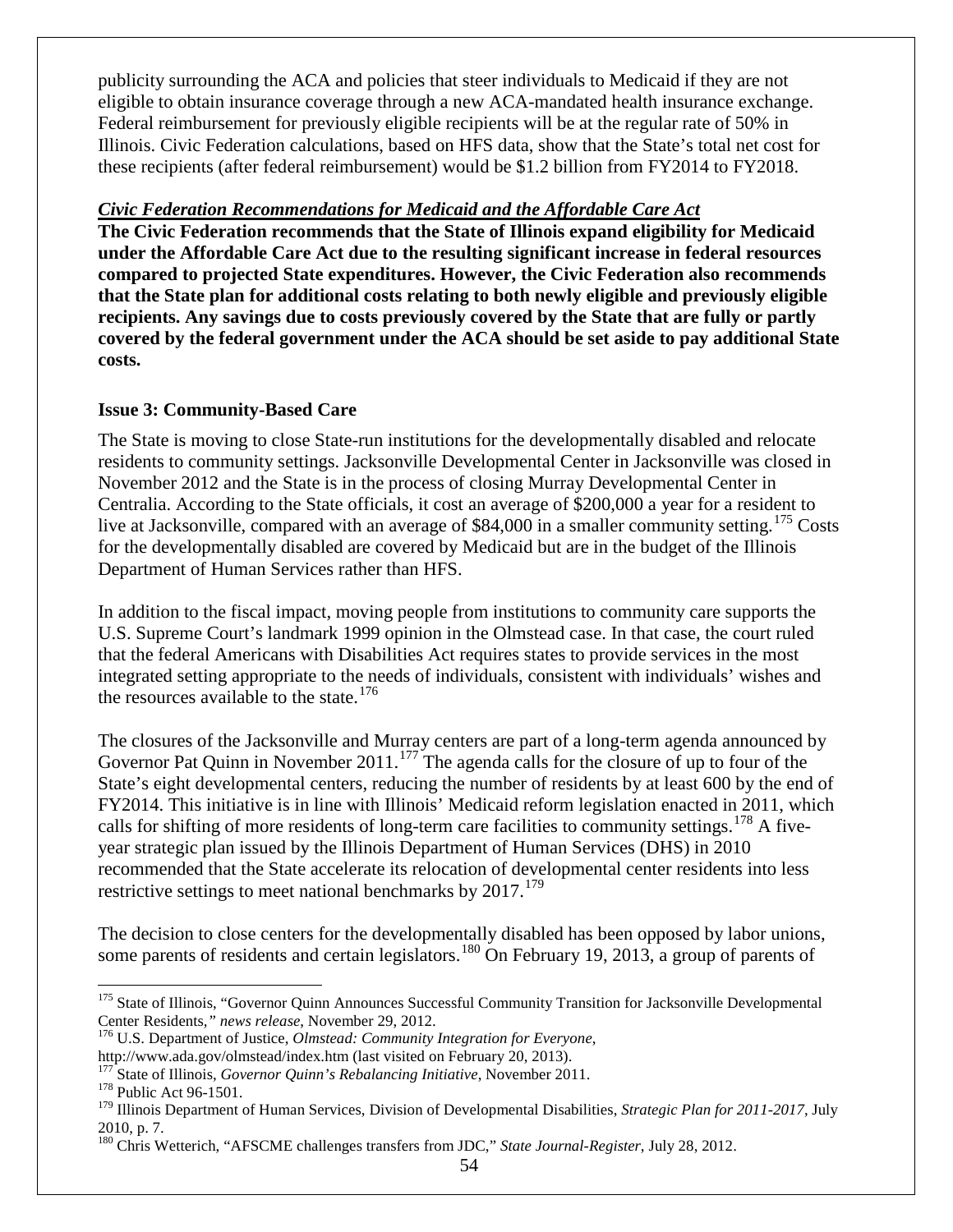residents of the Murray Center filed a federal lawsuit to prevent or delay the center's closing.<sup>[181](#page-57-1)</sup> A bill was introduced in the General Assembly in January 2013 to delay any additional developmental center closings until a study is conducted on the impact of the Jacksonville closing.[182](#page-57-2)

### *Civic Federation Recommendation for Community-Based Care*

*The Civic Federation recommends that the State continue to pursue the administration's longterm plan to move developmentally disabled individuals from State-run facilities to community care settings. This effort is consistent with federal and State law and is the result of long-term strategic planning by the State. The move to community care is designed to provide better care at a lower cost to the State.*

### <span id="page-57-0"></span>**Issue 4: State Retiree Health Insurance**

Until June 2012, Illinois law stated that State employees who retired before January 1, 1998 and those who retired after that date with at least 20 years of service were not required to pay health insurance premiums.[183](#page-57-3) Exceptions included General Assembly members and constitutional officers, who could retire with as few as four years of service and not pay any premiums, and judges, who could retire with as few as six years of service and not pay premiums.<sup>[184](#page-57-4)</sup>

Approximately 90% of the more than 80,000 retirees covered by the State's group insurance program did not pay any health insurance premiums as of January 2011.<sup>[185](#page-57-5)</sup> The State's cost for retiree health insurance coverage in FY2013 was projected at \$684.3 million, while retirees' contributions were estimated at \$25.8 million.<sup>[186](#page-57-6)</sup> These figures do not include the cost of coverage for retirees' dependents; all retirees are required to pay premiums for their dependents.

In June 2012, Illinois enacted legislation that eliminated premium-free health coverage for retirees.<sup>[187](#page-57-7)</sup> The legislation did not specify how retiree health insurance premiums would be determined, leaving that decision to the State's Department of Central Management Services (CMS). CMS has said that retiree premiums, like other healthcare benefits, will be negotiated with the State's unions. Premiums are expected to be based in part on retirees' pensions, with those receiving larger pensions required to pay higher premiums.<sup>[188](#page-57-8)</sup>

<span id="page-57-1"></span> <sup>181</sup> Brian Brueggemann, "Murray Center parents file federal suit to prevent closure," *Belleville News Democrat*, February 20, 2013.<br><sup>182</sup> 98<sup>th</sup> Illinois General Assembly, House Bill 97, introduced on January 9, 2013.

<span id="page-57-3"></span><span id="page-57-2"></span> $183$  5 ILCS 375/10. The State contributed 5% of the premium cost for each full year of service, up to a maximum of 100% for retirees with 20 or more years of service. See p. [31](#page-35-0) of this report for more information about State retiree health insurance.

<span id="page-57-4"></span> $184$  General Assembly members elected before January 1, 2011 can retire at age 62 with four years of service; those elected on or after that date must be 67 with eight years of service. Judges elected or appointed before January 1, 2011 can retire at 62 with six years of service; judges elected or appointed on or after that date must be 67 with eight years of service.

<span id="page-57-5"></span><sup>185</sup> Commission on Government Forecasting and Accountability, *Request for Proposals to Provide Consulting Services*, February 17, 2011, p. 2.<br><sup>186</sup> Commission on Government Forecasting and Accountability, *Liabilities of the State Employees' Group Health* 

<span id="page-57-6"></span>*Insurance Program FY2013*, March 2012, p. 13. The State contribution includes funding from General Funds and Other State Funds.

<span id="page-57-8"></span><span id="page-57-7"></span><sup>&</sup>lt;sup>187</sup> Public Act 97-0695.<br><sup>188</sup> Illinois Department of Central Management Services, memo from Director Malcolm Weems to Representative Tom Cross on SB1313—Retiree Healthcare Proposal, May 9, 2012.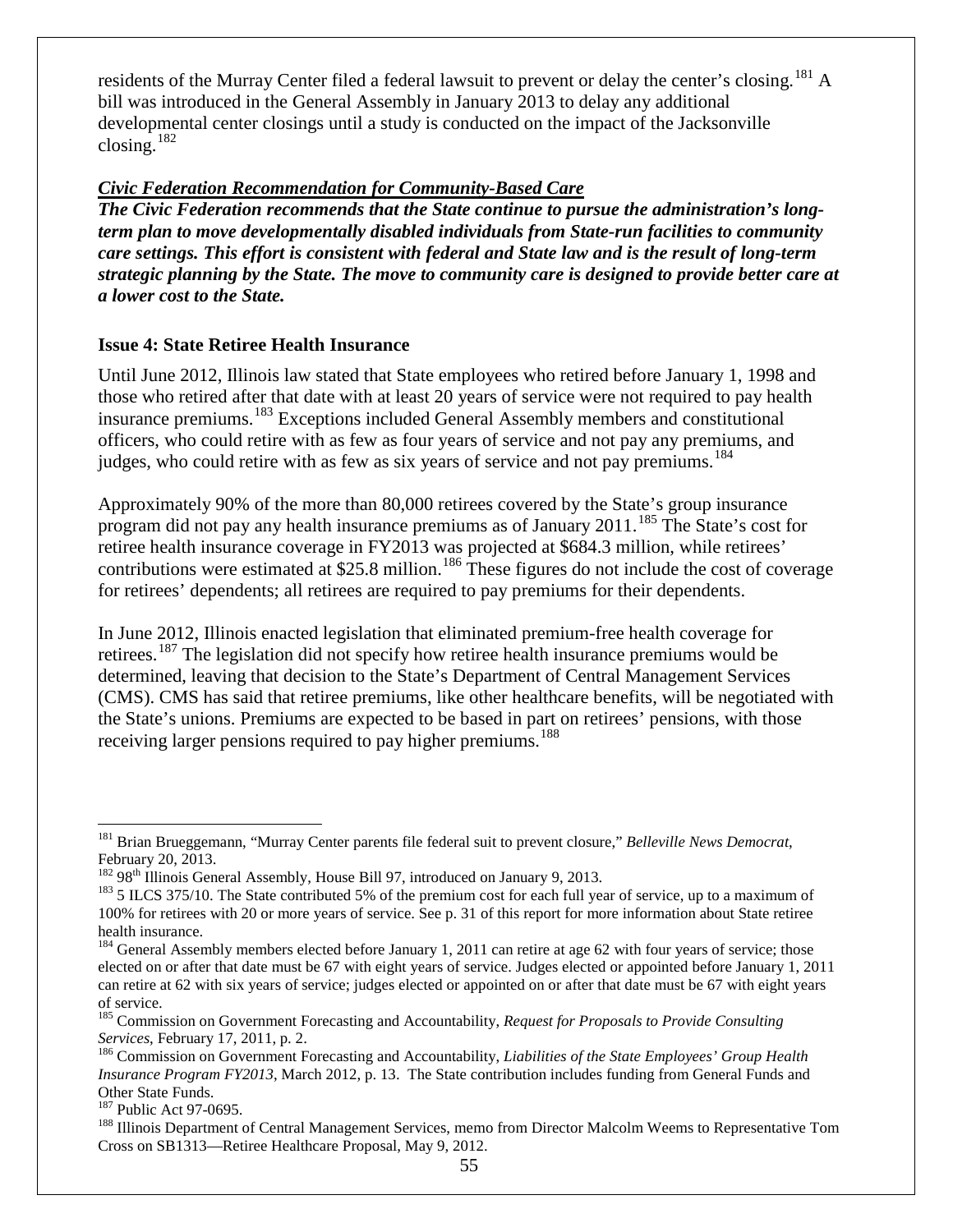As of the publication date of this report, CMS has not proposed rules relating to retiree health insurance premiums. Health insurance premiums for employees and retirees are a key issue in ongoing negotiations over union contracts to replace agreements that expired at the end of  $FY2012.<sup>189</sup>$  $FY2012.<sup>189</sup>$  $FY2012.<sup>189</sup>$ 

The State also contributes to the Teachers' Retirement Insurance Program (TRIP), which covers retired teachers outside of Chicago. Unlike most retirees in the State group health program, retirees in TRIP have been required to pay health insurance premiums.

Retirees covered by TRIP effectively obtain subsidies if they live out of state. Under Illinois law, TRIP retirees who do not have access to the State's managed care networks—including those who live outside of Illinois—pay half as much in premiums for the traditional health plan.<sup>[190](#page-58-2)</sup> For example, the monthly premium is \$342.85 for a TRIP retiree aged 65 or older without Medicare who does not have access to managed care. The premium is \$685.68 for the same retiree who does have access to managed care.<sup>191</sup>

### *Civic Federation Recommendations for State Retiree Health Insurance*

**The Civic Federation recommends that the State aggressively pursue reductions in retiree health insurance costs under State law. The administration has taken the position that retiree health insurance costs are a subject for collective bargaining. That should not prevent the State from taking administrative action to require retired judges, members of the General Assembly and constitutional officers to pay premiums. The Civic Federation also recommends that the State stop allowing retired teachers who live out of State to pay lower health insurance premiums than retired teachers who live in Illinois.** 

## <span id="page-58-0"></span>**Issue 5: Underappropriation of Group Health Insurance and Community Care Programs**

To help balance its operating budget, the State has routinely appropriated less than the expected costs of certain programs for the current year with the understanding that these costs can be covered in the next year's budget. This practice makes it difficult to evaluate the actual cost of State government.

Medicaid bills have been deferred under the Section 25 exception to the State Finance Act, which allows current year costs to be covered by future appropriations.[192](#page-58-4) However, legislation enacted in 2012 significantly curtails the State's ability to defer Medicaid bills of the Illinois Department of Healthcare and Family Services beginning at the end of FY2013.<sup>[193](#page-58-5)</sup> The new law limits these deferred liabilities to \$700 million in FY2013 and \$100 million thereafter, with certain exceptions.

State group health insurance bills, which are also covered by the Section 25 exception, began to grow in FY2009, as the federal stimulus program restricted the State's ability to defer Medicaid bills. Unpaid group health insurance bills totaled \$1.4 billion at the end of FY2012 and could rise to \$1.6 billion by the end of  $FY2013.<sup>194</sup>$  $FY2013.<sup>194</sup>$  $FY2013.<sup>194</sup>$ 

<span id="page-58-1"></span><sup>&</sup>lt;sup>189</sup> Monique Garcia, "Quinn, state workers firmly at odds in contract dispute; Pay raises, health care benefits are key points of contention," *Chicago Tribune*, December 10, 2012.

<span id="page-58-2"></span><sup>&</sup>lt;sup>190</sup> 5 ILCS 375/6.5(e)(2) and (3).

<span id="page-58-3"></span><sup>191</sup> Teachers' Retirement Insurance Program, *Benefit Choice Options*, Effective July 1, 2011-June 30, 2012, p. 4, http://www2.illinois.gov/cms/Employees/benefits/Teachers/Pages/TRIPRates.aspx (last visited on February 13, 2013).  $192$  30 ILCS 105/25 (b-4).

<span id="page-58-5"></span><span id="page-58-4"></span><sup>&</sup>lt;sup>193</sup> Public Act 97-0691.

<span id="page-58-6"></span><sup>&</sup>lt;sup>194</sup> See p. [31](#page-35-0) of this report for more information on group health insurance bills.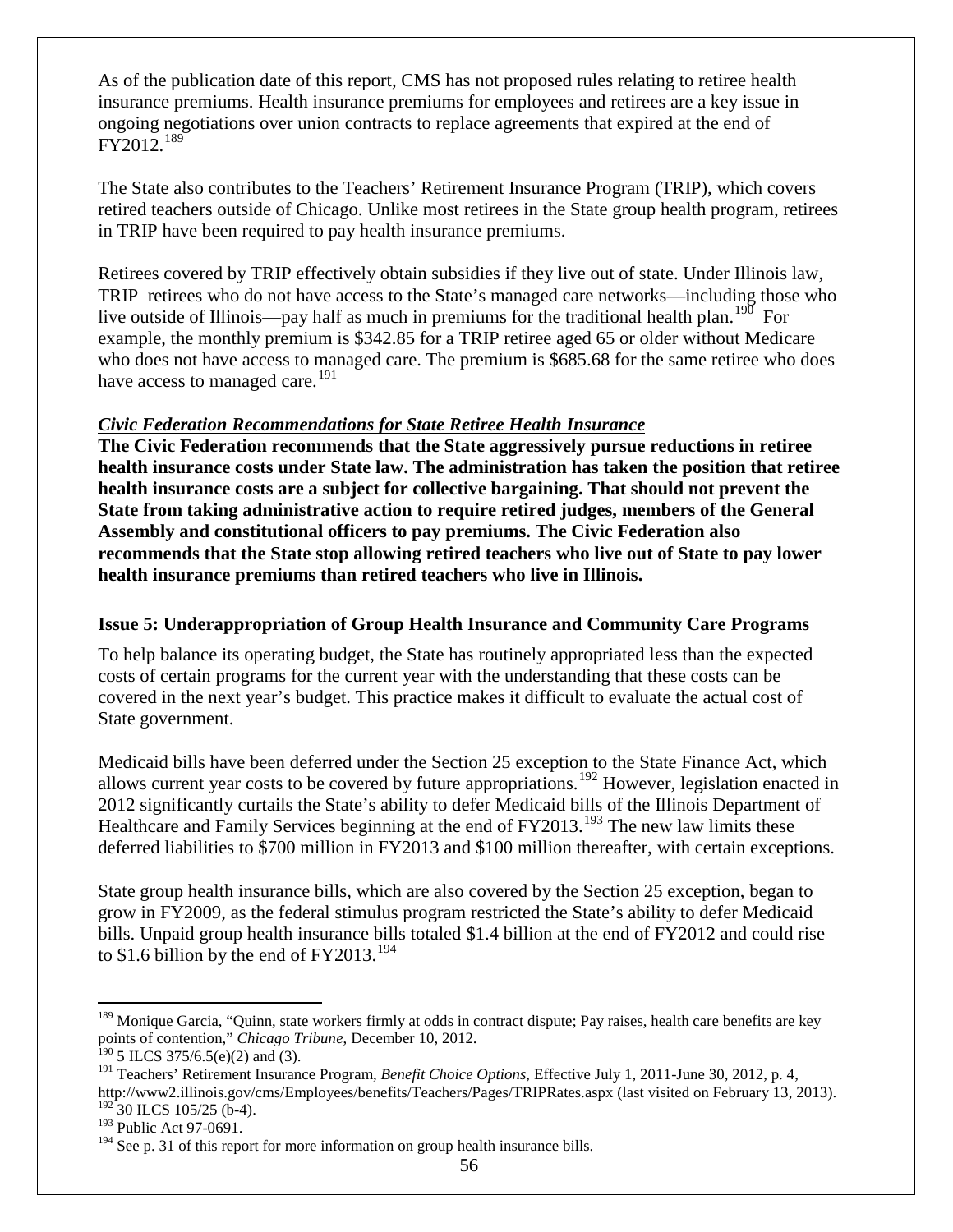The Department on Aging is not covered by the Section 25 exception, but the State has deferred bills relating to its Community Care program through budget language that allows current-year appropriations to cover prior year costs. The Community Care program provides services designed to help seniors stay out of nursing homes. The program's monthly caseload has more than doubled to a projected 80,100 in FY2013 from 38,950 in FY2003.<sup>[195](#page-59-1)</sup> Unfunded costs for the program are expected to stand at \$318 million at the end of FY2013 if supplemental appropriations are not enacted.

## *Civic Federation Recommendation on Underappropriation*

**The Civic Federation recommends that the State phase out all budget practices that allow bills to be covered by future years' appropriations. These practices ensure that the annual cost of State government is not reflected in the budget. Annual agency budgets should cover all expected costs for the fiscal year.**

# <span id="page-59-0"></span>**Issue 6: Statutory Transfers Out of General Funds**

The State of Illinois' annual General Funds expenditures include payments to Other State Funds through statutory transfers that are not part of the appropriation process. These transfers fund a wide range of State expenses outside the General Funds, including annual debt service owed on outstanding bonds, revenue sharing with local governments and payments to revolving funds. However, statutory transfers are also used to fund some State operations outside the General Funds through appropriations involving the State's more than 600 Special Funds.

In its first annual report, the Governor's Budgeting for Results Commission recommended that all statutory transfers be evaluated for history, intent and current need in the areas funded.<sup>[196](#page-59-2)</sup> The goal is to ensure that State resources deliver the greatest possible value to taxpayers. The report suggested that funding provided for ongoing State operations through statutory transfers out of General Funds should be largely eliminated, excluding transfers for debt service, local government revenue sharing, payments to revolving funds and cash flow transfers. Instead, ongoing State operations historically funded by statutory transfers should be reviewed annually as part of the State's General Funds appropriations process.

At a time of significant fiscal strain, the State should scrutinize all annual operating spending as part of the annual appropriation process and ensure that all resources are allocated to the most critical priorities.

# *Civic Federation Recommendation for Statutory Transfers Out*

**The Civic Federation recommends limiting the use of statutory transfers out of General Funds to ensure that State resources are used in the most effective way possible. The Federation supports the Budgeting for Results Commission's recommendation to end the funding of State operations through statutory transfers out, excluding transfers for debt service, local government sharing, revolving funds and cash flow purposes. The State should move to consolidate Special Funds currently supported by transfers out and review programs funded through these accounts as part of the annual General Funds appropriations process.** 

<span id="page-59-1"></span> <sup>195</sup> Illinois Department on Aging, *Fiscal Year 2013 Enacted Budget*, July 2012, p. 14.

<span id="page-59-2"></span><sup>196</sup> State of Illinois, *Budgeting for Results Commission Report*, November 2, 2011, p. 11.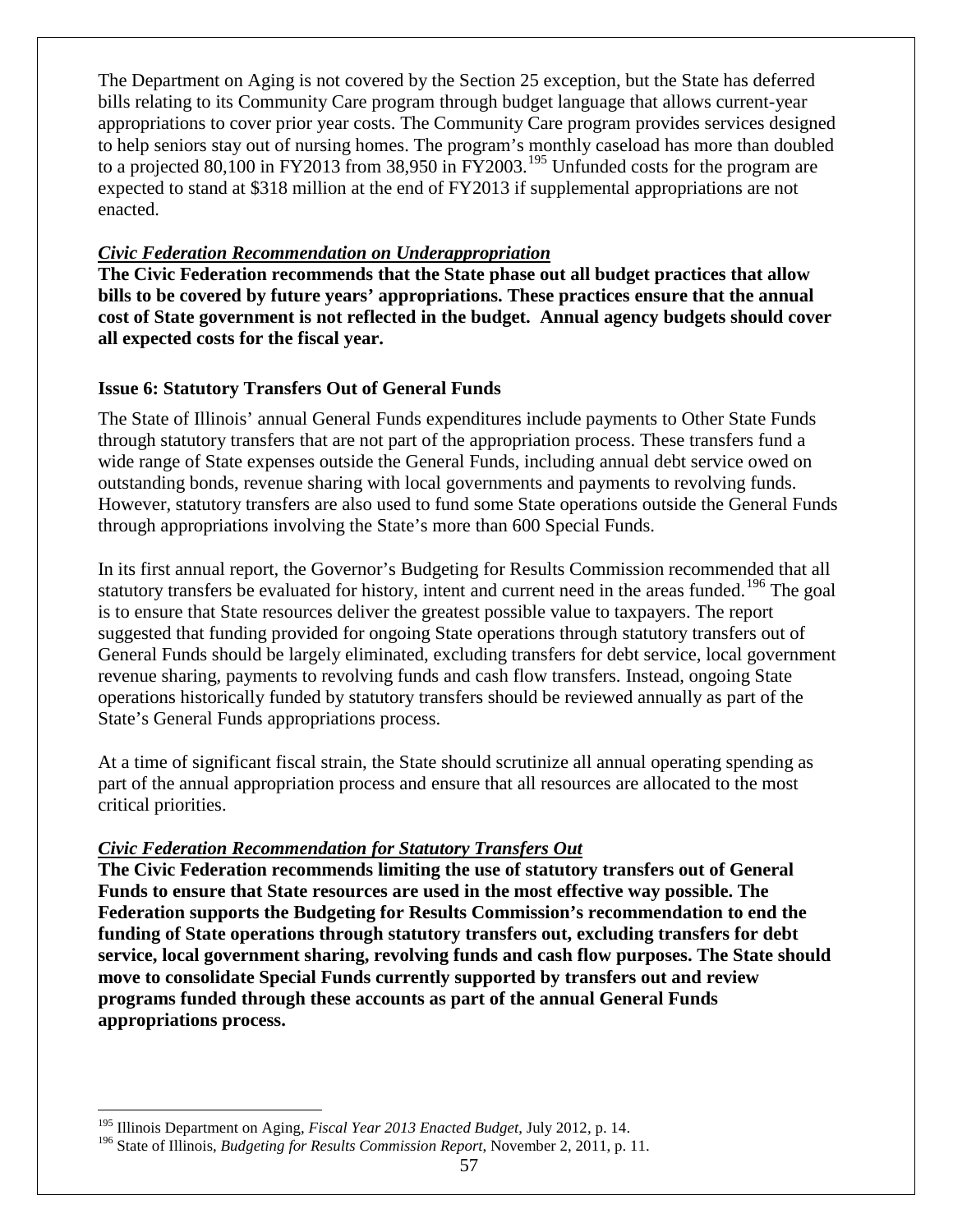# <span id="page-60-0"></span>**Issue 7: Economic Development Policy**

The State of Illinois does not currently have a comprehensive policy on economic development incentives. Instead, the State has a wide variety of incentives reducing specific State or local tax burdens that are provided mostly upon request by corporations. This creates an uncertain tax environment for businesses in Illinois and, as witnessed during the fall 2011 veto session, can leave the State vulnerable to competition from other states that try to entice businesses with financial incentives to relocate or expand outside of Illinois.

In FY2010, the most recent year for which data are available, the State spent a total of \$313.6 million on tax incentives for businesses. According to 2009 Illinois Department of Revenue data, only 0.7% of the more than 450,000 corporations filing taxes in Illinois take advantage of these tax incentives. As discussed in the Governor's three-year projection, the various incentives approved in the fall of 2011 are expected to reduce State revenues by approximately \$100 million annually.

The Government Finance Officers Association has developed a best practice on economic development planning for state and local governments and recommends jurisdictions using economic development incentives create a policy on the appropriate parameters for use of such incentives.<sup>[197](#page-60-1)</sup> At a minimum, an economic development policy should contain the following elements:

Goals and Objectives: Goals and measurable objectives create a context and accountability for the use of economic development incentives. Common goals used in economic development include: target economic sectors, business retention and/or recruitment, geographic focus, job creation, blight mitigation, improving economically distressed neighborhoods and environmental improvements.

Financial Incentive Tools and Limitations: An economic development policy should define the types of incentives and the extent to which the jurisdiction will use them. For example, governments may choose to grant an entitlement to any firm that meets minimum qualifications, or may choose to provide incentives based on an assessment of individual firms. Governments may also establish maximum funding for a particular program.

Evaluation Process: A clearly defined evaluation process should be outlined in an economic development policy for the purposes of consistency and transparency. Evaluation activities and factors typically include:

- How a proposal measures up to established economic development criteria;
- A cost/benefit analysis;
- An evaluation of tax base impact, both in terms of increases in taxable value and, where a TIF is proposed, the impact on all overlapping taxing jurisdictions;
- Analysis of the impact of a project on existing businesses;
- A determination of whether the project would have proceeded if the incentive is not provided; and
- A jurisdiction may also wish to include in its policy a list of required documentation for the economic development application and the officials who are a part of the review team.

<span id="page-60-1"></span> <sup>197</sup> Government Finance Officers Association, *Developing an Economic Incentive Policy*, October 17, 2008, http://www.gfoa.org/index.php?option=com\_content&task=view&id=1596 (last visited February 22, 2013).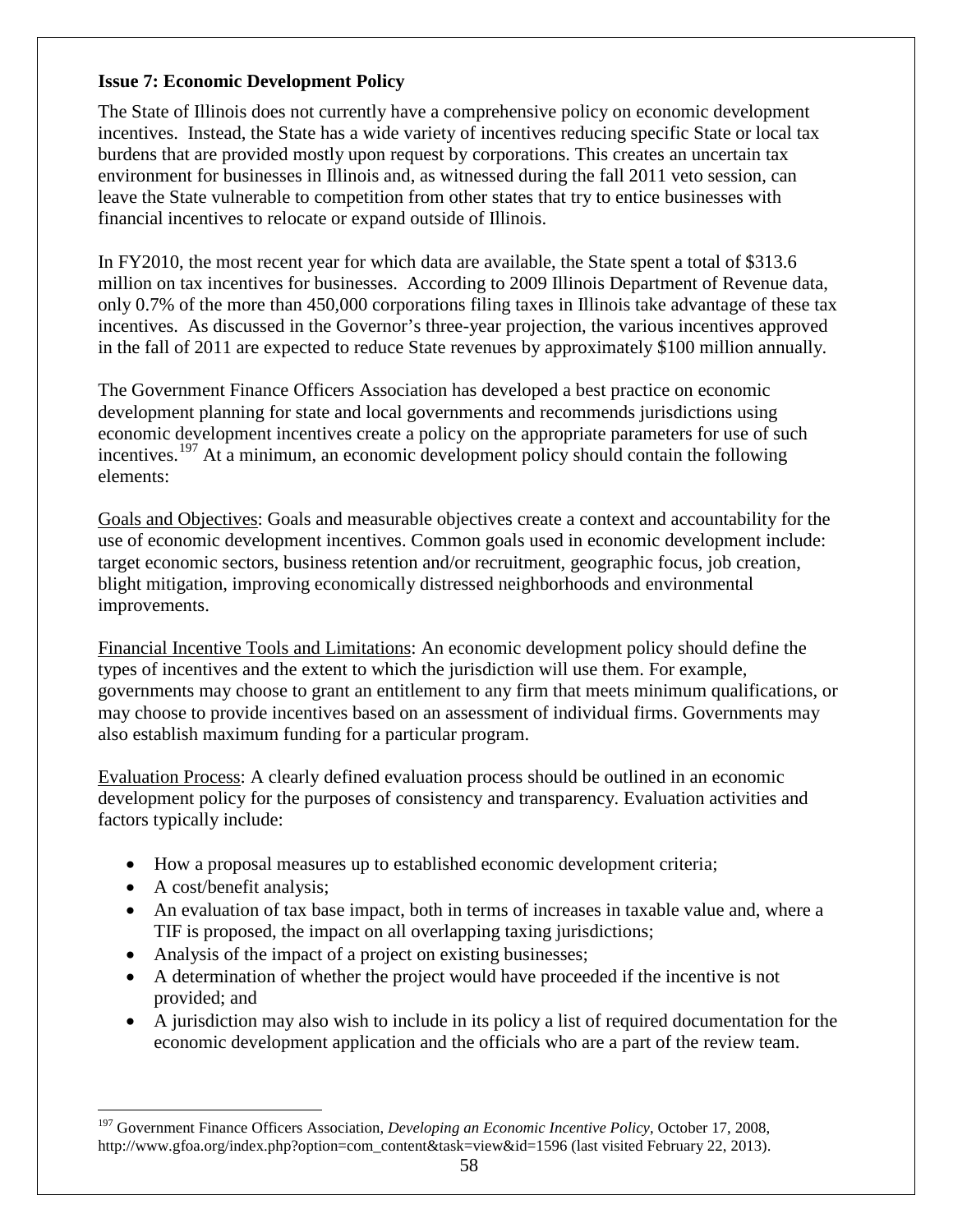Performance Standards: An economic development policy should require that specific performance standards be established for each project receiving incentives. Not only will these performance standards help a jurisdiction gauge the effectiveness of its overall economic development program, but may also be used to recover promised financial benefits, through clawbacks or linkage agreements, of recipients failing to fulfill their commitments.

Monitoring and Compliance: A process should be established for regular monitoring of the economic development incentives granted and the performance of each project receiving incentives. The policy should also provide for organizational placement and staffing of this activity. The monitoring process should examine performance standards relative to each economic development agreement and determine whether the goals for each project are achieved within the defined timeframe. Ongoing monitoring of these projects should become part of an overall economic development program.

### *Civic Federation Recommendation for Economic Development*

**The Civic Federation recommends that the State of Illinois develop a formal economic development policy to guide the awarding of incentives. A transparent economic development policy would effectively curb economic brinksmanship by Illinois businesses by creating a predictable process for applying for and earning tax incentives. Such a policy should be in place before the State renews, expands or creates any economic development incentives. The policy should also determine which tax incentives are most beneficial to the State.**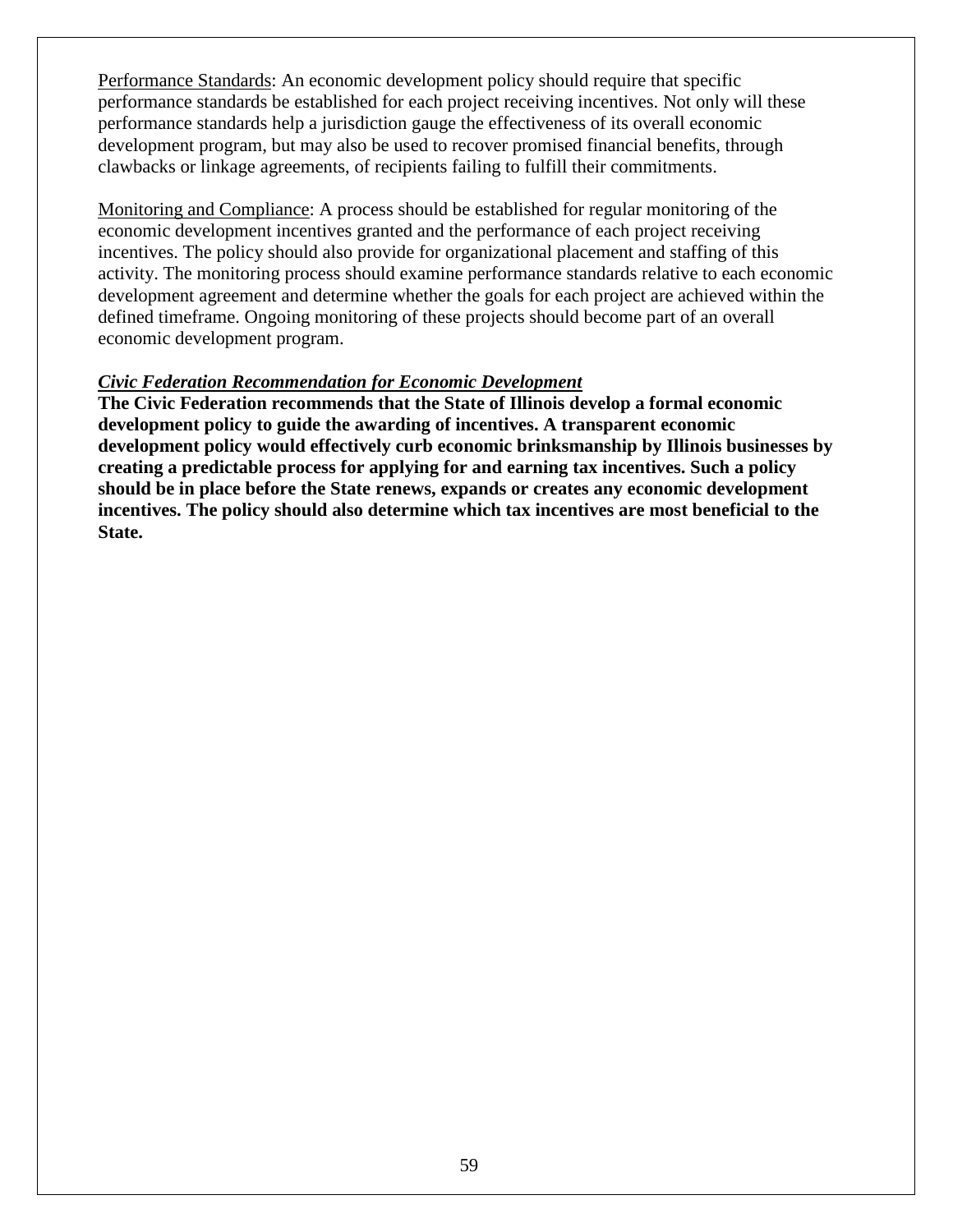### <span id="page-62-0"></span>**APPENDIX A: BOND RATINGS**

The State of Illinois is currently the lowest rated state by Standard & Poor's (A-) and Moody's Investors Service (A2). Illinois has the second lowest rating of any state from Fitch Ratings (A), ahead of only California. All three agencies have a negative outlook on the State.

Despite the low ratings compared to other states, Illinois' bonds are still considered investment grade. This means that investors can be assured of the government's good credit and face little or no risk of default, according to the agencies' rating definitions. The State would need to be downgraded at least four more levels to be considered at risk of default by the issuer or a speculative grade credit. Speculative grade bonds are sometimes referred to as junk bonds and typically pay much higher rates of interest to investors due to the additional risk of defaulting on the loans.

The chart below shows the letter ratings and definitions for each level of bond as described by each rating agency. Within each letter rating the agencies have three grades of credit. Both Fitch and S&P use a plus sign, no sign and minus sign to delineate where within each level the credit stands. Moody's system is slightly different and includes the numbers 1, 2 and 3 to show a credit's stratification within a particular letter grade (1 being the highest quality and 3 the lowest).

|                          |                |                                                                                                                                                                                                                                                                                                                                                                                                                                                                                                               |            | Major Credit Rating Agencies: Ratings Scales and Definitions                                                                                    |            |                                                                                                                                                                                                                                                              |
|--------------------------|----------------|---------------------------------------------------------------------------------------------------------------------------------------------------------------------------------------------------------------------------------------------------------------------------------------------------------------------------------------------------------------------------------------------------------------------------------------------------------------------------------------------------------------|------------|-------------------------------------------------------------------------------------------------------------------------------------------------|------------|--------------------------------------------------------------------------------------------------------------------------------------------------------------------------------------------------------------------------------------------------------------|
|                          |                | Moody's Definition                                                                                                                                                                                                                                                                                                                                                                                                                                                                                            |            | S&P Definition                                                                                                                                  |            | <b>Fitch Definition</b>                                                                                                                                                                                                                                      |
|                          | Aaa            | Highest quality, subject to the lowest<br>level of credit risk                                                                                                                                                                                                                                                                                                                                                                                                                                                |            | AAA Extremely strong capacity to meet<br>financial commitments, highest rating                                                                  | AAA        | Lowest default risk, exceptionally<br>strong capacity for payment of financial<br>commitments and highly unlikely to be<br>adversely affected by foreseeable<br>events                                                                                       |
| <b>Investment Grade</b>  | Aa             | High quality and are subject to very low<br>credit risk                                                                                                                                                                                                                                                                                                                                                                                                                                                       | AA         | Very strong capacity to meet financial<br>commitments                                                                                           | AA         | Very low default risk, very strong<br>capacity for payment of financial<br>commitments and not significantly<br>vulnerable to foreseeable events                                                                                                             |
|                          | A              | Upper-medium grade and are subject<br>to low credit risk                                                                                                                                                                                                                                                                                                                                                                                                                                                      | A          | Strong capacity to meet financial<br>commitments, but somewhat<br>susceptible to adverse economic<br>conditions and changes in<br>circumstances | A          | Low default risk, strong capacity for<br>payment of financial commitments but<br>more vulnerable to adverse business or<br>economic conditions                                                                                                               |
|                          | Baa            | Medium-grade and subject to moderate<br>credit risk and may possess certain<br>speculative characteristics                                                                                                                                                                                                                                                                                                                                                                                                    |            | <b>BBB</b> Adequate capacity to meet financial<br>commitments, but more subject to<br>adverse economic conditions                               | <b>BBB</b> | Low default risk, adequate capacity for<br>payment of financial commitments but<br>adverse business or economic<br>conditions are more likely to impair this<br>capacity                                                                                     |
|                          |                |                                                                                                                                                                                                                                                                                                                                                                                                                                                                                                               |            | <b>Above Investment Grade, Below Speculative</b>                                                                                                |            |                                                                                                                                                                                                                                                              |
|                          | Ba             | Speculative and are subject to<br>substantial credit risk                                                                                                                                                                                                                                                                                                                                                                                                                                                     | BB         | Considered highest speculative grade<br>by market participants                                                                                  | BB         | Elevated vulnerability to default risk,<br>particularly in the event of adverse<br>changes in business or economic<br>conditions over time; however,<br>business or financial flexibility exists<br>which supports the servicing of financial<br>commitments |
| <b>Speculative Grade</b> | в              | Speculative and are subject to high<br>credit risk                                                                                                                                                                                                                                                                                                                                                                                                                                                            | B          | More vulnerable to adverse business,<br>financial and economic conditions but<br>currently has the capacity to meet<br>financial commitments    | B          | Material default risk is present, but a<br>limited margin of safety remains;<br>financial commitments are currently<br>being met but capacity for continued<br>payment is vulnerable to deterioration<br>in the business and economic<br>environment         |
|                          | Caa            | Speculative of poor standing and are<br>subject to very high credit risk                                                                                                                                                                                                                                                                                                                                                                                                                                      | <b>CCC</b> | Currently vulnerable and dependent on<br>favorable business, financial and<br>economic conditions to meet financial<br>commitments              |            | <b>CCC</b> Default is a real possibility                                                                                                                                                                                                                     |
|                          | Ca             | Speculative and are likely in, or very<br>near, default, with some prospect of<br>recovery of principal and interest                                                                                                                                                                                                                                                                                                                                                                                          | <b>CC</b>  | Currently highly vulnerable                                                                                                                     | <b>CC</b>  | Default of some kind appears probable.                                                                                                                                                                                                                       |
|                          | $\overline{c}$ | Lowest rated and are typically in<br>default, with little prospect for recovery<br>of principal or interest                                                                                                                                                                                                                                                                                                                                                                                                   | C          | Currently highly vulnerable obligations<br>and other defined circumstances                                                                      | C          | Default is imminent or inevitable, or the<br>issuer is in standstill.                                                                                                                                                                                        |
|                          |                | Source: Fitch Ratings, Definitions of Ratings and Other Forms of Opinion, August 2012,<br>http://www.fitchratings.com/web_content/ratings/fitch_ratings_definitions_and_scales.pdf; Moody's Investor Services, Ratings Symbols and Definitions, June 2012,<br>http://www.moodys.com/researchdocumentcontentpage.aspx?docid=PBC_79004; Standard & Poor's, Standard & Poor's Ratings Definitions, June 2012,<br>http://www.standardandpoors.com/ratings/articles/en/us/?articleType=HTML&assetID=1245335682757. |            |                                                                                                                                                 |            |                                                                                                                                                                                                                                                              |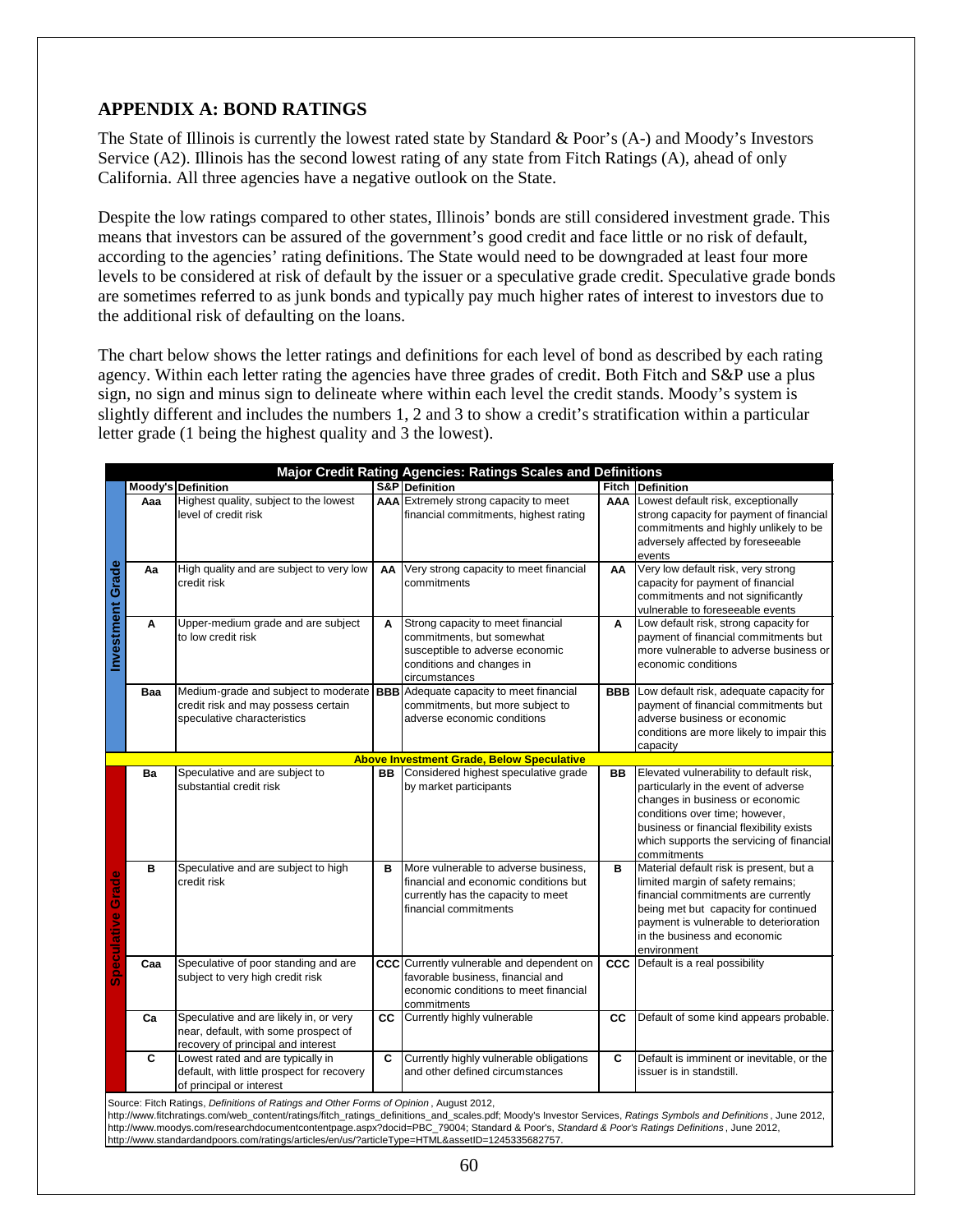# <span id="page-63-0"></span>**APPENDIX B: DATA ON FUNDING OF ILLINOIS RETIREMENT SYSTEMS**

The table below shows estimates of total unfunded liability and combined funded ratio for the State's five retirement systems from FY2013 to FY2045, based on projections as of June 30, 2012 by the systems' actuaries.

It should be noted that the numbers in the table reflect asset smoothing, rather than the market value of assets. Since FY2009, State law has required that the actuarial value of assets be based on asset smoothing, in which unexpected gains or losses in any fiscal year are recognized over five fiscal years.[198](#page-63-1) The market value of assets is more volatile than the smoothed value, but market values provide a more realistic view of the systems' actual financial position at the time of measurement.

| <b>State of Illinois Retirement Systems:</b>                             |                                        |           |                     |                    |    |           |                     |  |  |  |  |  |  |
|--------------------------------------------------------------------------|----------------------------------------|-----------|---------------------|--------------------|----|-----------|---------------------|--|--|--|--|--|--|
| Projected Unfunded Liaibility and Funded Ratio*                          |                                        |           |                     |                    |    |           |                     |  |  |  |  |  |  |
| FY2013-FY2045 (in \$ millions)                                           |                                        |           |                     |                    |    |           |                     |  |  |  |  |  |  |
| <b>Unfunded</b><br><b>Combined</b><br><b>Combined</b><br><b>Unfunded</b> |                                        |           |                     |                    |    |           |                     |  |  |  |  |  |  |
| <b>Fiscal Year</b>                                                       |                                        | Liability | <b>Funded Ratio</b> | <b>Fiscal Year</b> |    | Liability | <b>Funded Ratio</b> |  |  |  |  |  |  |
| FY2013                                                                   | \$                                     | 100,828   |                     | 39.0% FY2030       | \$ | 133,385   | 52.9%               |  |  |  |  |  |  |
| FY2014                                                                   | \$                                     | 102,708   |                     | 40.4% FY2031       | \$ | 133,084   | 54.1%               |  |  |  |  |  |  |
| FY2015                                                                   | \$                                     | 104,942   | 41.4%               | FY2032             | \$ | 132,309   | 55.3%               |  |  |  |  |  |  |
| FY2016                                                                   | \$                                     | 108,752   |                     | 41.6% FY2033       | \$ | 131,010   | 56.6%               |  |  |  |  |  |  |
| FY2017                                                                   | \$                                     | 111,526   | 42.3%               | FY2034             | \$ | 127,837   | 58.4%               |  |  |  |  |  |  |
| FY2018                                                                   | \$                                     | 114,199   |                     | 43.0% FY2035       | \$ | 123,973   | 60.4%               |  |  |  |  |  |  |
| FY2019                                                                   | \$                                     | 116,789   | 43.7%               | FY2036             | \$ | 119,366   | $62.4\%$            |  |  |  |  |  |  |
| FY2020                                                                   | \$                                     | 119,296   | 44.4%               | <b>FY2037</b>      | \$ | 113,966   | 64.7%               |  |  |  |  |  |  |
| FY2021                                                                   | $\overline{\boldsymbol{\mathfrak{s}}}$ | 121,686   | 45.1%               | <b>FY2038</b>      | \$ | 107,714   | 67.0%               |  |  |  |  |  |  |
| FY2022                                                                   | \$                                     | 123,936   | 45.8%               | FY2039             | \$ | 100,558   | 69.6%               |  |  |  |  |  |  |
| FY2023                                                                   | \$                                     | 126,005   |                     | 46.6% FY2040       | \$ | 92,451    | 72.4%               |  |  |  |  |  |  |
| FY2024                                                                   | \$                                     | 127,888   | 47.3%               | <b>FY2041</b>      | \$ | 83,304    | 75.3%               |  |  |  |  |  |  |
| FY2025                                                                   | \$                                     | 129,552   | 48.1%               | <b>FY2042</b>      | \$ | 73,040    | 78.5%               |  |  |  |  |  |  |
| FY2026                                                                   | \$                                     | 130,968   | 49.0%               | FY2043             | \$ | 61,598    | 82.0%               |  |  |  |  |  |  |
| FY2027                                                                   | \$                                     | 132,064   |                     | 49.9% FY2044       | \$ | 48,890    | 85.8%               |  |  |  |  |  |  |
| FY2028                                                                   | \$                                     | 132,843   |                     | 50.9% FY2045       | \$ | 34,747    | 90.0%               |  |  |  |  |  |  |
| FY2029                                                                   | \$                                     | 133,296   | 51.9%               |                    |    |           |                     |  |  |  |  |  |  |

\*Values reflect asset smoothing rather than market value of assets.

Source: Commission on Government Forecasting and Accountability, *Special Pension Briefing* , November 2012, p. 7.

<span id="page-63-1"></span><sup>198</sup> Public Act 96-0043.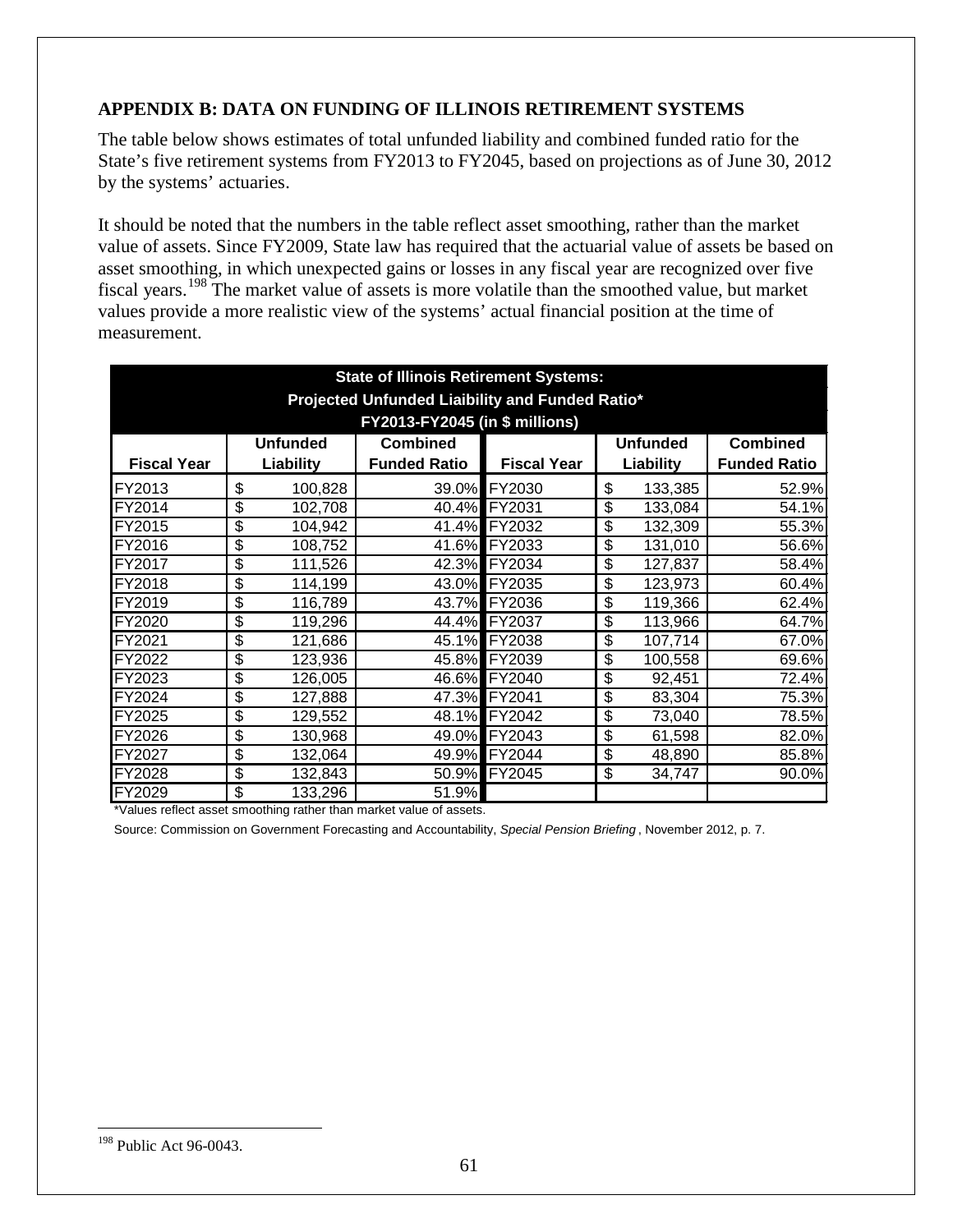### <span id="page-64-0"></span>**APPENDIX C: DATA ON GENERAL FUNDS PENSION CONTRIBUTIONS**

This appendix shows the underlying data used to calculate projected total General Funds pension contributions to the State's five retirement systems from FY2013 to FY2045 under current pension law.<sup>[199](#page-64-1)</sup> The five systems are the Teachers' Retirement System (TRS), State Employees' Retirement System (SERS), State Universities Retirement System (SURS), Judges' Retirement System (JRS) and General Assembly Retirement System (GARS).

The retirement systems are required to certify to the State the annual statutory contribution required to comply with the law. Beginning with the FY2014 contribution, the systems' proposed contribution amounts are reviewed by a State Actuary, a newly created position in the Office of the Auditor General.<sup>[200](#page-64-2)</sup> By November 1 of the current fiscal year, each retirement system is now required to submit a proposed certification for the next fiscal year to the State Actuary. The retirement systems must consider any changes recommended by the State Actuary before submitting final contribution amounts by January 15 of each year.

General Funds contributions to the retirement systems consist of the certified amounts minus other sources of funding.<sup>[201](#page-64-3)</sup> The main difference involves SERS, which receives approximately 34% of its contribution from Other State Funds. These Other State Funds contributions reflect employees who are paid from sources outside of the General Funds.<sup>[202](#page-64-4)</sup> In addition, a portion of the required contribution to SURS—\$150 million in FY2013—has recently been made from the State Pensions Fund, which is funded from unclaimed property. This report assumes that contributions from the State Pensions Fund will remain at the FY2013 level.

In this report, contributions to the Teachers' Retirement Insurance Program (TRIP), the College Insurance Program (CIP) and the Chicago Public School (CPS) Teachers' Pension and Retirement Fund of Chicago are included in agency spending, rather than in pension contributions.<sup>[203](#page-64-5)</sup> The Governor's three-year projection includes contributions to TRIP, CIP and CPS as part of pension contributions, at the level appropriated in the FY2013 budget. The State plans to contribute \$10.9 million to the CPS pension fund in FY2013. In the case of TRIP and CIP, FY2013 appropriations were below the amounts required by State law.<sup>[204](#page-64-6)</sup> However, contributions to TRIP and CIP are covered by continuing appropriation, which means that the full contributions of \$86.7 million to TRIP and \$4.2 million to CIP will continue to be paid, unless the law is changed.<sup>[205](#page-64-7)</sup>

<span id="page-64-3"></span><span id="page-64-2"></span>

<span id="page-64-1"></span><sup>&</sup>lt;sup>199</sup> Public Act 88-0593, as amended by Public Acts 93-0002, 93-0839, 94-0004 and 96-0043.<br><sup>200</sup> Public Act 97-0694.<br><sup>201</sup> In addition to the adjustments discussed here, the SURS contribution is reduced by an estimated \$4 in federal funds, and the TRS contribution is increased by the estimated required contribution to the guaranteed minimum annuity reserve, with the amount reduced each year from \$1.1 million in FY2014 to reflect the projected decline in benefits paid from the reserve.

<span id="page-64-4"></span><sup>202</sup> Commission on Government Forecasting and Accountability, *State Pension Appropriations by Fund FY2013-*

<span id="page-64-6"></span><span id="page-64-5"></span> $FY2014$ , January 28, 2013.<br><sup>203</sup> TRIP and CIP provide health insurance to retired teachers and community college employees outside of Chicago.<br><sup>204</sup> 5 ILCS 375/6.6(c) and 5 ILCS 375 6.10(c). The FY2013 budget includes \$6 CIP.

<span id="page-64-7"></span> $205$  40 ILCS 15/1.3 and 40 ILCS 15/1.4.